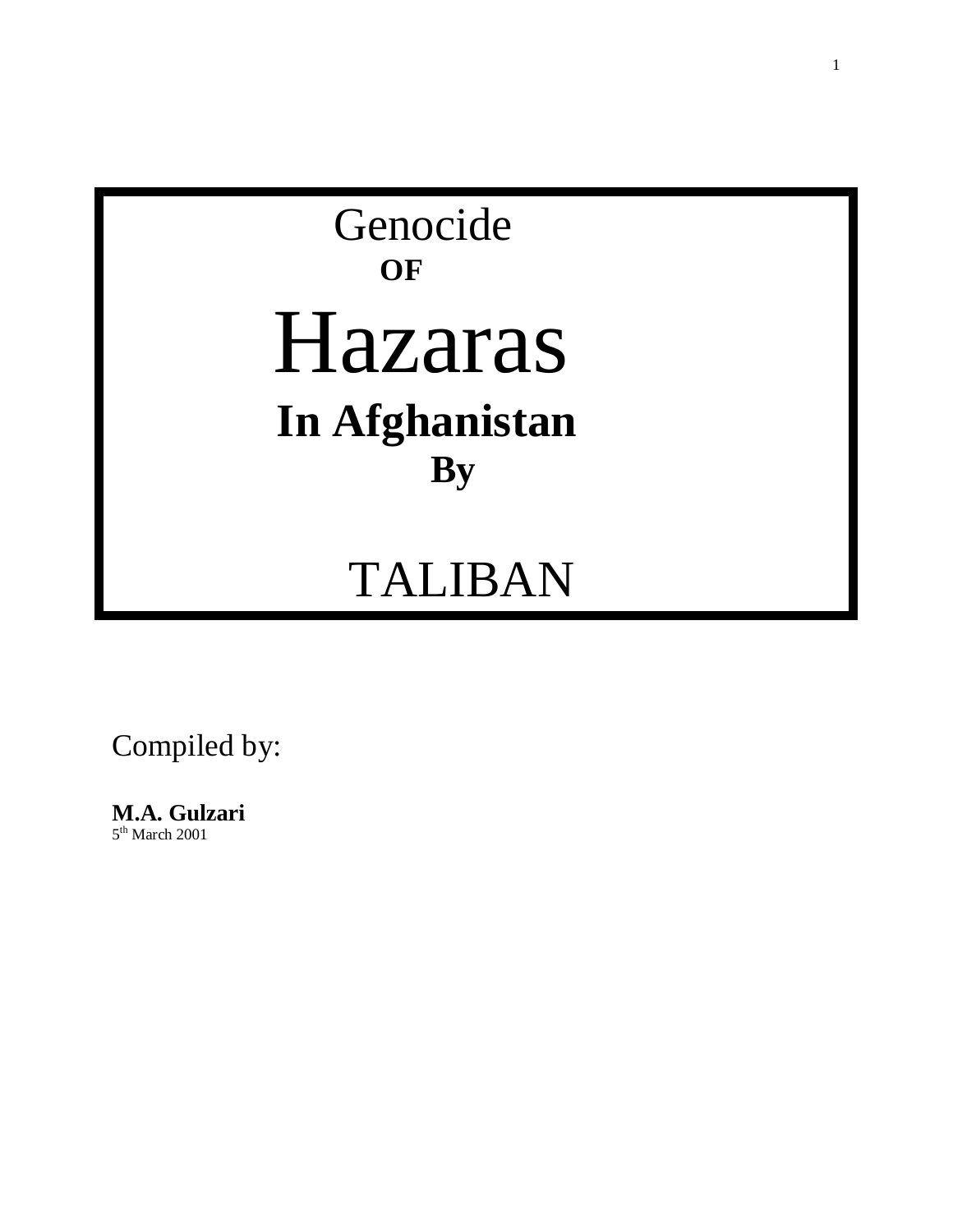To those innocents, who killed by Taliban.



**A Hazara Hanged publicaly in Heart Bazar**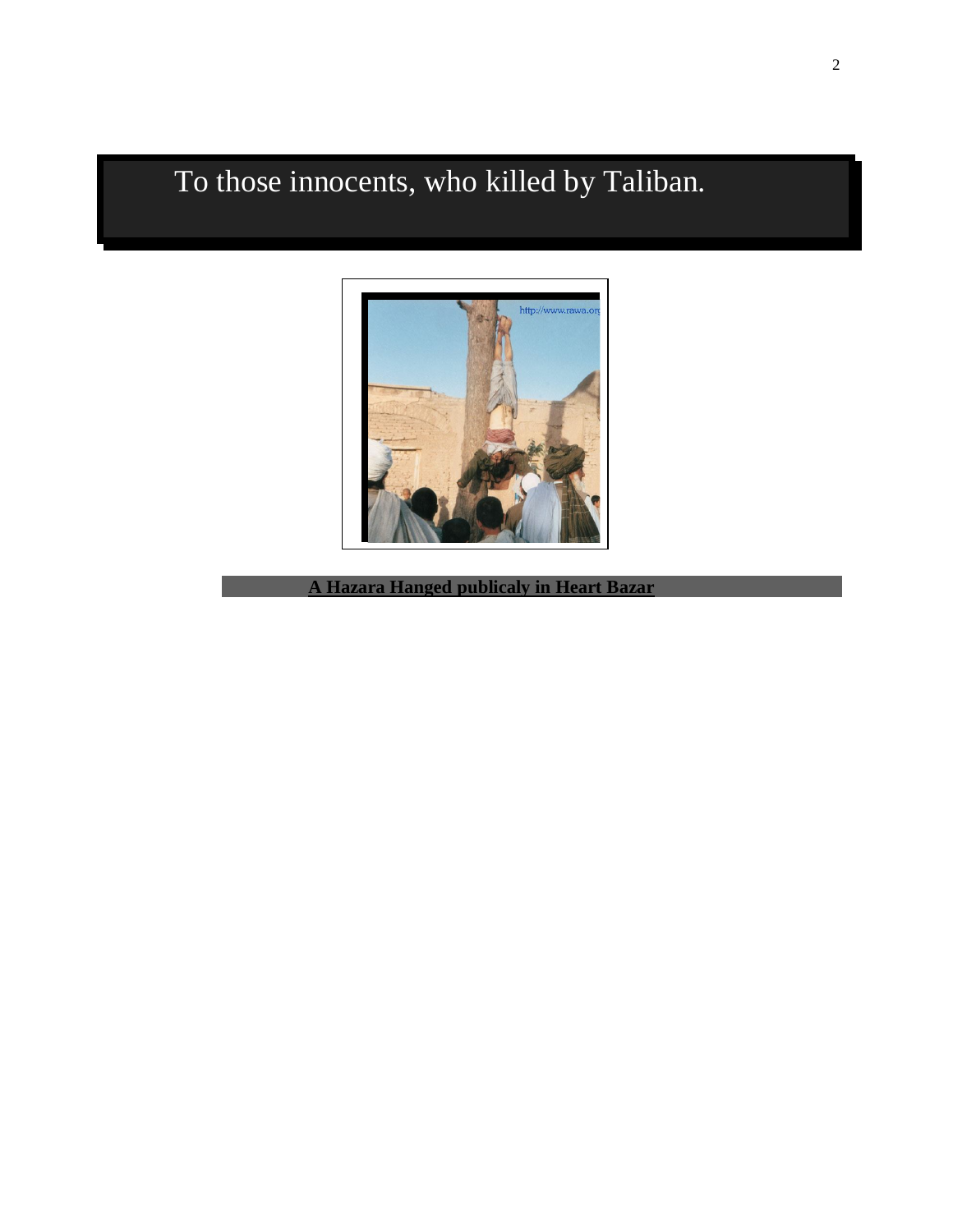### **CONTENTS**

#### **CHAPTER 1** Massacres of Mazar

| . 4                                                                                              |    |
|--------------------------------------------------------------------------------------------------|----|
|                                                                                                  |    |
|                                                                                                  |    |
|                                                                                                  |    |
|                                                                                                  |    |
|                                                                                                  |    |
|                                                                                                  |    |
|                                                                                                  |    |
|                                                                                                  |    |
|                                                                                                  |    |
|                                                                                                  |    |
|                                                                                                  |    |
|                                                                                                  |    |
|                                                                                                  |    |
|                                                                                                  |    |
| . 27                                                                                             |    |
| <b>BAMYAN MASSACRES</b>                                                                          |    |
| Killing and Arrestment of civilians in                                                           |    |
|                                                                                                  |    |
| Mass killing During Military                                                                     |    |
|                                                                                                  |    |
| Looting and                                                                                      |    |
|                                                                                                  |    |
| Human Rights Violation by Hiz                                                                    |    |
|                                                                                                  |    |
| Atrocities During Second Military Operation by                                                   |    |
|                                                                                                  |    |
| Table of Killed persons by                                                                       |    |
|                                                                                                  |    |
| <b>CHAPTER 3</b>                                                                                 |    |
| YAKAWLANG MASSACRES                                                                              |    |
|                                                                                                  |    |
|                                                                                                  |    |
| To the United Nations, the Islamic Emirate of Afghanistan, and the Islamic State of Afghanistan: |    |
|                                                                                                  | 41 |
|                                                                                                  |    |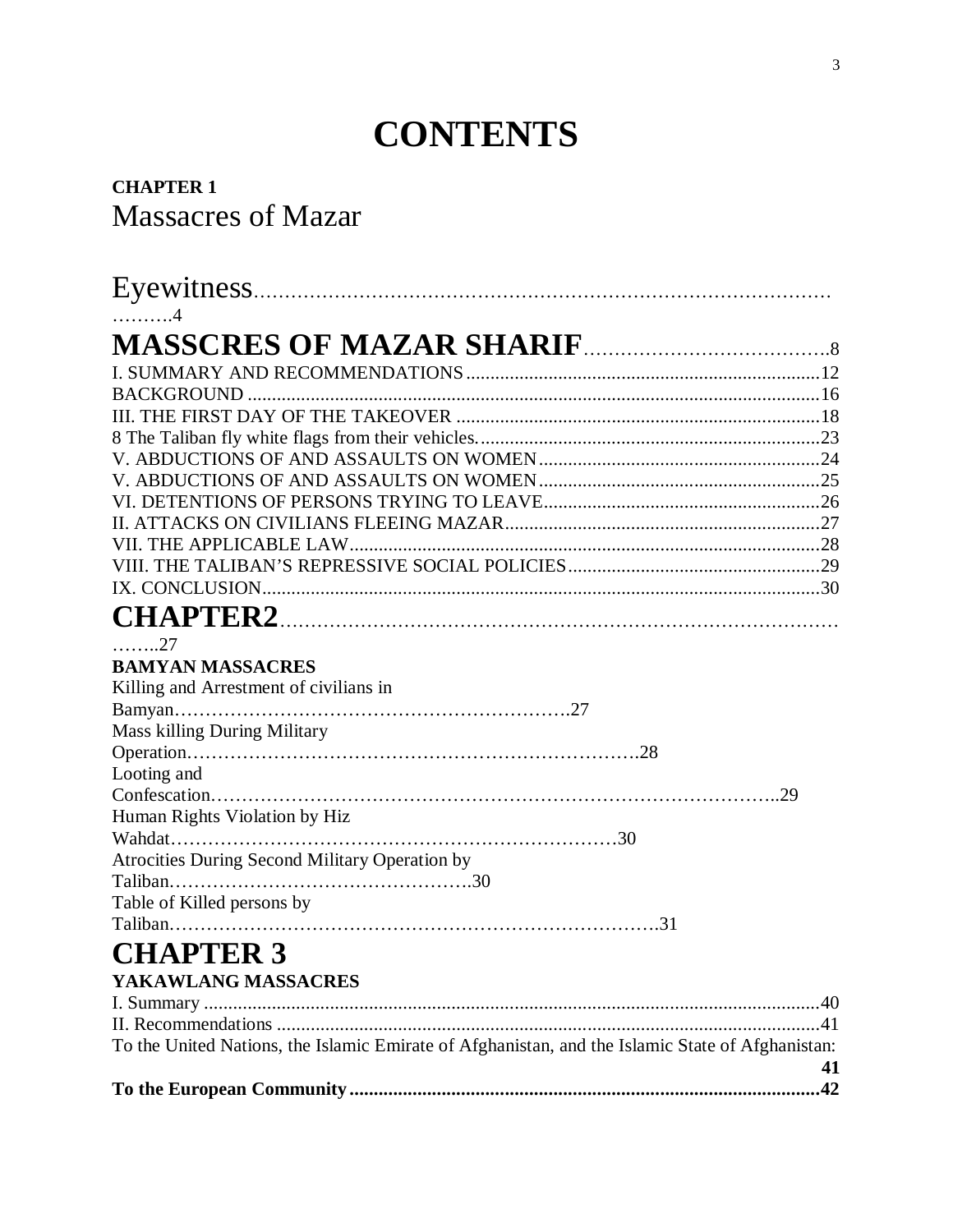### **CHAPTER**

| <b>TALIBAN AND THE HAZARAS</b>                                                                                          |
|-------------------------------------------------------------------------------------------------------------------------|
|                                                                                                                         |
|                                                                                                                         |
| . 54                                                                                                                    |
|                                                                                                                         |
| $\ldots \ldots 56$                                                                                                      |
| Special Rapporteur on extrajudicial, summary or arbitrary executions expresses<br>concern over situation in Afghanistan |
| A RAWA member reports from the massacre by the Taliban in Yakaolang56                                                   |
| UN calls for end to hostilities in                                                                                      |
|                                                                                                                         |
|                                                                                                                         |
|                                                                                                                         |
| Reign of terror against Hazaras in Herat by                                                                             |

## **CHAPTER 6**

| <b>TALIBAN</b> |  |
|----------------|--|
|                |  |
|                |  |
|                |  |
|                |  |
|                |  |
|                |  |
|                |  |

Parts of Mulla Niazi's Speech, Governor of Mazar Sharif…………………………………….…..72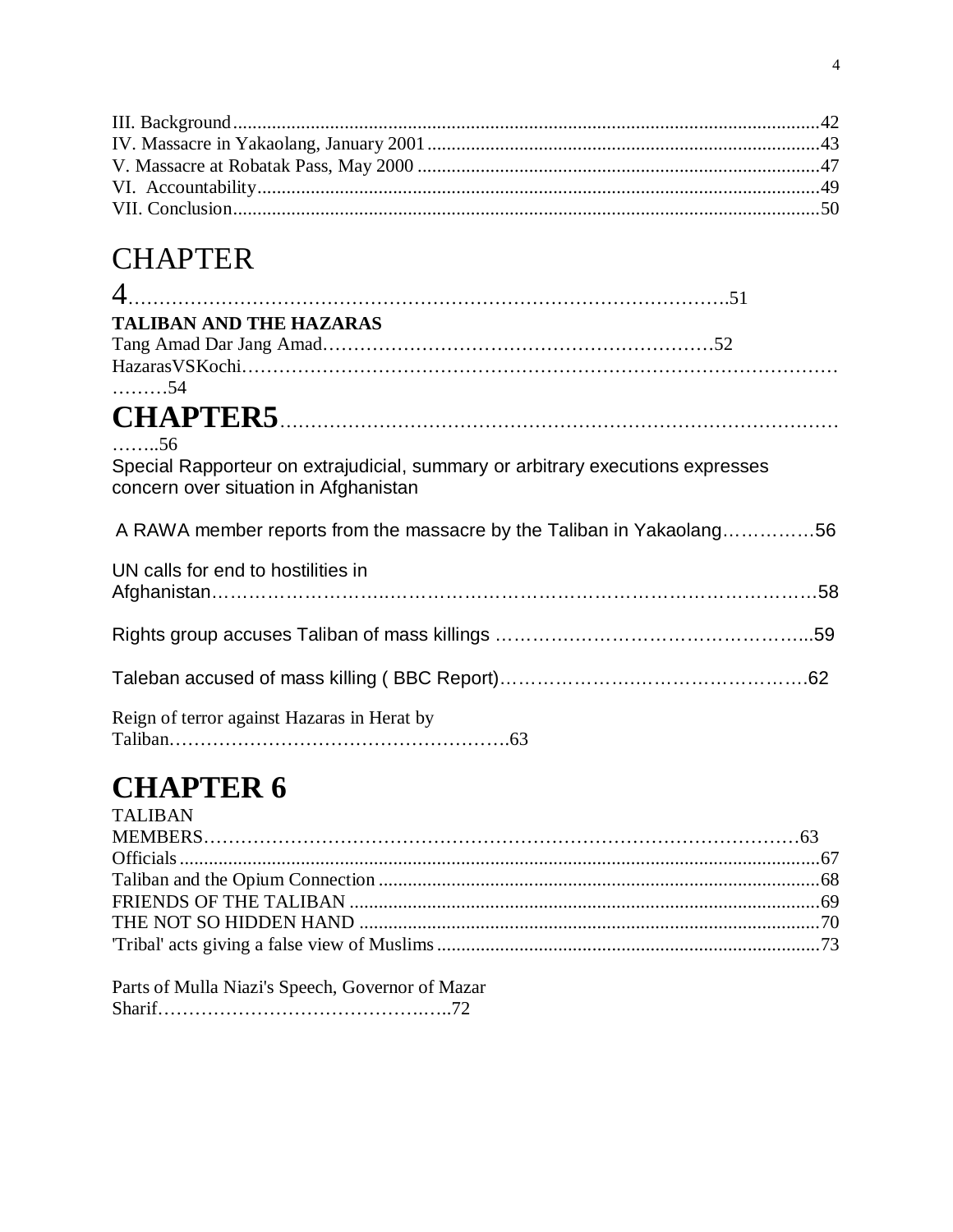# **Chapter 1**

### **Eye witness says:**

**1** 

Car spare parts dealer, living in Saidabad. Family living in Iran came to Pakistan through kunduz and kabul.

#### **Narrates:**

"On Saturday  $8<sup>th</sup>$  August I was in the center of Mazar. We heard the sound of shooting coming from the west which became louder. At 11:00 a.m. the shooting started in the city center and people started trying to escape towards their homes. I was near Darwaz-Balkh when shooting started so I hid in one of the serais (a small hotel). the Taliban started searching the houses, serais.They searched the serai I was in. I donot looked like a Hazara which is how I survived. The rest of 25 people were interrogated seriously- all were civilians, mostly cart Pullers and street traders. They killed nine of them, who were Hazaras in Darwaze Balkh. One of them lied down before being hit but they then shot him. They were then all put in a wall. (Note: the walls are made of mud. kah-gil. So they put a mud wall and layer by layer put the dead bodies in it completing the wall). As I watched the situation I knew they will come and check again so I left. I saw many dead bodies of shopkeepers and civilians lying on the streets in the center of Mazar. During the first day they indiscriminately killed any one they saw, from Tajik Uzbek and Hazara ethnic groups but after that they started killing specifically Hazaras.

One women from this family was bringing news about the situation in Saidabad and Dasht-eshor. When the Taliban entered houses in Saidabad and Dasht-e-shor, they shot the Hazaras even if they saw women children or old men. They were looking for the Hazaras and if they found them they killed them. There were more than 100 bodies between Saidabad junction and the prison, and many on the side streets. In Karte Ariana men were told to go to mosque and pray. After the prayers were finished all 150 people in the mosque were put in containers and taken to an unknown place. Many people were Arrested. On the second day  $(9<sup>th</sup>$  August) they killed 200 people next to Mazari's Shrine. In Sultan Razaia high school 300 people were killed (note: this is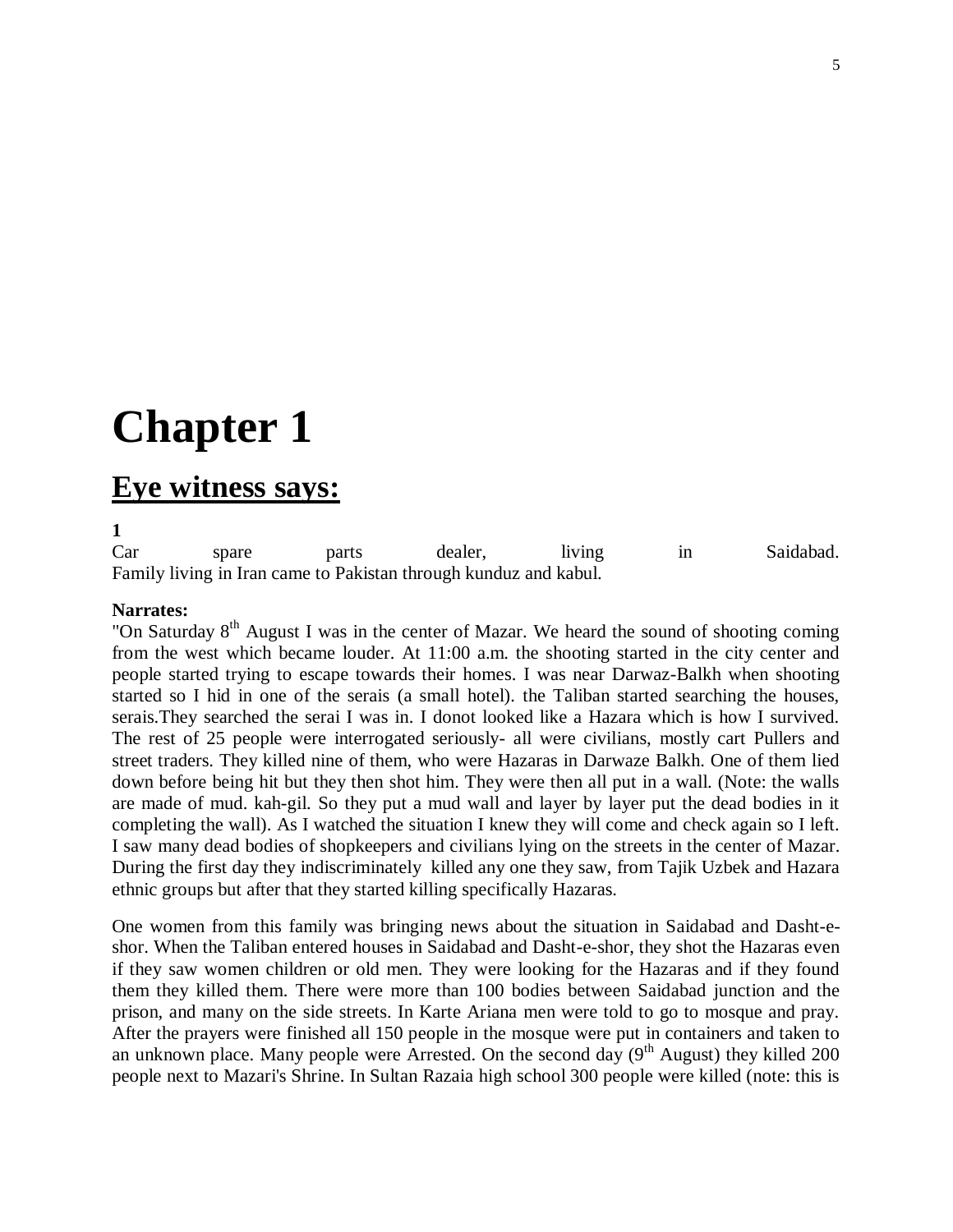where all the Iranian diplomats were killed and buried too). We heard that 700 people who were arrested were then killed in Dasht-e-Hairatan."

**2 -** MAZAR, HAZARA, DARWAZ-I SHADIAN Street trader in Mandai survived as he has a Pashtoon landlord in whose compound he was living and who facilitated his escape. He left Mazar, ten days after its fall, through Kunduz and Chitral.

#### **Narrates:**

The first day when the Taliban entered the city killed every one whom they saw on the streets. I was in Mandai market selling things. I heard Kalashinkov fire from Darwaz-I Balkh and saw people escaping from the city. I escaped through Muhabarat street (east of the SAKHI shrine). My cousin was with me. He was hit in the leg and I was unable to carry him. After the Taliban came into that area they killed them. with difficulty I reached in my house in Darwaz-e-Sahdian. About 1.00 p.m. I heard a Datsun (Pickup) passing my street and the sound of continuous firing for ten minutes. After that the firing stopped and I heard the sound of people crying and the voices of Taliban. They were asking people where the houses of Hazaras were and saying that you should tell us where the Hazaras were. They came to our house and our landlords spoke to them. They asked if there were any Hazaras here and he said no.

In our street a women was living with her husband and son. The husband was not at home and the Taliban killed her son in front of her. After killing him she was crying and saying that "I am not Hazara, I am Uzbek" the Taliban then said "why didn't you say before." The Taliban were not able to speak Persian well- they were speaking khandahari Pashtu and Urdu (the national language of Pakistan).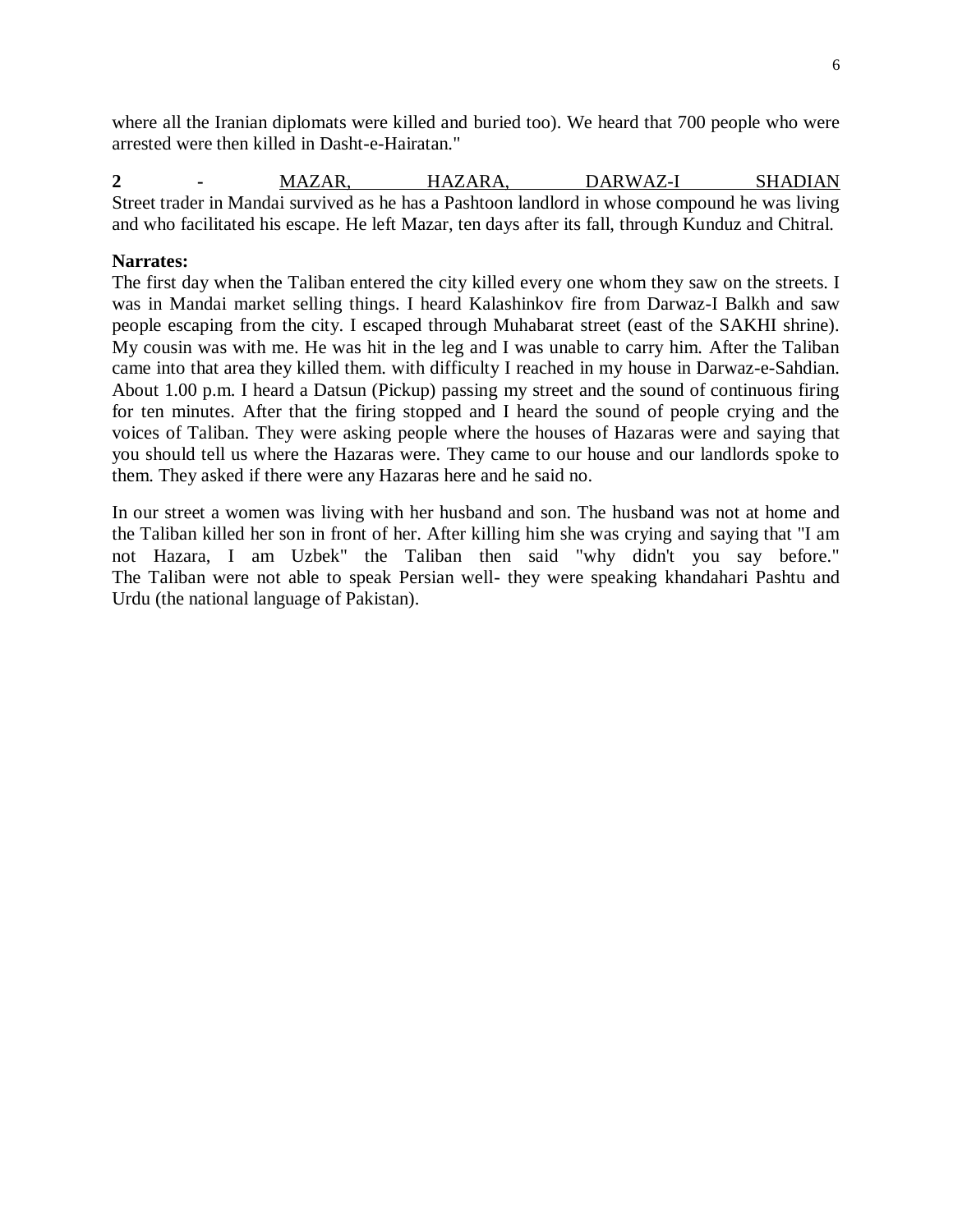One of neighbours named Khodabaksh was a vegetable seller in Mandai. They beat him on his <sup>7</sup> head with a stick (like a police baton) and killed him in this way. I saw a man trying to escape from our street. He was Hazara killed by Taliban with a bayonet (BARCHA) in his head, face and eyes. In our street a sweet maker called Mohib Ali lived . The taliban entered his house where they killed him with 12 members of his family including children women and old man.

During 10 days they killed 20 people from our neighbourhood. After that my landlord helped me and I was able to leave with half my family to Hairatan, then to Kunduz, Badakhshan and to Chitral. On the way from the Rouza Sakhi (Rouze Hazrat Ali . asalaam) to Tasadi bridge (at the entrence to kamaz camp) I saw blood and oil (KHON WA CHARBI JISAD) on the streets but the bodies had been taken away, but I could see bodies still on the back streets which were stinking. Half of my family are still in Mazar and I don't know what happened to them."

#### **3**PUL-I-KHUMRI,HAZARA

Background: Farmers, small land owners

Son is a migrant in Quetta, Pakistan. Mother 65 years old who was living in the family home near Pul-I-Khumri when it was taken by local pro-taliban pashtuns. There was apparently no fighting in her village which was evacuated by Hizb-I Wahdat before taliban- local or extra locals (Taliban of the village and other Taliban from other part of Afghanistan like Talib from Balkh, Qundoz, Kandahar even Pakistan) arrived. During the interview she was distraught, crying and at times was unable to talk.

#### **25YearOld-narrates:**

"We were living in Gawsaran in Baghlan Province which was controlled by Hizb-e-Wahdat. After the Taliban came to this area they killed my wife and son Rauf and Mohammad Asif and started looting. Only my mother aged 65 survived but has lost her mind. She came to Pul-I-Khumri and then to Quetta (Pakistan).

**Mother** narrates: Two of my grand son were killed by the Taliban. They (the taliban) were from Kutub kheil and Khoghaini tribes who lived in our neighboring village. They looted our houses and divided our land (75 jeribs - 10x 10 meter of land makes one Jrib) among themselves and now some of them are living in our house. We were happy with Hussain kheil and Zamon kheil (other pashtun tribes) who were also our neighbors and who didn't do anything against us then. When the taliban entered our house they killed my two grandsons who were 12 and 10 years old. They hit them on their heads with riffle butts. When they became unconscious they shot them. My daughter in law put her self at their feet to ask not to fire but they also beat her on her head with their kalashinkov riffle butts until she died. For one hour they looted our house of valuable things and told me to leave the village. They did not allow me to bury my daughter in law and grand son. I did not know what would happen to me and I thought they would kill me after a few minutes. I do not know who took me to Pul-I-Khumri and then to Jebal Seraj. There was a hazara family with six women and an old man who helped me come to Quetta where my son was".

| 4         | ΛD<br>$\mathbf{M} \mathbf{A}^{\prime}$ | тΔ | v  | <b>ARTE</b> |         | NUR-L-KHUDA |
|-----------|----------------------------------------|----|----|-------------|---------|-------------|
| Narrator: | Educated                               |    |    | trom        |         | homah       |
| __        | ---                                    |    | __ | $\sim$      | - - - - | $ -$        |

Occupation: streets money changer in Kefayat market. Came to Quetta through Maimana, Heart, and Khandahar.

#### **Narrates:**

I was living in tappe Karte Nur-I-Khuda (a place in the Mazar) at 11 a.m. on Saturday. I heard shooting in the city which increased after a few minutes. I came out of my house to find out what was happening. I saw people running away and some one said that the taliban had entered the city through Kodi barq (name of place in Mazar) and the Hizb-e Islami (Hizb Islami, because Hizb Islami people were also there in the shape of Taliban) in the city were firing at people.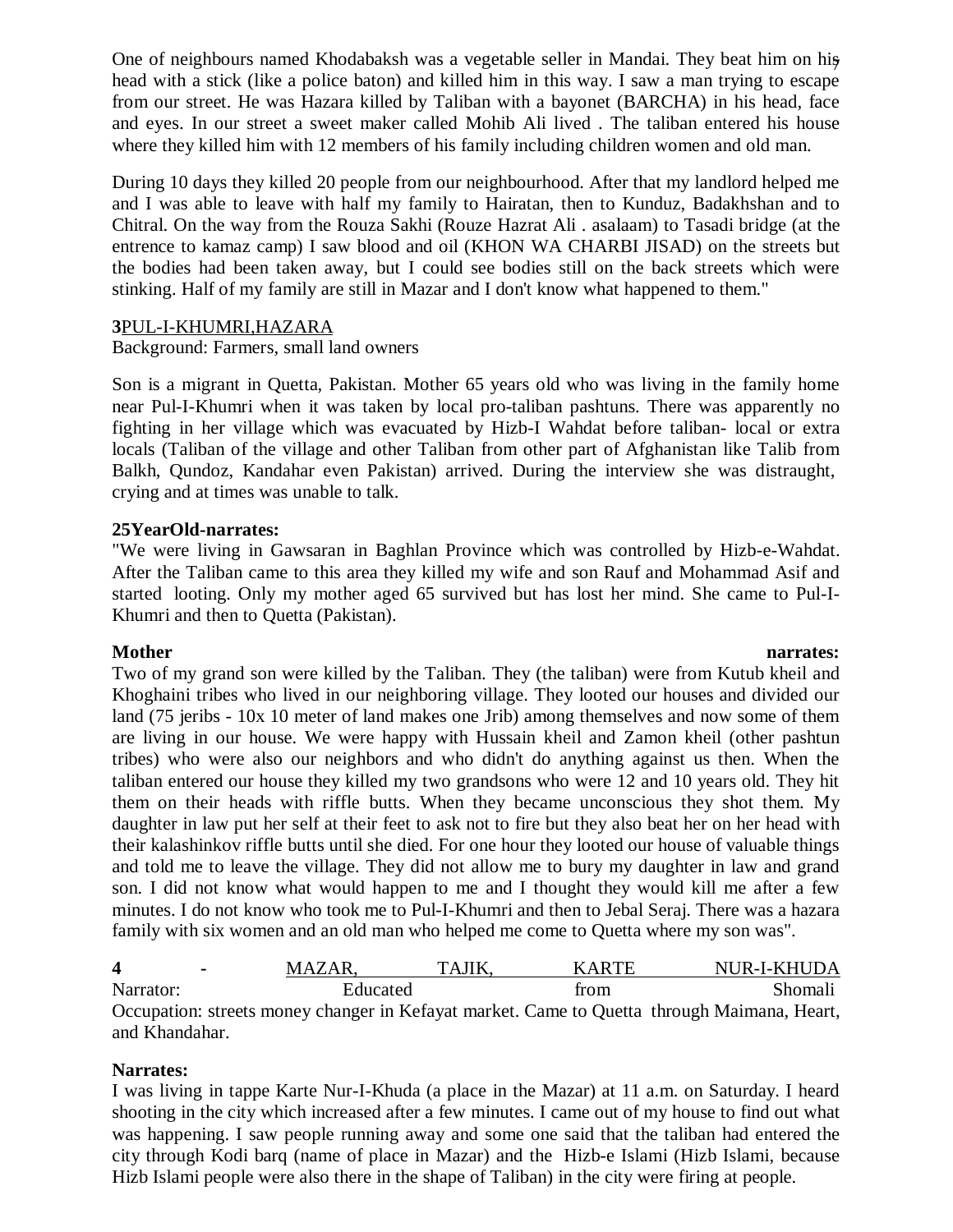At this time I saw taliban vehicles coming from Sharak and Dashti- Shore which were entering Karte

#### **SEPTEMBER 1998**

#### **1. Mahboba a 25 year old girl and a student of university in Balkh who lived in Sayed abad, Mazar-I-Sharif has come from Mazar in September 9th in Peshawar says:**

It was a normal day that day. Every body was busy in his/her business.i like other went to university to attend my classes. That we had a test and the student were busy in taking the test. Suddenly I heard the sound of some rocket blasting. All escaped from the university .after that sound of rocket blasts, we heard firing of the lights weapons such as Kalashinkoves etc.

No one knew what happened at that moment. some though that might be there is again fighting between shir arab a commander from Junbish-I- Mili Islami of Rashid Dustom and Shura Nazzar of commander Masood. But it was not a face to face fighting as it used to be happened before. There was firing from one side - the Rouza-e-Mubarak. in the area close to interior ministry, a number of arm fighters and civilians were killed. Then all were escaping from the main roads to the small streets to save their lives. Still people were asking each other what is happening.

Once some pick ups entered the city with white flags on them. Still people were confused if Taliban had come to the city. The firing continued from 10 to 12 am in  $8<sup>th</sup>$  august 1998.

Witnesses from Rouza Mobarak said while Talilban entered the city they set Pickas at both sides of streets and started to fire directly on people. Theses people lost their lives while they were escaping the incidents.

The most targeted areas were Zera'at, sayed Abad, ali Chopan, and Alam Arab. How ever the other areas f the city were also targeted.

Civilians death bodies ordered to be left in the spot for three day as Taliban revenge when last years Taliban death bodies were remained unburied in the streets for many days. During these three days dogs in the streets ate the death bodies. The Taliban, after three days, ordered the relative of the victims to go in the streets, search, find, and bury death bodies.

Among these people I know a boy whose name was Ehsanullah and was a 12 year old boy. he was the only breadwinner of the family. his mother used to bake the bread and he was selling them in the streets.

Karat Shafa Khana, Ziarat, and and Hazara inhabitants areas had the largest victims number. Other areas, however were searched and then the men were detained. They took the prisoners to Mazar central prison, Qala-e-Zaini, Balkh , and Shiberghan. Some have been taken to Khandahar.

Before the fall of Mazar to the Taliban, about **3000** fresh fighter troops were sent by Hizb-I-Wahdat from Bamyan to defend Taliban offensive into Mazar. They did not do that, as the northern alliance forces were dis-organised. There for they did not succeed to use the newly arrived potential from Bamyan.

All who manage to survive are hidden in their houses. Now it was one o'clock and there was a death like silence in the city. Shortly after a while a home to home search began. My sister Shafiqa and I saw that the Taliban were searching houses and they took men of Hazaras, Tajiks, Uzbeks to the central prison of Mazar. These searching were continued for three days and young men were detained.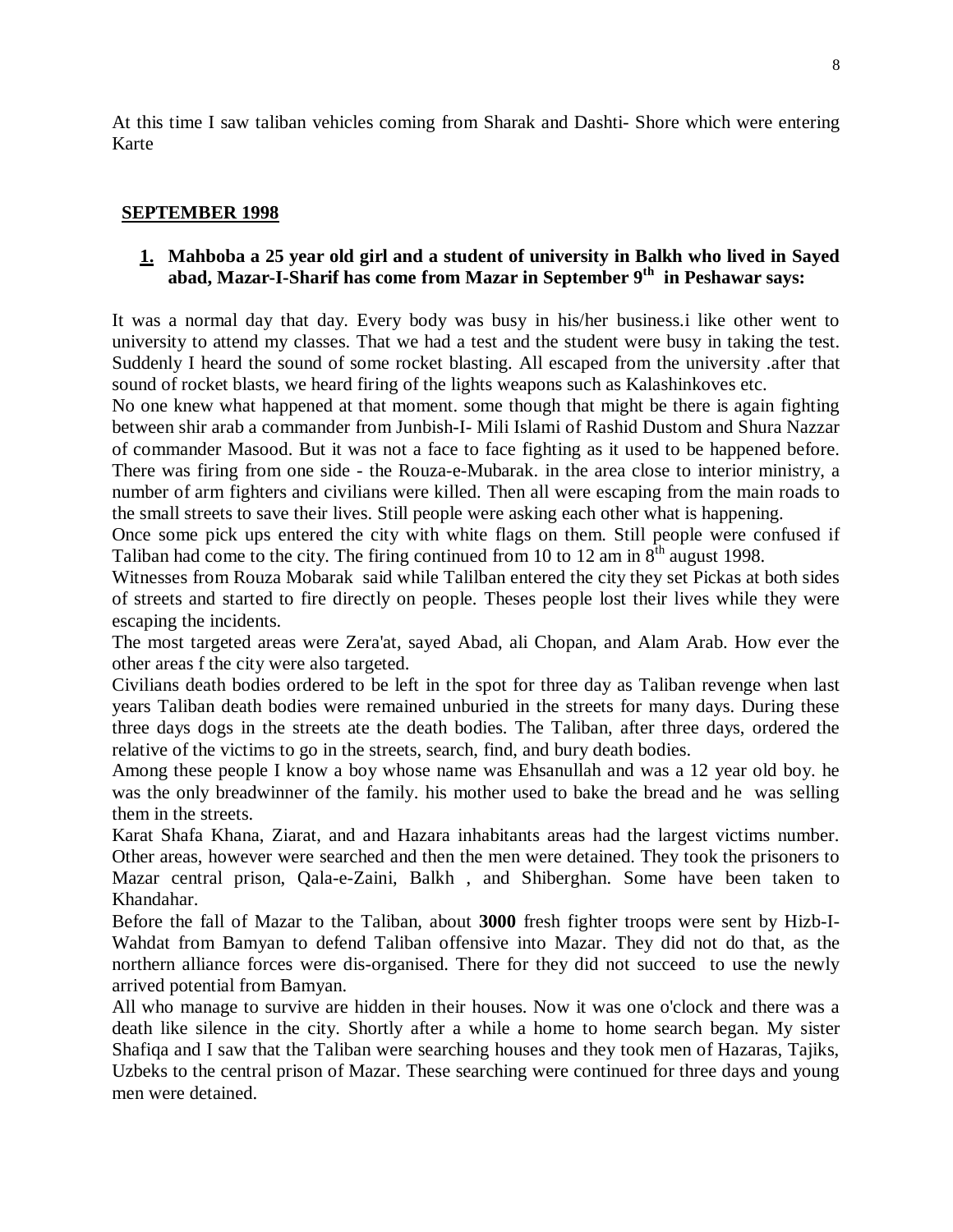One of neighbouring families whom had no relation with any political parties lost the two men and some in laws with whom they lived together in a house. It was just of being Hazaras. The in laws Hussain Ali and Yusuf were known laternto be taken to Shiberghan and the fate of the two young boys Nabi and Mohammed remained unknown. The neighbouring Pashtoon boys, witnessing of the event, told their mother that your boys have been killed, we saw ourselves. Then the poor mother disappointedly, went to search for the death bodies of her dear sons. She was looking the streets and streams. When she was searching for her two sons death bodies she witnessed a women who found her sons death body that was torn into pieces by dogs. She was collecting parts of the body in to a bag. Nabi's mother wished if she could do so.

People remained locked in their homes. No one could manage to arrange dinner or lunch. Taliban did not accept food from prisoners family members nor they provide them with. But the third and fourth day they sort out prisoners by the ethnic identity such as Pashtoons, Tajiks, Uzbaks, Turkmans, and Hazaras. Other gradually were released but Hazaras were not.

One of my relatives who later on was released said:"Taliban placed the prisoners mostly Hazaras in three containers to take them to Shiberghan or Khandahar. They died inside the containers as result of hot weather and no holes to reach fresh air inside".

There is a very hot weather in Laili desert in which normal trips are difficult to cross from. When these containers were crossing the desert all were died except two men. Their death bodies were thrown in the desert.

In "Karta Shafa Khana" Taliban thrown themselves from the walls of the houses to kill the innocent people. They killed 4-5 prisons in each of the houses.

After a week I could go to one of my friends house who was a Tajik family member. They Narrates:

In our street more than 50 people were killed. A Hazara boy was came down from the wall of the house that has been being chased with a Talib. his name was Nasrat. He looked to be 19 year old. We could manage to hide him. When the Talib came and asked us where the Hazara boy is, we started to speak in Pashtoo, suddenly changed his manner and said we have come here to defend you Pashtoons we do not harm you. do not afraid. he went back…"

There were searching for boys of 14 or above 14 years old to arrest them if they were Hazaras. if they could speak Pashtoo it was enough to excuse and release them.

#### 1. **Shabeer Ahmed s/o bahadur khan a 2 year old boy is a student of literature faculty of Balkh University. he is living in darwaza Shadiyan. He narrates:**

Taliban entered Mazar city shortly after two hours resistance by the opposition groups. it 11o'clock of  $8<sup>th</sup>$  august. At the moment I was at south part of the Rouza-e-Sharif when Taliban entered the city. They came in to the city from two directions, from Balkh district and Dahdadi district.

In the first two hours Taliban killed everybody in the streets. Afterwords, they started to detain people from every where. Most of the detainees, later or, were killed collectively.

Taliban treats people with violence. About **12000** people were arrested and taken to the Mazar central prison, two prisons in the Marmol street and one in the Ustad Ata a commander of Shurae-Nezar, headquarter in the west side of Rouza. More than five thousands people have been killed. the victims are mostly Hazara.

Taliban targeted areas of Sayed abad, Dasht-I-Shor, Ali Chopan, and Mazari's Grave the most. Peope belonging to other ethnic group save Hazaras live especially pashtoons.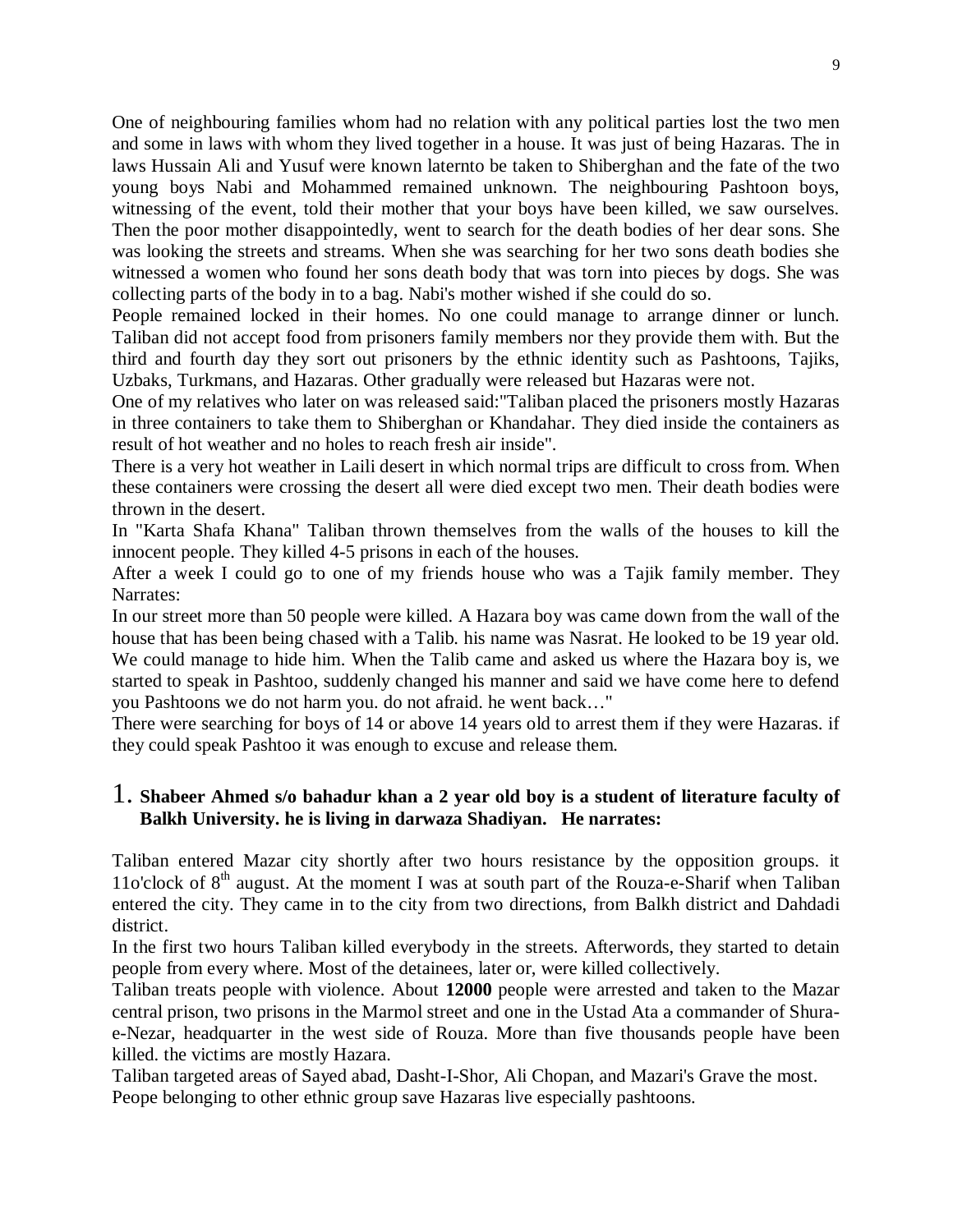Among the victims there were a number of children.

While Hazaras were hiding their family's members death bodies were remained unburied in the streets for two to three days. Dog ate most of the death bodies.

Mullah Abdul Manan Niazi governor of Mazar in his speeches, ask Hazaras, either change their religious from Shia to Sunnior to leave Afghanistan for Graveyard (IRAN).

After many days people could come in and go out of the city, if still they were not Hazaras.

Prison were full of prisoners. The detainees were pressed in the rooms and yards. There were no food and water. Fire fighter trucks were set up to pump water from out side the prisons, as there was no space inside. poor prisoners could not drink enough water to cut down their thirst instead they kept their handkerchifs under the shower of the tucks pump water to become juicy and then to press the water in to their mouth with their eyes to sky.

#### 2. **Moahammed Kabir a 17 year old boy student of grad 10 of one of the schools in Mazar-I-Sharif ,Afghanistan lived in areas around raouza-e-sharif. He has recently come from Mazar-I-Sharif and says:**

Before the Taliban captured Mazar, it was under the control of northern alliance forces. Taliban catured Mazar in August  $8<sup>th</sup>$  it was 10:25 am. They fired on people in the street when they first entered the city. All who could not manage to escape. The firing continued for two hours. Afterwards, the Taliban started to enter people's houses and killed male members of the families. they did not rape. they killed and arrest people in the first day. for the next days they killed only Hazaras. They killed people with torture.

It was the third day of Taliban control in the city that they enter our house. They hit me. They fired on me, but God blessed, it did not touch me. They repeatedly asked us to give guns and weapons you have hidden, although I told them we do not have any. They looted our property. They took our car, cash, tape recorder…they stayed in our house for three hours, searching all things. They did not find anything, but they asked me to go with them. My uncles wife and other females started t cry loudly and request them to leave the boy. The Commonder an 18 or19 year old young boy was very bloodthirsty one. He was always saying that: I am killing you. You Hazaras killed 10000 Talibs last year. that day they let me stay home. when they went I escaped and stayed in an other place for twenty days. The Taliban killed about 20000 innocent civilians and 5000 military gunman. The streets were full of dead bodies. Mothers were searching for their son and husband's death bodies in the streets and streams.

Taliabn detained most of my friends. Some of them, who released, said that Taliban took the prisoners to kandahar in the containers. First they kept the prisoners in Mazar prison, then to Shiberghan, then to Maimana, as there were no enough room for such a large number of prisonrers.taliban, mostly, targeted Sayeabad, Karta Shafa Khana, Ali Chopan, Zera'at, almmurad, and Mazari's Grave.

They killed people even by firing from Halicopter from the air. I know my neighbours who have been killed by Taliban. They also killed Iranian diplomats in the Iranian consulate in Madan Namak, Mazar-I-Sharif. The Taliban authorities in Mazar directly threat Hazara ethnic groups as mullah Abdul Manan Naizithe governor of the Mazar city in his speeches was encouraging so.

#### 3. **Mr. Namatullah s/o mohammed yunus a22 year old boy from Sayed Abad of Mazar sharif has recently came and says:**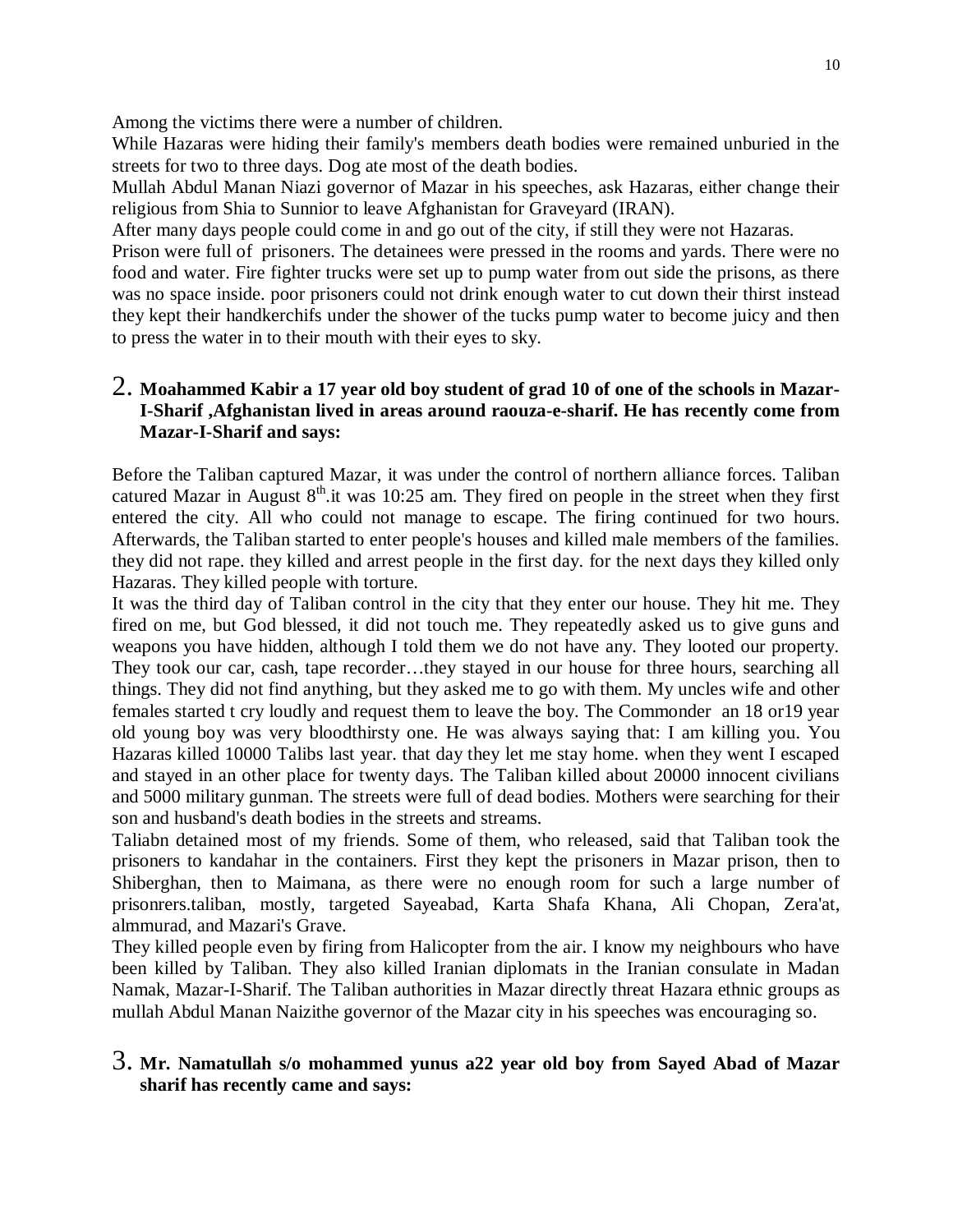I left Mazar in 26 August, 1998. I lost my two young brothers. One was 12 and other was 19 years old. They were killed just for their ethnic identity. It was midnight, 12:30 am, when they knocked the door. Two pick-ups with 12 Taliban fighters asked my youger brother-- Hashmatullah, where are you from and to which ethnic group you belong? My brother said the truth,"we are from Kabul and we are Hazaras." Then they entered our house and started to search. They took my brothers outside the house. Firing sound was heard. When my mother looked outside they had been already killed. My appearance is not like Hazaras, although I am. that was why I could manage to go to Kunduz from the house of my pashtoon friend, then to Pakistan. my family is still in Mazar but they change the house after my brothers were killed.

Everyday 75 to90 Hazaras were slaughtered on Mazari's grave. At nights Taliban were entering in Hazaras houses and killing men, or taking them to Laili desert for mass killing.

#### 4. **Mr. mohammed naseer a student of his last semester of medical faculty of Balkh university of Mazar-I-Sharif left mazar to Peshawar in 10 September 1998. He narrates:**

Taliban treat people according to their ethnic identity. they treat with violence with hazaras while with others they were a little bit smooth. I twice arrested by taliban. in the first I was released with the help of my director who was a private hospital director in which I was employed. In the second time they released me when I show the ID card of the hospital.

Taliban arrested my two cousins Mr Nabi and Mr Iqbal. Their families had contact with them till ten days. Afterwards, they went unknown. Mr Nabi was disabled from his two legs. The prison had very bad and sever conditions. The prisoners received no food or drinking water. The central prison of Mazar was emptied many times. People say most of them were killed in Laili Desert. Some who have seen the desert say" there are hills of death bodies in the desert."

The Taliban ordered all people in Mazar to practice Sunni style Islam in their daily life. People should attend the five time prayers in the nearest mosques. Taliban washed all carpets cushions, mattersses and etc of the SHIA Muslim mosques in order to make them clean an Islamic way. They also washed the wall of these Mosques. then the prayers perform in a Sunni style Islam.

(Source: CCA Peshawer)

#### **SUNDAY TIMES REPORT**

#### **TALIBAN MILITIA MASSACRED 8,000 PEOPLE IN MAZAR (by our staff Corespondent)**

**LONDON, NOV 1:** the times on Sunday published a detailed eyewitness accounts of, what it claimed, massacre of 8,000 people by the Talibans in Afghanistan when they captured the northern Afghan city of Mazar-I-Sharif in August last.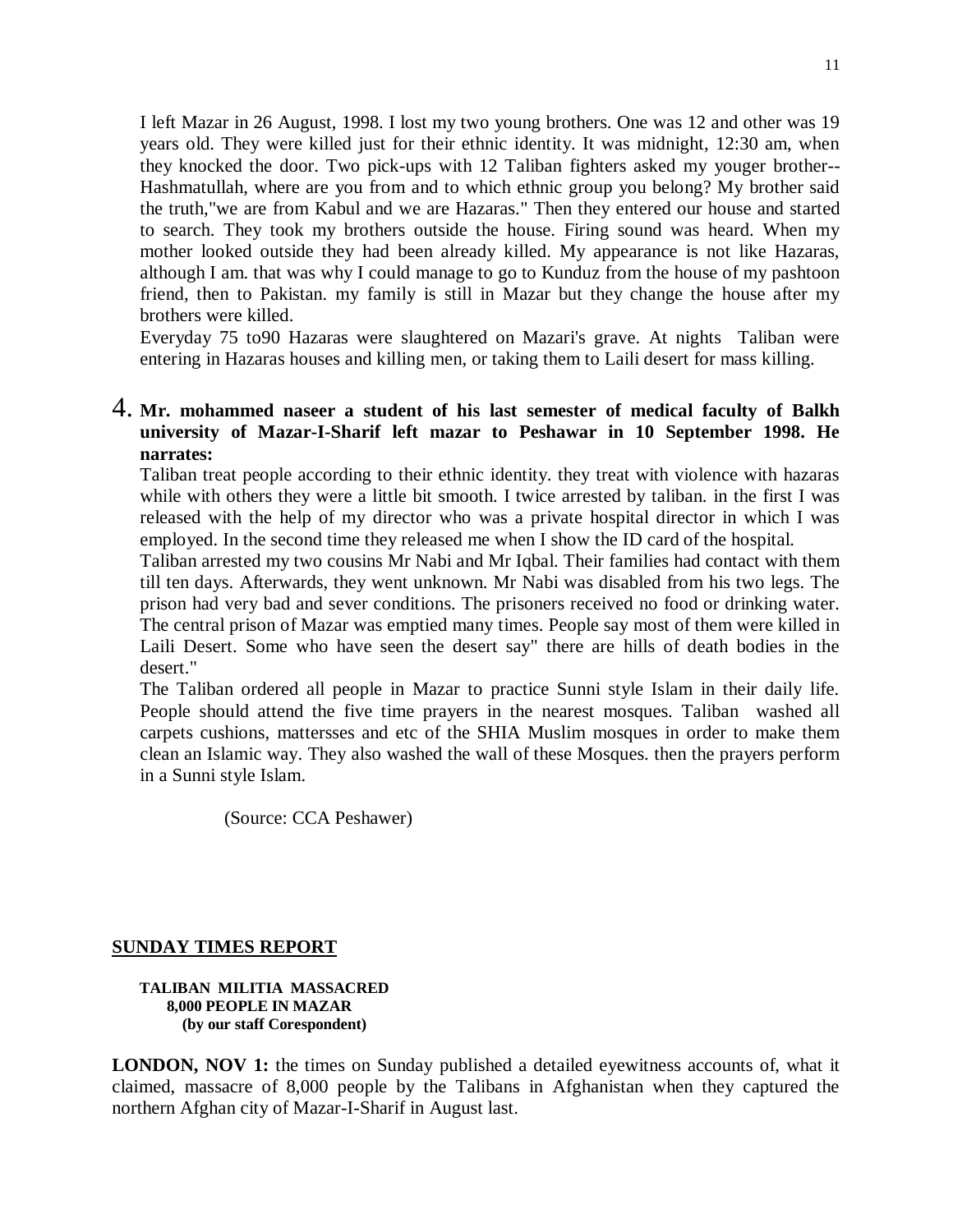Quoting the testimony, compiled by international observers and handed to western diplomats in Pakistan, the news paper said that hundreds of people were packed in containers where they were suffocated when the doors were locked in searing midday heat.

"men, women and children were shot in their homes, on the streets, and the hospital patients were murdered in their beds".

"statements made available to the Sunday times describe a campaign of slaughter direct against Shia Muslim minority the Hazara," it said.

The news paper said that the claims of witnesses have been supported by the influential American groups Human Rights Watch, which is due to reveal its own findings on the massacre on Sunday and will call on the United Nations to investigate what it describes as " one of the single worst examples of killings of civilians in Afghanistan's 20- year war.

"the detailed evidence of the Taliban atrocities will embarrass western policy makers who still see the fundamentalism as useful players in a modern great game to keep Iranian and Russian influence out of Afghanistan and to ensure that the huge oil and gas reaches of central Asia remain a prize for western multinationals, the news paper said.

Quoting unnamed witness, the news paper said that the Taliban fighters swept through the city of Mazar-I-Sharif firing heavy machine guns mounted on pick up trucks. One unnamed described how the streets were covered with bodies and blood. He also claimed that the Talibans forbade anyone to bury these copses for six days.

The paper had quoted" numerous unnamed witness", saying that on the second day of the capture, the Taliban began house to house search for Hazara men, who are easy to be Recognised by their Mangols features.

Another unnamed witness, who gave testimony, said that the victims were shot in the head, the chest and the testicles." Other had been slaughtered in what he (witness) called **'the Halal way'** By having their throats slit," the paper said.

The paper quoted another unnamed witness as claiming that men not murdered on the spot were herded into containers after being badly beaten. "he (the unnamed witness) saw the doors opened on a container after all the inside had died from suffocation".

The witness also testified that some containers were filled with children who were taken to an unknown destination after their parents had been killed.

"Human Rights Watch has obtained gruesome confirmation of the Taliban's penchant for death by container.

It quotes a men who was detained by the militia and saw containers trucks filled with victims leaving the Mazar-I-Sharif jail several times every day".

### **THE MASSACRE IN MAZAR-I SHARIF**

**Human Rights Watch Report**

#### **I. SUMMARY AND RECOMMENDATIONS**

This report documents a massacre of civilians and other serious breaches of international humanitarian law committed in Afghanistan in August 1998. The incident, which occurred in Mazar-i Sharif, a city in northern Afghanistan, represents one of the single worst examples of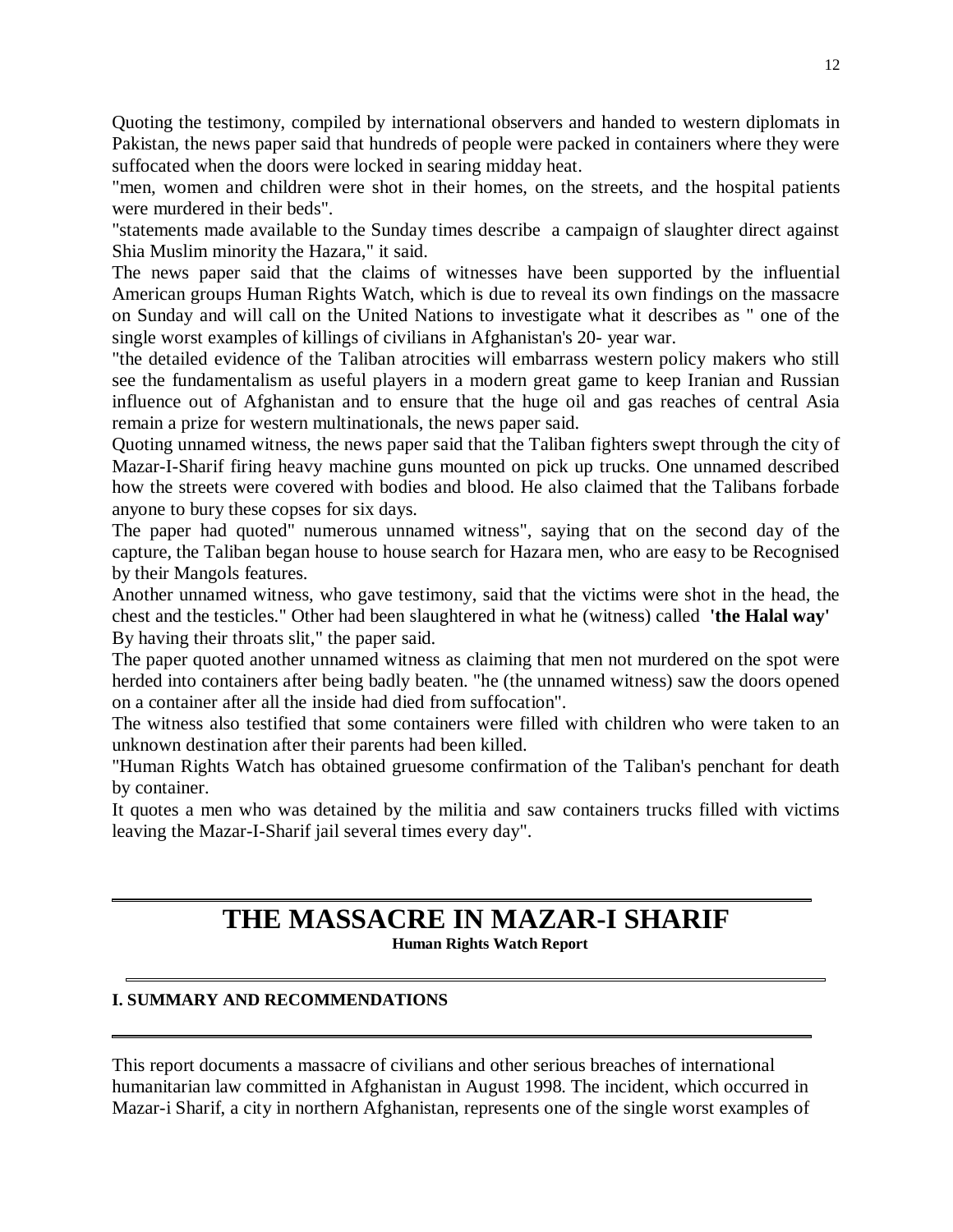killings of civilians in Afghanistan's twenty-year war. No foreigners or press were allowed in the city or its environs at the time, and only a few humanitarian organizations have been permitted to carry out relief work in the city since the incident. Human Rights Watch is the first international human rights organization to interview survivors who have reached Pakistan in the weeks following the massacre. In the report, we urge the United Nations to undertake an urgent investigation into the massacre and the full range of abuses that took place in Mazar-i Sharif, including 1997 killings of Taliban soldiers in the city that motivated those involved in the subsequent offensive to seek revenge. Human Rights Watch believes that determining the truth about what happened represents the first step toward accountability and may provide a means toward breaking the cycle of revenge killings that continue to characterize the civil war in Afghanistan.

#### **Summary**

On August 8, 1998, Taliban militia forces captured the city of Mazar-i Sharif in northwest Afghanistan, the only major city controlled by the United Front, the coalition of forces opposed to the Taliban. The fall of Mazar was part of a successful offensive that gave the Taliban control of almost every major city and important significant territory in northern and central Afghanistan. Within the first few hours of seizing control of the city, Taliban troops killed scores of civilians in indiscriminate attacks, shooting noncombatants and suspected combatants alike in residential areas, city street sand markets. Witnesses described it as a "killing frenzy" as the advancing forces shot at "anything that moved." Retreating opposition forces may also have engaged in indiscriminate shooting as they fled the city. Human Rights Watch believes that at least hundreds of civilians were among those killed as the panicked population of Mazar-i Sharif tried to evade the gunfire or escape the city.

In the days that followed, Taliban forces carried out a systematic search for male members of the ethnic Hazara, Tajik, and Uzbek communities in the city. The Hazaras, a Persian-speaking Shi'a ethnic group, were particularly targeted, in part because of their religious identity. During the house-to-house searches, scores and perhaps hundreds of Hazara men and boys were summarily executed, apparently to ensure that they would be unable to mount any resistance to the Taliban. Also killed were eight Iranian officials at the Iranian consulate in the city and an Iranian journalist. Thousands of men from various ethnic communities were detained first in the overcrowded city jail and then transported to other cities, including Shiberghan, Herat and Qandahar. Most of the prisoners were transported in large container trucks capable of holding one hundred to 150 people. In two known instances, when the trucks reached Shiberghan, some 130 kilometers west of Mazar, nearly all of the men inside had asphyxiated or died of heat stroke inside the closed metal containers. Some prisoners were also transported in smaller trucks. As of late October, some 4,500 men from Mazar remained in detention.

The few international relief groups operating in Mazar had evacuated their staff in the days before the attack on the city.<sup>1</sup> On August 16, the International Committee of the Red Cross (ICRC), resumed its operations in the city. In late October, Médecins Sans Frontières (Doctors Without Borders) was permitted to resume its activities. Following the takeover, the Taliban allowed no journalists to travel anywhere in the area.

In the absence of a full-scale investigation, there is no way to know precisely how many were killed in the weeks following the fall of Mazar to the Taliban. Based on interviews with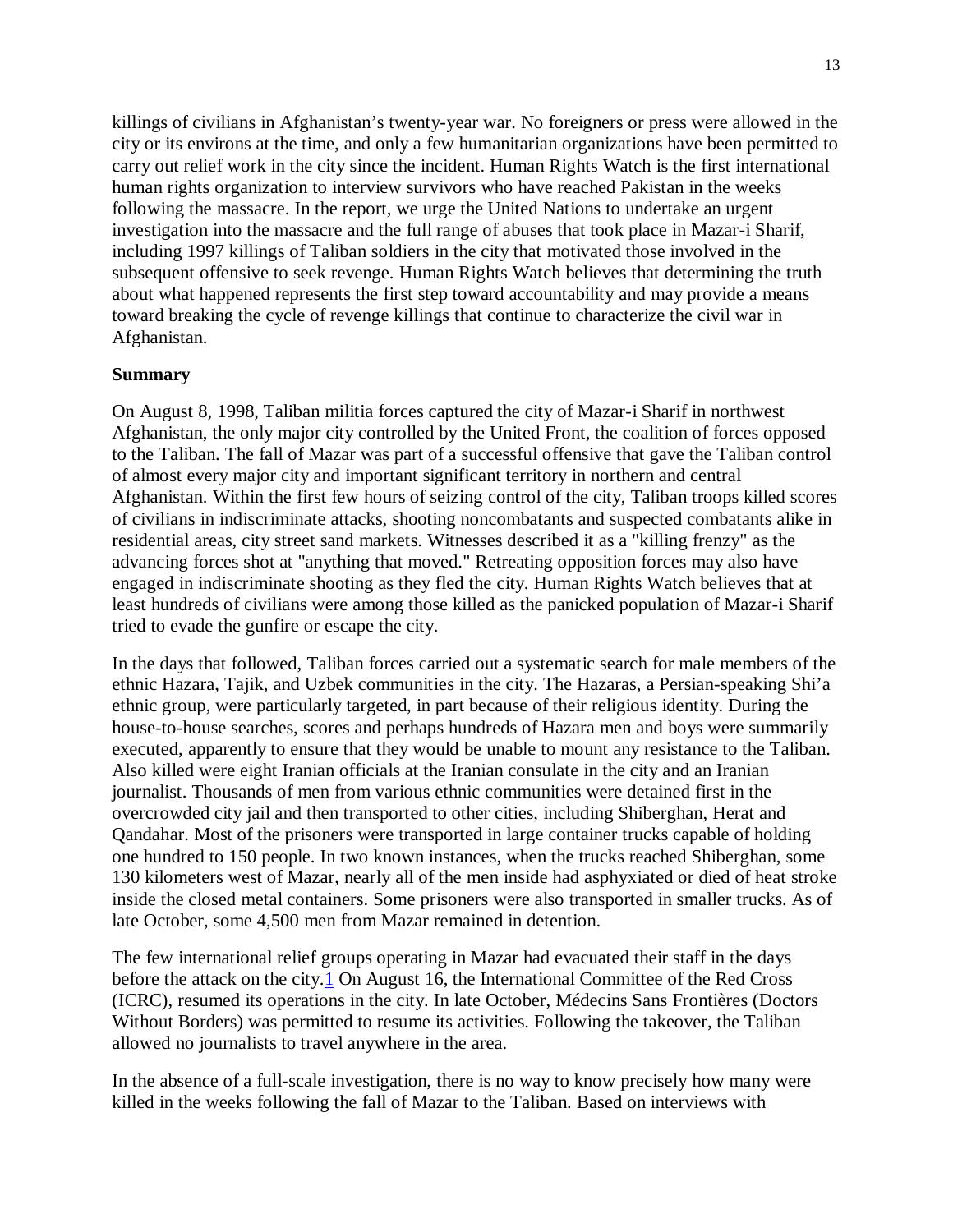survivors and other informed sources, Human Rights Watch believes that at least 2,000 may have been killed in the city and possibly many more. Manycivilians were also killed in aerial bombardments and rocket attacks as they fled south of the city toward the Alborz mountains. Human Rights Watch is also concerned by persistent reports that women and girls, particularly in certain Hazara neighborhoods of Mazar-i Sharif, were raped and abducted during the Taliban takeover of the city.

The killings of Hazara men and boys appear to have been carried out largely in reprisal for the killing of several thousand Taliban soldiers after a failed attempt by the Taliban to take the city from May to July 1997. Of these, some 2,000 were reportedly summarily executed after capture in Shiberghan and other areas, including areas to which prisoners from Mazar were deported. A number of neighborhoods targeted for searches in Mazar had been among those where resistance by Hizb-i Wahdat troops against the Taliban had begun at that time. Witnesses stated that Taliban conducting the house-to-house searches accused Hazaras in general of killing Taliban troops in 1997 and did not distinguish between combatants and noncombatants. In speeches given at mosques throughout Mazar, the Taliban governor, Mulla Manon Niazi, also blamed Hazaras for the 1997 killings.

The Hazaras were also singled out because they are Shi'a. The Taliban are Sunni Muslims and followers of a strict conservative sect that considers the Shi'a to be infidels. During their search operations in Mazar, the Taliban ordered some residents to prove that they were not Shi'a by reciting Sunni prayers. Over a period of several weeks, Governor Niazi made inflammatory speeches against Hazaras in which he ordered them to become Sunnis, leave Afghanistan, or risk being killed.

The Taliban forces that captured Mazar-i Sharif included Pashtuns from Balkh, the province of which Mazar is the capital and the name of a town northwest of Mazar. These Balkh Pashtuns had been members of a militia aligned with the Hizb-i Islami, a largely Pashtun faction that was part of the United Front. Some weeks before the offensive on Mazar, Hizb-i Wahdat forces launched an operation in Balkh to drive Pashtuns from the area so that they would not be able to provide support to the advancing Taliban troops. The Hizb-i Wahdat forces reportedly engaged in widespread rape and looting. The rapes in particular reportedly drove several key commanders among the Balkh Pashtuns to switch sides and help the Taliban. Some were reportedly also unhappy with Hizb-i Islami leader Gulbuddin Hekmatyar's courting of Shi'a religious leaders. Other commanders were simply bought off. Balkh Pashtuns were among the first troops entering the city and have been identified among the Taliban troops who engaged in indiscriminate shooting on the first day. Balkh Pashtuns also took part in the house-to-house searches and may have acted as informers identifying Hazara neighborhoods and houses. However, witnesses interviewed by Human Rights Watch stated that the search parties also included Taliban officers who were not from local areas and that the Taliban officers separating prisoners at the jail were not Balkh Pashtuns but non-local "mainstream" Taliban — those from Qandahar or other predominantly Pashtun areas of southern Afghanistan where many of the senior Taliban leaders are based. The speeches by Governor Niazi also demonstrate an intent at senior levels to target Hazaras. Other witnesses stated that senior Taliban leaders were not only aware of the extent of the killing in Mazar but had decided to allow it to continue for several days before stopping it.

Human Rights Watch also interviewed a number of witnesses who described the abductions of girls and women from neighborhoods in Mazar, including Saidabad, Karte Ariana and Ali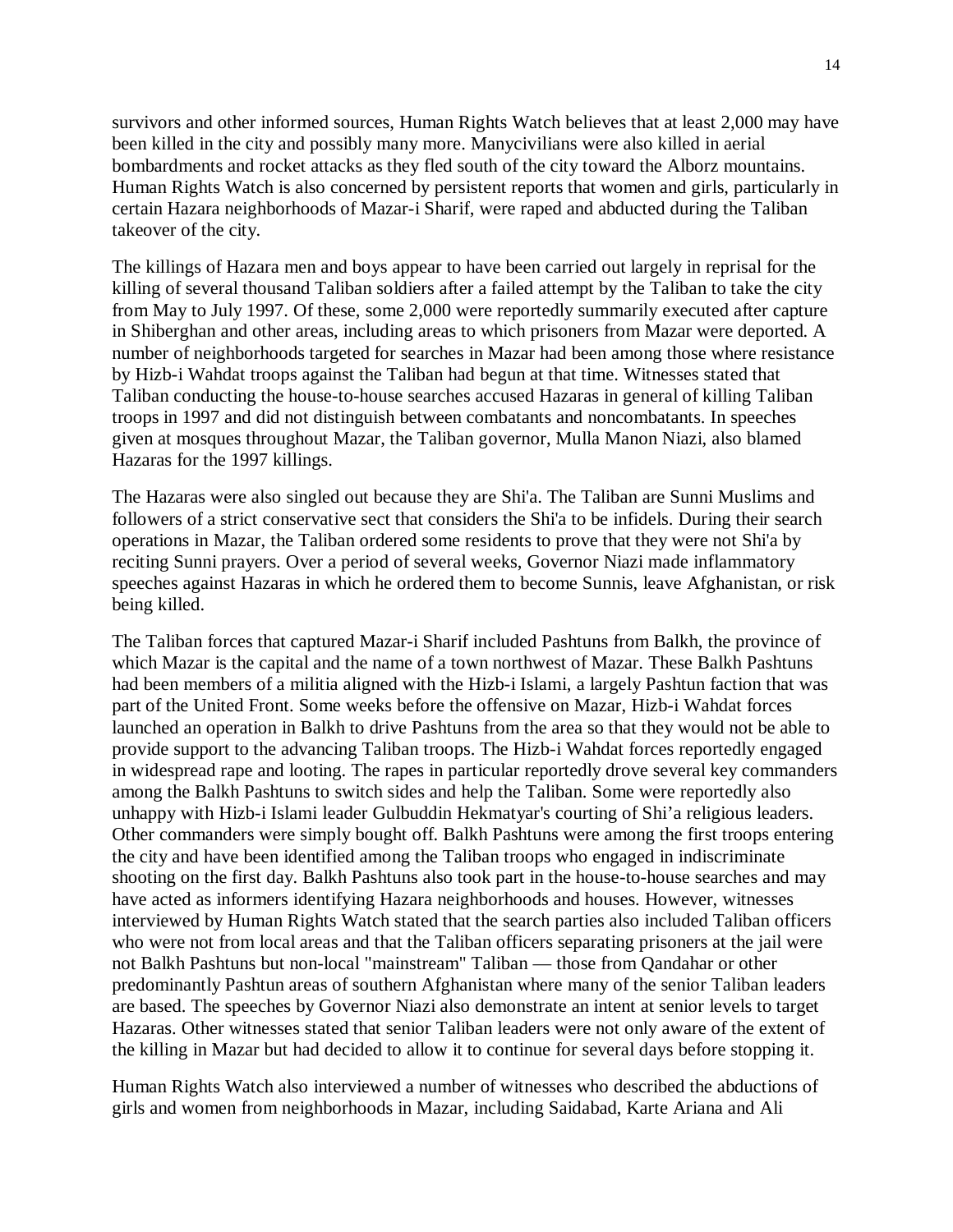Chopan. There are consistent reports as well of a number of incidents of rape; Balkh Pashtuns were identified in some cases. In the weeks after the takeover the Taliban announced the execution of some soldiers who had been responsible for crimes, including rape, during the offensive.

#### **Methodology**

Human Rights Watch conducted the interviews for this report in Islamabad, Peshawar and Quetta, Pakistan. The eyewitnesses we spoke to included residents of Mazar-i Sharif who were Pashtun, Tajik, Uzbek and Hazara. The witnesses had lived in different neighborhoods of the city. Some had stayed in the city for several weeks after the Taliban takeover; others had left within a few days. Most had arrived in Pakistan after several weeks of travel inside Afghanistan.

Their testimonies about the events in Mazar-i Sharif from August 8 through early September are consistent in the depiction of the patterns of attack by the advancing Taliban troops, the systematic nature of the search operations, the sorting of prisoners at the jail, and the transport of prisoners. All of those who remained in the city after the first day separately witnessed summary executions of men and boys as they were being taken from their homes or while being transported to the jail. All of them also heard one or more of Governor Niazi's speeches that, while they varied somewhat in content, reflected consistent themes of anti-Shi'ism and revenge for the 1997 killings.

Human Rights Watch also interviewed sources in nongovernmental organizations and in the diplomatic community who have monitored and documented the events in Mazar. Information provided by these sources is consistent with the patterns described by eyewitnesses.

#### **Recommendations**

Human Rights Watch urges U.N. human rights monitoring mechanisms, in particular the Special Rapporteur on Afghanistan, the Special Rapporteur on Extrajudicial, Summary or Arbitrary Executions, and the Special Rapporteur on Violence against Women, to undertake an investigation into the full range of abuses that took place in Mazar-i Sharif and its environs in August 1998, including indiscriminate shootings and extrajudicial executions of civilians, mass detentions, and abductions and rapes of women. Given that the killings appear to have been carried out in retaliation for the killings of Taliban soldiers, including the summary execution of prisoners, in May 1997, the investigation should also include an exhumation of those mass graves and those of civilians apparently killed in reprisal attacks in Maimaneh and Qizalabad.2

The Office of the High Commissioner on Human Rights should conduct a thorough investigation of these sites as soon as possible, as recommended by its May 1998 exploratory mission, and should give the issue the highest priority. The team should include forensic experts and sufficient support staff to carry out exhumations of the grave sites and analysis of the remains; staff with field experience in monitoring human rights abuses and interviewing victims and witnesses of atrocities, including torture, rape, and sexual abuse; and legal experts knowledgeable in international human rights and humanitarian law. The team's reports to the High Commissioner for Human Rights and the Security Council on its findings and recommendations should be made publicly available.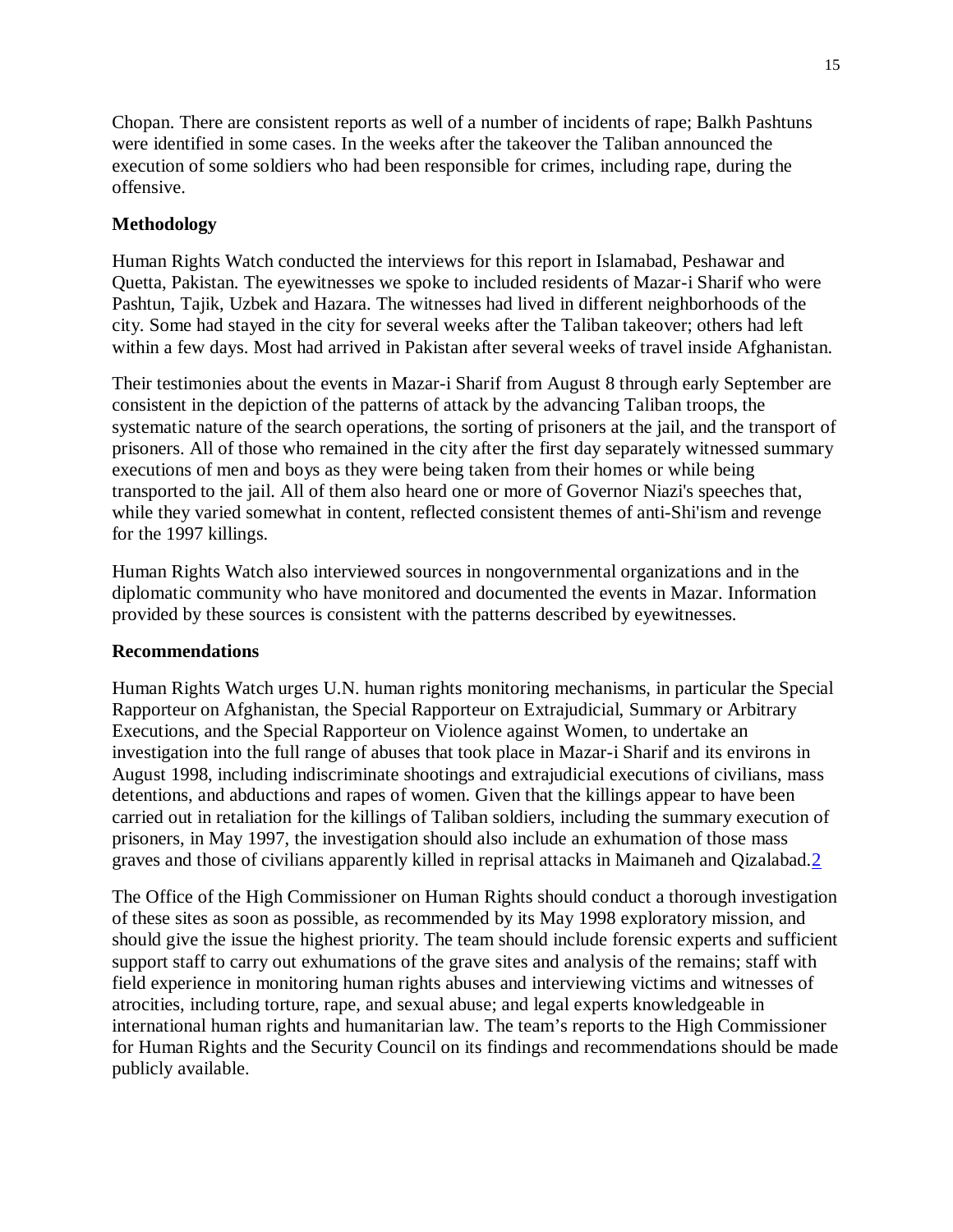It is likely that an investigation team may face significant obstacles in carrying out its mandate. It is thus critically important that the international community do everything possible to urge the Taliban to permit such an investigation to go forward. The U.N. secretary-general should use his good offices to facilitate the mission, and all U.N. departments and agencies should lend their logistic support to the mission. The international community should also insist on the following benchmarks for conducting the investigations:

*·* Guaranteed security for all members of the team conducting the investigations;

· Unrestricted access to the territory and full investigatory rights; the right to travel freely and visit any site, including any suspected or known places of detention; and the right to interview persons freely and in private, using interpreters of their choosing;

· Disclosure of all current places of detention where persons detained in connection with the conflict are being held; disclosure of the names of all individuals detained during the course of the conflict; and their current whereabouts.

1 In fact, few international groups had had any expatriate staff in Mazar since September 1997 because of the precarious security conditions. Fighting between various factions was commonplace, as were incidents of banditry and extortion. The offices of the U.N. were looted in May and September 1997.

2 The U.N. Special Rapporteur on Afghanistan, together with a forensic physician, visited the mass grave sites in December 1997 and recommended in his report to the General Assembly that a thorough investigation of the killings take place. In May 1998, the United Nations High Commissioner for Human Rights (UNHCHR) sent an exploratory mission to the sites. That team also looked into massacres of civilians by the Taliban in the region of Mazar-i Sharif which took place in July and September 1997 and around Meimaneh in January 1998. On the basis of the team's report, the UNHCHR had begun to make plans for the investigation when the July offensive put those plans on hold.

#### **BACKGROUND**

By mid-1998, the war in Afghanistan was well into its twentieth year. Following the withdrawal of the last Soviet troops in 1988, the fall of the government of Dr. Najibullah in 1992 by resistance forces marked the beginning of a bloody civil war among shifting alignments of the resistance forces.3 The Taliban, a movement of religious students (*talibs*) from the Pashtun areas of eastern and southern Afghanistan who had been educated in traditional Islamic schools in Pakistan, emerged in 1994 in part as a reaction to the failure of the other Afghan factions to end the fighting and establish a government that could ensure some peace and stability in the country. When the Taliban took control of the city of Qandahar in 1994, they forced the surrender of dozens of local Pashtun leaders who had presided over a situation of complete lawlessness. It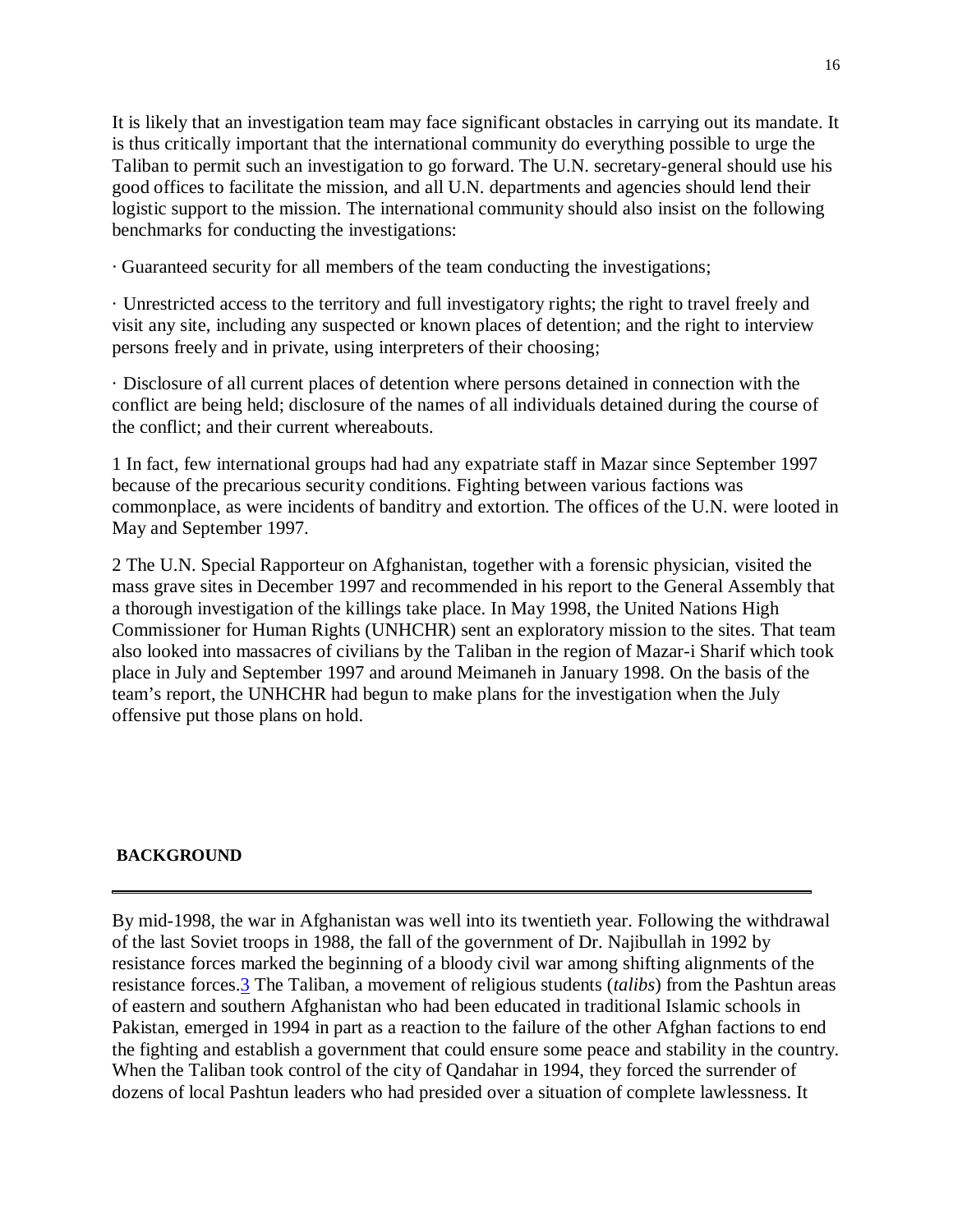was in this context that the Taliban acquired a reputation for sweeping into power with little bloodshed and with the support of the local population. However, these characteristics of the Taliban's military strategy did not hold true in its battles for Herat, Kabul, or the north.4

The Taliban's early victories were followed by a series of defeats, as their efforts to take the western city of Herat and the capital Kabul in early 1995 resulted in heavy losses. It was at this point that Pakistan reportedly began providing extensive assistance to the Taliban.5 Such support was crucial in the Taliban's successful offensives on Herat in August 1995 and in a lightning offensive in September 1996 that gave the Taliban control of Kabul.

As the Taliban consolidated its hold over Kabul and the rest of the country, the alliance of opposition parties in the north remained riven by feuds among the various factions: the Tajikdominated Jamiat-i Islami of Burhanuddin Rabbani and Ahmad Shah Massoud; the Uzbekdominated Junbish of Gen. Abdul Rashid Dostum; the Hazara Hizb-i Wahdat with its stronghold in the central mountainous region of the country known as Hazarajat; and the predominantly Pashtun Hizb-i Islami of Gulbuddin Hekmatyar. The history of bloodshed among all of these parties dates from before t>

rnment in 1992. Battles for control of Kabul among these factions in 1993-1995 destroyed at least one-third of the city, killed thousands of civilians, and drove a half million refugees to Pakistan.6 As party leaders frequently had only nominal control over their commanders, much of the northremained a patchwork of fiefdoms under the authority of various warlords. For civilians there was little security from murder, rape and extortion.

In May 1997 the Taliban launched another offensive on Mazar-i Sharif. This time, they received support from Dostum's second-in-command, Gen. Malik Pahlawan, who apparently believed he had struck a deal to share power with the Taliban and ousted Dostum in a coup.7 When the Taliban reneged on the agreement and began disarming local forces, resistance broke out first in Hazara neighborhoods, and the Taliban found themselves trapped in a city that had turned murderous on them. Hundreds of Taliban were attacked in the streets and killed, and at least 2,000 taken prisoner, only to be summarily executed and their bodies dumped in wells or taken to remote desert sites and left lying in the open. Most analysts appear to agree that General Malik was responsible for many of the summary executions of the Taliban prisoners. However, a large number of Taliban forces were reportedly gunned down in the streets by the Hazara Hizb-i Wahdat. Malik fled to Iran, and Dostum returned. Driven back after a subsequent attack on Mazar in September 1997, retreating Taliban troops who may have included Balkh Pashtuns massacred Hazara civilians in Qizalabad, south of the city on the road to Herat.

Pakistan reportedly was again instrumental in providing support for the Taliban offensive that began in July 1998. As the Taliban neared Mazar this time, a number of opposition commanders left the city, and Jamiat fighters reportedly looted their own office. Once again, the Taliban relied on defectors to clear a way into the city for them, but this time they demanded guarantees that they would not be double-crossed. Pashtun militia commanders from Balkh who had become disillusioned with Hekmatyar agreed to join forces with the Taliban and move in behind the main Hizb-i Wahdat force encamped at Qala Zaini, a walled area west of the city. Trapped, virtually the entire Hizb-i Wahdat force, estimated at between 1,500 and 3,000, was killed there or on the roads leading north and east of the city. A smaller contingent of some 700 Hizb-i Wahdat troops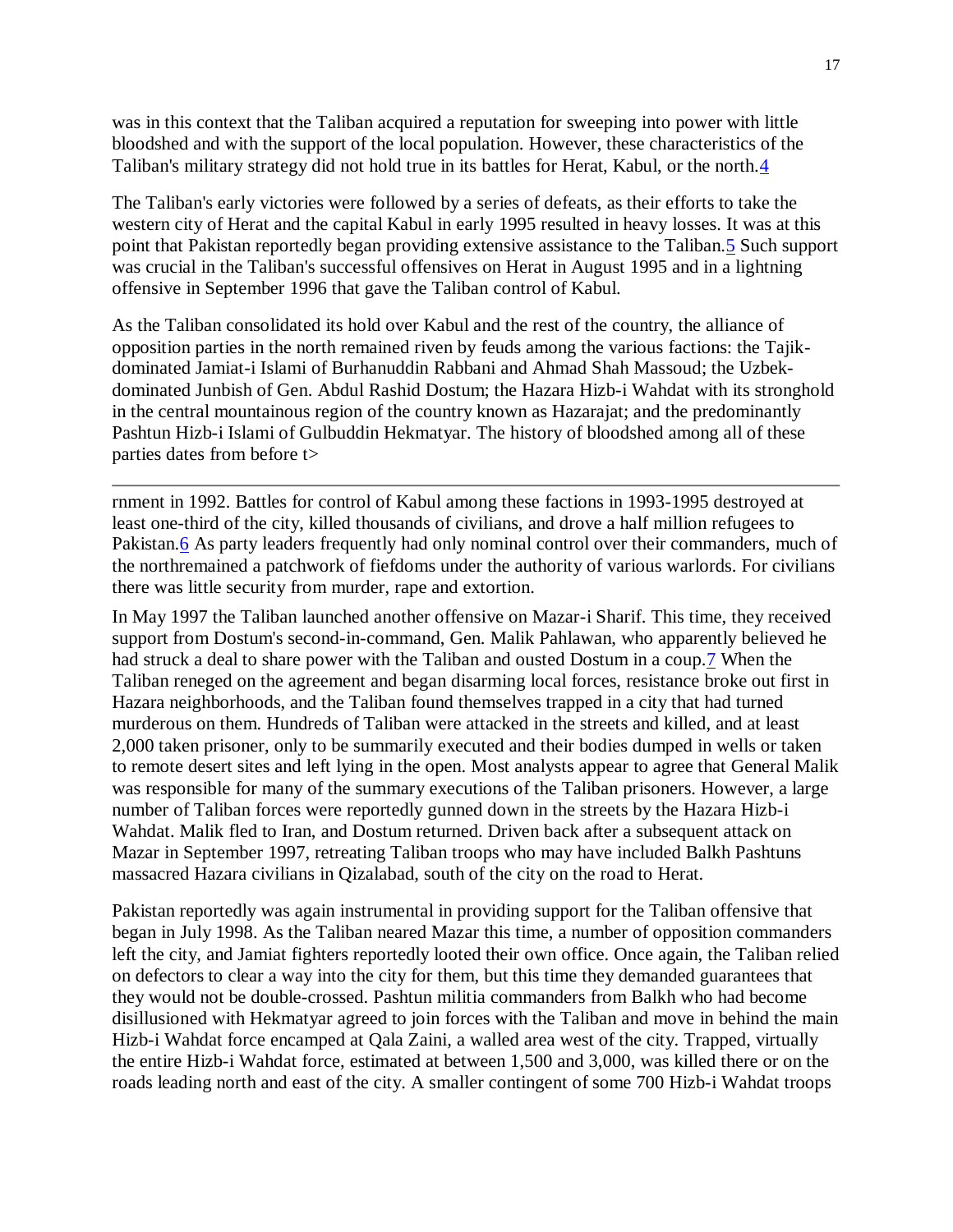fled south from the city to the mountains, and the way was clear for the main Taliban force to enter Mazar.

**3 EVEN BEFORE THE FALL OF THE NAJIBULLAH GOVERNMENT, VARIOUS AFGHAN FACTIONS FOUGHT EACH OTHER. SEE HUMAN RIGHTS WATCH,** *AFGHANISTAN: THE FORGOTTEN WAR, HUMAN RIGHTS ABUSES AND VIOLATIONS OF THE LAWS OF WAR SINCE THE SOVIET WITHDRAWAL* **(NEW YORK, 1991); BARNETT RUBIN***, THE FRAGMENTATION OF AFGHANISTAN: STATE FORMATION AND COLLAPSE IN THE INTERNATIONAL SYSTEM* **(NEW HAVEN: YALE UNIVERSITY PRESS, 1995).**

**4 FOR A DETAILED DISCUSSION OF PAKISTAN'S ROLE IS SUPPORTING THE TALIBAN, SEE ANTHONY DAVIS, "HOW THE TALIBAN BECAME A MILITARY FORCE," IN WILLIAM MALEY, ED.,** *FUNDAMENTALISM REBORN? AFGHANISTAN AND THE TALIBAN* **(LAHORE: VANGUARD BOOKS, 1998).**

#### **5 IBID.**

**6 HIZB-I ISLAMI AND JAMIAT-ISLAMI FOUGHT BITTER BATTLES FOR YEARS BEFORE THE FALL OF THE NAJIBULLAH GOVERNMENT. THESE CONTINUED AFTER RABBANI WAS INSTALLED AS PRESIDENT IN 1992. ALTHOUGH GULBUDDIN HEKMATYAR WAS NAMED PRIME MINISTER HE REFUSED TO ENTER KABUL AND INSTEAD POUNDED THE CITY WITH ROCKETS. HIZB-E WAHDAT, JAMIAT-I ISLAMI, AND ANOTHER FACTION, THE ITTEHAD-I ISLAMI OF ABDUL-RAB AL-RASUL SAYYAF, FOUGHT ARTILLERY BATTLES IN KABUL. DOSTUM, A FORMER MILITIA COMMANDER WHO HAD SUPPORTED NAJIBULLAH, SWITCHED SIDES IN 1992, HELPING TO PAVE THE WAY FOR THE RESISTANCE FORCES TO TAKE KABUL IN APRIL OF THAT YEAR. IN JANUARY 1994 HE JOINED FORCES WITH HEKMATYAR TO TRY TO OUST RABBANI. IN FEBRUARY OF THAT YEAR, MASSOUD CRUSHED AN ATTEMPT BY THE HIZB-I WAHDAT TO TAKE KABUL. BY 1996, HEKMATYAR HAD LOST MUCH SUPPORT AND CREDIBILITY, AND A NUMBER OF HIS HIZB-I ISLAMI COMMANDERS HAD DEFECTED TOTHE TALIBAN.**

**7 MALIK WAS AVENGING THE KILLING OF HIS BROTHER RASOOL, WHO WAS GUNNED DOWN IN MAZAR ALONG WITH FIFTEEN BODYGUARDS ON JUNE 25, 1996. MALIK BLAMED THE ASSASSINATION ON DOSTUM. SEE ANTHONY DAVIS, "TALIBAN FOUND LACKING WHEN NATION-BUILDING BECKONED,"** *JANE'S INTELLIGENCE REVIEW,* **VOL. 9, ISSUE 8, AUGUST 1, 1997, PP. 359-364.**

#### **III. THE FIRST DAY OF THE TAKEOVER**

Taliban troops entered the western outskirts of Mazar-i Sharif at about 9:30 a.m. on August 8. Residents reported hearing firing from the west from the early morning; many stated that they assumed that fighting had broken out between various factions within the United Front and that they did not realize that the Taliban had reached the city until they saw their characteristic black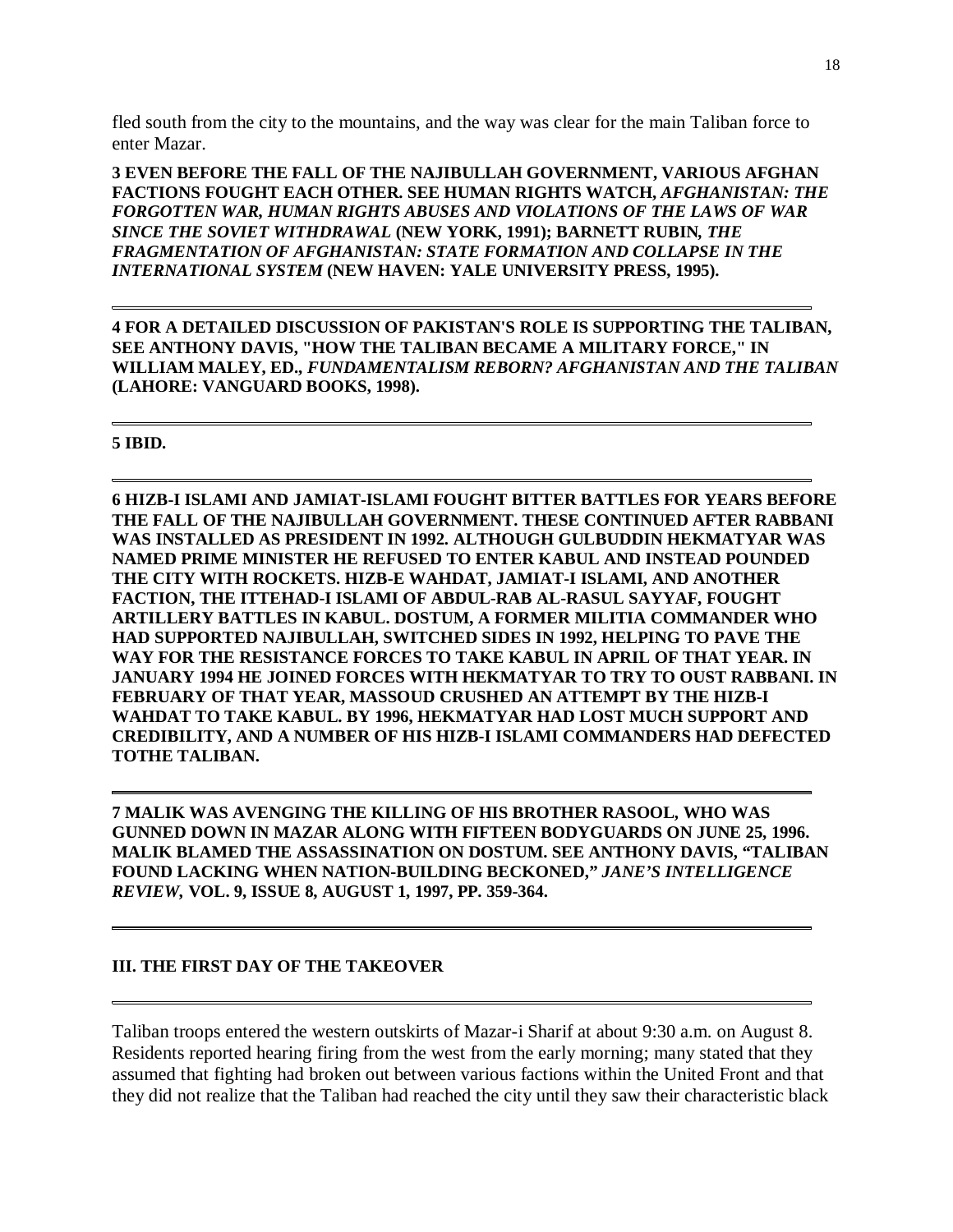turbans and white flags. The firing continued until about 1:00 p.m. One witness described it as a "killing frenzy." Although several witnesses reported seeing bodies of Hizb-i Wahdat fighters in some locations, from the descriptions provided by survivors it is clear that many of those killed were noncombatants. One witness who passed through a market area on her way home saw that among those killed were a boy who had been selling bread from a cart, a woman who she was told had been on her way to a social gathering, and a man who had been grinding wheat. Many merchants in the bazaar were reportedly killed as the Taliban moved through the streets shooting at random. In some cases the Taliban used machine guns mounted on jeeps to fire continuously into the streets. A witness who watched from the roof of a shop described the scene of panic in the city:

From the roof I could see smoke coming from the west. I came out of my shop and went to the customs area from where I could see people fleeing from the west. It was chaos. People were running and being hit by cars trying to leave, market stalls were overturned. I heard oneman say, "It's hailing," because of the bullets. I went home and from the windows I could hear shouting and see white flags on the cars.8

A woman described the killing of her thirteen-year-old son:

He was working in a carpet factory and was shot on the first day near Rouza-e Mubarak [the shrine in the center of Mazar]. Some people came and told me he had been taken to the hospital. They said that before he died he said, "We came to Mazar [from Kabul] to survive and now I am going to die. Who will support the family?" I did not even see him. I did not want to leave because of him, but we had to leave.

A man who was in the bazaar when the Taliban entered the city hid in a friend's house from which he could see the Taliban come into the bazaar.

At about 4:00 p.m. I saw someone running and another man pulling a cart. A Datsun full of Taliban came down the street, and the soldier inside shot the man who was running and then went after the second man and shot him, too.

Human Rights Watch obtained testimony from a number of other residents who witnessed indiscriminate and arbitrary shooting by the Taliban. A merchant stated that he was in the bazaar when the shooting started. He was with a cousin, and when they saw people running they decided to run as well. The cousin was shot in the leg and could not walk. Unable to carry him, the merchant left him and continued on to his home. He later learned that the Taliban had killed his cousin. A moneychanger witnessed the killing of two of his neighbors as they stood in the street. He had gone upstairs in his house and was watching out the window as the Taliban cars passed. His two neighbors were standing in front of their house when two of the Taliban cars stopped and the soldiers inside shot the two men.

#### **Searches and Summary Executions**

The shooting, which had been nearly continuous since 10:30 a.m., had largely ceased by midday on August 8, and except for sporadic outbreaks of gunfire, the city fell silent. Later that day and continuing for at least several days after, Taliban forces began house-to-house searches for male members of the Hazara, Tajik and Uzbek communities. On the basis of information apparently provided by local Pashtun forces or other informers, they targeted predominantly Hazara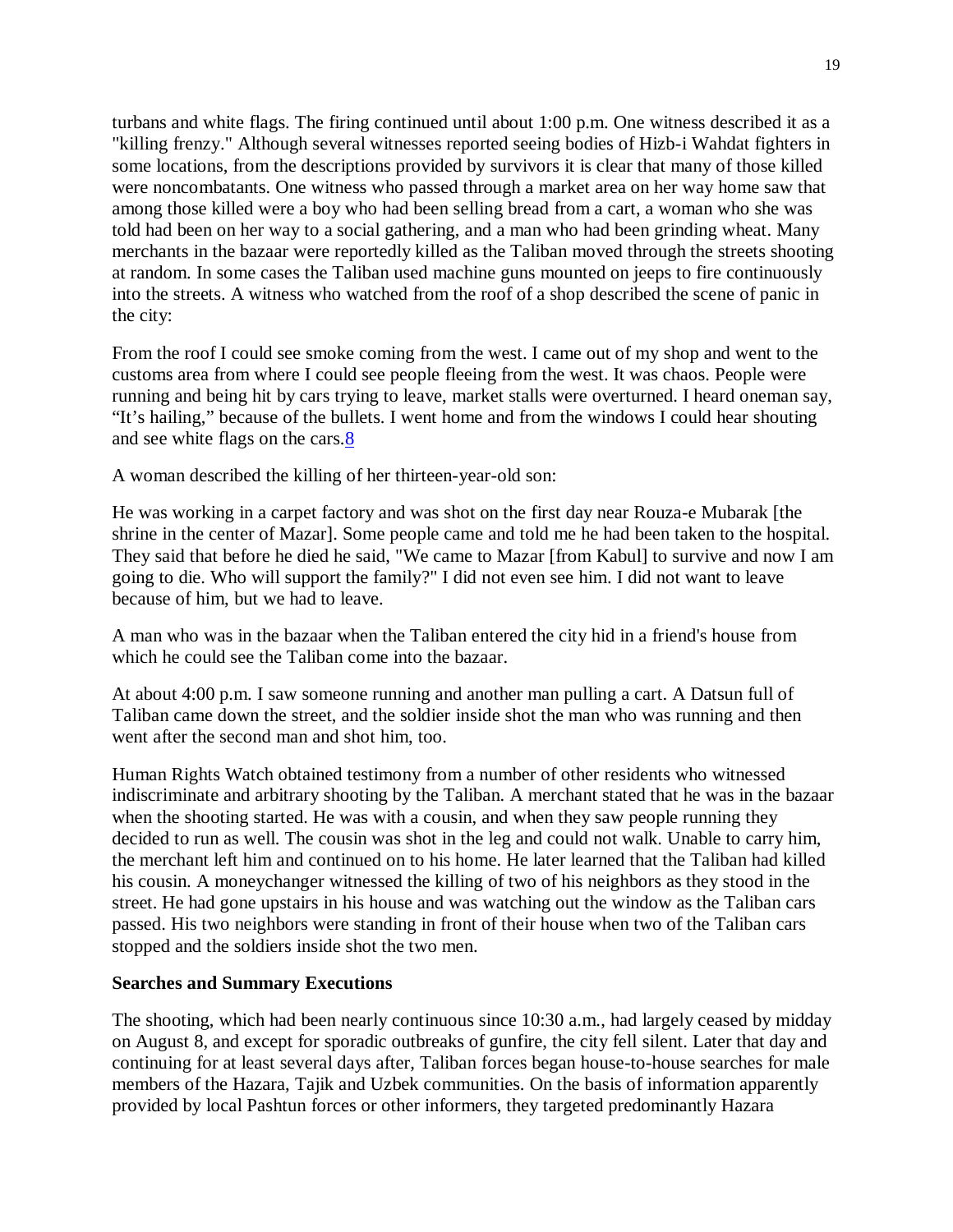neighborhoods and in some cases knew beforehand which houses belonged to Hazaras. They were also looking for weapons. Witnesses testified that the soldiers specifically demanded to know if there were Hazaras present in the houses and asked residents to point out Hazara houses. Residents who could speak Pashto, or who did not look Hazara, or who could prove that they were not from Mazar could sometimes convince the Taliban not to search the house. Those conducting the searches included regular Taliban forces as well as Balkh Pashtuns.

In some cases the detained male members of the families were beaten or shot on the spot. Some had their throats slit. In other cases they were taken to assembly points from which they were transported by truck or other vehicle to the city jail. While most of those killed were Hazara, Human Rights Watch interviewed a number of witnesses who saw or knew of executions of Tajik and Uzbek men as well.

A Tajik man who was detained on August 10 provided this description:

I lived in Karte Bokhti. On the third day the Taliban surrounded the streets and searched every house looking for Hazaras. They were asking, "Where are the Hazara houses?" Therewas only one near us. There were four young Hazara men in the house, including a friend who was visiting and a young man who was doing some work at the house. The Tajiks, Uzbeks and Hazaras in the neighborhood were also all arrested. We were all put into trucks, but the four Hazaras' hands were tied very tight and they were taken elsewhere. There were two other Hazara boys in our truck. When we stopped near the customs area, the two Hazaras were taken off and told to go to the square behind the customs area. A Taliban soldier pushed them and then shot them both in the head. I was told later that the four others were taken to Takhaneya Mahdia and shot there. They were all workers, not fighters. They were all nineteen to twenty years old.

He was held overnight with other Tajiks and Uzbeks in a place behind the customs area. The next day he and the others were taken to the jail. After he was released, he saw another victim of a summary execution, this time a Tajik.

I saw that a young Tajik boy had been killed—the Taliban soldier was still standing there, and the father was crying, "Why have you killed my son? We are Tajiks." The Talib responded, "Why didn't you say so?" and the father said, "Did you ask that I could answer?"

One witness recounted that on August 13 or 14 the Taliban came to his house and stated that they were looking for Hazaras. The witness was himself Hazara and was hiding a Hazara family in his house at that time. A neighbor who could speak Pashto told the Taliban that there were no Hazaras there, and as soon as they heard Pashto, they left. Fearing that he might still be identified, the witness went to a predominantly Sunni neighborhood, but residents there warned him not to stay there. In his own neighborhood, a Taliban supporter who owed the witness a favor also warned him to leave, and other neighbors expressed fear that his presence there would endanger the whole neighborhood. As a result, he decided to leave for Pakistan with his family.

Another witness told Human Rights Watch that he was arrested on the evening of the first day as he was moving about the city checking on relatives. As he passed a truck filled with men who had been arrested, the Taliban called out for him to come to them. He was put into the truck and when it was filled they drove toward the jail.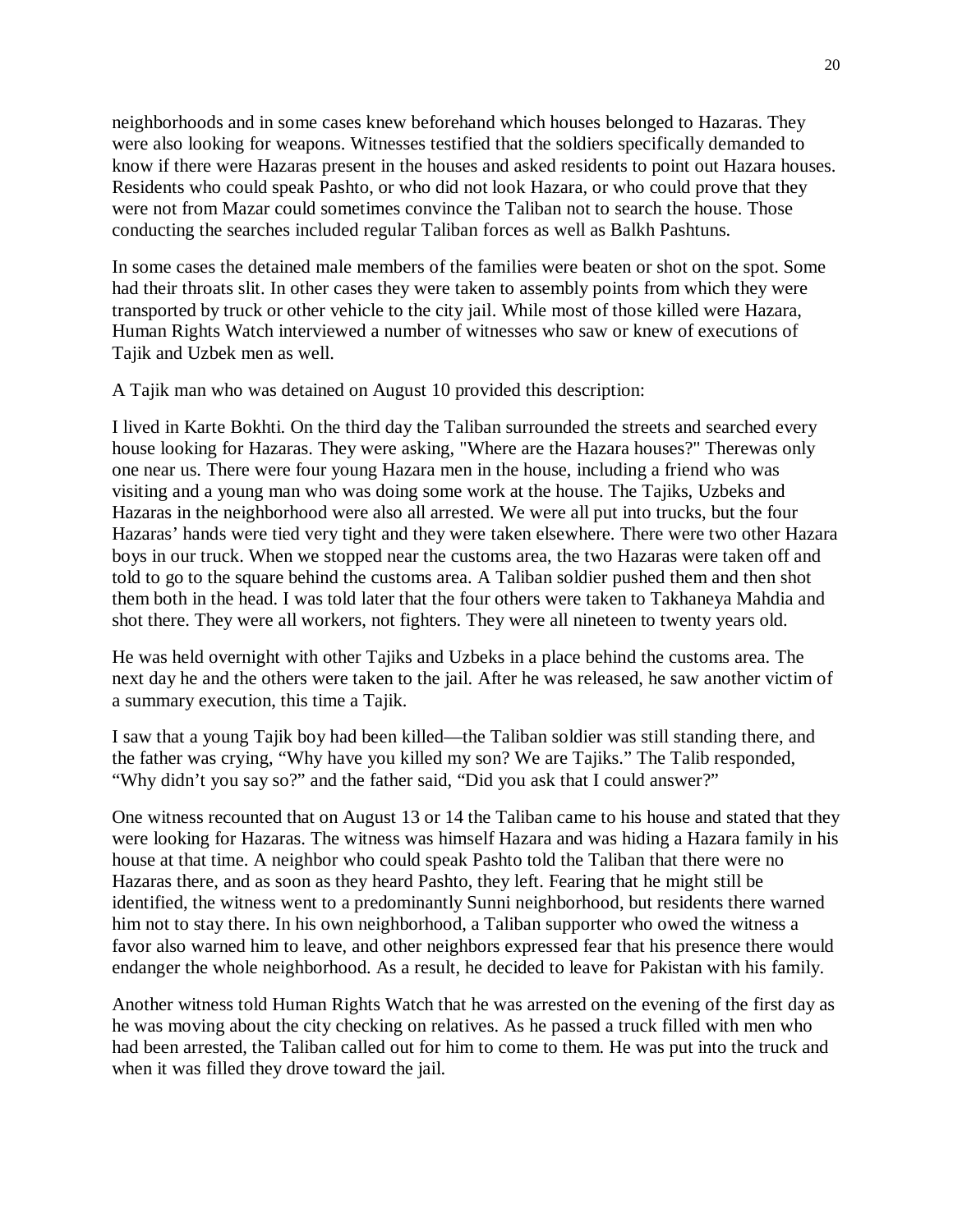I was afraid they were going to shoot me. So when we reached Sarake Dostum I threw myself out of the truck. Five or six other men threw themselves out after me. I landed on the right side of the road where there was a mosque. I ran into the mosque and began to wash as if I was preparing to pray. The other men all landed on the left side of the road and were shot there in the street. I stayed inside the mosque for more than an hour and left with the others when they finished their prayers.

He did not return to his home but stayed with friends. About a week after the Taliban had come he heard that they had said that Hazaras who were not fighters could return to their homes. Two families he knew went back and the men were arrested that day.

A seventeen-year-old boy who was trying to reach his house at about noon on the first day saw three Hazaras standing at the eastern gate of Rouza Sharif. He stated that seven or eight Taliban stepped out of a Toyota Hilux and shot the three men in the head. The boy, his mother, and his siblings left the Karte Ariana neighborhood the next day for the mountains.

Another witness who lived in the Karte Ariana neighborhood stated that the Taliban came to their house on the second day. In this case the Taliban were local Pashtuns from Chohar Bolak working under a commander named Mulla Baradar. The witness's husband and daughters were hiding in the basement.

There were about five or six of them. They broke the television and demanded weapons andcommunications equipment. I told them that we only had one Kalashnikov, and I gave it to them and they left. Five minutes later they came back and said, "You are Hazara. Give us your husband." I told them he was not at home. I was yelling at them, and they did not search the house. Then we all left.

A woman who lived in Kamaz camp, where persons who had fled Kabul and other cities were living, stated that a large number of Taliban came searching for men at the camp the first day. Most of the men were beaten and then taken away, but some were shot on the spot.

From one tent they took six boys. They were all seventeen, eighteen, or twenty years old. They just shot them dead in front of the tent. The bodies lay there for four days until the women could finally bury them.

A medical student testified that the Taliban also searched the hospital looking for Hazaras.

I saw two Hazara boys, one about thirteen years old and one about twenty. One had a broken arm. The Taliban wanted to take them away, but the director intervened. But they came back the next day and took them.

One witness stated that he saw bodies that had been left in the city's cemeteries.

We passed by the cemetery at Dasht-e-Shour. The cemetery is along the main road. There are also shops along the road. These shops were built with the dirt taken in the same area. So there are many holes left along the road. All these holes were filled with bodies.

As he was preparing to leave Mazar he witnessed one execution.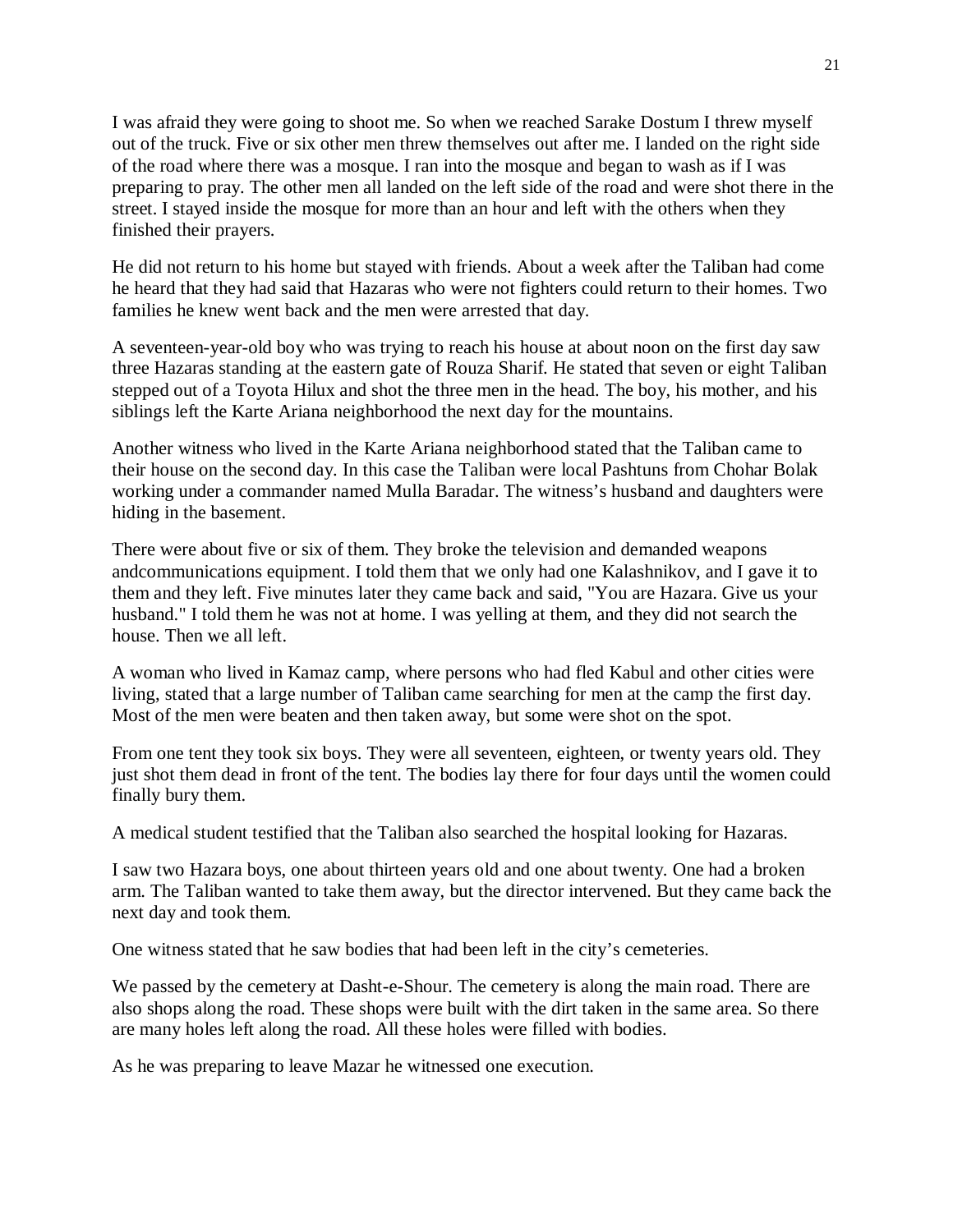The morning we left, with one friend, in Darvazeye Taj-Korghan, it was around 7:00 a.m., a few shops were open. We saw one Hazara porter moving flour and rice for someone. Some Taliban were having breakfast in the Arefan hotel. They saw him and shot him immediately. The owner of the flour and rice was frightened. One Talib told him, "Take your belongings and go. This man was a Hazara." Along the way the Taliban were looking for Hazaras. Soldiers asked me if I were Hazara. My friend said, "He is not Hazara, he is Pushtun." They believed him and did not stop us.

Witnesses also reported seeing bodies in a number of areas in the city, some with their hands tied behind their backs with their turbans. A large number were reportedly taken to some of the city's cemeteries. One man told Human Rights Watch that he accompanied a neighbor who was searching for the body of her husband who had been taken away the first night. After looking at twenty bodies they stopped because she said she could not look anymore. When relatives attempted to retrieve bodies or bury the dead, they were stopped by the Taliban, who told them that the bodies had to lie on the streets "until the dogs ate them," as had happened to Taliban soldiers killed in the city in 1997. Dozens of civilians were reportedly executed at the tomb of a Hazara leader Abdul Ali Mazari, who was killed while in Taliban custody in 1995. Although some residents buried bodies in secret, most bodies remained on the street for several days until the smell and the fear of health problems persuaded Taliban officials to permit burials.

#### **In the Jail**

According to witnesses who had been detained there, the central jail in Mazar-i Sharif has only one well for drinking water and two toilets. After the Taliban arrived in Mazar they reportedly released some hundreds of prisoners held in the jail and began to fill it with men arrested during their search operations. Witnesses interviewed by Human Rights Watch reported that the jail quickly became extremely crowded: there were so many in the jail that there wasno room for anyone to lie down.

As the Taliban were detaining men throughout the city, relatives of the detainees, women and children for the most part, gathered outside the jail and outside the governor's headquarters to plead for the release of relatives. In some cases they waited all day in the heat without receiving any information. Witnesses reported that Taliban troops surrounding the jail would occasionally beat those gathered there with whips.9 Children were occasionally allowed in to bring food to their relatives, but no other visitors were permitted to speak with the detainees.

A Tajik witness who was detained told Human Rights Watch:

Some of the prisoners were beaten, mostly Hazaras. They were tied up and made to lie face down and then the Taliban would beat them with cables. The Taliban were telling everyone to surrender their arms and tell them where they could find Hazaras. They said, "If you hand over a Hazara, we will let you go."

He was held for three days. Taliban officials at the jail, who were reportedly all non-local "mainstream" Taliban, separated the prisoners on the basis of ethnicity; Hazaras and other Shi'as were kept on one side, Uzbeks and Tajiks on the other. Some detainees were forced to help identify members of different ethnic groups. In some cases the authorities required the detainees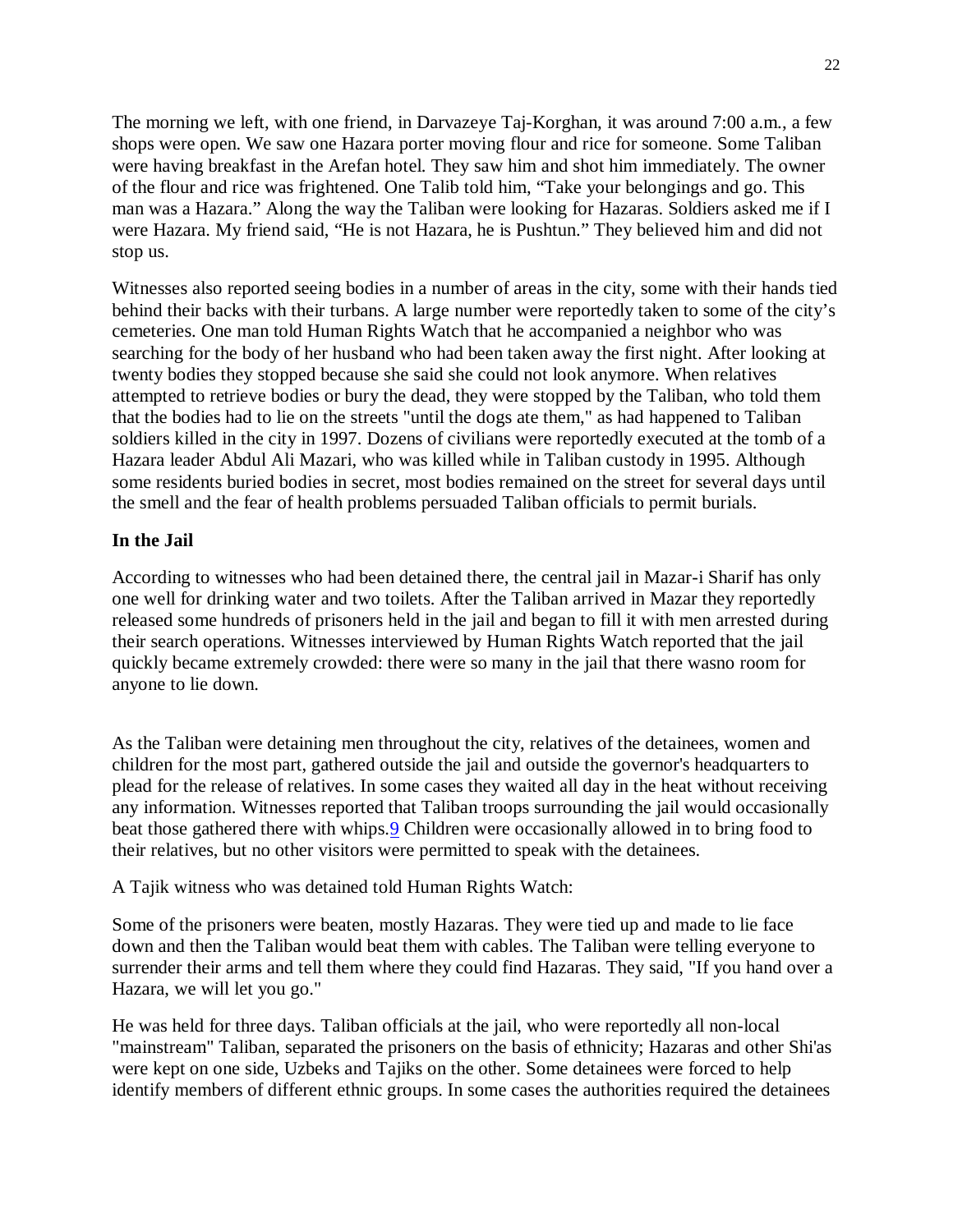to prove that they were Sunni by reciting a Sunni prayer. Many of the Uzbeks, Tajiks, Turkmen, and the few Pashtuns there were released after someone came and vouched for them.

As the jail filled, large numbers of prisoners were transferred to other prisons in Afghanistan, principally in Shiberghan, Herat and Qandahar. The vehicles used to transport the prisoners were large metal container trucks which were twenty to forty feet in length. Witnesses estimated that the large trucks could hold between one hundred and 150 people packed closely together. At least thirty-five truckloads of prisoners were reportedly transferred from the prison in Mazar. One witness who was detained for several days stated that on at least one occasion, Governor Niazi personally oversaw the process of selecting prisoners for transfer. Another witness reported seeing many such trucks leaving the jail.

I saw containers coming out of the jail every day, several times a day. They were these big Iranian containers, twenty or forty feet long. I saw them regularly because the house we lived in is near the jail. They filled them with people they arrested and left the city.

A Tajik man who had been detained in the prison at the time described how the prisoners were ordered into the trucks:

As the jail filled up they would bring container trucks. It is hard to say exactly who was being put in. They were going to put me in, but I yelled, "I am old and Tajik—what are you doing?" It was very hot. People were already very thirsty. They put them inside and closed the doors. It was clear they would not survive ten minutes. I saw this happen once. There were maybe 120 to 150 men inside.

In at least two instances, nearly all of the prisoners inside the trucks died of asphyxiation in the crowded conditions and desert heat by the time the trucks reached Shiberghan, a three-hour drive from Mazar. One witness saw the trucks in Shiberghan:

In Shiberghan, they brought three containers to Bandare-i Ankhoï, close to the jail. When they opened the door of one truck, only three persons were alive. About 300 were dead. The three were taken to the jail. I could see all this from [where I was sitting]. This was seven days after the takeover. The containers were about twenty feet long. ... I know that there were many dead bodies because the Taliban asked [someone I know] and three Turkmens to go with them to Dasht-e-Leili [a desert site outside Shiberghan]. The Taliban did not want to touch the bodies so the porters took the bodies out of the containers.

From the testimony obtained by Human Rights Watch, it is not clear whether the deaths of the prisoners inside the trucks were intentional. Many other trucks did transport at least the majority of their prisoners without such a result. At the same time, the use of container trucks to punish or kill prisoners reportedly has several precedents in Afghanistan.10 Even if the killings were not intentional, the crowded conditions and extreme heat amounted to cruel and inhumane treatment under customary international humanitarian law, even for those prisoners that survived.

#### **8 THE TALIBAN FLY WHITE FLAGS FROM THEIR VEHICLES.**

9 These whips, which are either those used for controlling donkeys and horses or are refitted lengths of cable, are used by the Taliban's religious police of the Ministry for the Enforcement of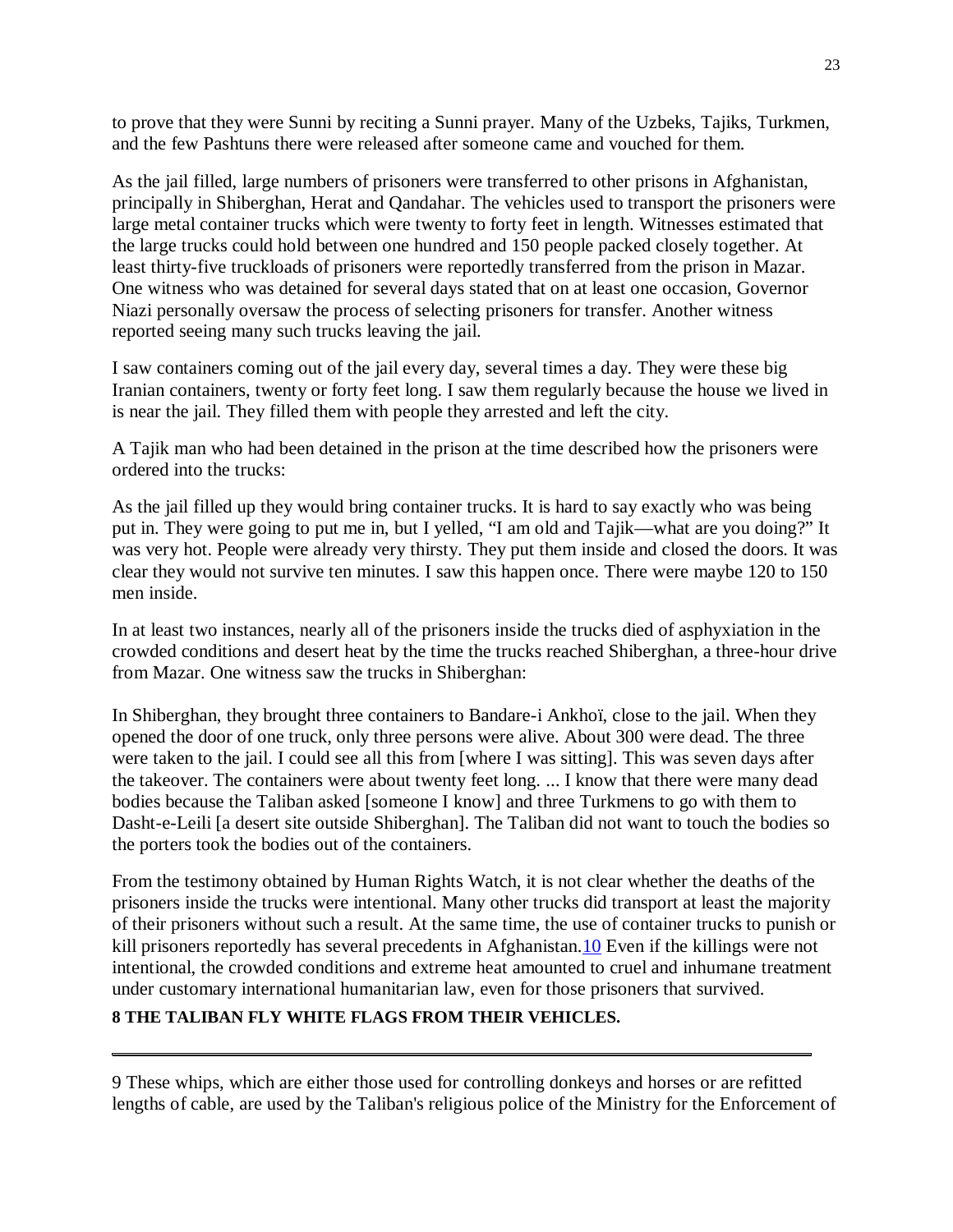Virtue and Suppression of Vice to exact punishment of persons who commit transgressions of the strict dress code or other edicts.

10 Abdul-Rab al-Rasul Sayyaf, head of the Pashtun faction Ittihad-i Islami, reportedly killed Hazara prisoners by locking them in a metal container and then building a fire around it. Malik reportedly dumped a container of Taliban prisoners in the Amu Darya river. While the facts in each case are difficult if not impossible to confirm, such reports have widespread currency, and the events described are treated as precedents and reasons for revenge.

#### **V. ABDUCTIONS OF AND ASSAULTS ON WOMEN**

Information gathered by Human Rights Watch indicates that assaults on women also featured in the Taliban's takeover of Mazar-i Sharif. Although the Taliban in general have, in contrast to most of the opposition parties, refrained from assaulting and raping women during their military campaigns, Human Rights Watch received consistent reports that young women were abducted by the Taliban from a number of neighborhoods in Mazar-i Sharif and that their whereabouts remain unknown. While such abductions do not appear to have been widespread, certain neighborhoods appear to have been targeted. Human Rights Watch was not able to locate witnesses who were willing or able to describe specific incidents in detail, but we believe the allegations are serious enough to warrant special attention in any formal investigation into assaults on civilians during the takeover of Mazar-i Sharif.

A witness living in Kamaz camp stated that some of the Taliban took away young women from the camp at the same time that they were arresting men. She knew of four or five girls who were taken from the camp, all in their early twenties. A witness from the neighborhood of Karte Ariana told Human Rights Watch that she had seen teen-age girls in the area being pushed into the Taliban's Pijaro cars and taken to an unknown destination.

A male medical student who worked and lived in one of the city hospitals for twenty days straight after the takeover stated that he saw one rape case during that time. A Hazara woman, who was a nurse, and her sister had walked to the hospital from Ali Chopan.

The nurse was in a very bad shape, she had sharp stomach pains. I could not examine her because the hospital was full of Talibs. This was a day before they segregated the hospital and put women in the children's building. I just asked a few questions and finally she said that she was raped by the Talibs. She did not say which ones. We could not talk long with the Talibs watching. I could not do much, I just gave her analgesics.

Another witness described an encounter with a nurse who had been raped who may have been the same woman.

An acquaintance of ours came to our house seven or eight days after the takeover. She became ill in our house because she had taken over twenty pills to kill herself, I don't know what kind. We called doctors from the neighborhood who gave her something to wash out her stomach. She lived in Ali Chopan, but her family was staying elsewhere, and she had gone back to check on the house when she was picked up by the Taliban. At first she did not want to tell us anything, but then she said that when she went to their house, the Talibs abducted her and locked her up in a house with twenty to twenty-five other young girls and women. They were raped every night.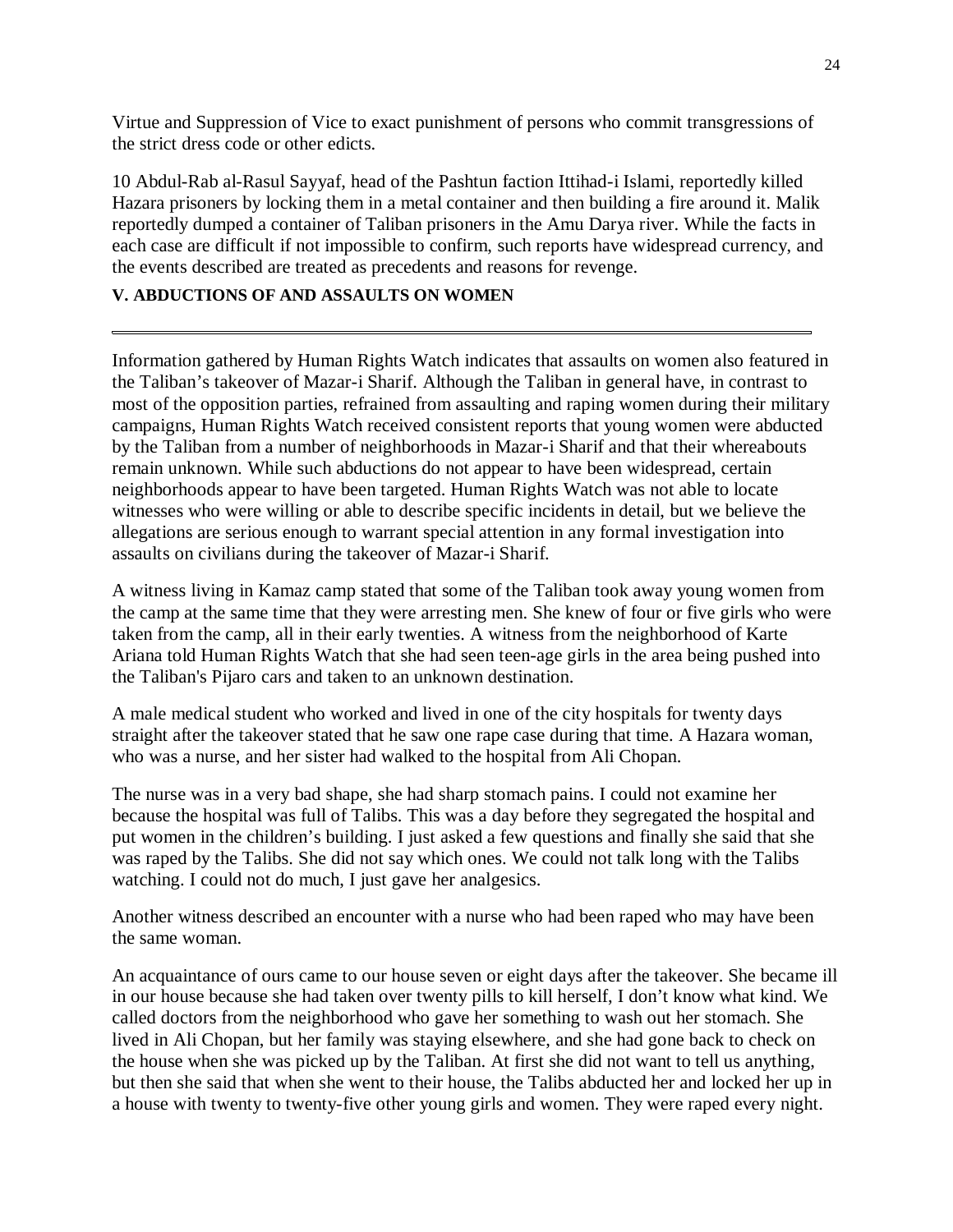They were all Hazaras. She was the only one released. One Talib told her that now they are *halal* [sanctified], and she should go to his parents in Qandahar and wait for him to come and marry her. He gave her a pass and his own identity card and told her to go to the Taliban's headquarters and from there to Qandahar, but instead she escaped.

The difficulties inherent in documenting such attacks on women are many. The refugees from Mazar-i Sharif are scattered throughout Afghanistan and Pakistan. Rape victims are unlikely to seek medical attention unless their injuries are severe. The whereabouts of abducted women and girls remain unknown. Rape victims are often reluctant to report their assaults because of the shame and stigma that they may bear as a result. And Afghan women coping with upheaval and the loss of family members in particular may fear the added worry of being identified as rape victims. Nonetheless, Human Rights Watch received consistent and reliable reports of abuses against women. We thus underscore the need for an investigation that is prepared to examine the full range of reported violations, including sexual violence.

#### **V. ABDUCTIONS OF AND ASSAULTS ON WOMEN**

Information gathered by Human Rights Watch indicates that assaults on women also featured in the Taliban's takeover of Mazar-i Sharif. Although the Taliban in general have, in contrast to most of the opposition parties, refrained from assaulting and raping women during their military campaigns, Human Rights Watch received consistent reports that young women were abducted by the Taliban from a number of neighborhoods in Mazar-i Sharif and that their whereabouts remain unknown. While such abductions do not appear to have been widespread, certain neighborhoods appear to have been targeted. Human Rights Watch was not able to locate witnesses who were willing or able to describe specific incidents in detail, but we believe the allegations are serious enough to warrant special attention in any formal investigation into assaults on civilians during the takeover of Mazar-i Sharif.

A witness living in Kamaz camp stated that some of the Taliban took away young women from the camp at the same time that they were arresting men. She knew of four or five girls who were taken from the camp, all in their early twenties. A witness from the neighborhood of Karte Ariana told Human Rights Watch that she had seen teen-age girls in the area being pushed into the Taliban's Pijaro cars and taken to an unknown destination.

A male medical student who worked and lived in one of the city hospitals for twenty days straight after the takeover stated that he saw one rape case during that time. A Hazara woman, who was a nurse, and her sister had walked to the hospital from Ali Chopan.

The nurse was in a very bad shape, she had sharp stomach pains. I could not examine her because the hospital was full of Talibs. This was a day before they segregated the hospital and put women in the children's building. I just asked a few questions and finally she said that she was raped by the Talibs. She did not say which ones. We could not talk long with the Talibs watching. I could not do much, I just gave her analgesics.

Another witness described an encounter with a nurse who had been raped who may have been the same woman.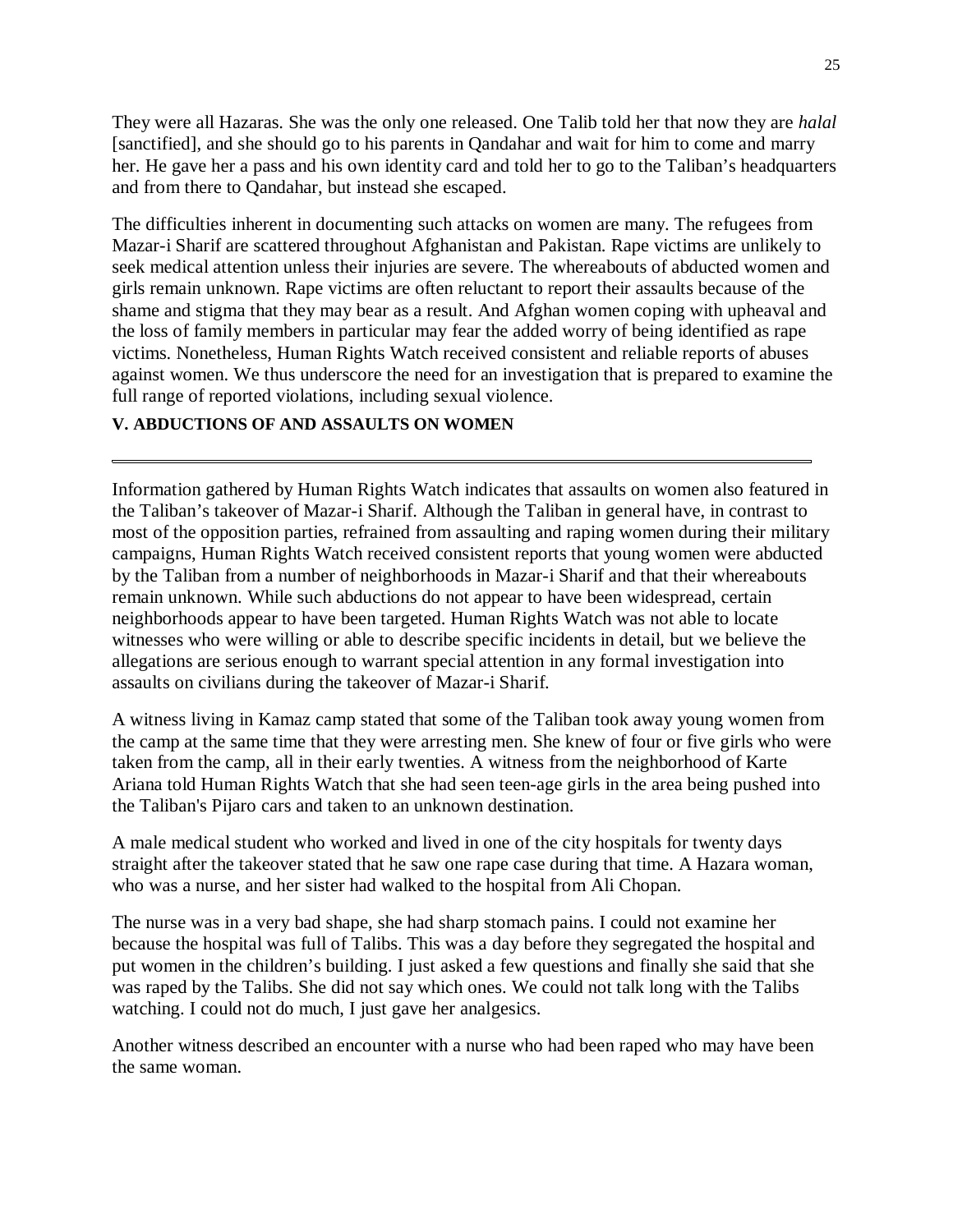An acquaintance of ours came to our house seven or eight days after the takeover. She became ill in our house because she had taken over twenty pills to kill herself, I don't know what kind. We called doctors from the neighborhood who gave her something to wash out her stomach. She lived in Ali Chopan, but her family was staying elsewhere, and she had gone back to check on the house when she was picked up by the Taliban. At first she did not want to tell us anything, but then she said that when she went to their house, the Talibs abducted her and locked her up in a house with twenty to twenty-five other young girls and women. They were raped every night. They were all Hazaras. She was the only one released. One Talib told her that now they are *halal* [sanctified], and she should go to his parents in Qandahar and wait for him to come and marry her. He gave her a pass and his own identity card and told her to go to the Taliban's headquarters and from there to Qandahar, but instead she escaped.

The difficulties inherent in documenting such attacks on women are many. The refugees from Mazar-i Sharif are scattered throughout Afghanistan and Pakistan. Rape victims are unlikely to seek medical attention unless their injuries are severe. The whereabouts of abducted women and girls remain unknown. Rape victims are often reluctant to report their assaults because of the shame and stigma that they may bear as a result. And Afghan women coping with upheaval and the loss of family members in particular may fear the added worry of being identified as rape victims. Nonetheless, Human Rights Watch received consistent and reliable reports of abuses against women. We thus underscore the need for an investigation that is prepared to examine the full range of reported violations, including sexual violence.

#### **VI. DETENTIONS OF PERSONS TRYING TO LEAVE**

In the first weeks following the takeover of Mazar, persons trying to leave the city were routinely stopped at checkpoints and searched the vehicles Taliban officials specifically looked for Hazaras. Hazara men who were found in the cars or trucks were detained. The officials also looked for weapons and for pictures, as the Taliban has prohibited these. At one checkpoint outside of Mazar, Taliban soldiers reportedly questioned persons fleeing, "How many Taliban did you kill in Mazar?" apparently referring to the 1997 killings. Those who could convince the authorities that they were not Hazara or who had identity cards from other cities managed to pass.

Other checkpoints where refugees were questioned included Zabul and Qandahar. One witness reported that at Zabul, three men in the family were detained overnight until the family could convince the authorities that they had come from Ghazni. At Qandahar the Taliban told the family that they could not permit Hazaras from Mazar or Bamiyan to pass.The witness's brother, who was twenty-six, was detained for a week along with ten to twelve other Hazaras. They were given little food and water, beaten with cables repeatedly, and told to confess to being fighters. The witness knew other families whose relatives were arrested in Qandahar and had not yet arrived in Pakistan some weeks later.

Several witnesses described detentions in Jalalabad. One witness stated that his father and brother-in-law were arrested in Jalalabad and held for three days without food. Several witnesses described crowded conditions in the jail, with thirty to forty men kept in one room.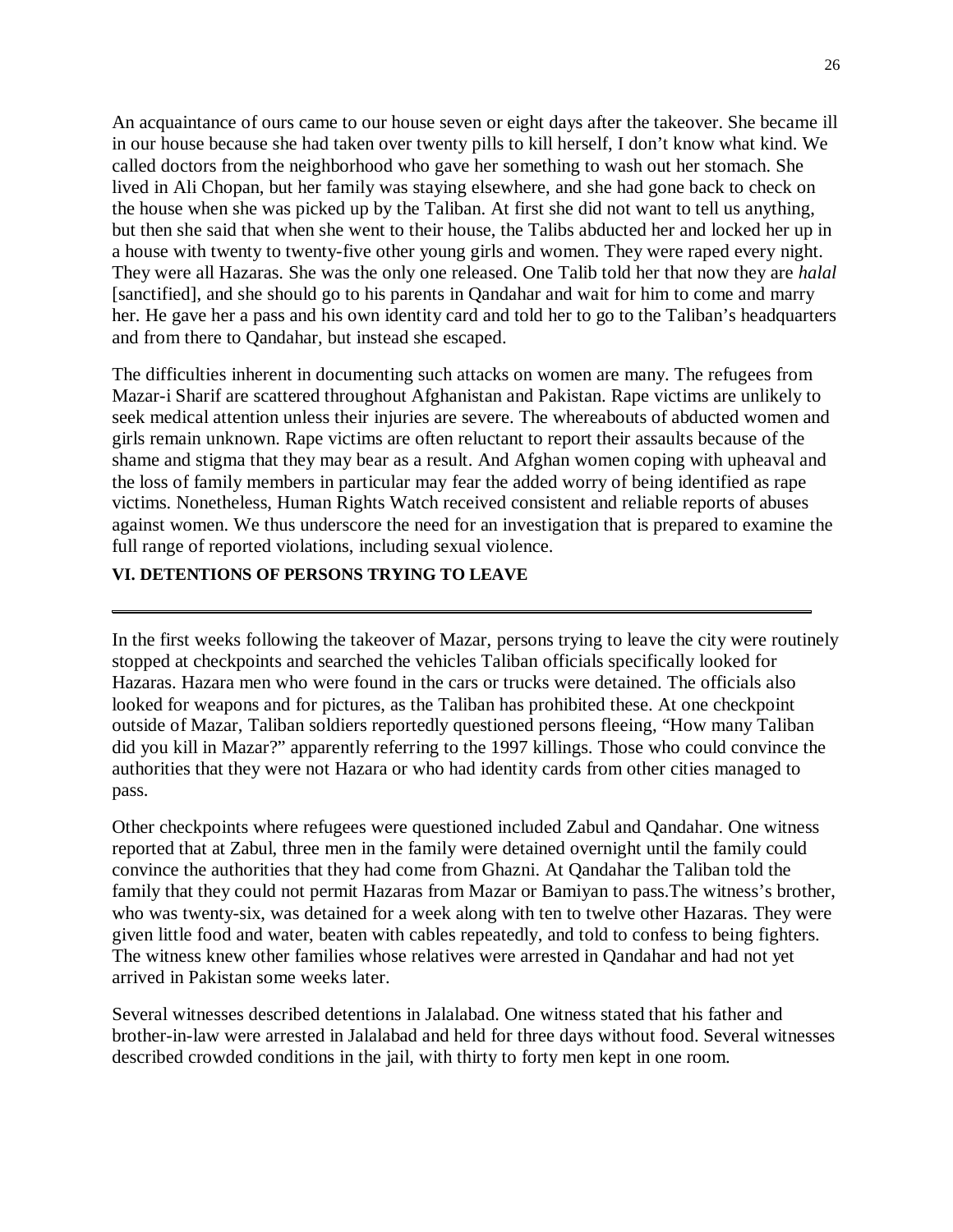Refugees passing through Spin Boldak on the Pakistan border almost invariably were harassed by Taliban authorities. The men in the car were frequently beaten and detained until the family paid the authorities to secure their release. One witness stated that the Taliban asked, "Are you Hazaras?" and then beat them. He said, "We were like footballs."

#### **II. ATTACKS ON CIVILIANS FLEEING MAZAR**

As the Taliban advanced northward toward Mazar-i Sharif in mid-July, civilians began to leave the city, with most heading south toward the mountains bordering the predominantly Hazara region of central Afghanistan known as Hazarajat. After the city of Shiberghan, some 130 kilometers southwest of Mazar, fell on August 2, a number of commanders reportedly left with their families. However, many residents did not believe that Mazar would fall so quickly, and the city's population was largely taken by surprise when Taliban troops entered on August 8. In the ensuing panic, at least hundreds of civilians headed south on the main road out of the city, some in cars or other vehicles but many on foot. In the words of one witness, the road was "black" with people and cars. Many families left as soon as they could after the Taliban arrived on August 8. One witness who fled with his family described "a solid line of people from Mazar to Tangi Awlie," an area just south of Mazar on the way to the mountains. Another witness stated that the road was so crowded with fleeing civilians that cars drove over the bodies of those killed because there was no way to go around them.

Moving for the most part ahead of the civilian crowd was a contingent of Hizb-i Wahdat troops, estimated by one well-informed source at about 700. The Hizb-i Wahdat forces reportedly robbed civilians of cash and cars as they left. There were also reported to be a number of Junbish and Jamiat troops on the road.

For at least two days after the takeover, the road was hit by rockets fired from Taliban positions west of Mazar. A source interviewd by Human Rights Watch stated that there were most likely BM-21 Grad (Hail) multiplerocket launchers, commonly known as Katyushas.11 An unknown number of civilians on the road were also killed when they were bombed by Taliban airplanes; witnesses stated that the bombs scattered hundreds of grenade-sized munitions over a wide area on the road. Eyewitnesses said that hamlets and small markets along the road were also destroyed in bomb and rocket attacks. In one such incident, witnesses said that rockets hit an area called Tangi Shadyan on the southern outskirts of the city at about 12:00 p.m., killing at least fifty. Cars and trucks carrying people were struck, and one witness stated that "people were in pieces" along the road. A witness who left immediately when the Taliban arrived told Human Rights Watch that he and his family carried with them nine bodies of a family that had been killed in a rocket attack on the road, including two women, three men, and four small children, and buried them in farmland on the way to the mountains.

Under international humanitarian law, the military forces retreating on the road were a legitimate military target for the Taliban forces. Many of the troops were also using civilian vehicles commandeered in Mazar-i Sharif, which would have made their identification as combatants difficult if not impossible. However, the Taliban forces were also obligated to take every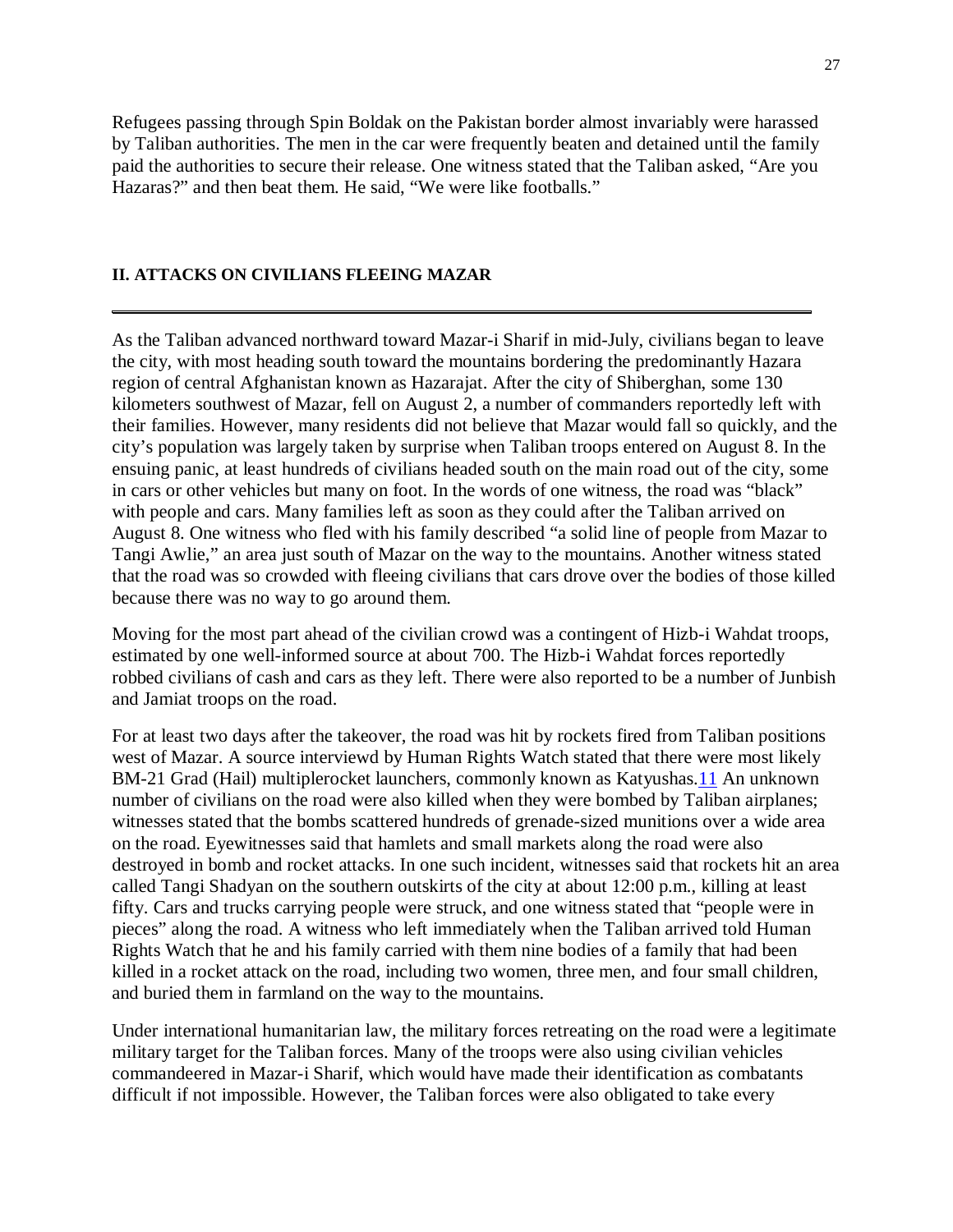precaution to refrain from harming or killing civilians. It is not known how many civilians were on the road in proportion to the combatants, but it is clear that hundreds of civilians were in flight on the road, many of them on foot, and they would have been visible from the air. The rockets and cluster bombs apparently used in the attacks are both notoriously inaccurate antipersonnel weapons designed to cause the maximum number of casualties.

11 THE BM-21 GRAD IS A HEAVY-DUTY TRUCK MOUNTED WITH A FORTY-ROUND MULTIPLE ROCKET LAUNCHER, WHICH CAN FIRE 40 ROUNDS OF 122MM ROCKETS IN 20 SECONDS. THE MAXIMUM RANGE OF THE 122MM ROCKETS IS 15,000 METERS. CHRISTOPHER FOSS, ED., *JANE'S ARMOUR AND ARTILLERY 1993-94*, (SURREY, U.K.: JANE'S INFORMATION GROUP, 1993), PP. 598-9.

#### **VII. THE APPLICABLE LAW**

The human rights abuses committed by the Taliban during the capture of Mazar-i Sharif shock the conscience and violate the most elementary principles of international humanitarian law. The Taliban abuses are both too numerous and too self-evident to require an exhaustive list of all relevant international legal standards violated during the offensive. Most pertinently, however, the Taliban's actions violate the provisions of Common Article 3 of the Geneva Conventions of 1949, which lays out the minimum humanitarian rules applicable to every internal armed conflict:

In the case of armed conflict not of an international character occurring in the territory of one of the High Contracting Parties, each Party to the conflict shall be bound to apply, as a minimum, the following provisions:

(1) Persons taking no active part in the hostilities, including members of armed forces who have laid down their arms and those placed hors de combat by sickness, wounds, detention, or any other cause, shall in all circumstances be treated humanely, without any adverse distinction founded on race, colour, religion or faith, sex, birth or wealth, or any other similar criteria.

To this end the following acts are and shall remain prohibited at any time and in any place whatsoever with respect to the above-mentioned persons:

(a) violence to life and person, in particular murder of all kinds, or mutilation, cruel treatment and torture;

- (b) taking of hostages;
- (c) outrages upon personal dignity, in particular humiliating
- and degrading treatment;

(d) the passing of sentences and the carrying out of executions without previous judgement pronounced by a regularly constituted court, affording all the judicial guarantees which are recognized as indispensable by civilized peoples.

(2) The wounded and sick shall be collected and cared for.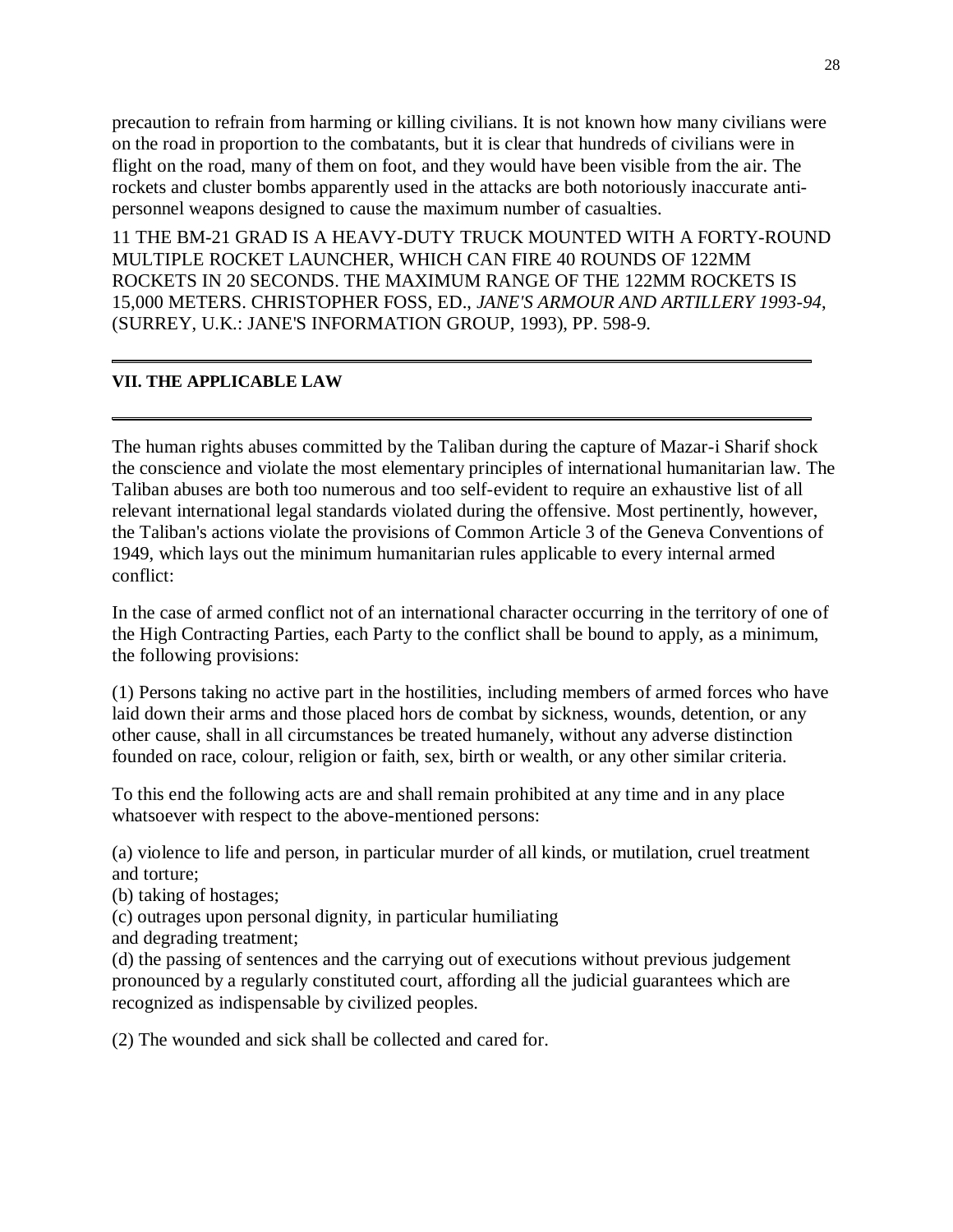Since Common Article 3 of the Geneva Conventions is binding on "each Party to the conflict" that is, it is binding on both governmental and nongovernmental forces—the Taliban currently stands in flagrant violation of international humanitarian law.

The minimum protections established by Common Article 3 are developed and supplemented by Protocol II to the Geneva Conventions of 1949, which applies to internal armed conflicts "which take place in the territory of a High Contracting Party between its armed forces and dissident armed forces or other organized armed groups which, under responsible command, exercise such control over a part of its territory as to enable them to carry out sustained and concerted military operations and to implement this Protocol." (Article 1, 1). Protocol II reiterates the fundamental guarantees laid out in Common Article 3 and adds a range of additional requirements for armed groups to whom the protocol applies. In circumstances in which Protocol II does not directly apply, as in the case of Afghanistan which has not ratified this protocol, it provides authoritative guidance on the implementation of Common Article 3. Of particular relevance here are the provisions of Article 4 of Protocol II which lay out the minimum guarantees for all those persons who are not taking a direct part in the hostilities. Article 4 prohibits "at any time and in place whatsoever" at least the following acts:

(a) violence to the life, health and physical or mental well-being of persons, in particular murder as well as cruel treatment such as torture, mutilation or any form of corporal punishment;

(b) collective punishments;

(c) taking of hostages;

(d) acts of terrorism;

(e) outrages upon personal dignity, in particular humiliating and degrading treatment, rape, enforced prostitution and any form of indecent assault;

(f) slavery and the slave trade in all their forms;

(g) pillage;

(h) threats to commit any of the foregoing acts.

#### **VIII. THE TALIBAN'S REPRESSIVE SOCIAL POLICIES**

Shortly after taking Mazar-i Sharif, the Taliban took steps to impose the system of justice and social codethey have established in other areas of Afghanistan under their control.<sup>12</sup> Women have been ordered not to move outside their homes unless completely covered and accompanied by a close male relative and have been prohibited from working. Girls schools have been closed.13 Hospitals are segregated by sex, and women may not be treated by male doctors. In other parts of Afghanistan where these policies have been enforced, the consequences for women have been grave. Women responsible for feeding and caring for their families are impoverished when they can neither work nor leave their homes. Women who do go out unaccompanied or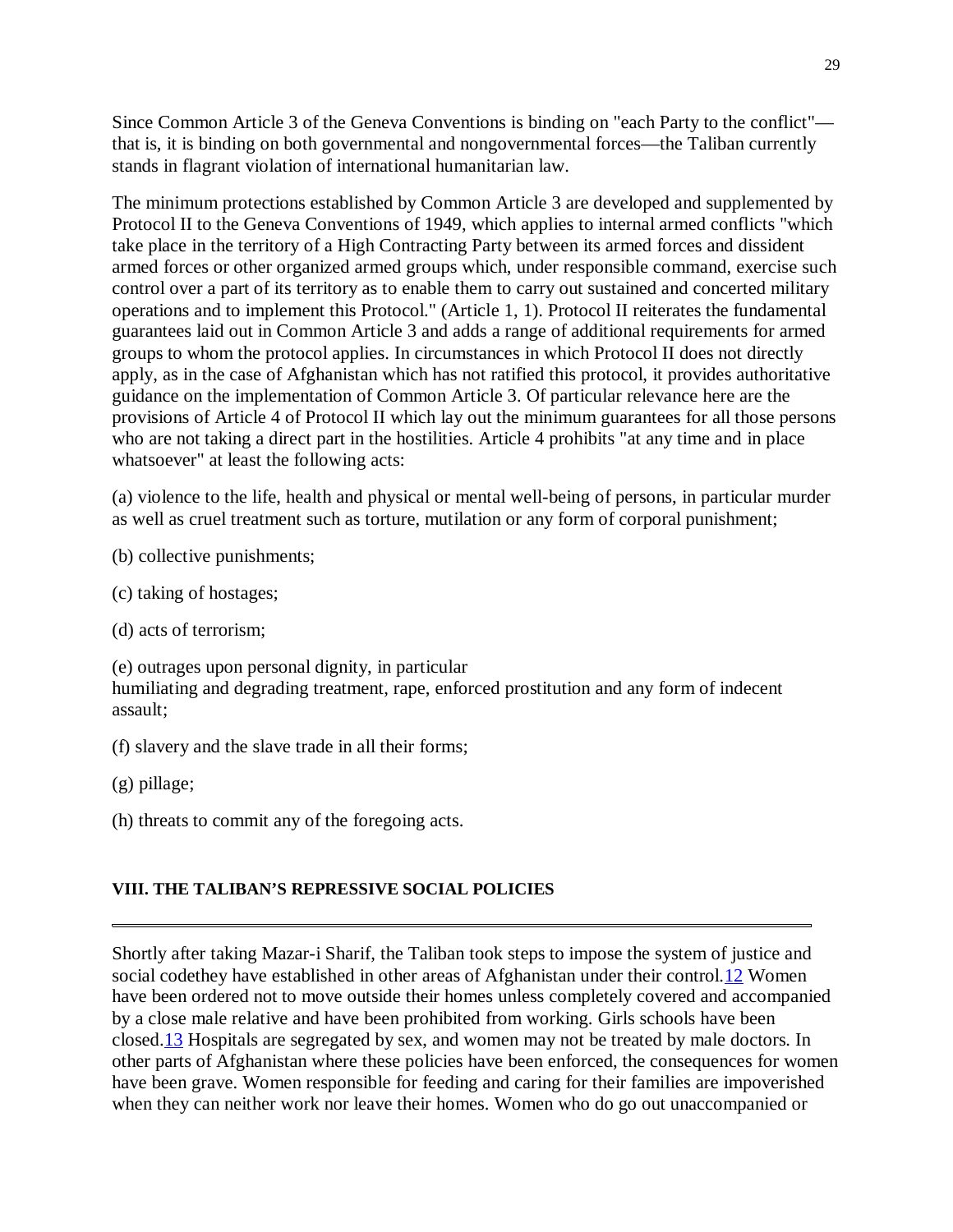improperly attired have been beaten on the spot. Refugees and health care workers have reported incidents of women who died when denied emergency medical care.

The Taliban's gender policies have seriously strained their relationship with nongovernmental relief organizations and the U.N., leading some groups to scale down programs or threaten to withdraw non-emergency assistance altogether.<sup>14</sup>

**12 THE TALIBAN'S SOCIAL POLICY IS INFORMED BY THE CONSERVATIVE DEOBANDI SCHOOL, AND ITS STRICT INTERPRETATION OF THE SHARIA, OR ISLAMIC LAW, AND BY SOME TRADITIONS OF PASHTUNWALI, THE TRIBAL CODE OF THE PASHTUNS. THE DEOBANDIS, FOLLOWERS OF AN EIGHTEENTH-CENTURY REFORM MOVEMENT, HAVE CLOSE TIES TO WAHHABISM, A SECT WHICH HAS THE SUPPORT OF THE SAUDI ROYAL FAMILY. EDICTS GOVERNING SOCIAL BEHAVIOR ARE ENFORCED BY THE AMR BIL-MAROOF WA NAHI AN IL-MUNKIR, OR MINISTRY FOR THE ENFORCEMENT OF VIRTUE AND SUPPRESSION OF VICE, WHOSE VIGILANCE SQUADS EXACT SUMMARY PUNISHMENT BY BEATING OR DETAINING TRANSGRESSORS. ENFORCEMENT OF THE TALIBAN'S CODE HAS BEEN LESS A PROBLEM FOR AFGHANS LIVING IN RURAL PASHTUN AREAS OF SOUTHERN AFGHANISTAN THAN FOR THOSE IN CITIES LIKE HERAT AND KABUL, WHERE THE TALIBAN HAVE FELT LESS SECURE AND HAVE BEEN WARY OF RESISTANCE FROM THE NON-PASHTUN, URBANIZED POPULATION.**

**13 IN KABUL, GIRLS' SCHOOLS HAVE BEEN ORDERED CLOSED, AND BOYS' SCHOOLS HAVE BEEN CLOSED BECAUSE OF THE PROHIBITION ON WORK BY WOMEN TEACHERS AND THE LACK OF SALARY FOR REMAINING STAFF.. THE TALIBAN HAVE BEEN LESS RIGID IN APPLYING THESE STRICTURES IN QANDAHAR, WHERE SOME GIRLS' SCHOOLS FUNCTION, AND MALE DOCTORS HAVE BEEN PERMITTED TO TREAT FEMALE PATIENTS UNDER STRICT SAFEGUARDS.**

**14 FOR MORE ON WOMEN'S ACCESS TO HEALTH CARE, SEE PHYSICIANS FOR HUMAN RIGHTS,** *THE TALIBAN'S WAR ON WOMEN* **(BOSTON: AUGUST 1998). IN THE AFTERMATH OF U.S. AIRSTRIKES ON AUGUST 20 ON ALLEGED TERRORIST TRAINING CAMPS IN AFGHANISTAN AND THE SUBSEQUENT SHOOTING OF TWO U.N. WORKERS IN KABUL, ONE OF WHOM DIED, THE U.N. AND VIRTUALLY EVERY RELIEF GROUP EVACUATED ITS STAFF FROM THE COUNTRY. ON OCTOBER 23, THE U.N. AGREED ON CONDITIONS FOR A RETURN OF U.N. STAFF, INCLUDING EXPLICIT SECURITY GUARANTEES AND A COMMITMENT TO INVESTIGATE THE ATTACK ON U.N. STAFF AND THE KILLING OF THE IRANIAN OFFICIALS DURING THE OFFENSIVE ON MAZAR-I SHARIF.**

#### **IX. CONCLUSION**

The massacre in Mazar-i Sharif has attracted only passing attention by the outside world and has elicited little outrage even from those countries that have played a part in attempting to contruct a peaceful settlement to the Afghan conflict. In part, this is due to the fact that information about the killings and detentions in Mazar-i Sharif has been slow to reach the outside world. Survivors only began to reach Pakistan in early September after an often arduous trek through the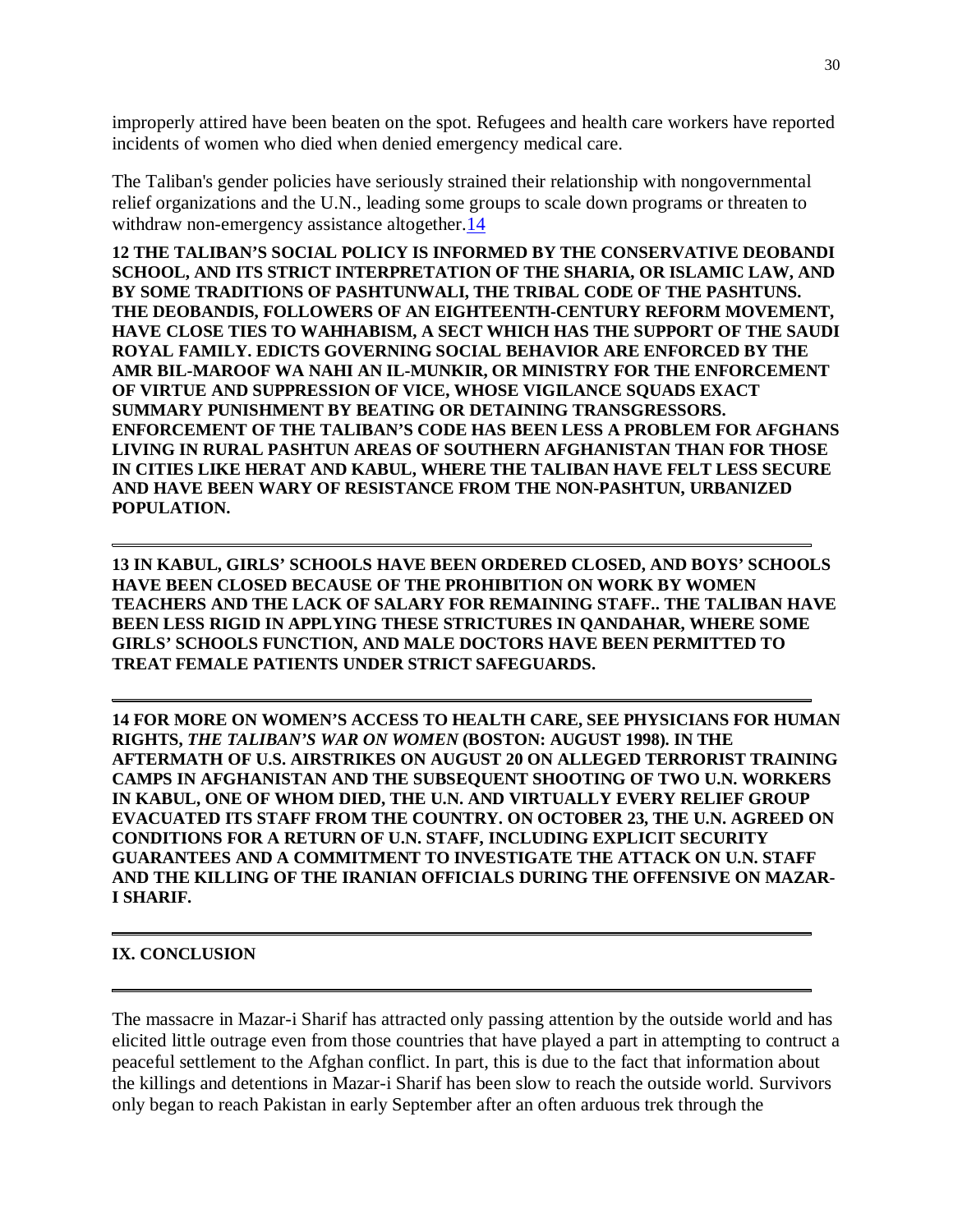mountains in Afghanistan. In Pakistan, they remain at risk of reprisal from the Taliban. Most, having lost everything in their flight from Mazar, face a bleak future and little assistance as refugees in Pakistan.

The events in Mazar represent the latest chapter in Afghanistan's history of revenge killings. Because every group has its scores to settle in Afghanistan's long war, a thorough investigation of the events in Mazar-i Sharif would represent a first step toward breaking the cycle of violence.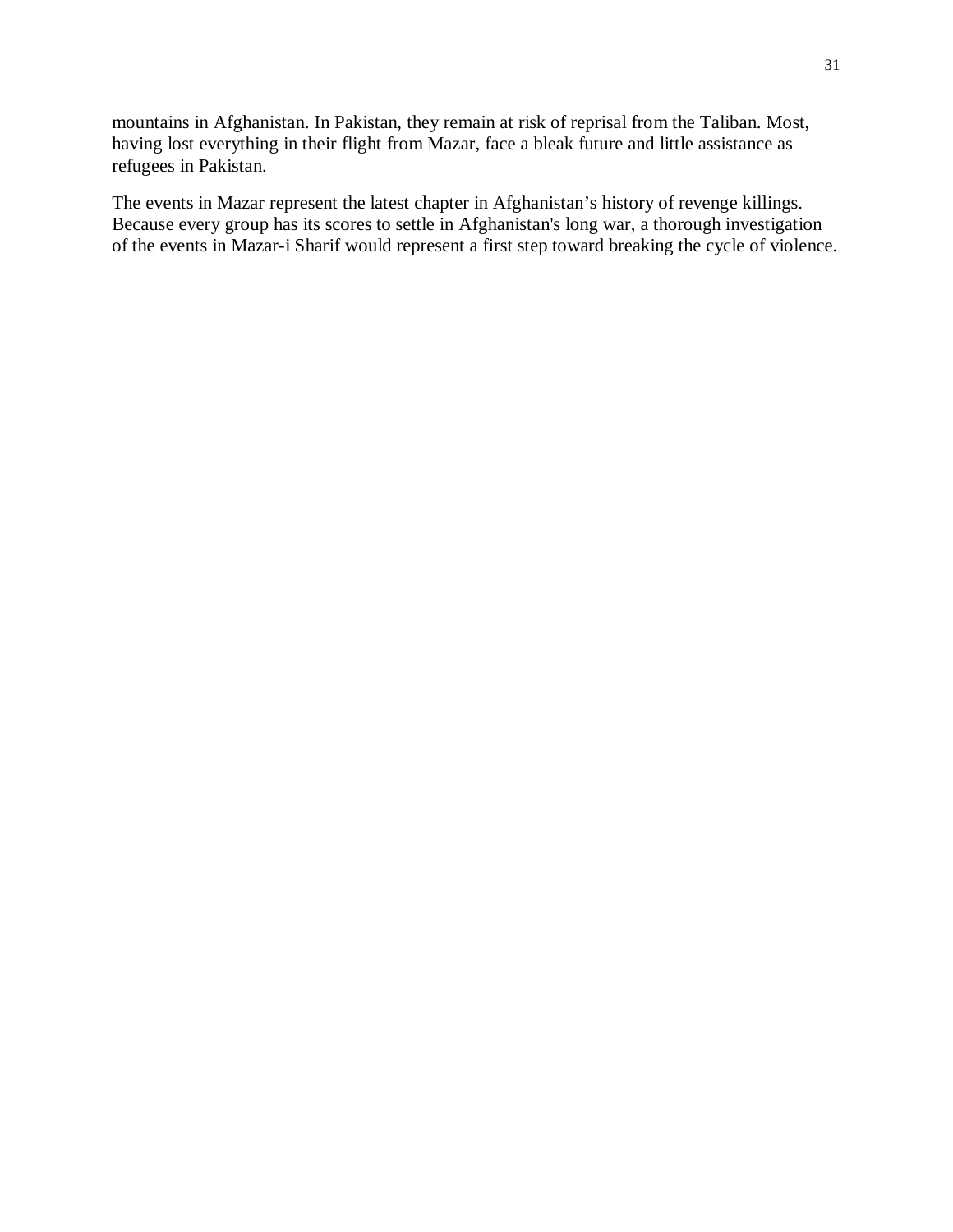## **Chapter 2**

### **Bamyan Massacres**

(Reported by CCA (Cooperation Centre of Afghanistan) Peshawer Pakistan)

Tens of thousands of people who have taken refuge in the mountains are At risk of losing their lives if urgent assistant is not provided. They Need food and protection against the Taliban assalts.

Reports reaching from Bamiyan indicate that almost all population of Bamiyan center, Yakowlong and the villages located alongside Shiber-yokowlong road Kalu valley have fled form their homes for the Fear of being killed or arrested by the Taliban. Some have gone to Neighboring districts but the majority of the fleeing families are still Wondering about in outskirts of Baba mountain range where the land is Still covered by snow and the weather is severely cold.

Recapturing Bamiyan from Hezeb-e-Wahdat the Taliban have destroyed and Burnt the houses of people at Dukani and Haider Abad villages and have Taken 150 people from Borosona village including Women and Children as Captives. These acts have further frightened the civil population.

We strongly ask the UN to deply to other places in Hazarajat which Are currently controlled by the opposition. Precaution measures are NEEDED TO BE TAKEN SO THAT THE ATROCITIES ON CILIV POPULATION COULD BE REDUCED.

CCA repeats its call upon warring factions to refrain from any action Against civilian people. We particularly urge the Taliaban to release civilian people Whom were arrested recently from Bamiyan.

Cooperation center for Afghanistan -------- 4, P/1, Phase IV, Main Road Opposite PDA, hayatabad, Peshawar, Pakistan tel: 92-91-816286/ 815647 Fax: 92-91-816386

#### **Killing and Arrestment of Civilians in Bamyan**

An overview of Human Rights situation in Bamyan from September 1998 to middle of May 1999.

In troduction: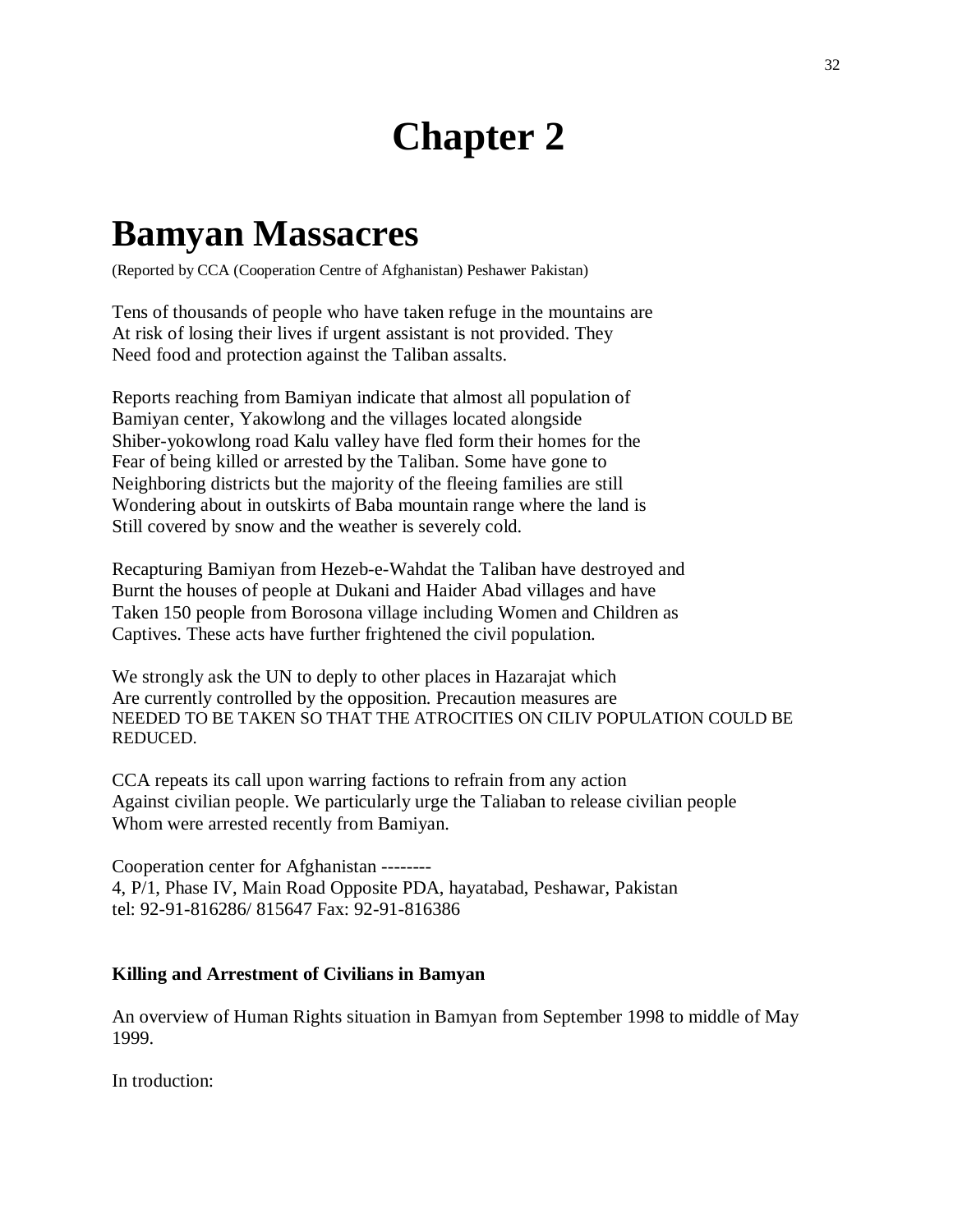Bamyan located in the central highland of Afghanistan called Hazarajat, is populated mostly by Hazras. Bamyan city was the stronghold of Hizb-Wahdat up to September 1998. On 13 September Hiz-Wahdat forces defeted by the Taliban after losing Mazara Sharif city. It was reported the Hizb Wahdat 30 Taliban prisoners who were held in Bamyan prison while leaving the city.

During its rule over Hazarajat particularly Bamyan , Hiz-e-Wahdat failed to maintain law and order properly. Their behavior towards Tajiks living in Bamyan centre, Kohmard and Saighan district was not fair as hundreds of Tajiks preffered to leave Bamyan center during 1996 and 1997.

#### **Mass Killing During the Military Operation of The Taliban.**

The Taliban first time entered Bamyan city 13 September 1998 after short fighting on Aghrubut pass. On 15-17 September the Taliban launched a search in Bamyan villages to find out suspect people. During their search they arrested and killed any male members of Hazaraa above thirteen. Arrested people were taken to dessert and then assassinated. Sar Asyabb, Haider Abad and Syed Abad villages were among the villages, which suffered more.

Some people were slaughtered herd and some bodies were cut to pieces. Houses were burnt or destroyred.

I was reported that daed bodies were scattered everywhere. 5 bodies were found in Azhdar, three were behind guardroom of Bamyan airport and several bodies were found among trees behind new Bazar. Many people were killed from displaced families who were living around Buddha statues but following the capture of city they went to nearby villages.

Reportedly Abdul Wahid and Maysam two workers of ICRC who decided not to leave their office were also killed.

Number of killed people per village during the Taliban search between 15 to 17 in September 1998, as known by CCA (Cooperation Centre of Afghanistan) reporter is as follow:

| <b>Village</b>             | <b>Number of Person Killed</b> |
|----------------------------|--------------------------------|
| Sar-e-Asia                 | 75                             |
| Khushkak Chap Dara         | 11                             |
| Taapchi                    | 07                             |
| Shibarto                   | 11                             |
| Darray Fauladi             | 37                             |
| Dushti Isa Khan and Tajiks | 09                             |
| Gorvavna and Tai Boti      | 85                             |
| Azhder                     | 05                             |
| Jagra Khil                 | 25                             |
| Patmasti                   | 15                             |
| Surkh Dar                  | 13                             |
| Dasht-e-Mulla Khulam       | 21                             |
| Airport area               | 03                             |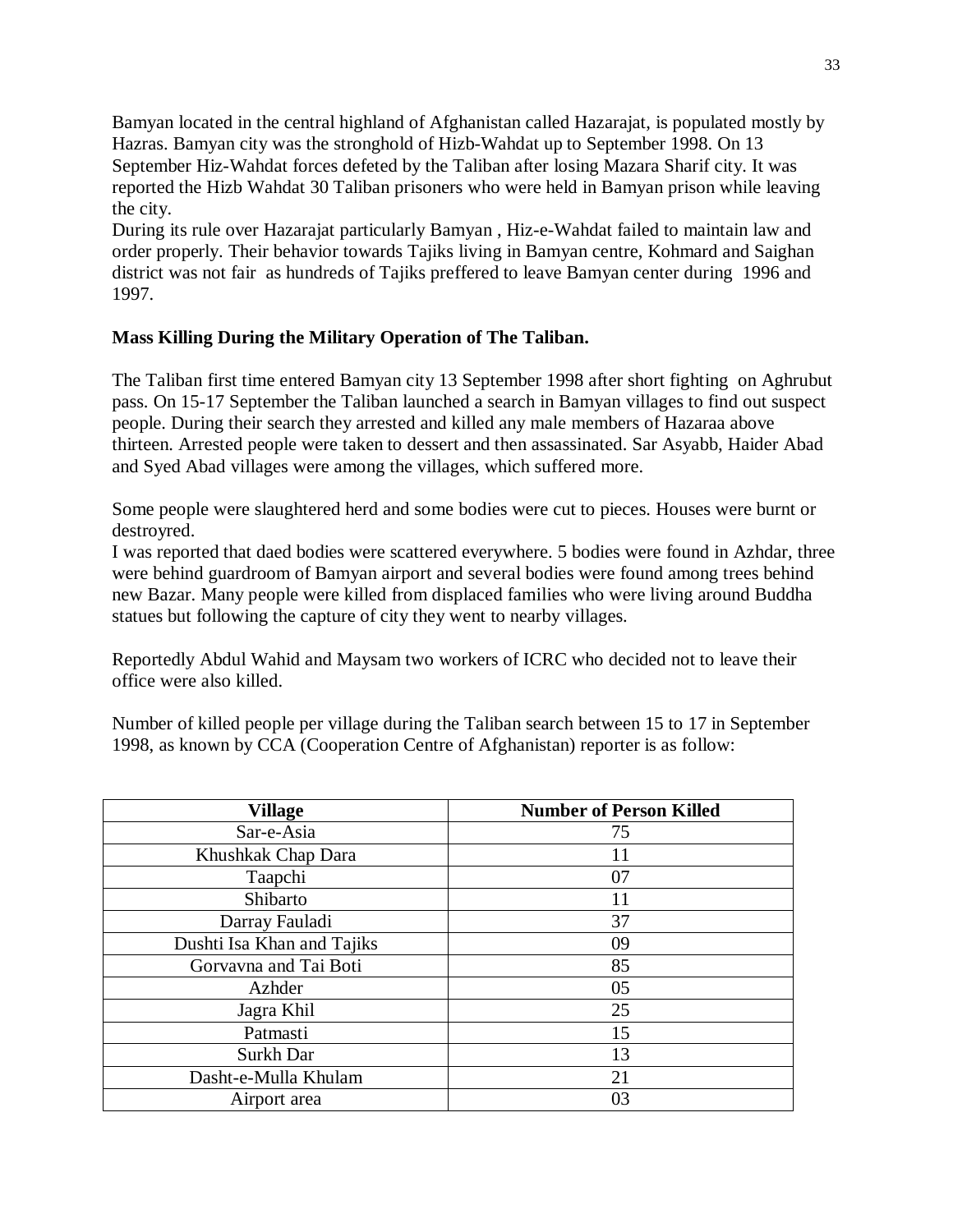| Kallu                                  |  |
|----------------------------------------|--|
| Bazar                                  |  |
| Village between Shaikh Ali and Sheebar |  |
| Total:                                 |  |

It was on the second day of the Taliban presence in Bamyan, that two groups of non-Afghan Talibs based in Iranian Consulate building and Bamyan Laycee (High School) targeted the small Buddha by Tank and BM 40 Artillery. These shelling caused some damages in the lower part of its body. Then climbing the statue, they dug its head, filled it with explosive stuff and set it off. The explosion defaced small Buddha and created some cracks in its body.

#### **Looting and Confiscation:**

230 Trucks ( Kamazand ten wheelers Trucks) were taken by different groups of the Taliban. The Taliban promised to return looted trucks but so far only two trucks have been given back to the owners. There were also reports of looting of the people 's household's furniture and public properties.

#### **Suspension as Preventive Measures: (March 1999.)**

Harassments of civilians continued under the Taliban rule, which broaden the gap between the people and the Talib.

When the snow began to melt Hiz-e-Wahdat forces returning from their mountainous refuge, capture Yakaulang district Taliban became suspicious about the affiliation of Bamyan people with the opposition forces. So, they took around 550 people as hostages and transferred them to different prisons in Parwan and Kabul, Kandahar citiy. Among the arrested people were members of council, which was found by the Taliban, namely: Sayed Adil Kazmi, Paykar from Fatmasti. Natiqi from Kushkak, Shaikh Emami from Surmara and Shaikh Zaki from Kalu.

On 28 of March following an uprising the Taliban forces leaded by Mulla Abdul Wahid Ghourbandi destroyed and burnt the villages located on the road between Sheebar and Bamyan city including Shashpul, Ahangraan.

They aalso burnt Surkh Qool and other villages located in Kalu valley. People living in these villages were forcibly evacuated. Two Takya Khanas (Mosques) in Sar Asyab and Gurvana villages were also burnt.

#### **Human Rights Violation By Hiz Wahdat: ( 21 April to 15 May 1999)**

Supression of civilian people in Bamyan resulted in reverse and prompted themto support the opposion forces. On April 21 the Taliban were forced to retreat from Bamyan in the face of of an offensive by the forces of Hiz Wahdat.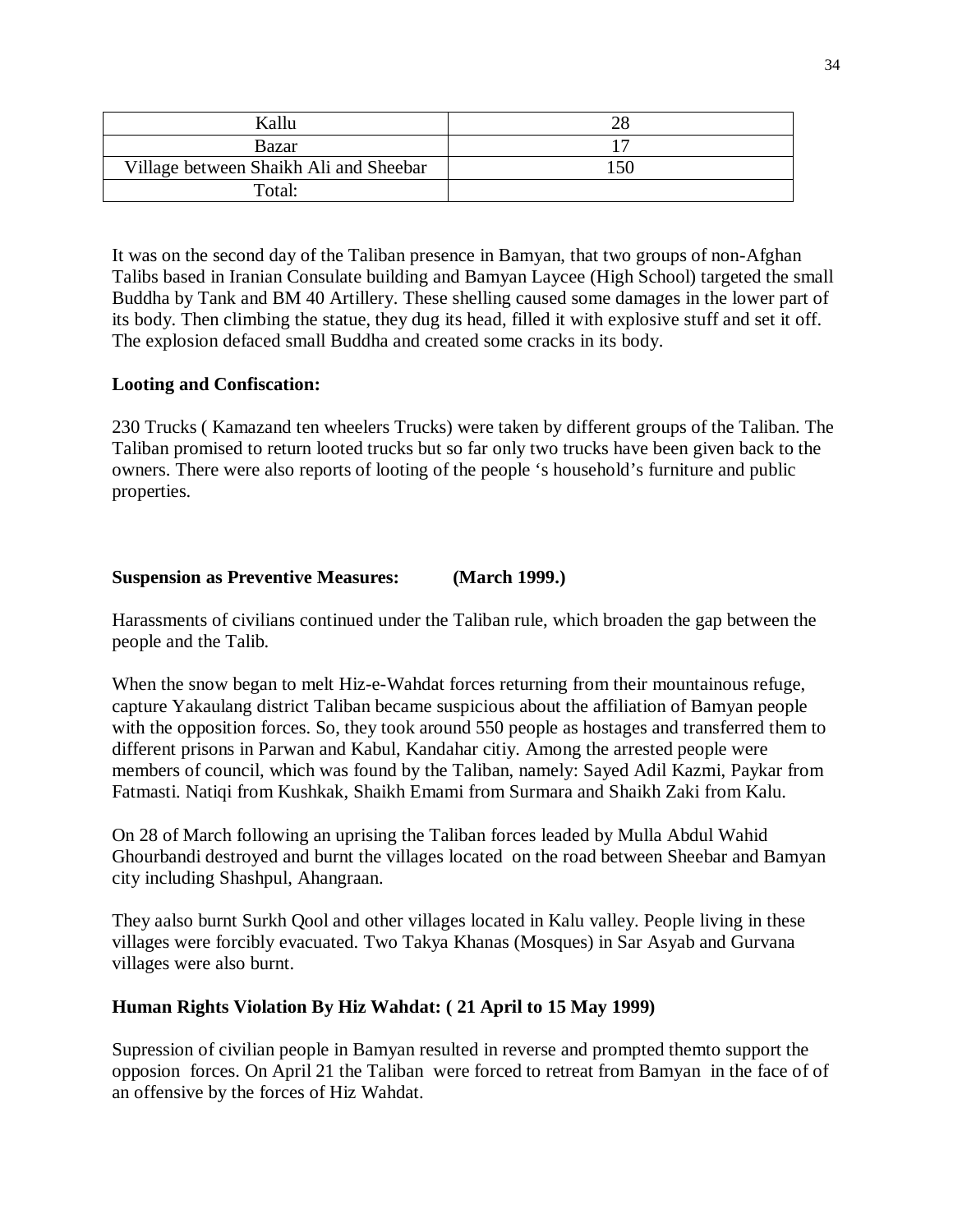Hiz Wahdat forces had the control of Bamyan for three weeks, It was reported

That they arrested 11 drivers and 25 passangers that were passing by through Bamyan on the road from Behsood to Bamyan. They were arrested because of their ethnicity. ( They released by the Taliban on May 9<sup>th</sup>. When they recaptured Bamyan).

#### **Atrocities during the second military operation of the Taliban May 9th and onward:**

Te fall of Bamyan to the opposition considered a big set back to the Taliban. Therefore the Taliban massed four thousand s troops for recapturing of Bamyan. The operation was leaded by high ranking commondors of Taliban including Maulavi Abdul Kabir Deputy oto the acting Shura. Mulla brother Akhund, head of the Eas-West zone , Mulla Fazal Kkhund, chief of military crops and Mulla Abdul Wahid, Ghourbandi a frontline commondor.

The Taliban retook the Bamyan on  $9<sup>th</sup>$  of May 1999. Entering Bamyan city the killed everyone they saw. The number of killed people is not known son far has been quest to be hundreds. Most of the population evacuated the city and took refugee iin the mountainsides.

They are facing seriously with hunger, weather in mountainous areas is cold and the land is still snow full. It was reported that a group of 150 people including man, woman and children have been taken as captives by the Talibanfrom Bersona village and have been transferred to Parwan province.

Yakawlang was also evacuated by the people for the fear of being killed or arrested by the Taliban. A few families could manage to reach Ghazni while some other have gone to Panjab or Behsoo districts.

| S.No.          | <b>Name</b>    | <b>Fathers Name</b> | Age | Gender | <b>Religion</b> | <b>Province</b> |
|----------------|----------------|---------------------|-----|--------|-----------------|-----------------|
| 1              | Abdul Rahoof   | Haji M. Haider      | 50  | Male   | Muslim          | Bamyan          |
|                |                |                     |     |        | Shi'a           |                 |
| $\overline{2}$ | Noor Aqa       | Mohd. Mohseen       | 17  | $=$    | $=$             | $=$             |
| 3              | Sofi Ahmed Ali | M. Ghulam Nabi      | 65  | $=$    | $=$             | $=$             |
| $\overline{4}$ | Khai din       | M. Ghulam Nabi      | 50  | $=$    | $=$             | $=$             |
| 5              | Fatah          | Nadir Tahweldar     | 25  | $=$    | $=$             | $\equiv$        |
| 6              | Damir          | Nadir Tahweldar     | 16  | $=$    | $=$             | $\equiv$        |
| 7              | Aslamudin      | Haji Ahmed Ali      | 18  | $=$    | $=$             | $\equiv$        |
| 8              | Aminullah      | Sofoi               | 30  | $=$    | $=$             | $=$             |
|                |                | Muhammadullah       |     |        |                 |                 |
| 9              | Ghafoor        | Amir Muhammad       | 40  | $=$    | $=$             | $=$             |
| 10             | Rafiullah      | Basmullah           | 18  | $=$    | $=$             | $=$             |
| 11             | Shujaullah     | Hayat ullah         | 20  | $=$    | $=$             | $=$             |
| 12             | Sanagul        | Noor Mohammad       | 25  | $=$    | $=$             | $=$             |
| 13             | Abdul Hakeem   | Abdul Ahad          | 35  | $=$    | $=$             | $=$             |
|                |                |                     |     |        |                 |                 |
| 14             | Hassan         | Jan Mohammad        | 20  | Male   | Muslim          | Bamyan          |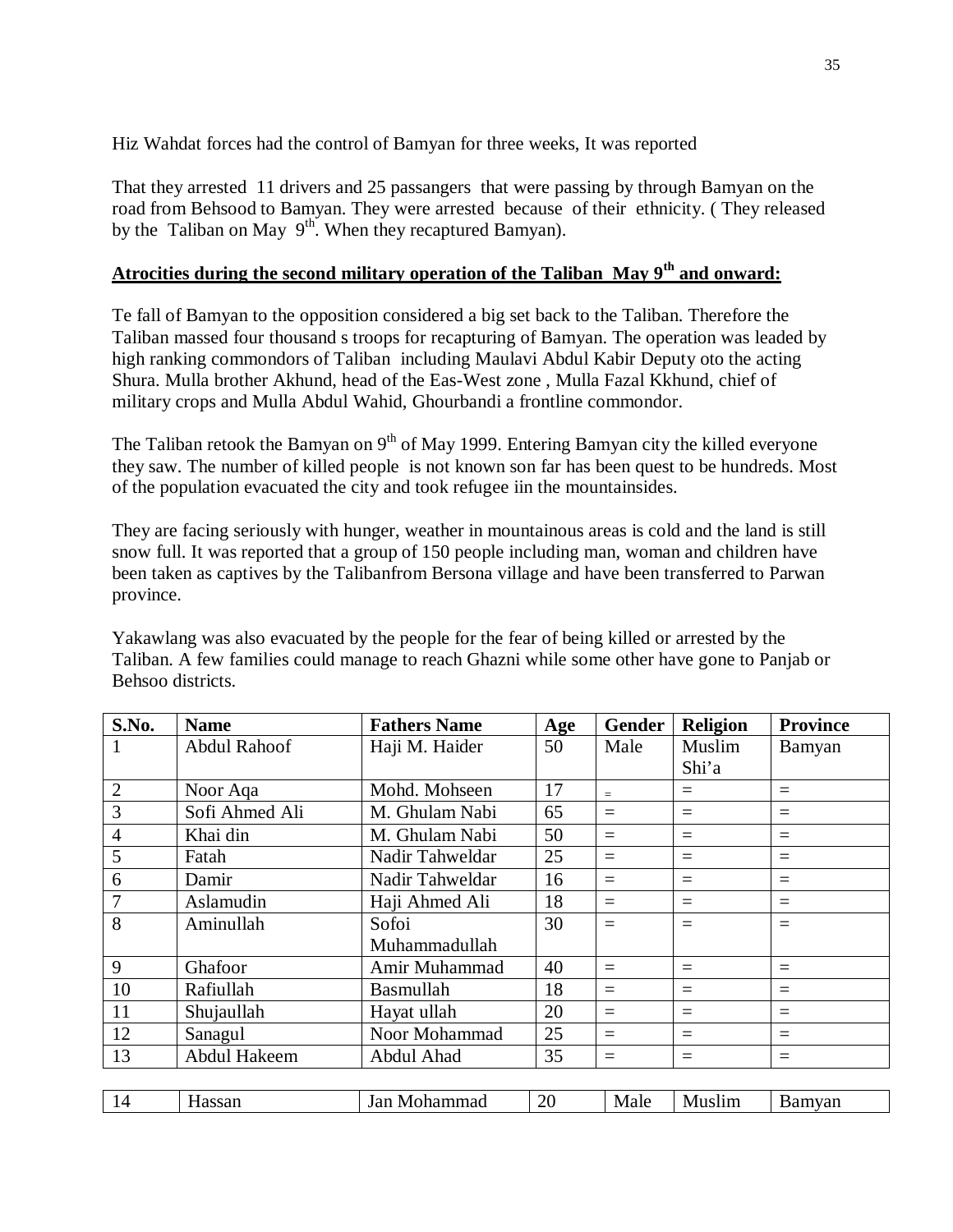|                 |                      | Hussain        |        |          |                   |                   |
|-----------------|----------------------|----------------|--------|----------|-------------------|-------------------|
|                 |                      |                |        |          |                   |                   |
| 17              | AbdulHamid           | Abdullah       | 35     | $=$      | $\equiv$          | $\equiv$          |
| 18              | Aziz                 | Abdullah       | 40     | $=$      | $\equiv$          | $=$               |
| 19              | <b>Ghulam Sarwar</b> | Haji Ghulam M. | 42     | $=$      | $\equiv$          | $\equiv$          |
| 20              | Sultan M.            | M. Karim       | 42     | $=$      | $\equiv$          | Gunbad kalo       |
| 21              | Sultan M.            | Ali nasir      | 20     | $=$      | $=$               | $\equiv$          |
| 22              | M.Reza               | Faqir Hussain  | 24     | $=$      | $=$               | $=$               |
| 23              | Ali hussain          | Merza hussain  | 43     | $=$      | $\equiv$          | $=$               |
| 24              | M. hussain           | Taleb          | 25     | $=$      | $=$               | $=$               |
| 25              | Azizullah            | Saufuallah     | 33     | $=$      | $\equiv$          | $=$               |
| 26              | M. Zaher             | Ramazan        | 32     | $=$      | $\equiv$          | $=$               |
| 27              | M. Raoof             | Hussain Bakhsh | 35     | $=$      | $=$               | $=$               |
| 28              | M. Esmail            | <b>Nowroz</b>  | 45     | $=$      | $\equiv$          | $=$               |
| 29              | M. Reza              | Khan Mohammad  | 21     | $=$      | $\equiv$          | $=$               |
|                 |                      |                |        |          |                   |                   |
| 30              | Qurban Ali           | M. Ismail      | 15     | $=$      | $=$               | $=$               |
| 31              | Ali Reza             | M. Reza        | 48     | $=$      | $\equiv$          | $\equiv$          |
| 32              | Ghulam M.            | M. hussain     | 49     | $=$      | $\equiv$          | $=$               |
| 33              | M.yusuf              | M.Ashaq        | 25     | $=$      | $=$               | $=$               |
| 34              | Mhram Ali            | Merza Hussain  | 46     | $=$      | $=$               | $=$               |
| 35              | Merza Ali            | M. Yaqub       | 37     | $=$      | $\equiv$          | $=$               |
| $\overline{36}$ | M. Ayub              | M. Yaqub       | 45     | $=$      | $=$               | $=$               |
| 37              | Karim Dad            | M. Hussain     | 36     | $=$      | $=$               | $=$               |
| $\overline{38}$ | M. Bahrad            | Hussain Dad    | 24     | $=$      | $=$               | $=$               |
| 39              | M> Yasin             | Muhmen         | 30     | $=$      | $\equiv$          | $\equiv$          |
| 40              | Hussain Ali          | Fazli Ahmad    | 38     | $=$      | $\equiv$          | $=$               |
| 41              | M. Zaher             | Fazli Ahmad    | 29     | $=$      | $=$               | $=$               |
| 42              | M. Hussain           |                | 33     | $=$      | $\equiv$          | $=$               |
|                 |                      |                |        |          |                   |                   |
| 43              | Azizullah            | Ali Ahmad      | 45     | $=$      | $\qquad \qquad =$ | $\qquad \qquad =$ |
| 44              | Khuda Bakhsh         | MerzaHussain   | 37     | $\equiv$ | $\equiv$          | $\equiv$          |
| 45              | M.Naqi               | Abdul Karim    | 25     | $=$      | $\equiv$          | $\equiv$          |
| 46              | Haider Ali           | Shaber M.      | 50     | $\equiv$ | $\equiv$          | $\equiv$          |
| 47              | Qambar Ali           | MuhterAli      | 47     | $\equiv$ | $\qquad \qquad =$ | $=$               |
| 48              | Muhrab Ali           | Rajab Ali      | 37     | $=$      | $\equiv$          | $\quad =$         |
| 49              | Hussain Ali          | Rajab          | 30     | $=$      | $\equiv$          | $=$               |
| 51              | Ahmad Jan            | Ramazan        | 20     | $=$      | $\qquad \qquad =$ | $\equiv$          |
| 50              | <b>Ahmad Hussain</b> | Abdul Hain     | 48     | $\equiv$ | $\equiv$          | $\equiv$          |
| 52              | Esmail               | Sakhi Dad      | 21     | $\equiv$ | $\qquad \qquad =$ | $\equiv$          |
| 53              | Noor                 | M.Nasim        | 22     | $=$      | $\qquad \qquad =$ | $=$               |
| 54              | Esmail               | Aywaz Ali      | 33     | $\equiv$ | $\qquad \qquad =$ | Sadbark           |
|                 |                      |                |        |          |                   | Kalo              |
| 55              | Muhur Ali            | Mharam Ali     | 50     | $=$      | $\, = \,$         |                   |
| Shibar          | Married 8/3/99       | Siaggerd       | Action |          |                   |                   |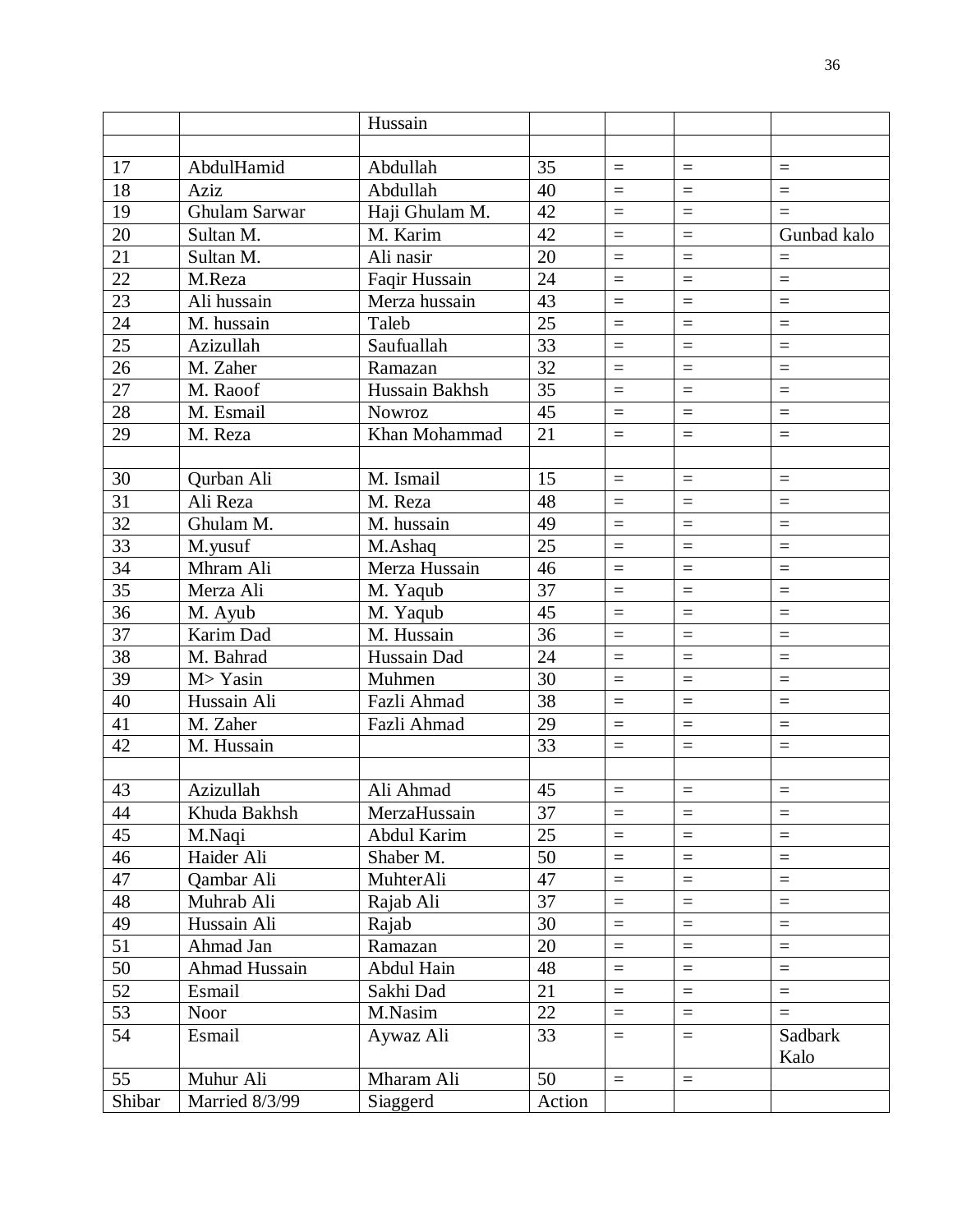| positive<br>result<br>Hussain Bakhsh<br>55<br>Karim Bakhsh<br>56<br>$\equiv$<br>$\qquad \qquad =$<br>$\qquad \qquad =$<br>57<br>53<br>Kalawar<br>Paynda Khan<br>$=$<br>$\equiv$<br>$=$<br>58<br>Hussain Bakhsh<br>48<br>Ismail<br>Sad bark<br>$=$<br>$\equiv$<br>Kalo<br>Azizullah<br>59<br>Rajab Ali<br>40<br>$=$<br>$=$<br>$=$<br>25<br>60<br><b>Abdul Wahed</b><br>Khudadad<br>Ahanggaran<br>$\equiv$<br>$=$<br>61<br>Abdul Khalid<br>Khudadad<br>18<br>$=$<br>$=$<br>$=$<br>62<br>Faiz Ali<br>60<br>$=$<br><b>Gul Muhammad</b><br>Paimory<br>$=$<br>Rahim Bakhsh<br>63<br>Faiz Ali<br>50<br>$=$<br>$\equiv$<br>$=$<br>25<br>64<br>Alah Dad<br>Khudadad<br>$=$<br>$=$<br>$=$<br>66<br>Abrahim<br>Ismail<br>30<br>$=$<br>$\equiv$<br>$=$<br>65<br>Ali Hussain<br>23<br>Abdul<br>$=$<br>$=$<br>$=$<br>Hussain Ali<br>67<br>Husssain<br>40<br>$=$<br>$\equiv$<br>$=$<br>M. Hussain<br>Hussain Ali<br>68<br>26<br>$\equiv$<br>$\equiv$<br>$\equiv$<br>8/3/99<br>Action had noit<br>siaggerd<br>positive result<br>Hussain Ali<br>Ghulam Reza<br>30<br>69<br>$=$<br>$\equiv$<br>$\equiv$<br>70<br>42<br>Aiwaz<br><b>Barat</b><br>$=$<br>$\equiv$<br>$=$<br>30<br>71<br>Mussa<br>Aiwaz<br>$=$<br>$\equiv$<br>$\equiv$<br>72<br>S.Abrahim<br>40<br>S.Qasem<br>$=$<br>$=$<br>$=$<br>73<br>47<br>S. Jan M.<br>$=$<br>A. Ismail<br>$\equiv$<br>$=$<br>74<br>S. Hussain<br>35<br>S. Nazer<br>$=$<br>$\equiv$<br>$=$<br>75<br>Hussain<br>33<br>Khaliq Dad<br>$=$<br>$\equiv$<br>$\equiv$<br>76<br>Ghulam Sakhi<br>35<br>M. Nasim<br>$=$<br>$=$<br>$=$<br>77<br>32<br>Rajab Ali<br>Merza<br>$=$<br>$\equiv$<br>$\equiv$<br>78<br>28<br>Abas<br>Merza<br>$=$<br>$\equiv$<br>$=$<br>79<br>Sultan Ali<br>Murad Ali<br>27<br>$=$<br>$=$<br>$=$<br>80<br>42<br>Khadem Hussain<br>Noor Ahmad<br>$=$<br>$\equiv$<br>$=$<br>81<br>55<br>Shibar<br>M. Ali<br><b>Bakhtiari</b><br>8/3/99<br>Action had not<br>siaggerd<br>positive result<br>82<br>Ghulam Sakhi<br>Bakhtiari<br>28<br>$=$<br>$\equiv$<br>$\equiv$<br>83<br>Ghulam Nabi<br><b>Bakhtiari</b><br>24<br>$\equiv$<br>$\equiv$<br>$\equiv$ |    |      |           | had no |          |                   |          |
|----------------------------------------------------------------------------------------------------------------------------------------------------------------------------------------------------------------------------------------------------------------------------------------------------------------------------------------------------------------------------------------------------------------------------------------------------------------------------------------------------------------------------------------------------------------------------------------------------------------------------------------------------------------------------------------------------------------------------------------------------------------------------------------------------------------------------------------------------------------------------------------------------------------------------------------------------------------------------------------------------------------------------------------------------------------------------------------------------------------------------------------------------------------------------------------------------------------------------------------------------------------------------------------------------------------------------------------------------------------------------------------------------------------------------------------------------------------------------------------------------------------------------------------------------------------------------------------------------------------------------------------------------------------------------------------------------------------------------------------------------------------------------------------------------------------------------------------------------------------------------------------------------------------------------------------------------------------------------------------------------------------------------------------------------------------------------------|----|------|-----------|--------|----------|-------------------|----------|
|                                                                                                                                                                                                                                                                                                                                                                                                                                                                                                                                                                                                                                                                                                                                                                                                                                                                                                                                                                                                                                                                                                                                                                                                                                                                                                                                                                                                                                                                                                                                                                                                                                                                                                                                                                                                                                                                                                                                                                                                                                                                                  |    |      |           |        |          |                   |          |
|                                                                                                                                                                                                                                                                                                                                                                                                                                                                                                                                                                                                                                                                                                                                                                                                                                                                                                                                                                                                                                                                                                                                                                                                                                                                                                                                                                                                                                                                                                                                                                                                                                                                                                                                                                                                                                                                                                                                                                                                                                                                                  |    |      |           |        |          |                   |          |
|                                                                                                                                                                                                                                                                                                                                                                                                                                                                                                                                                                                                                                                                                                                                                                                                                                                                                                                                                                                                                                                                                                                                                                                                                                                                                                                                                                                                                                                                                                                                                                                                                                                                                                                                                                                                                                                                                                                                                                                                                                                                                  |    |      |           |        |          |                   |          |
|                                                                                                                                                                                                                                                                                                                                                                                                                                                                                                                                                                                                                                                                                                                                                                                                                                                                                                                                                                                                                                                                                                                                                                                                                                                                                                                                                                                                                                                                                                                                                                                                                                                                                                                                                                                                                                                                                                                                                                                                                                                                                  |    |      |           |        |          |                   |          |
|                                                                                                                                                                                                                                                                                                                                                                                                                                                                                                                                                                                                                                                                                                                                                                                                                                                                                                                                                                                                                                                                                                                                                                                                                                                                                                                                                                                                                                                                                                                                                                                                                                                                                                                                                                                                                                                                                                                                                                                                                                                                                  |    |      |           |        |          |                   |          |
|                                                                                                                                                                                                                                                                                                                                                                                                                                                                                                                                                                                                                                                                                                                                                                                                                                                                                                                                                                                                                                                                                                                                                                                                                                                                                                                                                                                                                                                                                                                                                                                                                                                                                                                                                                                                                                                                                                                                                                                                                                                                                  |    |      |           |        |          |                   |          |
|                                                                                                                                                                                                                                                                                                                                                                                                                                                                                                                                                                                                                                                                                                                                                                                                                                                                                                                                                                                                                                                                                                                                                                                                                                                                                                                                                                                                                                                                                                                                                                                                                                                                                                                                                                                                                                                                                                                                                                                                                                                                                  |    |      |           |        |          |                   |          |
|                                                                                                                                                                                                                                                                                                                                                                                                                                                                                                                                                                                                                                                                                                                                                                                                                                                                                                                                                                                                                                                                                                                                                                                                                                                                                                                                                                                                                                                                                                                                                                                                                                                                                                                                                                                                                                                                                                                                                                                                                                                                                  |    |      |           |        |          |                   |          |
|                                                                                                                                                                                                                                                                                                                                                                                                                                                                                                                                                                                                                                                                                                                                                                                                                                                                                                                                                                                                                                                                                                                                                                                                                                                                                                                                                                                                                                                                                                                                                                                                                                                                                                                                                                                                                                                                                                                                                                                                                                                                                  |    |      |           |        |          |                   |          |
|                                                                                                                                                                                                                                                                                                                                                                                                                                                                                                                                                                                                                                                                                                                                                                                                                                                                                                                                                                                                                                                                                                                                                                                                                                                                                                                                                                                                                                                                                                                                                                                                                                                                                                                                                                                                                                                                                                                                                                                                                                                                                  |    |      |           |        |          |                   |          |
|                                                                                                                                                                                                                                                                                                                                                                                                                                                                                                                                                                                                                                                                                                                                                                                                                                                                                                                                                                                                                                                                                                                                                                                                                                                                                                                                                                                                                                                                                                                                                                                                                                                                                                                                                                                                                                                                                                                                                                                                                                                                                  |    |      |           |        |          |                   |          |
|                                                                                                                                                                                                                                                                                                                                                                                                                                                                                                                                                                                                                                                                                                                                                                                                                                                                                                                                                                                                                                                                                                                                                                                                                                                                                                                                                                                                                                                                                                                                                                                                                                                                                                                                                                                                                                                                                                                                                                                                                                                                                  |    |      |           |        |          |                   |          |
|                                                                                                                                                                                                                                                                                                                                                                                                                                                                                                                                                                                                                                                                                                                                                                                                                                                                                                                                                                                                                                                                                                                                                                                                                                                                                                                                                                                                                                                                                                                                                                                                                                                                                                                                                                                                                                                                                                                                                                                                                                                                                  |    |      |           |        |          |                   |          |
|                                                                                                                                                                                                                                                                                                                                                                                                                                                                                                                                                                                                                                                                                                                                                                                                                                                                                                                                                                                                                                                                                                                                                                                                                                                                                                                                                                                                                                                                                                                                                                                                                                                                                                                                                                                                                                                                                                                                                                                                                                                                                  |    |      |           |        |          |                   |          |
|                                                                                                                                                                                                                                                                                                                                                                                                                                                                                                                                                                                                                                                                                                                                                                                                                                                                                                                                                                                                                                                                                                                                                                                                                                                                                                                                                                                                                                                                                                                                                                                                                                                                                                                                                                                                                                                                                                                                                                                                                                                                                  |    |      |           |        |          |                   |          |
|                                                                                                                                                                                                                                                                                                                                                                                                                                                                                                                                                                                                                                                                                                                                                                                                                                                                                                                                                                                                                                                                                                                                                                                                                                                                                                                                                                                                                                                                                                                                                                                                                                                                                                                                                                                                                                                                                                                                                                                                                                                                                  |    |      |           |        |          |                   |          |
|                                                                                                                                                                                                                                                                                                                                                                                                                                                                                                                                                                                                                                                                                                                                                                                                                                                                                                                                                                                                                                                                                                                                                                                                                                                                                                                                                                                                                                                                                                                                                                                                                                                                                                                                                                                                                                                                                                                                                                                                                                                                                  |    |      |           |        |          |                   |          |
|                                                                                                                                                                                                                                                                                                                                                                                                                                                                                                                                                                                                                                                                                                                                                                                                                                                                                                                                                                                                                                                                                                                                                                                                                                                                                                                                                                                                                                                                                                                                                                                                                                                                                                                                                                                                                                                                                                                                                                                                                                                                                  |    |      |           |        |          |                   |          |
|                                                                                                                                                                                                                                                                                                                                                                                                                                                                                                                                                                                                                                                                                                                                                                                                                                                                                                                                                                                                                                                                                                                                                                                                                                                                                                                                                                                                                                                                                                                                                                                                                                                                                                                                                                                                                                                                                                                                                                                                                                                                                  |    |      |           |        |          |                   |          |
|                                                                                                                                                                                                                                                                                                                                                                                                                                                                                                                                                                                                                                                                                                                                                                                                                                                                                                                                                                                                                                                                                                                                                                                                                                                                                                                                                                                                                                                                                                                                                                                                                                                                                                                                                                                                                                                                                                                                                                                                                                                                                  |    |      |           |        |          |                   |          |
|                                                                                                                                                                                                                                                                                                                                                                                                                                                                                                                                                                                                                                                                                                                                                                                                                                                                                                                                                                                                                                                                                                                                                                                                                                                                                                                                                                                                                                                                                                                                                                                                                                                                                                                                                                                                                                                                                                                                                                                                                                                                                  |    |      |           |        |          |                   |          |
|                                                                                                                                                                                                                                                                                                                                                                                                                                                                                                                                                                                                                                                                                                                                                                                                                                                                                                                                                                                                                                                                                                                                                                                                                                                                                                                                                                                                                                                                                                                                                                                                                                                                                                                                                                                                                                                                                                                                                                                                                                                                                  |    |      |           |        |          |                   |          |
|                                                                                                                                                                                                                                                                                                                                                                                                                                                                                                                                                                                                                                                                                                                                                                                                                                                                                                                                                                                                                                                                                                                                                                                                                                                                                                                                                                                                                                                                                                                                                                                                                                                                                                                                                                                                                                                                                                                                                                                                                                                                                  |    |      |           |        |          |                   |          |
|                                                                                                                                                                                                                                                                                                                                                                                                                                                                                                                                                                                                                                                                                                                                                                                                                                                                                                                                                                                                                                                                                                                                                                                                                                                                                                                                                                                                                                                                                                                                                                                                                                                                                                                                                                                                                                                                                                                                                                                                                                                                                  |    |      |           |        |          |                   |          |
|                                                                                                                                                                                                                                                                                                                                                                                                                                                                                                                                                                                                                                                                                                                                                                                                                                                                                                                                                                                                                                                                                                                                                                                                                                                                                                                                                                                                                                                                                                                                                                                                                                                                                                                                                                                                                                                                                                                                                                                                                                                                                  |    |      |           |        |          |                   |          |
|                                                                                                                                                                                                                                                                                                                                                                                                                                                                                                                                                                                                                                                                                                                                                                                                                                                                                                                                                                                                                                                                                                                                                                                                                                                                                                                                                                                                                                                                                                                                                                                                                                                                                                                                                                                                                                                                                                                                                                                                                                                                                  |    |      |           |        |          |                   |          |
|                                                                                                                                                                                                                                                                                                                                                                                                                                                                                                                                                                                                                                                                                                                                                                                                                                                                                                                                                                                                                                                                                                                                                                                                                                                                                                                                                                                                                                                                                                                                                                                                                                                                                                                                                                                                                                                                                                                                                                                                                                                                                  |    |      |           |        |          |                   |          |
|                                                                                                                                                                                                                                                                                                                                                                                                                                                                                                                                                                                                                                                                                                                                                                                                                                                                                                                                                                                                                                                                                                                                                                                                                                                                                                                                                                                                                                                                                                                                                                                                                                                                                                                                                                                                                                                                                                                                                                                                                                                                                  |    |      |           |        |          |                   |          |
|                                                                                                                                                                                                                                                                                                                                                                                                                                                                                                                                                                                                                                                                                                                                                                                                                                                                                                                                                                                                                                                                                                                                                                                                                                                                                                                                                                                                                                                                                                                                                                                                                                                                                                                                                                                                                                                                                                                                                                                                                                                                                  |    |      |           |        |          |                   |          |
|                                                                                                                                                                                                                                                                                                                                                                                                                                                                                                                                                                                                                                                                                                                                                                                                                                                                                                                                                                                                                                                                                                                                                                                                                                                                                                                                                                                                                                                                                                                                                                                                                                                                                                                                                                                                                                                                                                                                                                                                                                                                                  |    |      |           |        |          |                   |          |
|                                                                                                                                                                                                                                                                                                                                                                                                                                                                                                                                                                                                                                                                                                                                                                                                                                                                                                                                                                                                                                                                                                                                                                                                                                                                                                                                                                                                                                                                                                                                                                                                                                                                                                                                                                                                                                                                                                                                                                                                                                                                                  |    |      |           |        |          |                   |          |
|                                                                                                                                                                                                                                                                                                                                                                                                                                                                                                                                                                                                                                                                                                                                                                                                                                                                                                                                                                                                                                                                                                                                                                                                                                                                                                                                                                                                                                                                                                                                                                                                                                                                                                                                                                                                                                                                                                                                                                                                                                                                                  |    |      |           |        |          |                   |          |
|                                                                                                                                                                                                                                                                                                                                                                                                                                                                                                                                                                                                                                                                                                                                                                                                                                                                                                                                                                                                                                                                                                                                                                                                                                                                                                                                                                                                                                                                                                                                                                                                                                                                                                                                                                                                                                                                                                                                                                                                                                                                                  |    |      |           |        |          |                   |          |
|                                                                                                                                                                                                                                                                                                                                                                                                                                                                                                                                                                                                                                                                                                                                                                                                                                                                                                                                                                                                                                                                                                                                                                                                                                                                                                                                                                                                                                                                                                                                                                                                                                                                                                                                                                                                                                                                                                                                                                                                                                                                                  |    |      |           |        |          |                   |          |
|                                                                                                                                                                                                                                                                                                                                                                                                                                                                                                                                                                                                                                                                                                                                                                                                                                                                                                                                                                                                                                                                                                                                                                                                                                                                                                                                                                                                                                                                                                                                                                                                                                                                                                                                                                                                                                                                                                                                                                                                                                                                                  |    |      |           |        |          |                   |          |
|                                                                                                                                                                                                                                                                                                                                                                                                                                                                                                                                                                                                                                                                                                                                                                                                                                                                                                                                                                                                                                                                                                                                                                                                                                                                                                                                                                                                                                                                                                                                                                                                                                                                                                                                                                                                                                                                                                                                                                                                                                                                                  | 84 | Abas | Bakhtiari | 14     | $\equiv$ | $\qquad \qquad =$ | $\equiv$ |
| 85<br>M. Akbar<br>60<br>Sutan<br>$\quad =$<br>$\equiv$<br>$\equiv$                                                                                                                                                                                                                                                                                                                                                                                                                                                                                                                                                                                                                                                                                                                                                                                                                                                                                                                                                                                                                                                                                                                                                                                                                                                                                                                                                                                                                                                                                                                                                                                                                                                                                                                                                                                                                                                                                                                                                                                                               |    |      |           |        |          |                   |          |
| 86<br>Khadem Hussain                                                                                                                                                                                                                                                                                                                                                                                                                                                                                                                                                                                                                                                                                                                                                                                                                                                                                                                                                                                                                                                                                                                                                                                                                                                                                                                                                                                                                                                                                                                                                                                                                                                                                                                                                                                                                                                                                                                                                                                                                                                             |    |      |           |        |          |                   |          |
| 87<br>35<br>$=$<br>Ghafoor<br>Qanber<br>$\equiv$<br>$\equiv$                                                                                                                                                                                                                                                                                                                                                                                                                                                                                                                                                                                                                                                                                                                                                                                                                                                                                                                                                                                                                                                                                                                                                                                                                                                                                                                                                                                                                                                                                                                                                                                                                                                                                                                                                                                                                                                                                                                                                                                                                     |    |      |           |        |          |                   |          |
| 88<br>Abdul Hassan<br>40<br>Razaq<br>$\equiv$<br>$\equiv$<br>$\quad \  \  =$                                                                                                                                                                                                                                                                                                                                                                                                                                                                                                                                                                                                                                                                                                                                                                                                                                                                                                                                                                                                                                                                                                                                                                                                                                                                                                                                                                                                                                                                                                                                                                                                                                                                                                                                                                                                                                                                                                                                                                                                     |    |      |           |        |          |                   |          |
| 89<br>Aziz<br>32<br>Gul Ali<br>$=$<br>$\equiv$<br>$=$                                                                                                                                                                                                                                                                                                                                                                                                                                                                                                                                                                                                                                                                                                                                                                                                                                                                                                                                                                                                                                                                                                                                                                                                                                                                                                                                                                                                                                                                                                                                                                                                                                                                                                                                                                                                                                                                                                                                                                                                                            |    |      |           |        |          |                   |          |
| 90<br>Gul Ali<br>30<br>Ahman<br>$=$<br>$\qquad \qquad =$<br>$=$                                                                                                                                                                                                                                                                                                                                                                                                                                                                                                                                                                                                                                                                                                                                                                                                                                                                                                                                                                                                                                                                                                                                                                                                                                                                                                                                                                                                                                                                                                                                                                                                                                                                                                                                                                                                                                                                                                                                                                                                                  |    |      |           |        |          |                   |          |
| 91<br>38<br>Jan Ali<br>Mohd. Qadam<br>$\equiv$<br>$\equiv$<br>$=$                                                                                                                                                                                                                                                                                                                                                                                                                                                                                                                                                                                                                                                                                                                                                                                                                                                                                                                                                                                                                                                                                                                                                                                                                                                                                                                                                                                                                                                                                                                                                                                                                                                                                                                                                                                                                                                                                                                                                                                                                |    |      |           |        |          |                   |          |
| 92<br>Rajab Ali<br>18<br>$=$<br>Mohammad<br>$\equiv$<br>$\equiv$                                                                                                                                                                                                                                                                                                                                                                                                                                                                                                                                                                                                                                                                                                                                                                                                                                                                                                                                                                                                                                                                                                                                                                                                                                                                                                                                                                                                                                                                                                                                                                                                                                                                                                                                                                                                                                                                                                                                                                                                                 |    |      |           |        |          |                   |          |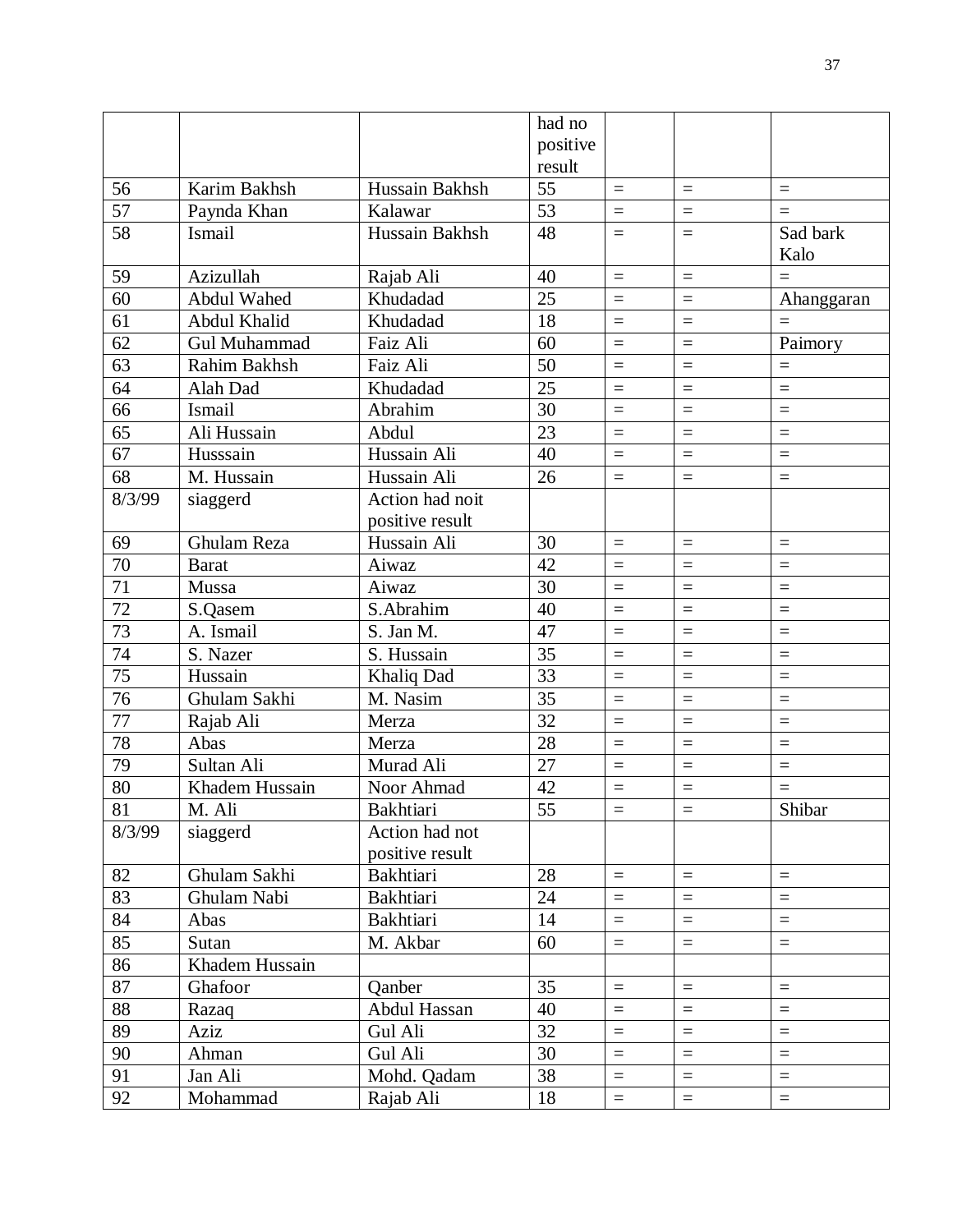| 93  | Amir Hussain   | Ali Hussain        | 32 | $=$ | $=$      | $=$ |
|-----|----------------|--------------------|----|-----|----------|-----|
| 94  | Karim Baksh    | Haji Hussain Baksh | 40 | $=$ | $=$      | $=$ |
| 95  | Painda         | Gul Ali            | 42 | $=$ | $=$      | $=$ |
| 96  | Hussain Dad    | Haji Khudad        | 50 | $=$ | $=$      | $=$ |
| 97  | Sakhi dad      | Haji Khudad        | 32 | $=$ | $\equiv$ | $=$ |
| 98  | Ali Ahmad      | Haji Khudadad      | 28 | $=$ | $=$      | $=$ |
| 99  | Mohsin         | Haji Ghulam Nabi   | 45 | $=$ | $=$      | $=$ |
| 100 | Muheb Ali      | Haji Ghulam Nabi   | 37 | $=$ | $=$      | $=$ |
| 101 | S.Sha Ayaz     | S. Ashaq           | 40 | $=$ | $=$      | $=$ |
| 102 | Haji Hussain   | S. Askar           | 50 | $=$ | $=$      | $=$ |
| 103 | HussainAli     | M. Haider          | 55 | $=$ | $=$      | $=$ |
| 104 | Haji Jawad     | Ghulam Hussain     | 56 | $=$ | $=$      | $=$ |
| 105 | Khadem Hussain | Ayaz               | 40 | $=$ | $=$      | $=$ |
| 106 | Aga Zia        | Haji Jawad         | 30 | $=$ | $=$      | $=$ |
| 107 | S. Abbase      | Ahmed Ali          | 60 | $=$ | $=$      | $=$ |
| 108 | S. TAher       | S. Yaqoob          | 65 | $=$ | $=$      | $=$ |

List of dead person has been handed over to Taliban's high comman through Kamal Hussain especial representatives of Kofi Anna for Afghanistan Human Rights during his short visit to Quetta Alamdar road Sura-e Namak, and Mariabad. (Compiler)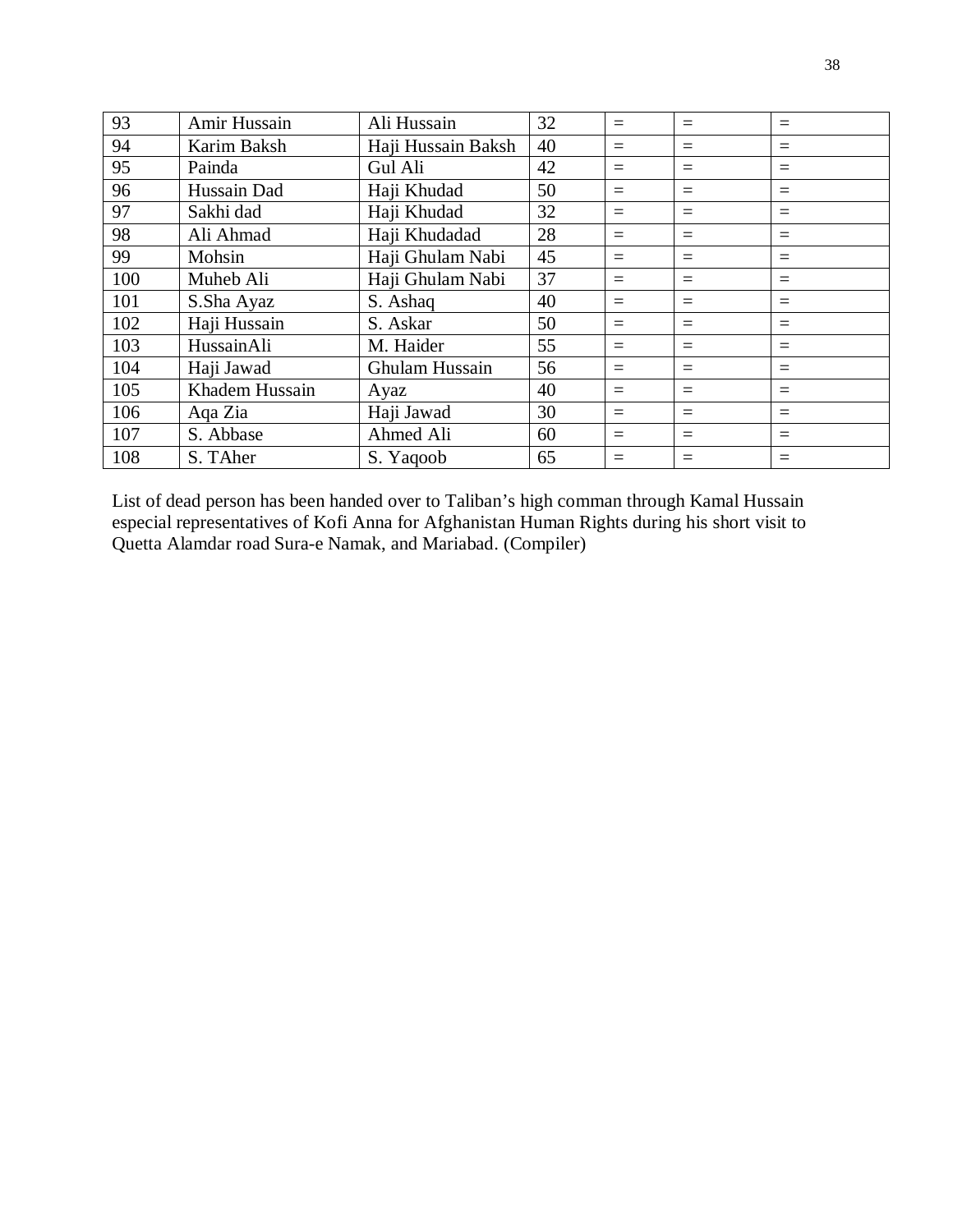# **Chapter 3**

## **Yakaulang Massacres**

| To the United Nations, the Islamic Emirate of Afghanistan, and the Islamic State of |  |
|-------------------------------------------------------------------------------------|--|
|                                                                                     |  |
|                                                                                     |  |
|                                                                                     |  |
|                                                                                     |  |
|                                                                                     |  |
|                                                                                     |  |
|                                                                                     |  |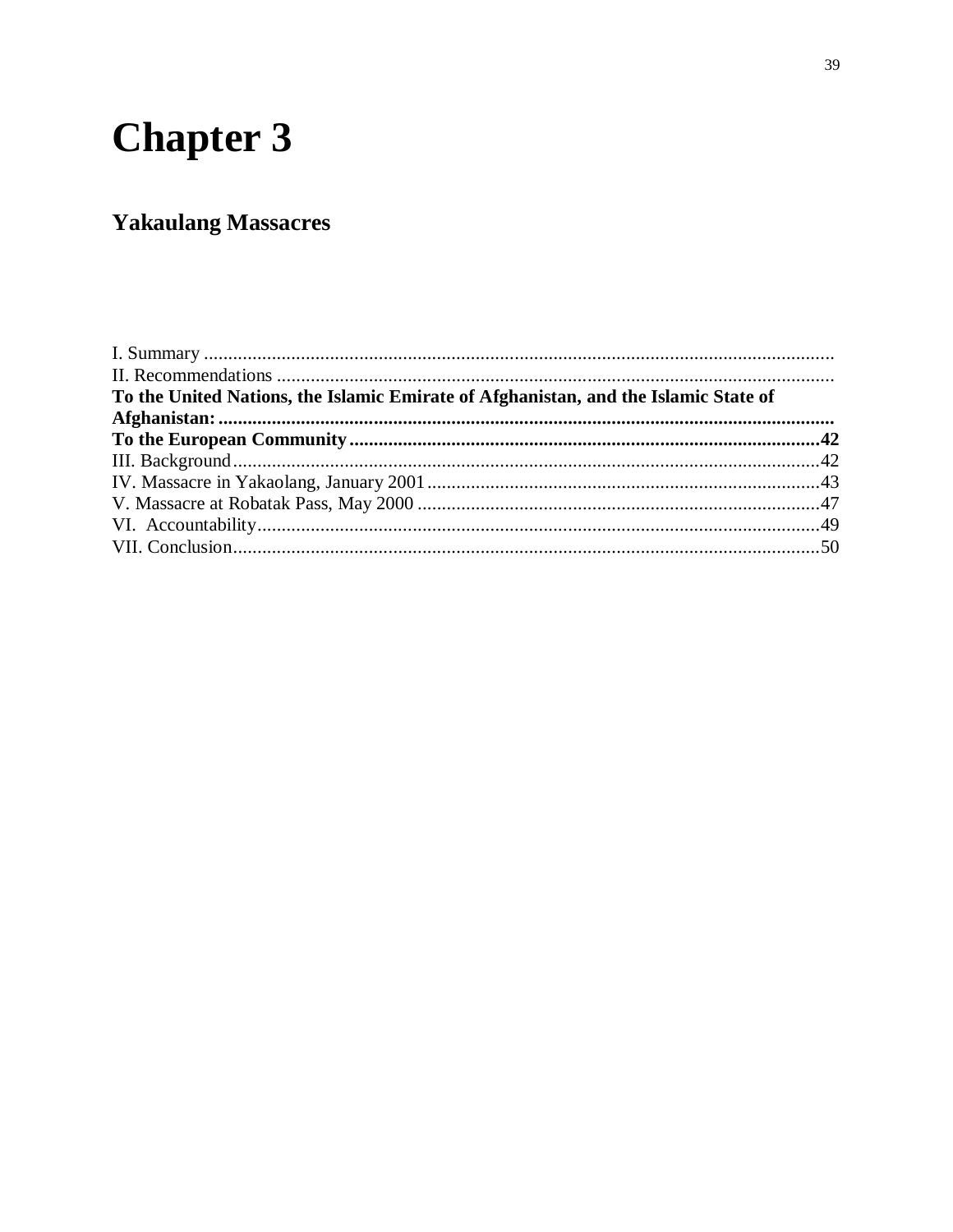#### **I. SUMMARY**

This report documents two massacres committed by Taliban forces in the central highlands of Afghanistan, in January 2001 and May 2000. In both cases the victims were primarily Hazaras, a Shia Muslim ethnic group that has been the target of previous massacres and other serious human rights violations by Taliban forces. These massacres took place in the context of the six-year war between the Taliban and parties now grouped in the United National Islamic Front for the Salvation of Afghanistan (the "United Front"), in which international human rights and humanitarian law have been repeatedly violated by the warring factions. Ethnic and religious minorities, and the Hazaras in particular, have been especially vulnerable in areas of conflict, and Taliban forces have committed large-scale abuses against Hazara civilians with impunity. In this report Human Rights Watch calls upon the United Nations to investigate both massacres and to systematically monitor human rights and humanitarian law violations by all parties to Afghanistan's civil war.

The massacre in Yakaolang district began on January 8, 2001 and continued for four days. In the course of conducting search operations following the recapture of the district from two Hazara-based parties in the United Front, the Taliban detained about 300 civilian adult males, including staff members of local humanitarian organizations. The men were herded to assembly points in the center of the district and several outlying areas, and then shot by firing squad in public view. About 170 men are confirmed to have been killed. The killings were apparently intended as a collective punishment for local residents whom the Taliban suspected of cooperating with United Front forces, and to deter the local population from doing so in the future. The findings concerning events in Yakaolang are based on the record of interviews with eyewitnesses that were made available to Human Rights Watch and other corroborating evidence.

The May 2000 massacre took place near the Robatak pass on the border between Baghlan and Samangan provinces. Thirty-one bodies were found at one site to the northwest of the pass. Twenty-six of the dead were positively identified as civilians from Baghlan province. Of the latter, all were unlawfully detained for four months and some were tortured before they were killed. Human Rights Watch's findings in this case are based in large part on interviews with a worker who participated in the burials and with a relative of a detainee who was executed at Robatak. These accounts have been further corroborated by other independent sources. With respect to both massacres, all names of sources, witnesses, and survivors have been withheld.

Mullah Mohammad Omar, the head of the Taliban movement, has stated that there is no evidence of a civilian massacre in Yakaolang and blocked journalists from visiting the district, until recently accessible only by crossing Taliban-held territory. On the night of February 13-14, 2001, however, United Front forces recaptured Bamiyan city, the provincial capital. The offensive secured an airport and a road link to Yakaolang.

On January 19, 2001, United Nations Secretary-General Kofi Annan issued a statement expressing concern about "numerous credible reports" that civilians were deliberately targeted and killed in Yakaolang. The secretary-general called on the Taliban to take "immediate steps to control their forces," adding that the reports required "prompt investigation" and that those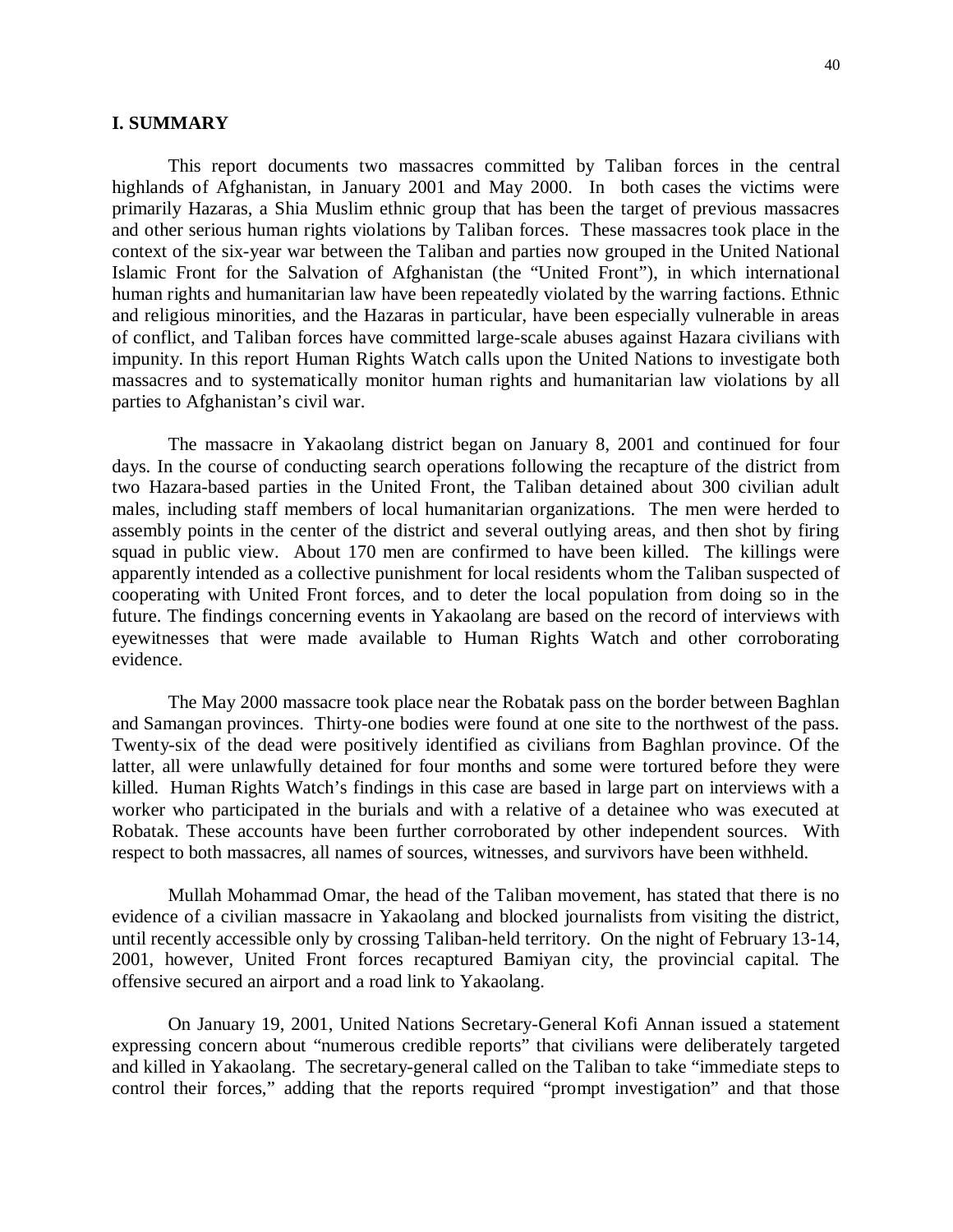responsible should "be brought to justice."<sup>1</sup> On February 16, U.N. High Commissioner for Human Rights Mary Robinson called for the establishment of an independent commission of inquiry into human rights violations in Afghanistan. Human Rights Watch is concerned that such a commission would take too long to establish; the need is for a small team of experts that could be deployed immediately.

The Taliban's denial of responsibility for the Yakaolang massacre, and its failure to hold its commanders accountable for these and other abuses against civilians by its forces, make it critical that the U.N. itself investigate both cases. There have been preliminary discussions within the U.N. on the feasibility of investigating the Yakaolang massacre; a similar discussion also took place after the Robatak massacre, although no further action was taken. These discussions should be resumed. In doing so, however, the U.N. should not repeat the missteps that resulted in an inconclusive 1999 field investigation by the Office of the High Commissioner for Human Rights, into the 1997 killing of Taliban prisoners by United Front forces in Mazar-i Sharif and the reprisal massacre of Hazara civilians by Taliban forces the following year. To allow an effective investigation into the cases documented in this report, the U.N. should adopt the measures outlined below.

## **II. RECOMMENDATIONS**

 $\overline{a}$ 

## **To the United Nations, the Islamic Emirate of Afghanistan, and the Islamic State of Afghanistan:**

Human Rights Watch urges the United Nations High Commissioner for Human Rights and other relevant U.N. agencies to undertake an immediate investigation into the massacres in question, and urges the Islamic Emirate of Afghanistan (the administration established by the Taliban movement) and the Islamic State of Afghanistan (the administration established by the United Front) to cooperate fully with her office to ensure that an impartial inquiry is carried out speedily.

Any U.N. investigation should include the following measures:

- The investigation into the Yakaolang massacre in particular should begin promptly while there is still an opportunity to collect physical evidence.
- The investigation team should include persons qualified to conduct human rights investigations in the field under the constraints likely to obtain at both sites, and should include a forensic expert with experience in exhumations of graves and analysis of remains.
- The terms of reference should provide clear guidelines for the work of the investigation team and the scope of its report, including in particular:
	- 1. Identification of individuals, including senior military officers and government officials, responsible for giving orders or otherwise directing actions of their subordinates that violate human rights and humanitarian law.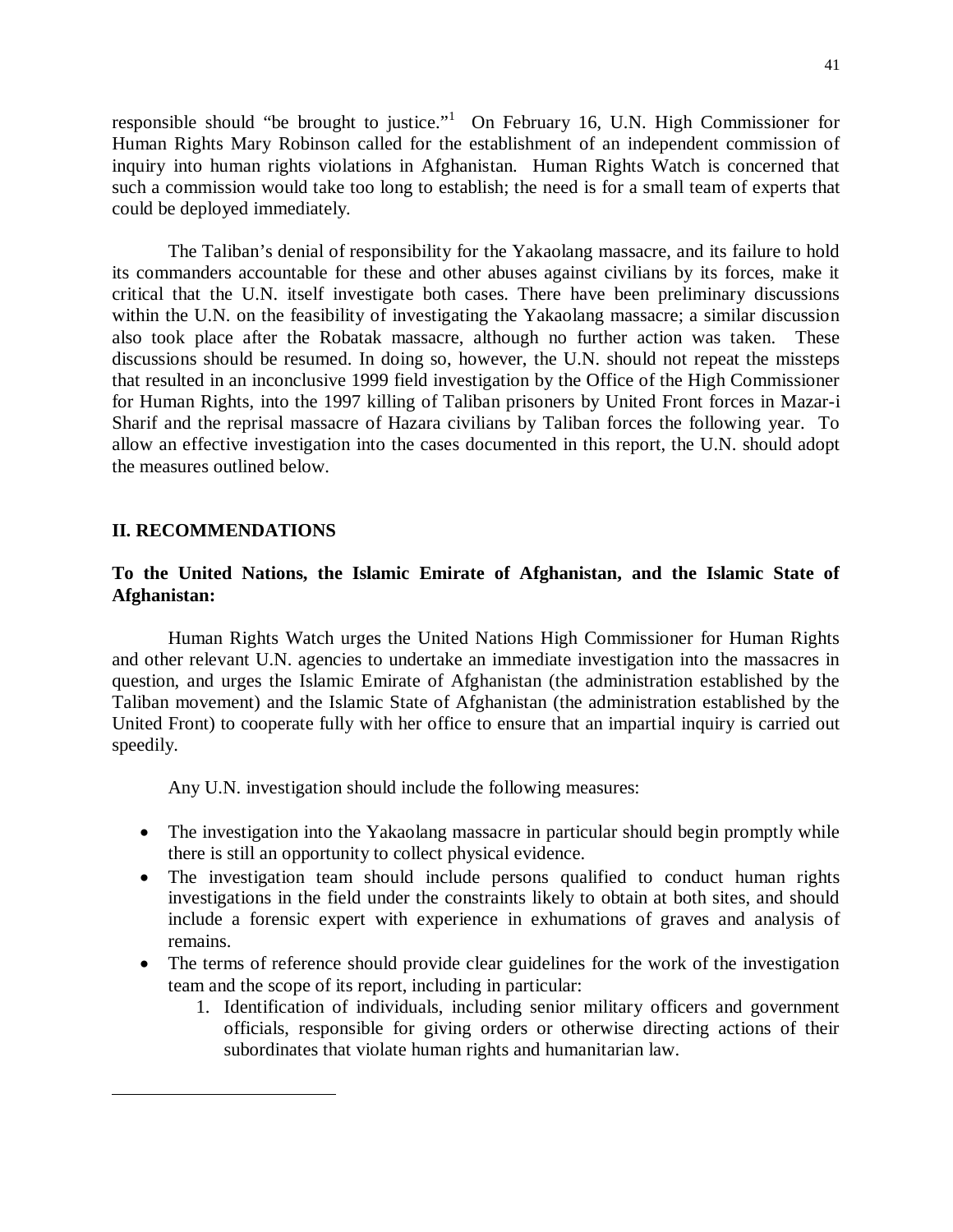- 2. Identification of patterns of abuses, including ethnicity or other characteristics of persons targeted for arrest or killing, neighborhoods targeted, and so on.
- The High Commissioner should communicate the findings of the investigation to relevant authorities in Afghanistan, and urge them to prosecute persons identified as responsible for crimes.
- The High Commissioner should use the findings to determine to what extent there have been violations of international human rights and humanitarian law, including grave breaches that would be subject to possible war crimes prosecutions.

The Islamic Emirate of Afghanistan should then prosecute those commanders found responsible for the arbitrary killings before a tribunal in hearings that are fully open to the public and conducted in accordance with international standards on fair trials.

Human Rights Watch does not underestimate the difficulty of undertaking an investigation, given the logistical, security, and political difficulties involved. The area where the most recent massacre took place has changed hands several times. It has been difficult for U.N. agencies to get access to the area, and no one has been stationed there permanently because of security concerns. The sanctions threatened by U.N. Security Council Resolution 1333 (2000), including closing the Taliban offices in New York, have led to increased tension with the U.N. The U.N. should nevertheless make a credible request to investigate and be prepared for an immediate response to take advantage of any opportunities offered by changing political and military circumstances. This means having the necessary expertise and resources lined up, with fallback options for each contingency.

#### **To the European Community**

The Common Position of the Council of the European Union on Afghanistan, adopted in January 24, 2000, states that it is an objective of the European Union to "promote respect for international humanitarian law and human rights, including the rights of women and children." E.U. members should further this objective by adopting measures that include investigating human rights and humanitarian law violations in Afghanistan through coordinated initiatives by member states' embassies in neighboring countries, such as Pakistan and Tajikistan, where they can gain access to refugees.

### **III. BACKGROUND**

 $\overline{a}$ 

Hazaras form a majority of the population in the central highland region of Afghanistan known as Hazarajat, and are a significant minority in the cities of Kabul and Mazar-i Sharif.<sup>2</sup> Most are Imami Shia Muslims, recognizing the leadership of a succession of twelve Imams beginning with the Prophet Muhammad's son-in-law Ali. A minority are Ismaili Shia, who look for leadership to the lineal descendants of the sixth Shia Imam, represented today by the Aga Khan. In either case, the religious identity of the Hazaras sharply distinguishes them from the Sunni Muslims who predominate in most other regions of the country and has contributed to their political and economic marginalization by successive regimes in Kabul.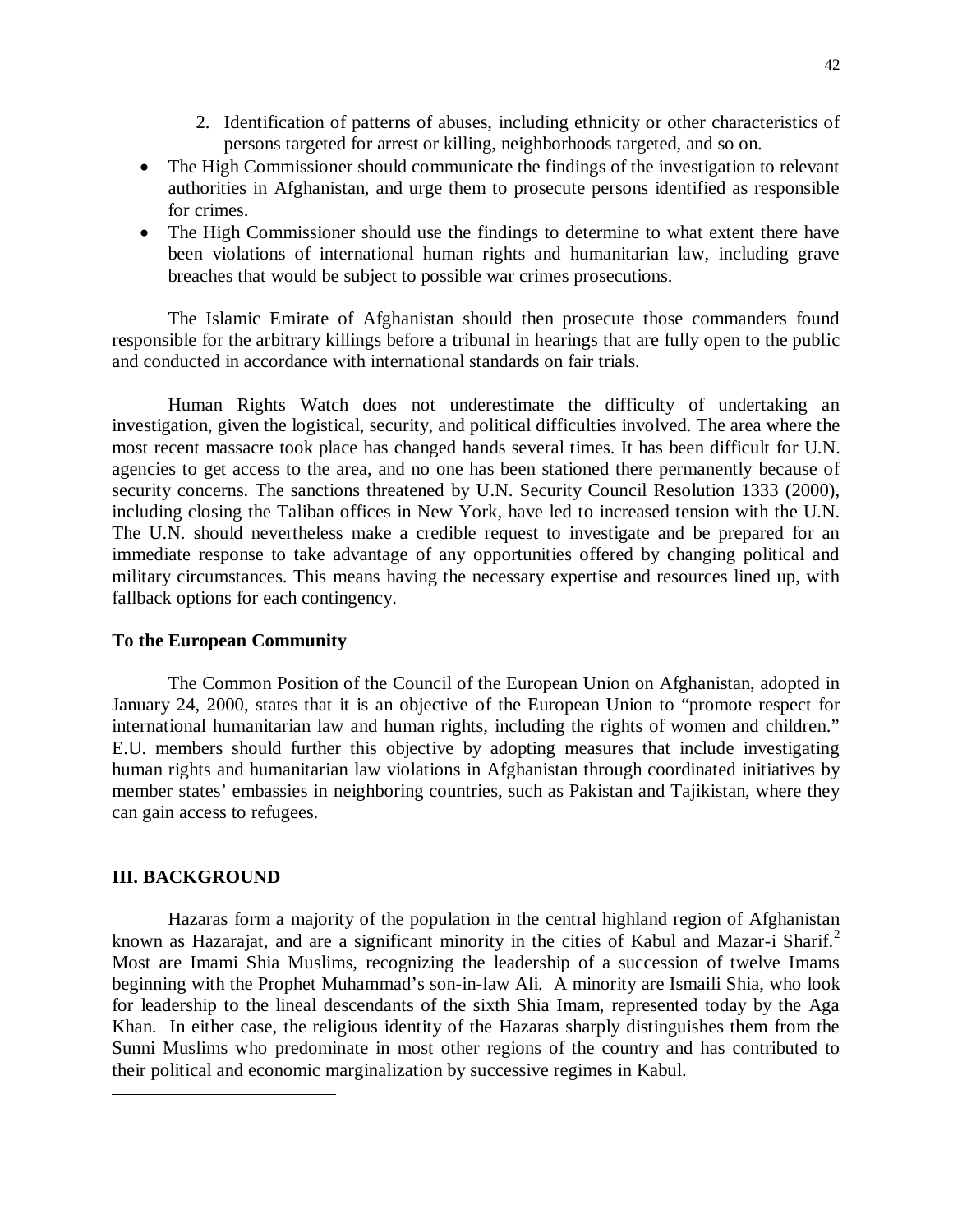The emergence in 1994 of the Taliban, militant Sunni Muslims who tend to regard Shia as not being true Muslims,<sup>3</sup> threatened to further undermine the Hazaras' position. This fear appeared to be realized in August 1998, when Taliban forces in the multiethnic northern city of Mazar-i Sharif killed at least 2,000 civilians—most of whom were Hazaras. The killings were partly in reprisal for the summary execution in May 1997 of some 2,000 Taliban prisoners by ethnic Hazara and Uzbek forces, but there was also a sectarian component to the Taliban's actions. In the immediate aftermath of the city's occupation by the Taliban, the newly installed governor, Mullah Manon Niazi, delivered public speeches in which he termed the Hazaras infidels and threatened them with death if they did not convert to Sunni Islam or leave Afghanistan.<sup>4</sup> Hundreds of civilians fled south toward Hazarajat, accompanied by retreating forces of the Shia party, Hizb-i Wahdat, amid rocket fire and aerial bombardment.

Most of Hazarajat, which had been governed by various factions of the Shia party Hizb-i Wahdat since 1989, fell to the Taliban in September 1998 after a crippling year-long blockade. Despite the apprehensions of many local residents, the transition involved far fewer civilian casualties than had been the case in Mazar-i Sharif. Some observers attributed this to an alliance that was forged with the Taliban by Hujjat-al-Islam Sayyid Mohammad Akbari, a Hizb-i Wahdat faction leader, shortly after the Taliban seized Bamiyan, the major city in Hazarajat and the capital of a district and province of the same name. The Taliban subsequently withdrew most non-local forces from several districts of Hazarajat, leaving them under the nominal control of Akbari appointees or other Shia commanders. The Taliban directly administered Bamiyan, Yakaolang, and a few other districts.<sup>5</sup>

As of February 2001, several enclaves within Hazarajat remained under the control of a Hizb-i Wahdat faction led by Karim Khalili, a leading Shia mullah. In some areas, Hizb-i Wahdat governed with the support of an allied Shia party, Harakat-i Islami. Both Hizb-i Wahdat and Harakat-i Islami are members of the United Front, a loose and often fractious coalition of mainly Tajik, Uzbek, and Hazara parties, which in early 2001 together controlled about 10 percent of Afghanistan's territory. Two of these enclaves, the districts of Balkhob and Dar-i Suf, sustained aerial bombardment by the Taliban during 1999 and 2000, prompting a renewed exodus of Hazara refugees to Iran.

Yakaolang district continued to be contested after its occupation by the Taliban in September 1998. Khalili's Hizb-i Wahdat faction and Harakat-i Islami briefly retook control of Yakaolang at the end of 1998 and Bamiyan district in April 1999. However, they lost both districts in May of that year, after heavy fighting in Bamiyan. On December 28, 2000, Hizb-i Wahdat and Harakat-i Islami forces again occupied Yakaolang. The few Taliban defenders fled.<sup>6</sup>

#### **IV. MASSACRE IN YAKAOLANG, JANUARY 2001**

 $\overline{a}$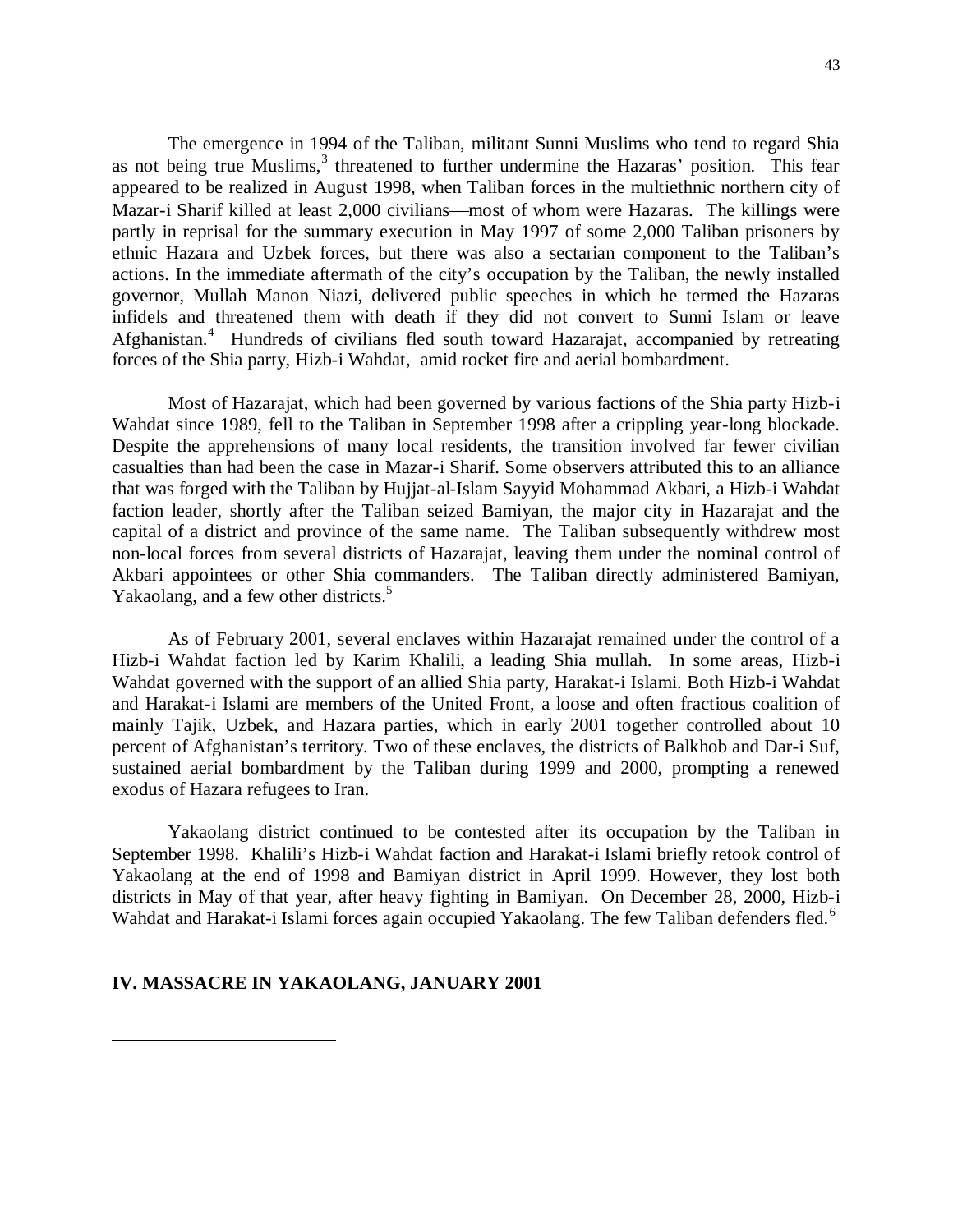On January 7, Taliban forces began advancing on Yakaolang from Bamiyan in a bid to recapture the district. Moving westwards, they established their rear base at Feroz Bahar, east of the center of town, from which they launched three main thrusts. The first attack met with stiff resistance on the hill to the east of Dar-i Ali, a valley in which a number of villages are clustered. The Taliban forces were compelled to retreat and call for reinforcements after losing some thirty of their men. The second attack, which contained the main column of troops, was held up at Surkh Kotal, near Zulflucht, for about four hours until the Hizb-i Wahdat forces retreated. After breaking through the defensive line at Surkh Kotal, the Taliban proceeded to Nayak, the district center, without further resistance, reaching it on the morning of January 8. A witness described the Taliban advance: $<sup>7</sup>$ </sup>

On the evening of the January 7, a friend told me that a helicopter had been heard flying into Feroz Bahar. Initially people thought that it was supplying the United Front troops, but it turned out that it had been flying in Taliban troops. That night there were sounds of heavy fighting. In the morning again, we heard intense firing, and there was clearly a battle going on in Nayak. Later that morning Nayak fell and the fighting was over.… From 2:00 p.m. on January 8 we watched United Front troops retreating, walking past us and with their mounted column, heading west towards lower Yakaolang. There were so many of them that it took the rest of the day for them to pass us—they were trooping past us until late evening. They were heading for Deh Surkh and Daga.

Upon reaching the district center, the Taliban organized eleven search parties. They were each allocated a sector of central Yakaolang and moved from house to house within their respective sectors, rounding up male occupants. The search party allocated to Dar-i Ali commandeered twelve horses and so was able to travel extensively through the valley, only part of which is accessible by road.

Another witness described the Taliban's capture of the district and the search operations in Dar-i Ali. He first learned of the Taliban advance when Hizb-i Wahdat troops stationed near his office informed him that a helicopter had landed at Feroz Bahar, and that they believed a Taliban attack was imminent. Between midnight and 3:00 a.m. there was heavy fighting all around the area. When there was a lull in the fighting at 3:00 a.m., the witness fled to Dar-i Ali. After about 8:00 a.m., the fighting stopped. At approximately 3:00 p.m., he went to a friend's house that was nearby and asked if he could wait there. The family told him that the Taliban were conducting searches and that it would not be safe. After leaving his friend's house, the witness encountered a group of Taliban troops who ordered him to join a crowd of men who were being herded towards a local aid agency.

The witness saw three bodies lying in front of the aid agency. The Taliban soldiers said that they were men who had tried to run away. <sup>8</sup> The witness described what happened next:

A group of about one hundred men was gathered at the [aid] center. After some time the Taliban ordered us to move, and we were herded down towards

 $\overline{a}$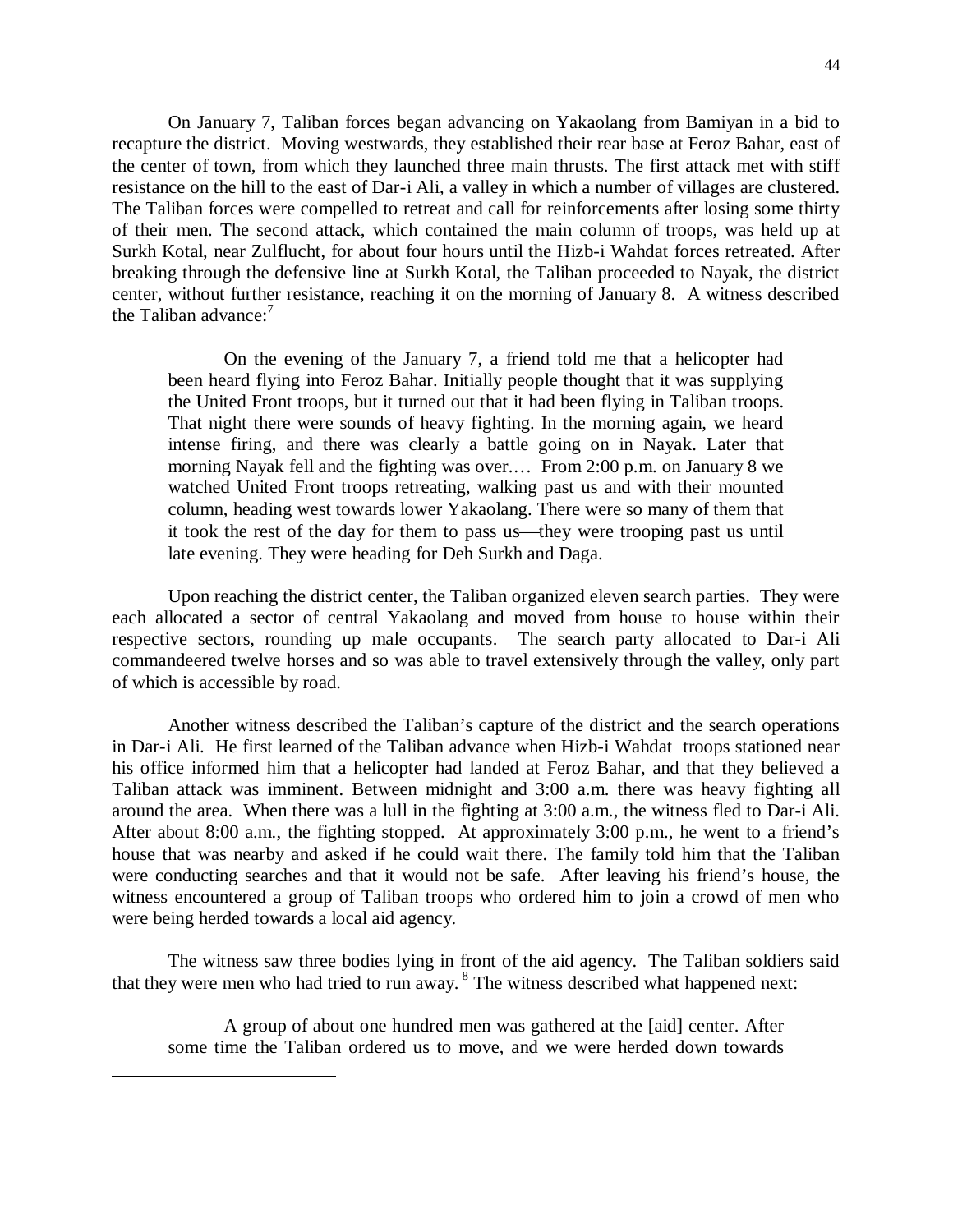Nayak [the district center]. At first the pace was slow, but after some time we were met by a group of mounted Taliban and the soldiers started to whip the detainees and ordered us to move more quickly. When we got to Nayak, another group of Taliban was waiting there at the entrance to the bazaar, armed with sticks. They beat us and told the Taliban in charge of the group to "take them to the Mullah."<sup>9</sup>

According to other witnesses, the detainees were herded to the office of a relief agency located in Nayak, where most were later executed.

As reports of detentions and killings began to circulate through the district, groups of village elders sought meetings with Taliban commanders to ensure the security of their communities. According to a witness:

The same day [January 10] news came that the Taliban were searching houses as far as Girdbayd, some five kilometers from Nayak. People coming from there said that the Taliban had killed some of the people there. We all discussed among ourselves whether this could be true or not. After a couple of days [January 11 or 12], eight or ten of the village elders decided that they must go to Nayak to discuss the security of the area with the Taliban. They set off on foot towards Nayak.

The following is his account of what the elders told him:

 $\overline{a}$ 

On the way there, near Qala Issa Khan [a hamlet about 500 meters west of Nayak, also known as Qala Arbab Hassan], the elders saw Jan Agha, a local Tajik commander, sitting in a Taliban "Datsun" (a pickup truck).<sup>10</sup> Jan Agha was gesticulating at the elders, pointing to something in the village, but they could not work out what it was, and so they proceeded.

The elders walked into Nayak unchallenged and went straight to the Taliban command post. They asked to see Commander Mullah Abdul Sattar, but he refused to see him. Then they managed to find Commander Haji Faqoori and after some persuasion, he managed to get Commander Sattar to see them. Sattar told the elders that he had just received orders from Kandahar, from Mullah [Mohammad] Omar [the head of the Taliban movement], declaring a general amnesty. He instructed the elders to go and meet with [Hizb-i Wahdat commander] Khalili and tell him not to fight any more, or there would be more killing.

On their return, Jan Agha told the elders what he had been pointing to and they saw a pile of bodies at the edge of Qala Issa Khan.

According to the same witness, the elders subsequently met with Khalili, but he refused to stop fighting. Fearful of further conflict, the witness said, many local residents started to leave the area.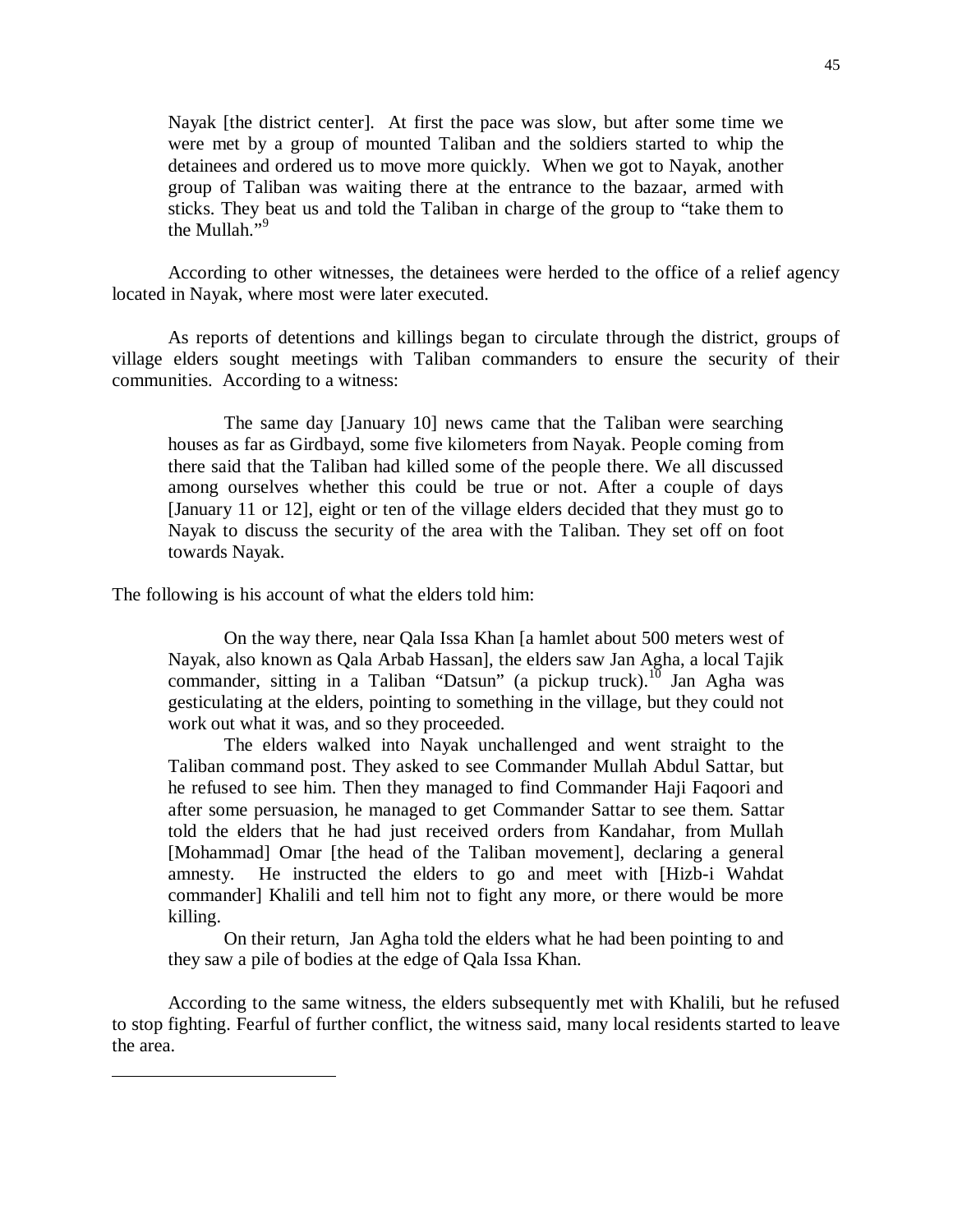On at least two occasions, the Taliban killed delegations of Hazara elders who had attempted to intercede with them. On January 9, elders of Kata Khana gathered to meet with the Taliban. The Taliban arrested the entire group and killed everyone except two neighborhood leaders. In another case, the elders of Bed Mushkin village met with the Taliban to discuss security for the area. All were killed except one.<sup>11</sup>

The main execution site in Yakaolang appears to have been outside the relief agency in Nayak where the detainees from Dar-i Ali were killed. Witnesses also reported seeing piles of bodies in four other locations in and around Nayak: outside the district hospital, in the ravine behind the mosque in the old bazaar area, outside the prayer hall of Mindayak village, and at Qala Arbab Hassan. Of these, the largest pile of bodies was at Qala Arbab Hassan. Other killings were reported from neighborhoods in areas surrounding the district center, including outside the leprosy and tuberculosis clinics. A witness who visited Yakaolang district four weeks after the incident inspected one of the mass graves at Bed Mushkin village, in which twenty-six bodies had been found. One of the bodies was that of a seventeen-year-old boy, Mir Ali, much of whose skin had been removed either prior to or after his death.<sup>12</sup> In a separate case, seven men were shot dead at the Zarin crossroad near the leprosy clinic in Yakaolang.<sup>13</sup>

Eyewitnesses reported that personnel of the Center for Cooperation on Afghanistan (CCA), a local aid agency—identified as Sayyid Sarwar and Sayyid Talib—were among the civilians rounded up in Dar-i Ali and executed outside the relief agency office. Other staff members of relief agencies were identified among those killed. These included a driver named Daoud who was working for a international humanitarian agency; a man named Qasim who worked as an assistant in the leprosy clinic; and Sayyid Ibrahim and a man named Tahsili, both of whom worked in the district hospital and were staff members of a local assistance organization. Witnesses reported seeing a Land Cruiser and a Russian-made jeep in the possession of the Taliban, both of which belonged to the Yakaolang offices of humanitarian aid organizations.<sup>14</sup>

Several staff members of another local leprosy clinic were also identified among those killed: Sayyid Yakut, a gardener from the village of Kata Khana, near the center of Yakaolang district; a man named Taqi, a carpenter, from Akhundan village; Gul Agha, son of Mahmood, of Sarasiab village; and Sayyid Mahdi, son of Burki, a watchman, also from Sarasiab. One of the center's leprosy patients, Sayyid Amir of Panj-o-ak village, was also reported killed.

Taliban forces were only able to remain in Yakaolang for two weeks, before being driven out of the district again on January 23. While retreating north through the Dar-i Shikari valley, on or about January 20, a convoy of Taliban forces encountered a group of Hazara herders at Tala Burfak. Apparently frustrated that their path was blocked by the Hazaras' herds, some of the Taliban fired gunshots at the group, killing three of them on the spot.<sup>15</sup>

 $\overline{a}$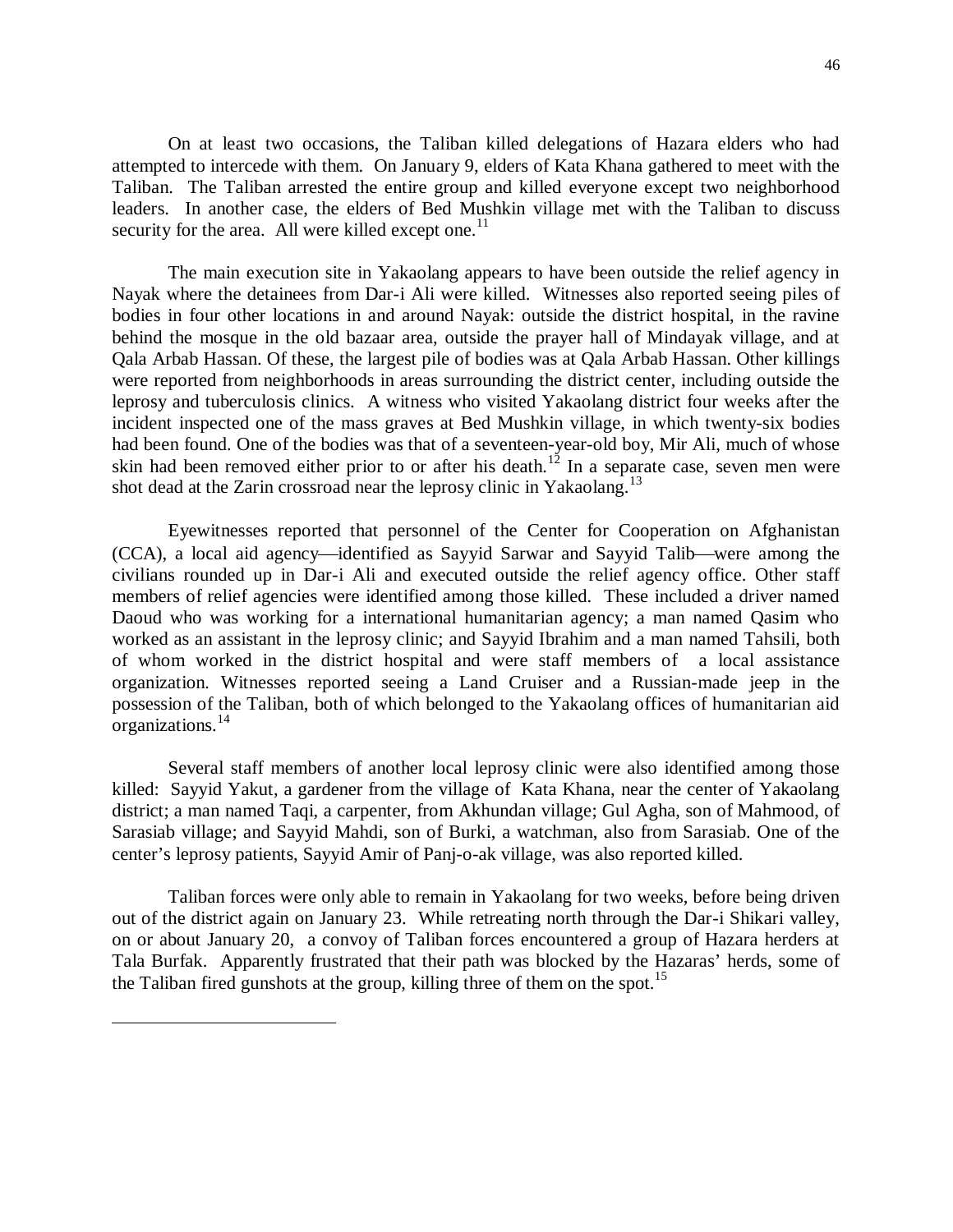The armed conflict in Yakaolang and the abuses committed in the district by the Taliban resulted in massive internal displacement. Humanitarian aid workers estimate that thousands of persons from Yakaolang took refuge in Panjao and Lal districts, the Tarpuch sub-district of Balkhob district, the Kashan valley in Kohistanat district, and Dar-i Chasht in Lower Yakaolang district.

## **V. MASSACRE AT ROBATAK PASS, MAY 2000**

 $\overline{a}$ 

The massacre in Yakaolang follows previous attacks by the Taliban on Hazaras and members of other ethnic minorities in north central Afghanistan. The provinces of Baghlan and Samangan, which lie north of Bamiyan, have seen intermittent fighting between Taliban and United Front forces since 1998. As a means of controlling the civilian population and ensuring that it does not give assistance to the United Front, Taliban forces have frequently resorted to detaining men from villages in the area and holding them for prolonged periods as virtual hostages.<sup>16</sup>

In May 2000, Taliban forces summarily executed a group of civilian detainees near the Robatak pass, which lies along the road connecting the towns of Tashkurgan and Pul-i Khumri. Until a systematic forensic investigation is carried out, the precise number of those killed cannot be known, but Human Rights Watch has obtained confirmation of thirty-one bodies at the execution site, twenty-six of which have been identified as the bodies of Ismaili Shia Hazara civilians from Baghlan province. Their remains were found to the northeast of the Robatak pass, in an area known as Hazara Mazari, on the border between Baghlan and Samangan provinces. The area was controlled by the Taliban at the time of the executions. There are reported to be as many as three other gravesites near the pass.

All of those who have been identified were detained for four months before being killed; many of them were tortured before they were killed. The men were taken from their homes by Taliban troops between January 5 and January 14, 2000. The facilities at which the men were detained were under the command of Commander Mullah Shahzad Kandahari, who was the Taliban commander of the Khinjan front north of Kabul and who was also reportedly present in Yakaolang when it was held by the Taliban in January 2001.

On January 5, 2000, a Taliban force raided the village cluster of Naikpai, in Doshi district of Baghlan province. The Taliban soldiers came in a convoy of pickup trucks at dawn. They started to round up men from Bakas, Zaighola, and other hamlets in Naikpai, seizing many of them in their houses. A number of those who were arrested were village elders. There were many other people present and virtually the entire population of the village witnessed the arrests. Local residents assumed that the arrests were a warning to deter them from having contacts with United Front forces.<sup>17</sup>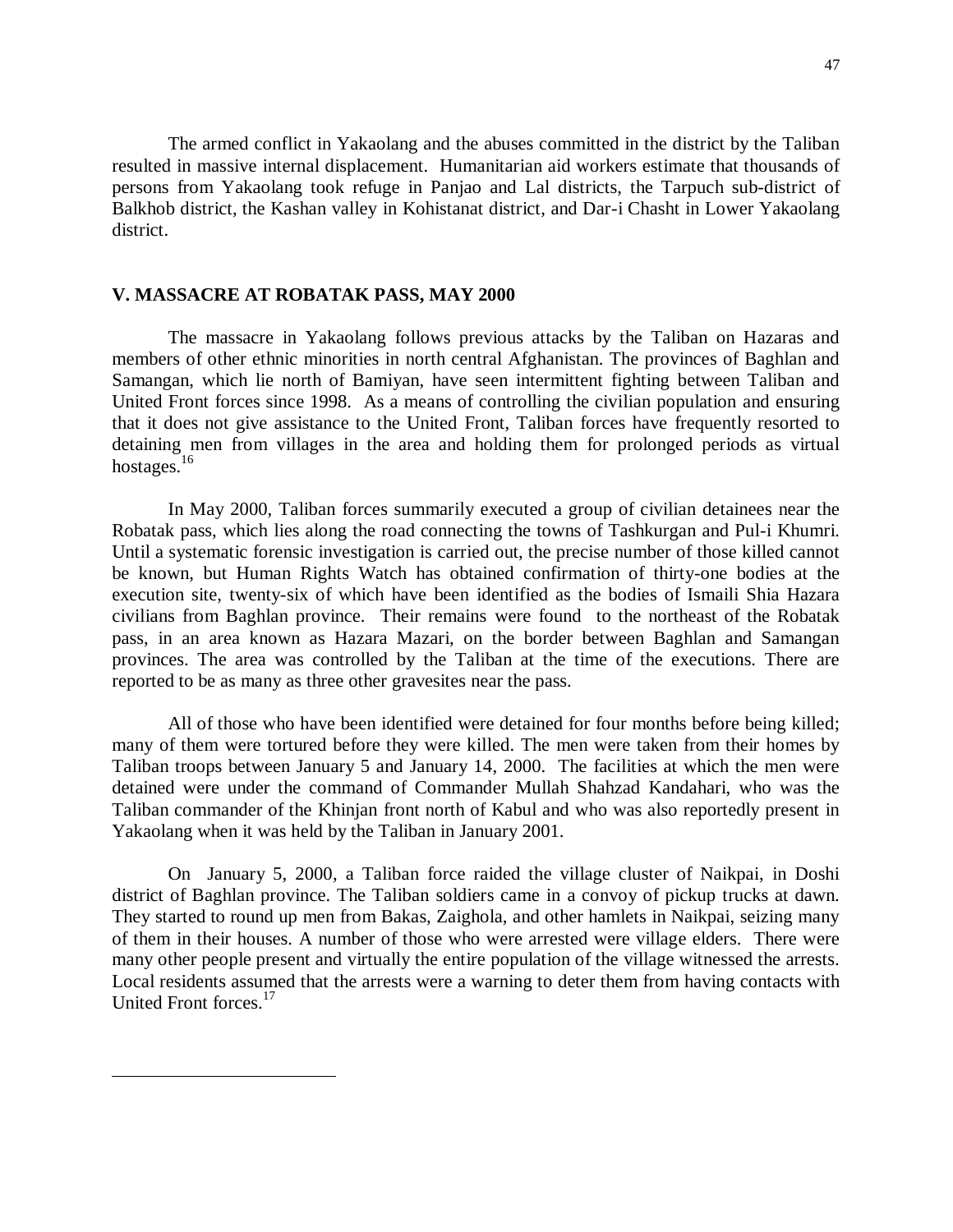The house-to-house searches and arrests continued for nine days. While they were underway, the detainees were held at Mullah Shahzad's operational military base at Khinjan. Relatives of the detainees were allowed to visit the base, and were informed of conditions in the facility by the detainees. <sup>18</sup> The men who were detained between approximately January 5 and 10 were subjected to severe beatings with electric cables and were forced to stand outside in subzero temperatures and snow. One of those who was later killed near the Robatak pass, Sayyid Tajuddin, who was thirty-eight, suffered frostbite as a result of the exposure following his beating. When the detainees were transferred to Pul-i Khumri, he was admitted to the Textile Factory hospital. Both feet were amputated there, and he was provided with a pair of locally fabricated crutches.<sup>19</sup>

At the end of the operation, around January 14, all of the detainees were transferred to Pul-i Khumri, where Shahzad maintained his rear base. The detainees were held in the residential quarters attached to the Pul-i Khumri Textile Mill. On or around May 8, the detainees were removed from the facility. When relatives inquired as to their whereabouts they were ordered by the authorities to leave the area. However, a staff member of the facility informed them that the men had been loaded onto a single truck, thought to be a "kalafil" truck of Soviet manufacture, during the evening. The truck was reportedly escorted by a Taliban Toyota pickup.<sup>20</sup> The prisoners were later found dead at Hazara Mazari, a journey of approximately one-and-a-half hours from the detention facility. The men are believed to have been shot the same night that they were taken from the facility.

On or around May 18, shepherds from the Robatak pass area reported the presence of bodies to the provincial authorities in Samangan. The mayor of Samangan detailed a party of ten workmen, with an escort of Taliban troops, to locate and bury the bodies at the Hazara Mazari site.

It was apparent from the appearance of the bodies that the detainees had been brought to the execution site with their hands bound behind their backs, and tied together by their forearms in groups of three, according to a worker who assisted in the burials. Twenty-eight of the victims were found lying where had been were shot, face down on the ground. The execution party had made no attempt to remove or cover the bodies.<sup>21</sup> The body of another man, identified as Sahib Dad, was found tied to a tree, his arms and legs each tied separately with a length of rope in such a way that his captors would have been able to manipulate them while he was immobilized.  $^{22}$ 

The workmen buried the twenty-nine bodies at the Hazara Mazari site. The burial was perfunctory. The bodies were covered with at most thirty centimeters of earth, inadequate to protect them from wild animals. The worker who assisted in the burials described what he saw:

The bodies were lying on the ground face down. All of their hands were bound behind their backs.... The bullet wounds could not be made out on the

 $\overline{a}$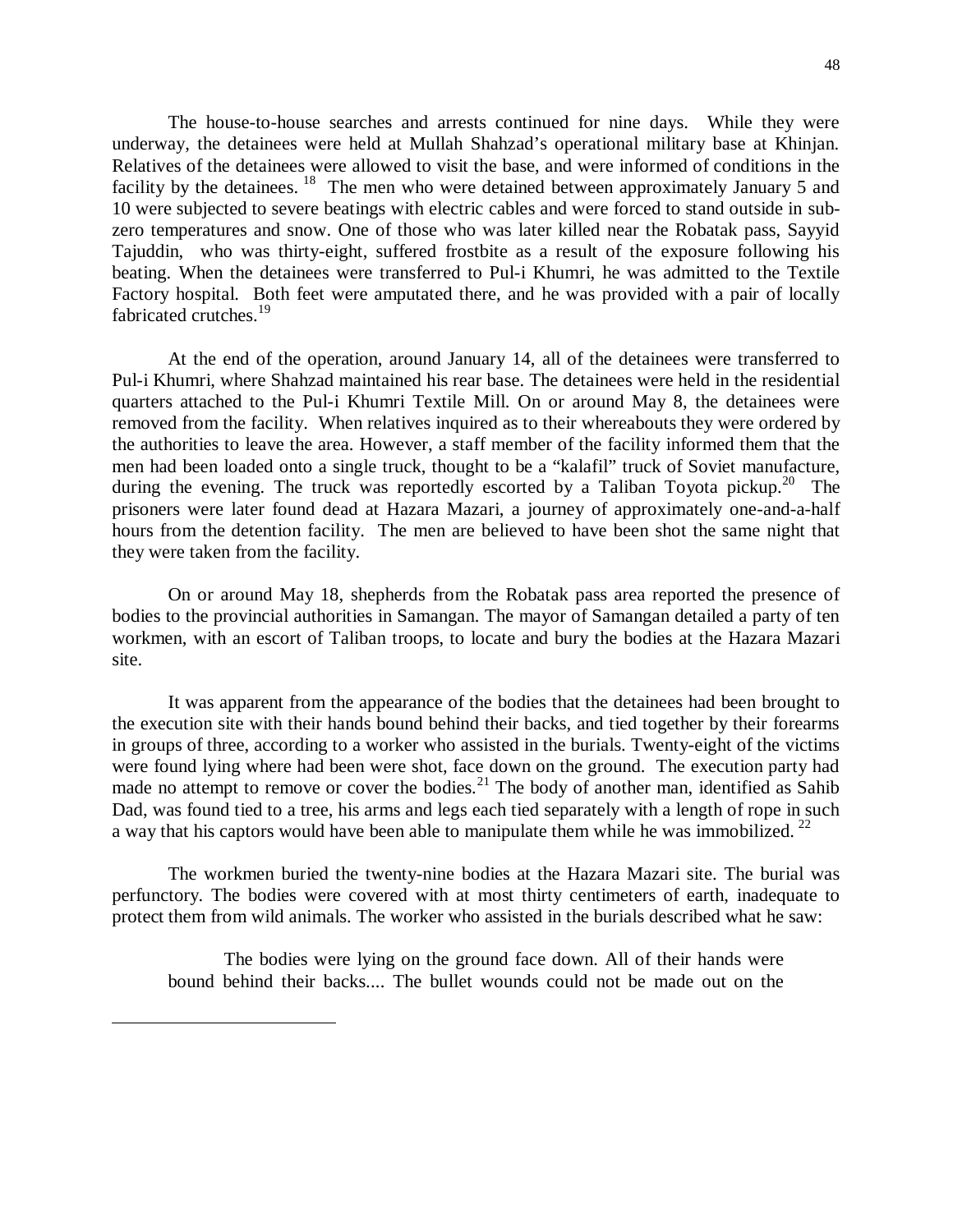backs but there was blood on the ground beneath the chests. I saw the bodies about four days after they had been killed. Their backs had not been blown up but the blood had obviously poured out of the chests and I understood that they had been killed by firing into the back because there was no visible wound on any other part of the bodies and they were lying in pools of blood that had poured out of their chests. They were tied together in groups of three using their turbans and scarves which had been wound together to make ropes. They were tied together one to the other, using their own turbans.… To tell you the truth we were so terrified and upset that we barely dared look at the ground. You could hardly stand there.<sup>23</sup>

Soon after the workmen returned, word reached Naikpai that some of its people were among the dead. A group of residents went to inspect the gravesites, where they found shallow graves and recognized bits of clothing belonging to their missing relatives. They also found two more bodies at a short distance from the others; the two men had been shot and their bodies were left where they fell.

Since the massacre, the Robatak area has remained under Taliban control. Local human rights researchers visited the site at Hazara Mazari in November 2000 and photographed the remains that were visible from the surface. Some of those photographs are appended to this report.

The actual number of persons killed at Robatak may be much higher that the thirty-one that Human Rights Watch has been able to confirm. Other gravesites have been reported at different locations near the pass. However, the researchers believe that if there were bodies at these sites, they may have been disturbed or moved by Taliban authorities as no remains were visible from the surface.

The motive for the prisoners' killing remains unclear. The killings took place just after the Taliban and the United Front had negotiated an agreement on a prisoner exchange during a summit meeting in Jeddah, Saudi Arabia, held under the auspices of the Organization of the Islamic Conference.<sup>24</sup> And during the same time period, United Front forces appear to have attacked and killed Taliban troops in ambushes along the road that runs through the Robatak pass. $^{25}$ 

#### **VI. ACCOUNTABILITY**

 $\overline{a}$ 

Mullah Mohammad Omar, the head of the Taliban movement, stated in late January 2001 that there was no evidence of a civilian massacre in Yakaolang, but in the same interview retracted an earlier offer to allow journalists to visit the area.<sup>26</sup>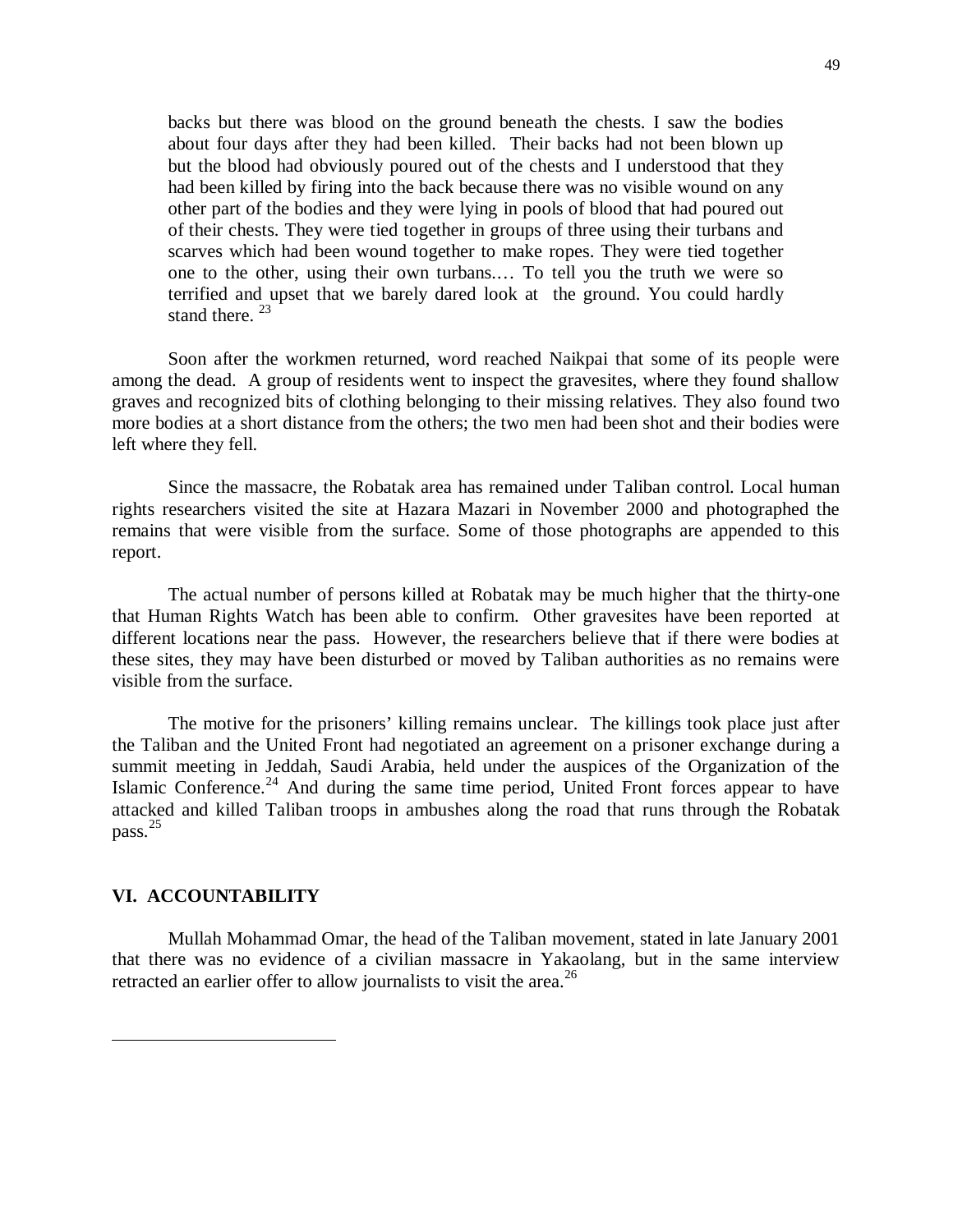The identity of those Taliban soldiers who actually carried out the killings in each case has yet to be established. However, eyewitness testimony and Taliban radio broadcasts have helped to identify some of the Taliban commanders who were present in Yakaolang, while information about the Taliban command structure points to the commanders with responsibility for the conduct of Taliban forces in Baghlan at the time of the Robatak detentions and killings. One commander, Mullah Shahzad Kandahari, appears to have been involved in both operations.

As general commander of the Khinjan front in Baghlan province during the first half of 2000, Mullah Shahzad had authority over the detention facilities in Khinjan and Pul-i Khumri, where the Robatak prisoners were held, and was in command of the troops stationed in the area. The Taliban Chief Military Commander for the Northern Zone (Fifth Corps, based in Mazar-i Sharif), Mullah Abdul Razak Nawfiz, was the immediate superior officer of Mullah Shahzad, and was responsible for directing his operations and briefing him on Taliban strategy and policy. He was also the official who would have had primary responsibility for investigating crimes by the commander and preventing further abuses.

Witnesses have testified that Mullah Shahzad was also in command of some of the Taliban troops in Yakaolang. Others Taliban commanders in Yakaolang included Qari Ahmadullah of Ghazni, the minister of intelligence, who reportedly issued a statement from Yakaolang on the Taliban-operated Radio Shariat.<sup>27</sup> Also present were Mullah Abdul Sattar, at the time the regional military commander for Hazarajat; Mullah Abdullah Sarhadi, the former regional military commander for Hazarajat; and Mullah Abdul Salam "Rocketi," a former commander with the Ittihad-i Islami party.<sup>28</sup> Further investigation is necessary to determine what role, if any, they may have played in the massacres.

#### **VII. CONCLUSION**

 $\overline{a}$ 

The two massacres of civilians described in this report constitute serious violations of international humanitarian law. They raise grave concerns about the security of civilian populations in Taliban-administered areas, particularly Hazaras and members of other ethnic or religious minorities. What has emerged from these cases, as well as prior events in Hazarajat and northern Afghanistan, is a pattern of efforts to intimidate minority populations and to deter them from cooperating with the United Front, through the arbitrary detention and summary execution of male civilians. These abuses, including the massacre at Yakaolang and the detention of civilians prior to their execution at Robatak, have frequently been of such a scale and duration that they could not have been carried out without the knowledge and consent of senior Taliban commanders.

Impartially amassing an exhaustive record of the events in both cases and identifying the commanders responsible will require an independent investigation under the auspices of the United Nations. Such an investigation could have a significant impact in deterring further abuses by all of the warring factions in Afghanistan.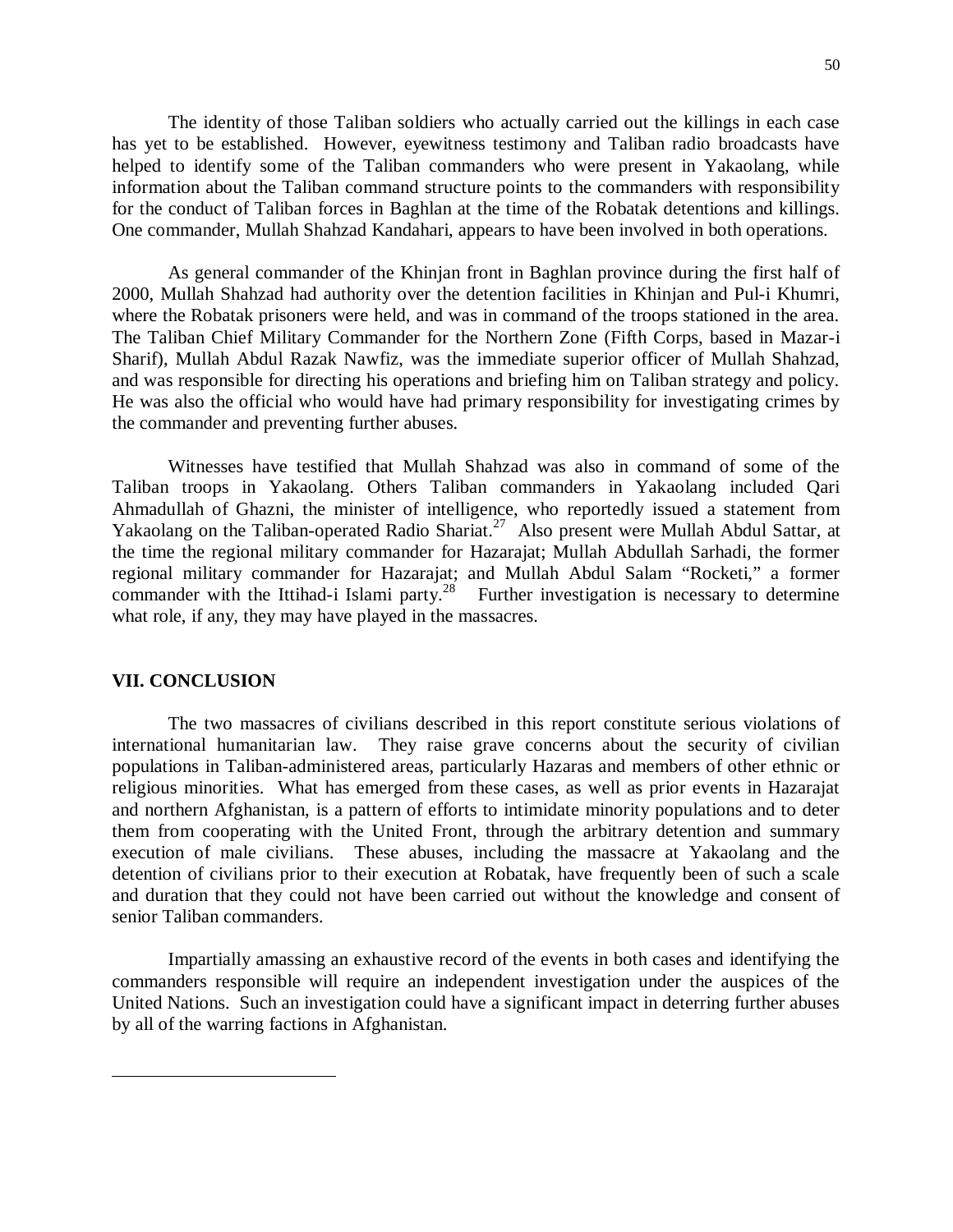However, the United Nations has failed to systematically monitor and document abuses in Afghanistan. The only field investigation undertaken by the Office of the High Commissioner for Human Rights—into the killings in Mazar-i Sharif in 1997 and 1998—failed to make use of existing evidence to establish responsibility for extrajudicial executions and other abuses committed by United Front forces in 1997 and by the Taliban in 1998. It also neglected to make use of extensive testimony from refugees, or of detailed information gathered by U.N. staff and offices. Other monitoring mechanisms have been impeded by a lack of access or adequate security. The U.N. Special Rapporteur on Afghanistan, Dr. Kamal Hossain, has issued periodic reports that have noted serious abuses, but has not been granted permission to visit Talibancontrolled Afghanistan since 1999.

In undertaking an investigation of the Yakaolang and Robatak massacres, the Office of the High Commissioner for Human Rights should carefully avoid the shortcomings that characterized its 1999 Mazar-i Sharif investigation. It is vitally important that the work of the High Commissioner's Office and that of other United Nations agencies also address other violations of international human rights and humanitarian law in Afghanistan by all parties, by significantly increasing its monitoring presence in Afghanistan.

Other intergovernmental organizations can also play an important role in ensuring that the warring parties in Afghanistan uphold international humanitarian law and human rights. In its Common Position on Afghanistan, adopted on January 24, 2000, the Council of the European Union stated that the objectives of the E.U. were, among others, to "promote respect for international humanitarian law and human rights, including the rights of women and children."<sup>29</sup> The arbitrary detention and summary execution of civilians documented in this report, and the attendant population displacement, represent a challenge to the principles articulated in the Common Position, and merit an affirmative response on the part of the European Union. E.U. members should obtain information about human rights and humanitarian law violations in Afghanistan through coordinated initiatives by E.U. member states' embassies in neighboring countries where they can have direct contact with refugees.

 $\overline{a}$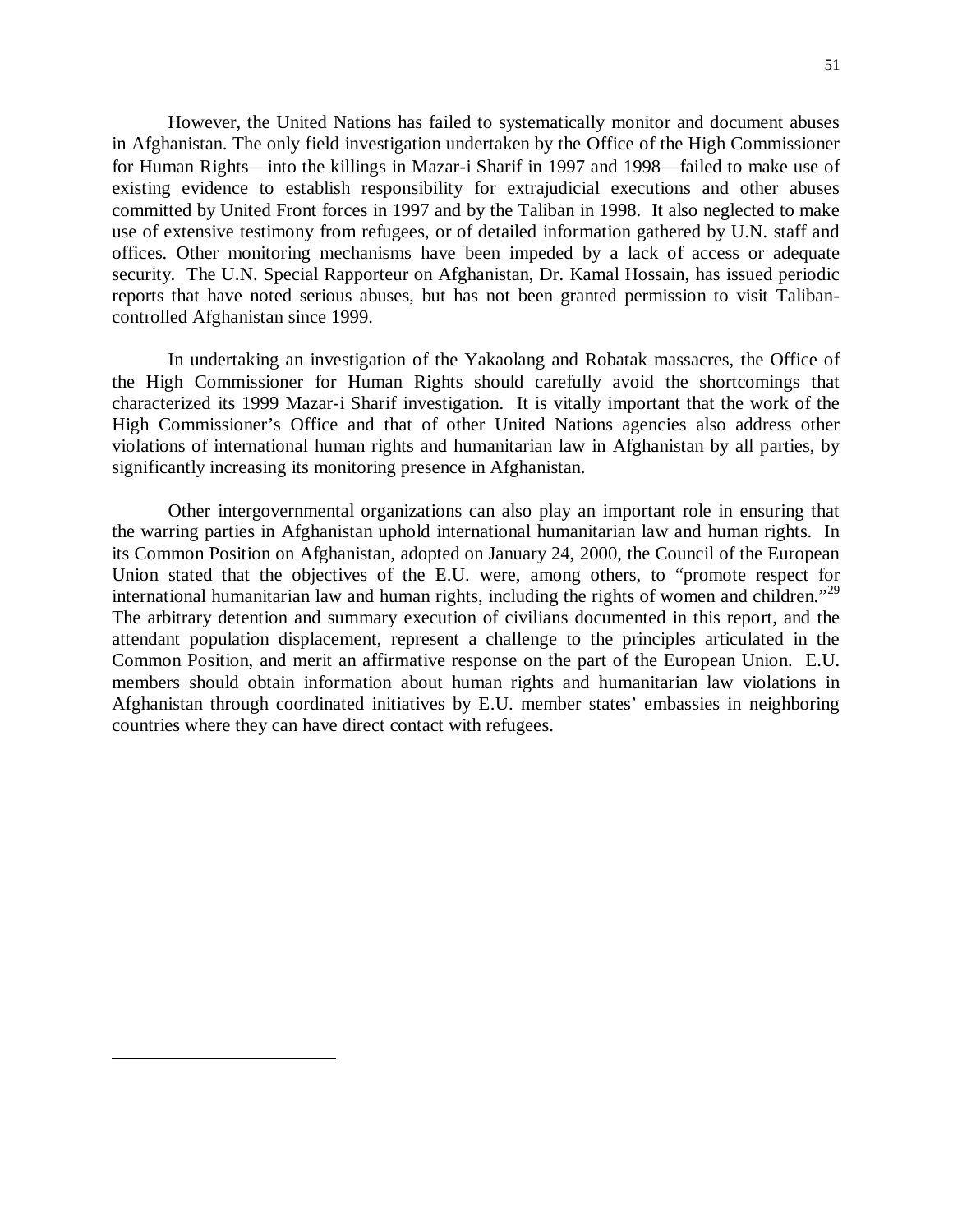## **YAKAOLANG – PARTIAL LIST OF PERSONS KILLED**

| PLACE OF RESIDENCE NAME |                                  | <b>FATHER'S NAME</b>  |
|-------------------------|----------------------------------|-----------------------|
| AKHUNDAN                | Ali                              | Sayyid Jawad          |
| AKHUNDAN                | Asadullah                        | <b>Shah Meila</b>     |
| AKHUNDAN                | Hamid                            | <b>Shah Hussain</b>   |
| AKHUNDAN                | Sayyid Ahmad                     | Danish                |
| AKHUNDAN                | Sayyid Yakub                     | Danish                |
| AKHUNDAN                | Sayyid Baqir                     | Sayyid Ibrahim        |
| AKHUNDAN                | Sayyid Musa                      | <b>Ghulam Hussain</b> |
| AKHUNDAN                | Sayyid Qasim                     | <b>Ghulam Hussain</b> |
| AKHUNDAN                | Sayyid Sarwar                    | Sayyid Ahmad Sha      |
| AKHUNDAN                | Sayyid Shah                      | Sayyid Ahmad Sha      |
| AKHUNDAN                | Taqi                             | n/a                   |
| <b>BED MUSHKIN</b>      | Abdullah                         | Shah Sikandar         |
| <b>BED MUSHKIN</b>      | <b>Ahmad Shah</b>                | <b>Shah Sikandar</b>  |
| <b>BED MUSHKIN</b>      | elder brother of Ahmad Shah      | <b>Shah Sikandar</b>  |
| <b>BED MUSHKIN</b>      | <b>Ghulam Hassan</b>             | n/a                   |
| <b>BED MUSHKIN</b>      | Mamur Qasim                      | n/a                   |
| <b>BED MUSHKIN</b>      | brother of Mamur Qasim           | n/a                   |
| <b>BED MUSHKIN</b>      | son of Mamur Qasim               | <b>Mamur Qasim</b>    |
| <b>BED MUSHKIN</b>      | Sayyid Abdullah                  | Tawildar              |
| <b>BED MUSHKIN</b>      | Sayyid Akbar Asghari             | n/a                   |
| <b>BED MUSHKIN</b>      | brother of Sayyid Akbar Asghari  | n/a                   |
| <b>BED MUSHKIN</b>      | Sayyid Mohammad                  | n/a                   |
| <b>BED MUSHKIN</b>      | son of Sayyid Mohammad           | Sayyid Mohammad       |
| <b>BED MUSHKIN</b>      | Sayyid Mohsin                    | na                    |
| <b>BED MUSHKIN</b>      | Shah Baqir                       | n/a                   |
| <b>BED MUSHKIN</b>      | son of Shah Baqir                | Shah Baqir            |
| <b>BED MUSHKIN</b>      | Shah Zafar                       | n/a                   |
| <b>BED MUSHKIN</b>      | son of Shah Zafar                | Shah Zafar            |
| <b>BED MUSHKIN</b>      | brother of Shah Zafar            | n/a                   |
| <b>BED MUSHKIN</b>      | brother of Sayyid Asadullah      | Shah Ismail           |
| <b>BED MUSHKIN</b>      | son of Sayyid Tabar              | Sayyid Tabar          |
| <b>BED MUSHKIN</b>      | worker of Akbar Khan Moalim      | n/a                   |
| <b>BEHSUD</b>           | Eid Mohammad                     | n/a                   |
| BOOM                    | Ali Zaffar                       | Shah Ali Akbar Haji   |
| <b>BOOM</b>             | Sayyid Mohammad                  | Shah Ali Akbar Haji   |
| <b>BOOM</b>             | n/a                              | Sayyid Mohammad       |
| BOOM                    | friend of son of Sayyid Mohammad |                       |
| CHASMA SHIRIN           | Sayyid Rasool (Mochi)            | n/a                   |
| <b>DAI NAU</b>          | Mohammad Ali Irfani              | n/a                   |
| <b>DIWALAK</b>          | Chaman                           | Ishaq                 |
| FEROZ BAHAR             | Ali                              | Daoud Khan Moalir     |

amad Shah amad Shah Akbar Haji Akbar Haji ohammad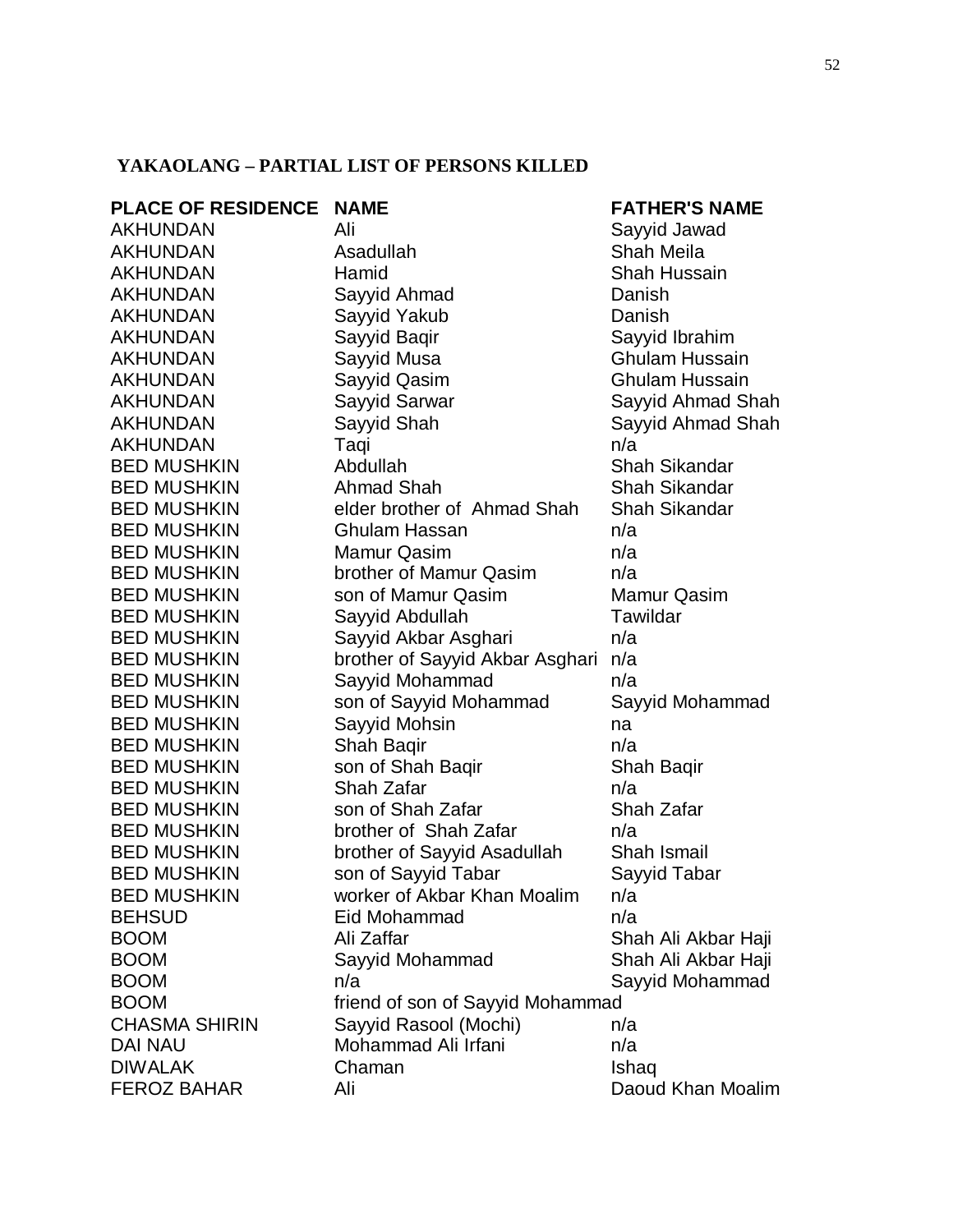Karaman Sayyid Shah Khaliq Haji Eidullah FEROZ BAHAR Najib Habib Qurbani Ali Akbar GUMBAZI Akbar Akbar Riza Mohammad Jaffar Sayyid Ali Sayyid Kalbi Hussain Sayyid Mohammad Ali Sayyid Haider JAMAK Hassan M. Ali brother of Hassan M. Ali Hussain Ali Lali Khudadad (Rayl-a-ro) Ibrahim Zohar **Haider Qarbalai** Nabi **Hussain Bux** Mohammad Nabi brother of Mohammad Nabi Mohammad Ali Jaffar Sayyid Ahmad Shah Sayyid Iqbal Sayyid Hassan Alawi Sayyid M. Shah Sayyid Mohammad e Payman Sayyid Ali Akbar Shah Shah Iqbal Shah Iqbal Sayyid Mohammad Sher Mohammad M. Hussain Zohar Amin Sayyid Musa Ghulam Hussain **Haji Yakub** Hassan Sayyid Habib Ibrahim Haji Yakub Sayyid Afzal Sayyid Ghulam Hassan brother of Sayyid Afzal Sayyid Ghulam Hassan brother of Sayyid Afzal Sayyid Ghulam Hassan Sayyid Daoud Shah Qasim Sayyid Sarwar Sayyid Ishak Sayyid Talib Sayyid Ishak Ayub **Shah Mirza** Nasir **Katalog and Shah Mirza** Daoud Jamhoori n/a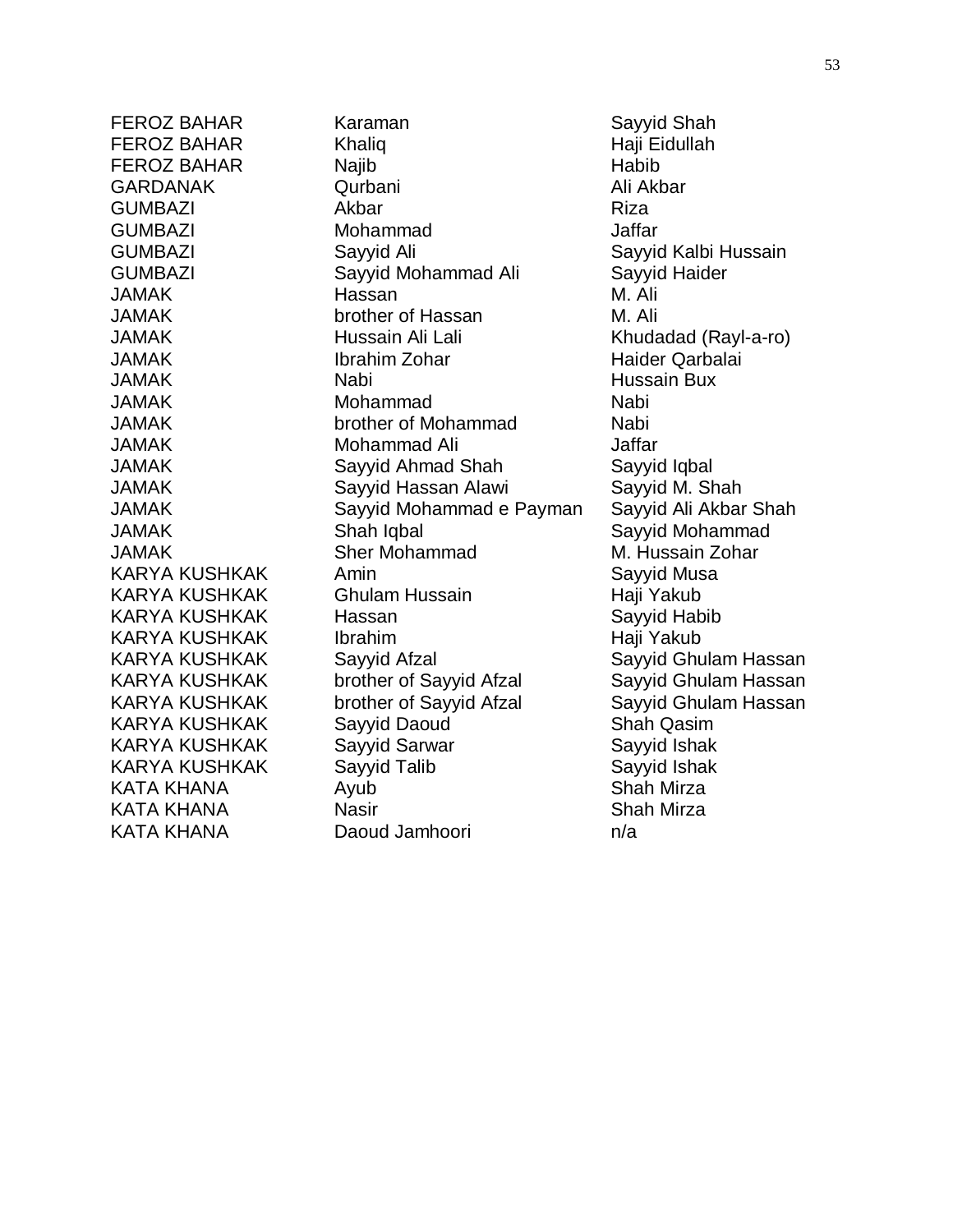## **Chapter 4**

## **THE TALIBAN AND THE HAZARAS by Michael Sample.**

They issued me the last ticket to see the great buddha.

Then they collected the stubs and the visitor's book and bundled them into the sacks of documents to be buried. The remaining staff of the department for preservation of historical monuments had orders to hide even some things as innocuous as the books that recorded the impressions of visitors from six continents about the monuments of Bamian. A potato patch will be the resting place for the archives documenting 20 years of war.

I was pleased to have a chance to wander round the Buddhas again. The rock cut Buddhas of Bamyan are cultural sites of great significance, and were once the center of Afghanistan's mass tourist trade. In historical times, these Buddhas were targeted by Zealots. Their survival through the two decades of war is amazing.

Once again, there is fear that zealous conquerors might just try to prove their anti-idolatry credentials by further destroying them.

At night there was an air of the day of judgment in Bamyan, tried to guess how long it would be before the Taliban arrived.the sound of haunting nocturnal congregational prayers carried across the valley.

The faithful feared that the Taliban would wreak revenge for 20 years of defiance and for their share of casualties in previous Hazara Pashtoon fighting. this fighting had seen some of the civil war's bitterest encounters, and the local prayed for deliverance.

The threat to the Bamyan Buddhas is symbolic of the one hanging over much of the population central Afghanistan.

I emptied my camera reel and headed for the security of Islamabad. My host, the head of the department for preservation of historical monuments, was busy closing up his office, loading his *gelims* (the famous rough woven Afghani rugs) and a few personal belongings in to his jeep. he had done what he could to preserve central Afghanistan's share of the world's heritage. It was now time for Haji sahib to return to his wife to share the agonising worry at the disappearance of their son, a lecturer in journalism at the university of Balkh in Mazar-I-Sharif, which had been over run by the Taliban a week before. Haji sahib's agony is shared by thousands of families, who fear that relatives in Mazar-I-Sharif may face a slaughter.

As the Taliban close in the statelet of the Hazaras, built up In central Afghanistan over the past 20 years, totters on the brink of collapse.

#### **TANG AMAD, DAR JANG AMAD**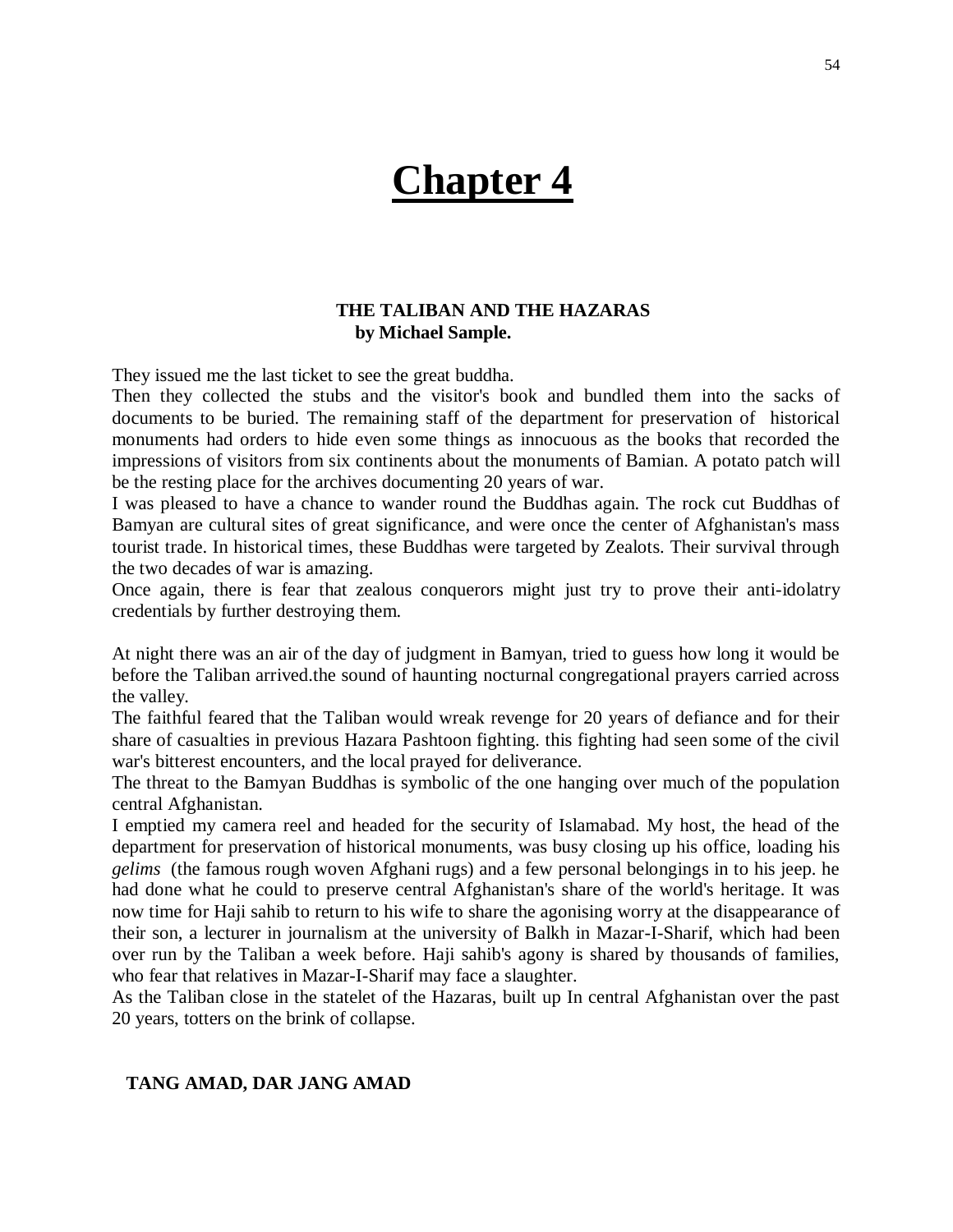Bamian town lies at the center of Afghanistan vast, mountainous Hazarajat region. It covers about 100000 SQ KM and is home to the Hazara tribe, which claims anything between 1.5 and 4 million people.

The Hazaras were prominent in the northern alliance that has been battling the pashtoon dominated Taliban of the south. The alliance has been plagued by factional fighting and misrule and collapsed militarily in the face of string of Taliban victories in July and August. Iran has been supporting the northern alliance and considers it self a natural ally of the Shia Hazaras, but Iran has been reluctant to commit the scale of assistance that might alter the turn of events. The rapid development of the last few months left Hazarajat, with the pockets controlled by Ahmed shah Masood in the north east. Alone in resisting the drive of the Taliban to conquer all of Afghanistan. The region is already crippled by an economic blockade which has let the nearfamine conditions.

The Taliban capture of Mazar-I-Sharif in August had meant that Hazarajat was surrounded. It put the Taliban in control of the last remaining supply routs to the mountains and in a position to impose further hunger. the poorest of the area had survived by eating wild rhubarb, selling of their animals and entering in to debt. a continued blockade meant they could not buy food to tide them over the upcoming winter. The starvation could only get worse.

In the face of such overwhelming odds, the natural thing to do would have been to surrender. Personally, I had expected a rapid surrender once the fate of Mazar-I-Sharif was decided, and had hoped that this would at least serve to quickly bring down the price of grain. The Hazara's sense of desperation, however, is summed up in their proverb: *tang amad dar jang amad* (he who is cornered must fight).

What must have made Hazarajat contemplate such defiance?

If the Taliban achieve a military victory in central Afghanistan, and if the Hazara's main party, the Hizb-e-Wahdat, melts away in front of them (as afghan groups often do when confronted by certain defeat) then it will signal the end of a 20 year experiment in de facto regional autonomy. Whether the ultimate out come is restoration of order and national integration (the optimistic view at times communicated by the Taliban) or a new phase of civil strife (the catastrophic view espoused by the many of the Hazaras in Bamyan). The restoration of rule by Kabul in this part of Afghanistan will be a major historical significance.

Often the long period of civil war in Afghanistan has been depicted a period of anarchy. This has hardly been the case in central Afghanistan. There have been three phases to the conflict here. In the 1978-1983 period (immediately after the communist coup in Kabul and the subsequent Soviet intervention), popular local uprisings rapidly forced the communist Government to abandon all District headquarters and retreat to the regional headquarters in Bamyan. Meanwhile a new Hazara political movement, Shura Ittifaq, emerged in the wake of the uprisings. It was headed by agha Behishti of waras and backed by the traditional religious leader ship of the area.

The shura was remarkably successful in quickly establishing a presence through Hazarajat and putting itself forward as the new regional government. However, during the 1983-1989 period as the US and Pakistan, on the one hand, and Iran, on the other, poured money into the anti Soviet *jehad* , there was a proliferation of armed groups operating in Hazarajat. They challenged the Shura ittifaq's hegemony and a bitter civil war ensued that is still remembered in Bamyan as the bloodiest phase of the conflict. The third phase (1989-1998) came as Iran put its authority behind a merger of the Hazara military and political groups under the banner of Hizb-e-Wahdat (party of unity). Wahdat was able to take over the autonomy project that shura had started.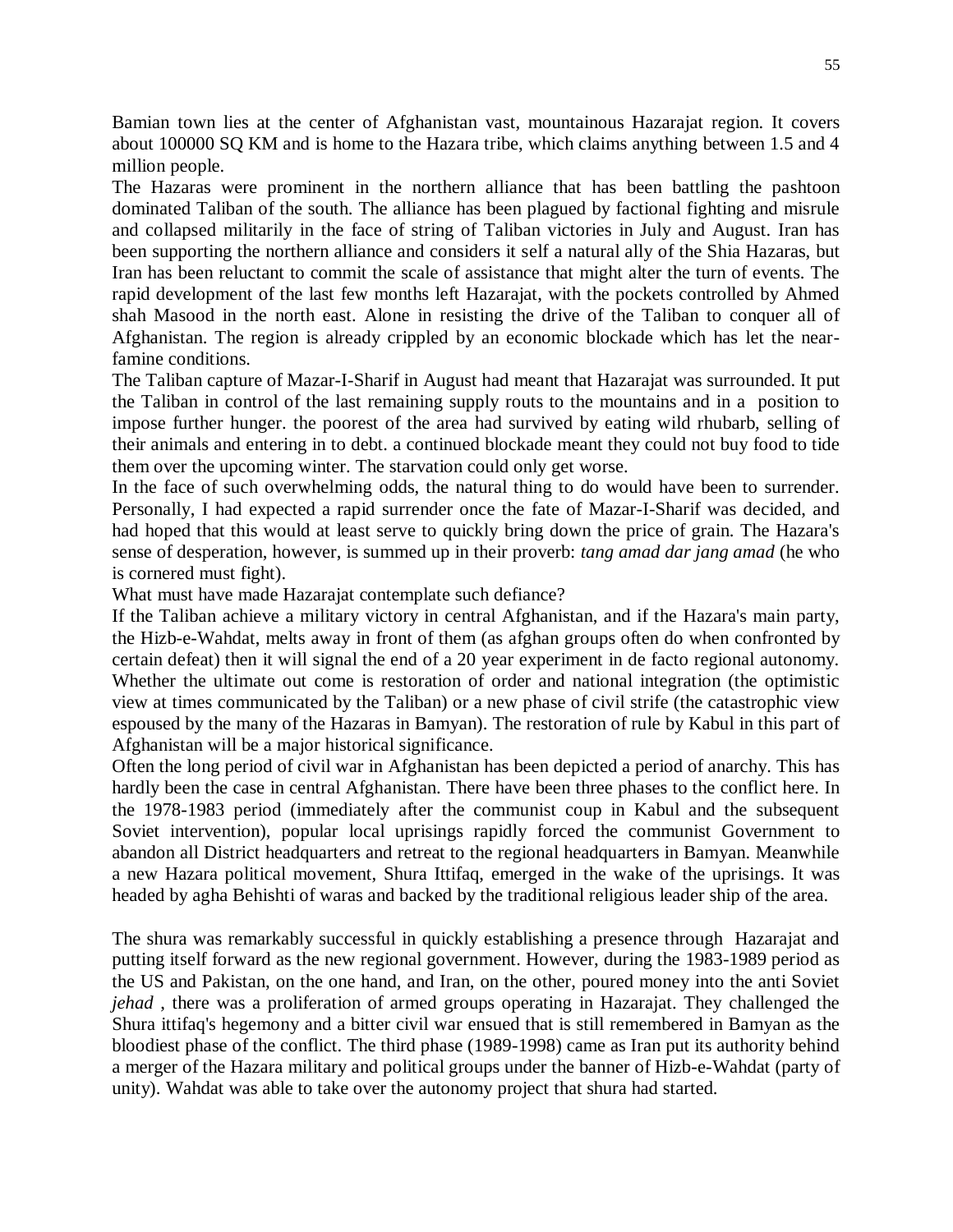After securing military and political allegiance of the numerous groups operating in the vast territory, Wahdat set about developing its regional government. It established district and regional level council, with specialist departments for justice, security, communications, commerce, women affairs, social welfare, health and education. When a coalition of mujahideen groups finally pushed the central forces of Najibullh out of Bamyan, Wahdat built the headquarters for its regional government here, fast by the standing Buddahs.

Although the early popular risings had often targeted primary schools for their association with the communists, the expansion of access education was an important part of the .

Official education departments were established at the district level and they began to reactivate olds schools and open new ones, depending on the resources raised, primarily from local taxtation. The Hazaras had a strong sense that lack of access to education was what had previously left them politically marginalised and fit only to be porters in the Kabul markets. Education was part of the national revive that was planned.

In contrast to the Taliban areas, there was a significant expansion of female education under the Wahdat, helped in part by the recruitment of teachers from the refugees returning Iran and from the educated Hazaras displaced from Kabul. Although the main focus was primary education, Wahdat also setup a university in Bamyan, .until September, a team of lecturers from Balkh university was working on secondment at Bamyan's fledgling university.

Another practical task for the regional administration was t service the region's infrastructure, conscripting thousands of men every spring to reopen the roads after after the snow melt.

New routs were developed, in particular the road to Mazar-I-Sharif which traverses through one of the world highest altitudes and most inhospitable terrains.

The regional government was also busy developing landing strips, and levelling a mountain top plateau as an international airport.

The department for preservation of historical monuments was part of this forward looking agenda of the Bamyan government, a recognition that Hazarajat had numerous heritage sites of international significance.

Alongside the building up of regional civilians institutions, Wahdat also began developing its war machine. initially, it was composed of a patchwork of local commanders who had emerged over the years fighting other communities of Afghanistan and the communists. since the fall of Najibullah government, Wahdat gradually tried to fashion a conventional army, with commanders receiving commissions from the movement's leadership and conscripts from the districs. however, the army remained poor in resources, weak in command and control, and lacking in professional of ficers of proven quality. It would be safe to say that what victories it achieved were probably due more to desperation than military effectiveness or discipline.

### **HAZARAS VS KOCHI**

Under lining the Hazaras regional autonomy project was a long history of conflict in the areas. Hazaras, thrown in to a state of urgent activity by the news of Taliban advances northwards, were mindful no just of the track record of the Taliban movement itself but also of the (ethnic pashtoon) conquerors that had come long before. Hazarajat was only fully assimilated into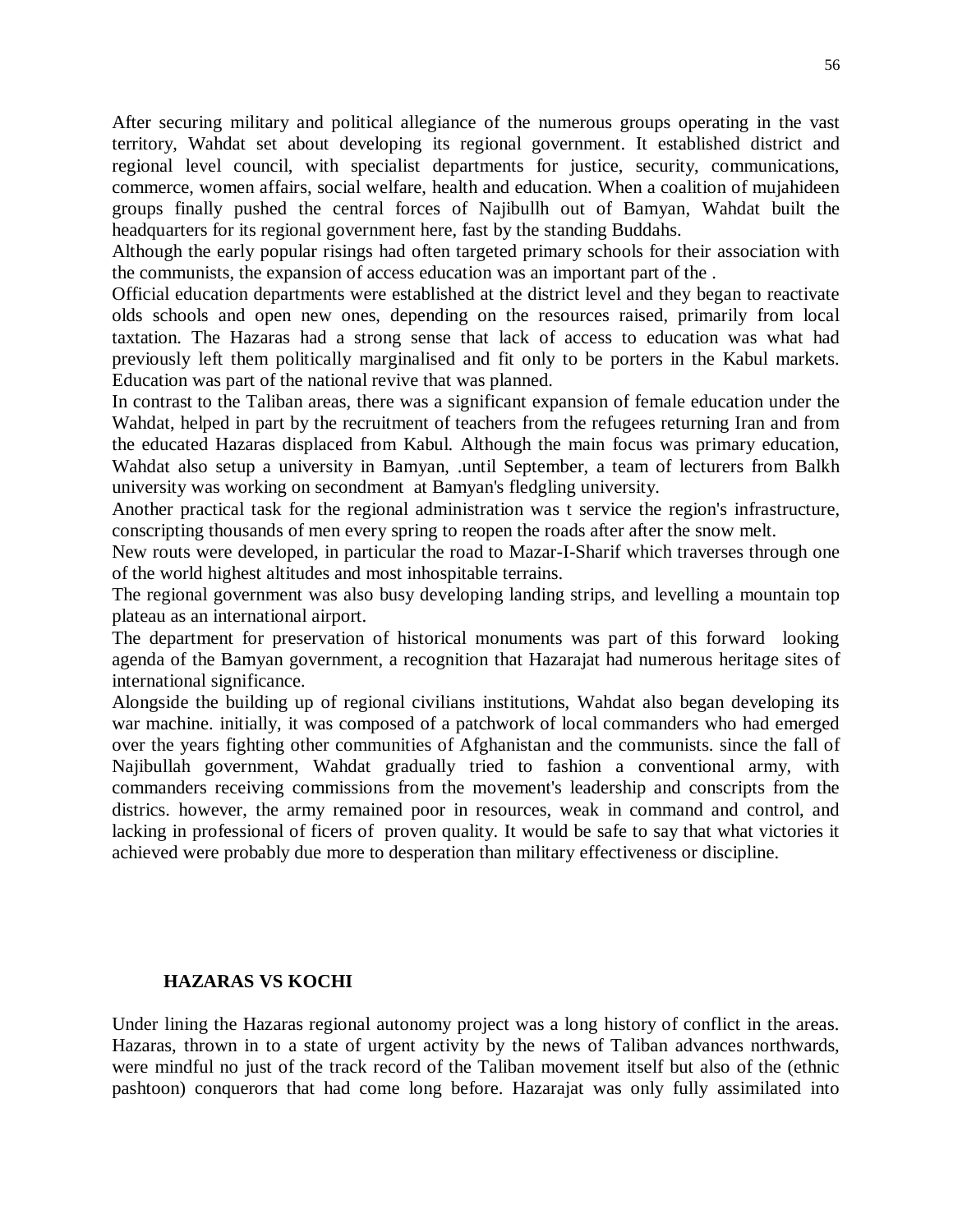Afghanistan in the 1890s by Kabul's Amir abdur rehman in a series of military campaigns. Hazara resistance to this integration was ruthlessly pur down, and folklore abounds with tales of towers of skulls erected by the victorious amir. After the fighting was over hundreds of members of the Hazara ruling castes, the *mirs* and the *syeds* were picked up by the Kabul forces and disappeared.

Following the annexation much of the fertile valley land at the base of the mountainous region was confiscated in favour of the pashtoon tribes.

Most significantly, in 1894, abdur rehman issued an edit granting rights over the pasture lands in the region to the pashtoon nomad tribe, the kochis, who had helped the amir to conquer the area. For 90 years the kochis exercised these rights in their annual migration.

If there is sectarian bitterness in Hazarjat, it is largely directed at the kochis. In a classic case of agricultural pastoralist rivalry, the kochis are remembered for Terrorising the peasants (backed by the pashtoon administration) ,for strong arm tactics in petty trade and money lending, and for forcibly acquiring land.

Ultimately some of them set themselves up as landlord and their pashtoon style mud fortresses, now in ruins, still dot the Hazarajat countryside.

The reality of the civil war in Hazarajat is that it was directed against communism only momentarily. The Hazaras first and most significant acts in their autonomy project were to bar entry to the nomads, restore the arable land that they had bought or grabbed, and repeal the edicts of Abdur rehman and sardar Mohammed Daoud (president of Afghanistan 1973-78) granting the kochis control of the rangelands. For 20 years therefor, the Hazaras have controlled these natural resources. The panic In Hazarajat now is the fear that history will repeat itself and that the Taliban advance means nothing more than a Pashtoon reconquest.

The Hazaras fully expect their region to be pillaged in the days ahead, as during the conquest by abdur rehman.

The mood was summed up by one of the hoteliers I met in Bamyan (yes hazarajat has its share of roadside *chai khana* managed by enterprising women returned from Iran and Kabul).

She roars defiance, claim to have to killed eight looters in the war for west of Kabul, and promises to again shoulder her Kalashinkov of the old rulers try to return.

Elsewhere, people were immersed in deep depression at the prospect of becoming serf again. In pushte ghorgurey, former tenants now graze their animals on pastures once reserved for the Kochis, and they are now able to plane rainfed wheat and barley on the hillside. They point to a single decaying wall, all that is left of their old lord's fort, and tremble at the thought of how they will be punished for their audacity.

In Waras, despairing tenants of one of the big Pashtoon landlords contemplate what their returning master would demand in lieu of 20 years' of back rent.

In Panjao, I met Sohaila a women educated in Kabul who as a literacy instructor, is the only earning member of two families.

Her work at an NGO winter school last year saved her relation form starvation. She is terrified that the United nations will be forced t abandon the education project for she now works. But most impressive is Haji sahib himself. His discreetly lets it be known that he ahs little hope of surviving a Taliban purge.

But the repeatedly quotes Arnold Toynbee and laments that the coming changes defy "the spirit of people" he warns that peace can not be achieved in this way. military pacification, which does not address the old enmities under laying the struggle for the resources of the mountain, can not be the way to enduring peace. it is striking that the international assistance group, which is July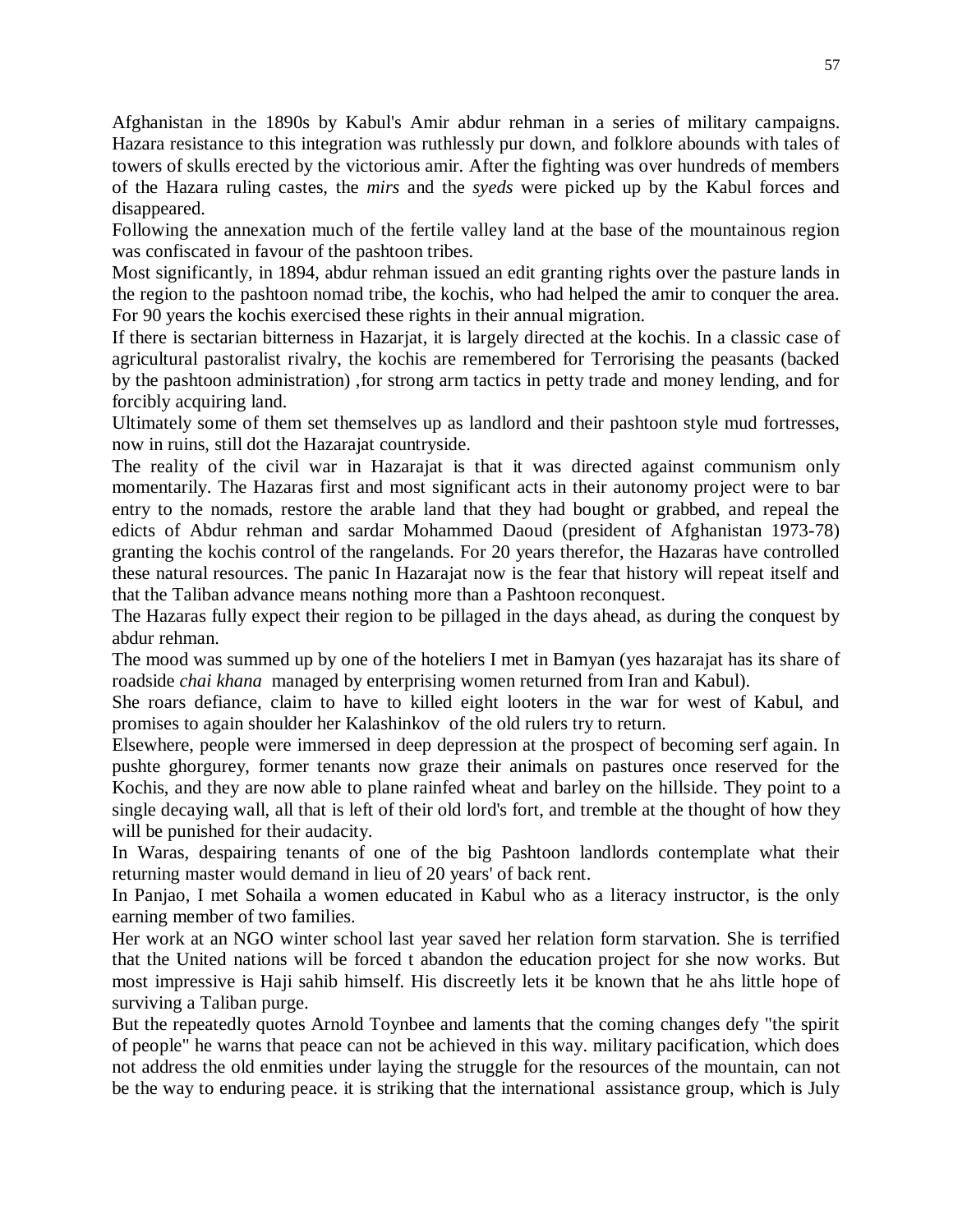decided to make Hazrajat a show piece for the united nations' new " common programming" approach, could do nothing to allay the civilian populations fear of an impending massacre. All international staff from the UN and most of the NGO's plus most of the national staff, were pulled out of the area at the first sign of the Taliban advance. The Bin Ladin affairs has made them even more cautious about returning. The agencies concern to take no risk with their own staff security means that are unable to play the kind of witness role that many in the civilian population expected them to. The international aid agencies are confined to a peripheral role while the hazaras take their chances with their new rulers.

## **HAZARAJAT UP DATE: 21 SEPTEMBER.**

On 13 September, just over a month after the capture of Mazar-I-Sharif and the UN "last flight" out of Bamyan town the Taliban announced that they had captured Hazarajat regional headquarters, advancing from the north. While the Hizb-e-Wahdat forces retreated into the mountains, the Taliban continued their push through the region, establishing themselves along main routs and linking up with their forces on the eastern borders of Hazarjat in order to rule out any contact between Wahdat and remnants of the opposition near Kabul. The Taliban set about establishing a new administration in Bamyan and the other conquered districts.

Wahdat was left dreaming of the deus ex machina of an Iranian invasion, and wondering wheater it has the stomach for guerilla war. The 20 years of autonomy are at an end.

In Hazarajat, the population has little option but the to bow their heads and accommodate to the new administration.

History and recent experience give them every reason to be terrified. The last time the a pashtoon dominated army subdued Hazarajat a hundred years ago, the victory was followed by dreadful reprisals and a compiagn of subjugation.

This time round, both amnesty international and the united nation high commissioner for refugees have released report saying that they have collected extensive evidence of the killing of thousands of civilians after the battle for Mazar-I-Sharif.

It is entirely likely that the Mazar-iSharif massacre could be repeated in Bamyan and the surrounding region, or even quieter, more discriminating, disapprearances of people associated with toppled local regime may take place. Once again, the international agencies, unwilling to be present on the ground in Hazarajat during the perilous transition (despite the Taliban Public invitations), have marginalised themselves by removing themselves. Would a Bosnian population have been abandoned in the same way?

# **Chapter 5**

## **Special Rapporteur on extrajudicial, summary or arbitrary executions expresses concern over situation in Afghanistan**

## *Asma Jahangir's Report.*

The Special Rapporteur on extrajudicial, summary or arbitrary executions of the United Nations Commission on Human Rights, Asma Jahangir, today expressed deep concern over continuing reports of massacres and extrajudicial executions in Afghanistan.

Ms. Jahangir said she had received reports indicating that, in the last month, between 100 and 300 people, including at least one child and a number of humanitarian workers, have been killed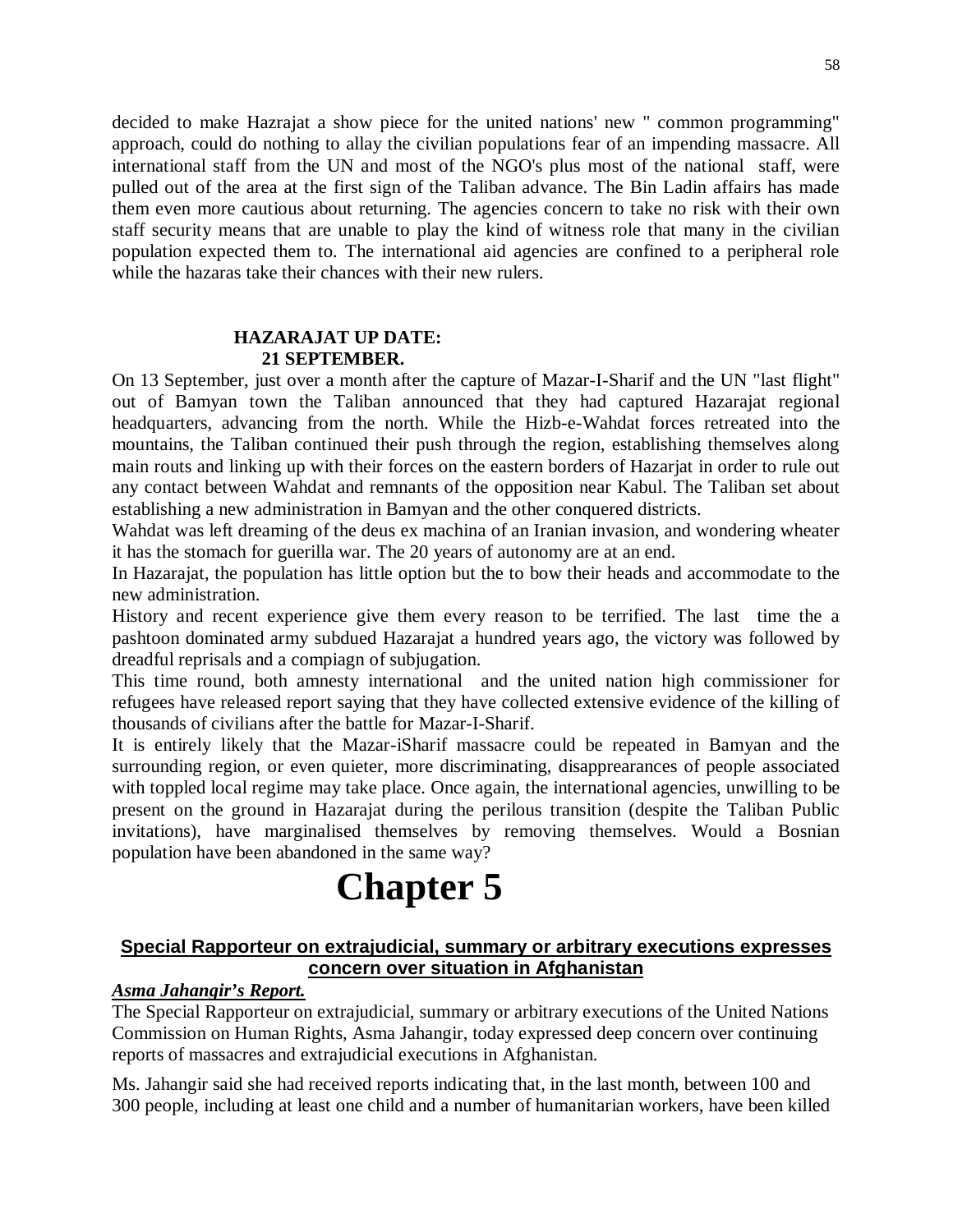by Taliban forces in connection with the recapture of Yakawolang in the Hazarajat region. It is alleged that foreign elements may have been involved in these actions.

Reports further suggest that a large number of civilians were summarily executed in Yakawolang as a form of collective punishment for their alleged opposition to the Taliban. At least two massgrave sites have allegedly been identified by the local population.

According to information received, the Special Rapporteur continued, at least six prisoners have been executed after summary trials in the province of Panjshir by forces controlled by Ahmad Shah Masood. It is alleged that some of these persons had been tortured before being executed.

Recalling that in the last two years there have been a series of large-scale killings in Afghanistan, Ms. Jahangir said such atrocities required the immediate attention of the international community. She called on the parties involved to put an immediate end to extrajudicial killings, and allow access to the international media and human rights investigators into Afghanistan. All cases of alleged extrajudicial killings must be investigated with a view to bringing the perpetrators of such abuses to justice, she concluded.

## *A RAWA member reports from the massacre by the Taliban in Yakaolang*

*RAWA, Feb.8, 2001*

On returning from the sub-province of Yakaolang (Bamiyan, central Afghanistan) a member of RAWA has submitted this report. Her father and uncle lost their lives in the horrible fighting between the Taliban and the Khalili forces.

On 14 December 2000 at midnight, while the oppressed and painwracked people of the sub-province of Yukaolang were engaged in the battle with cold weather, as well as the constant struggle against poverty and starvation, the forces of Karim Khalili and Qurbanali Arfani attacked using guerrilla warfare. This resulted in Taliban fatalities as well as the deaths of many innocent villagers.

At 4AM, the Taliban forces retreated and the armed men of Khalili began systematically looting and pillaging the property of the villagers, under the pretext of conducting an investigation. This went on for seven days.

Among the plundered property:

- the store of Haji Yar Muhammad of Tajik nationality,
- Baz Muhammd of Tajik nationality,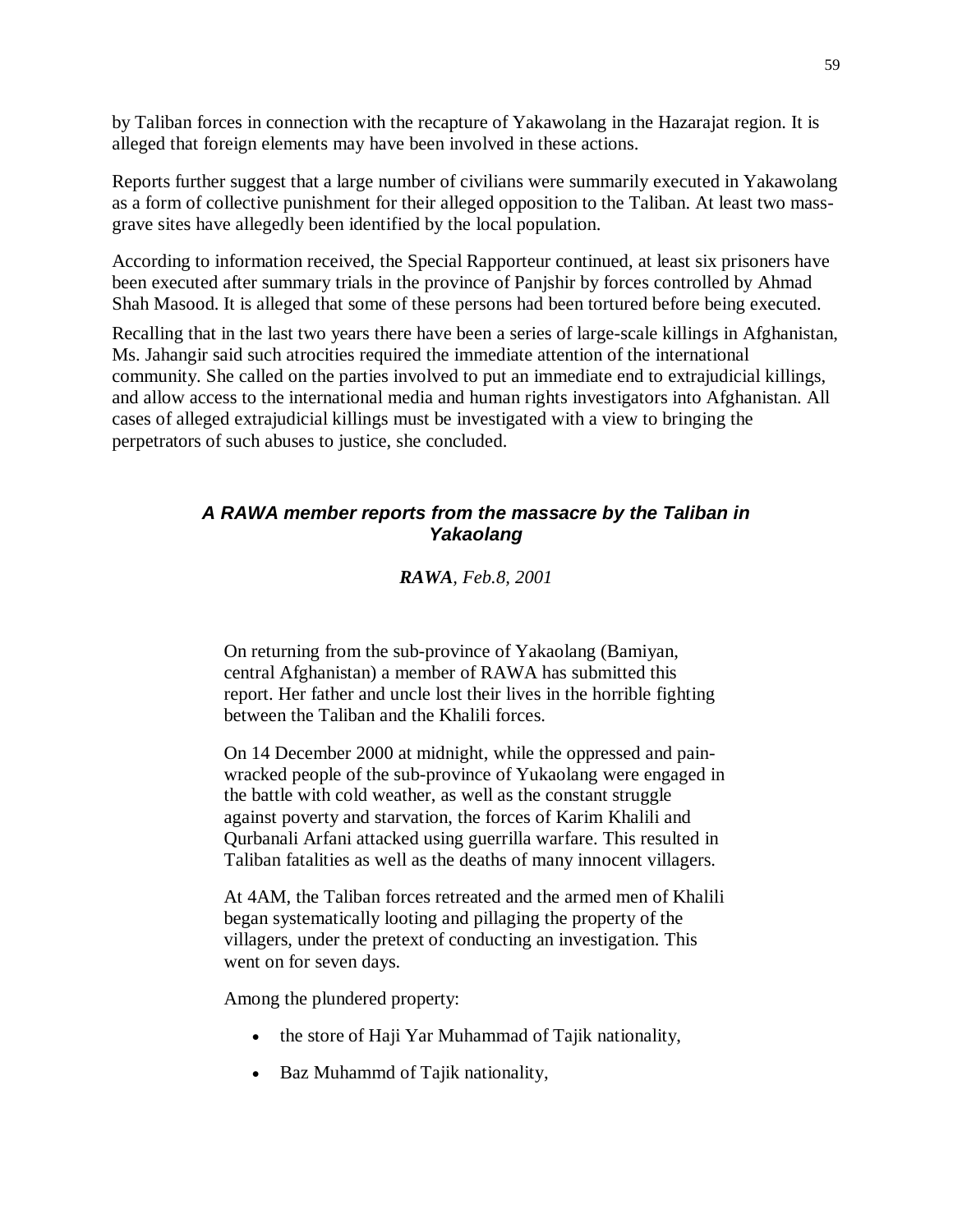- Dawad Karbalaie of Hazara nationality,
- the shop of Haji Abdul Gafoor,
- the house of Ibrahim son of Ali Zafar,
- the house of Muhammad Ali son of Sayad Ali,
- the radio repair shop of Sayid Ahmad from the village of Bida Muskin.

After the theft and robbery, the Taliban Khalili (is it the taliban or khalili?) dragged people out of their homes and shot them dead. Among the people who lost their lives were

- Haji Yaqub,
- Haji Ishaq,
- Sayed Sarwar,
- and an engineer Syed Dawad with his four children.

From the village of Akhundan,

- Muhammad Mosa, son of Khuday Nazar,
- Marheez, son of Sher Muhammad,
- Ahmad, son of Iqbal
- about seventeen children were murdered.

In the village of Khata Khana a number of innocent people took shelter in a mosque, hoping that the fear of Allah would protect them from the Taliban, to no avail. Immediately upon seizing control of the area, the Taliban fired rockets at the mosque leaving seventy people dead. Most of them were children and old people who were covered by the walls of the mosque and left there, dead for many days, becoming the meal of wild beasts. But the men of the Taliban were not satisfied. They burnt any remaining people's houses, and then bulldozed them. They also set on fire stockpiles of wheat and animal fodder.

In the village of Quraan the armed men of the Taliban shot a number of small children to death. So unsatiated was the bloodlust of the Taliban, that they killed three peasants by the name of Rajab, Khadim and Hameed in a single house.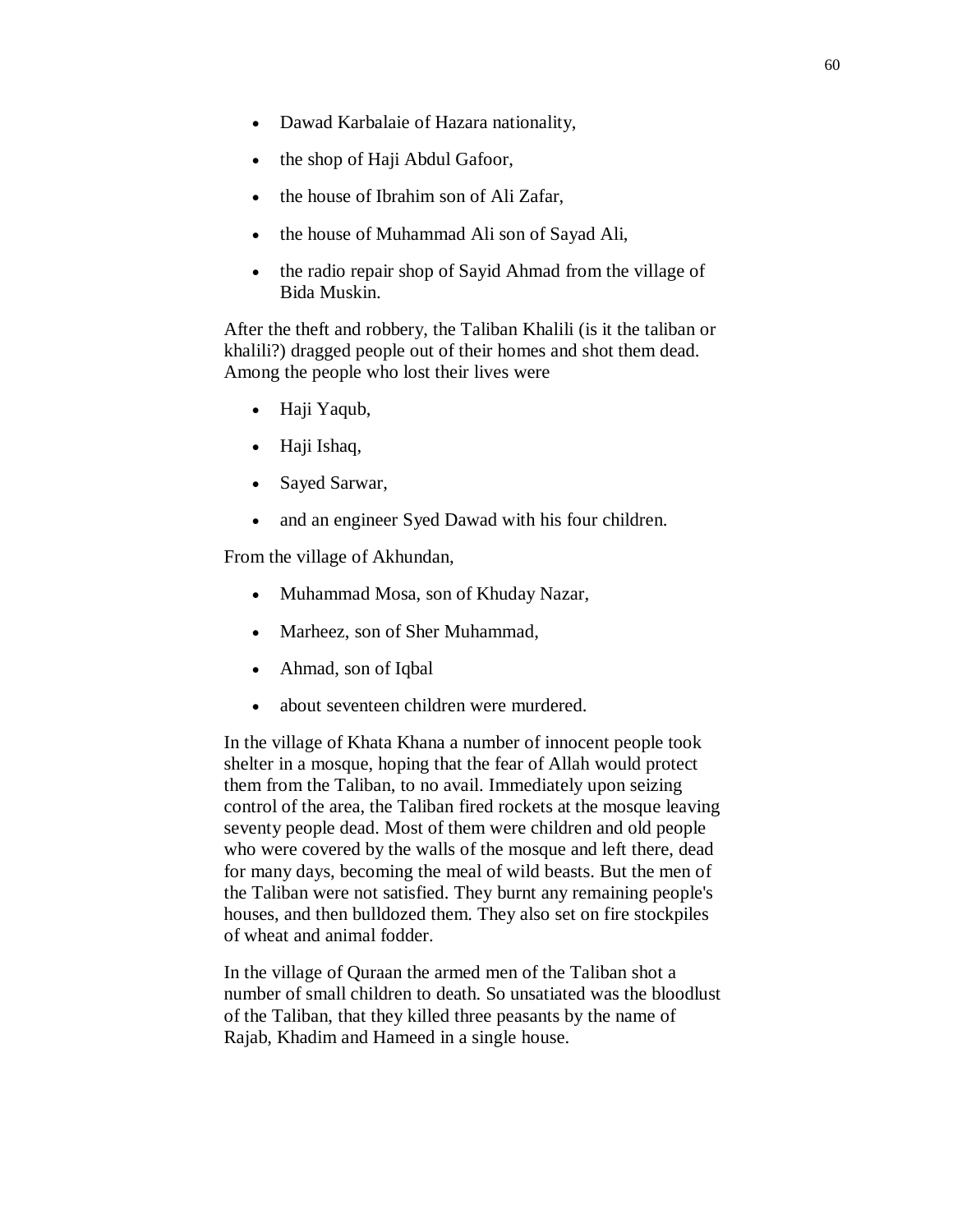After their defeat, the retreating gunmen of Khalili robbed houses they passed. This is why people left their homes, turned to Pakistan and Iran and joined the line of new refugees.

#### *UN calls for end to hostilities in Afghanistan*

"Both conflicting parties showed utter disregard for the well-being of the civilian population."

*The News, February 8, 2001*

ISLAMABAD: UN Special Rapporteur on the human rights situation in Afghanistan Kamal Hossain has appealed to Taliban Supreme leader Mulla Mohammad Omar and ousted Afghan president Burhanuddin Rabbani to refrain from resumption of hostilities.

In his letters addressed to both the sides, he also urged for immediate investigations to identify those responsible for grave violations of human rights and international humanitarian law.

He said: "I am extremely concerned about the reports that are now coming out of Yakawlang district in Hazarajat. I have received numerous accounts of civilians being deliberately attacked and killed and subjected to gross and systematic violations of their human rights."

It is reported that in December 2000, the forces of the Northern Alliance captured Yakawlang which was subsequently recaptured by the Taliban militia in the first week of January.

In the course of this offensive, it was reported that both conflicting parties showed utter disregard for the well-being of the civilian population.

A former Bangladeshi foreign minister Kamal Hossain said: "The civilian population, I am informed from independent and reliable sources, did not participate in the armed hostilities and remained in their villages. However, it appears that the Taliban forces engaged in widespread summary executions and arbitrarily detained hundreds of civilians who are still unaccounted for."

A United Nations staff member is still missing and it is reported that local humanitarian personnel are among those killed. It is also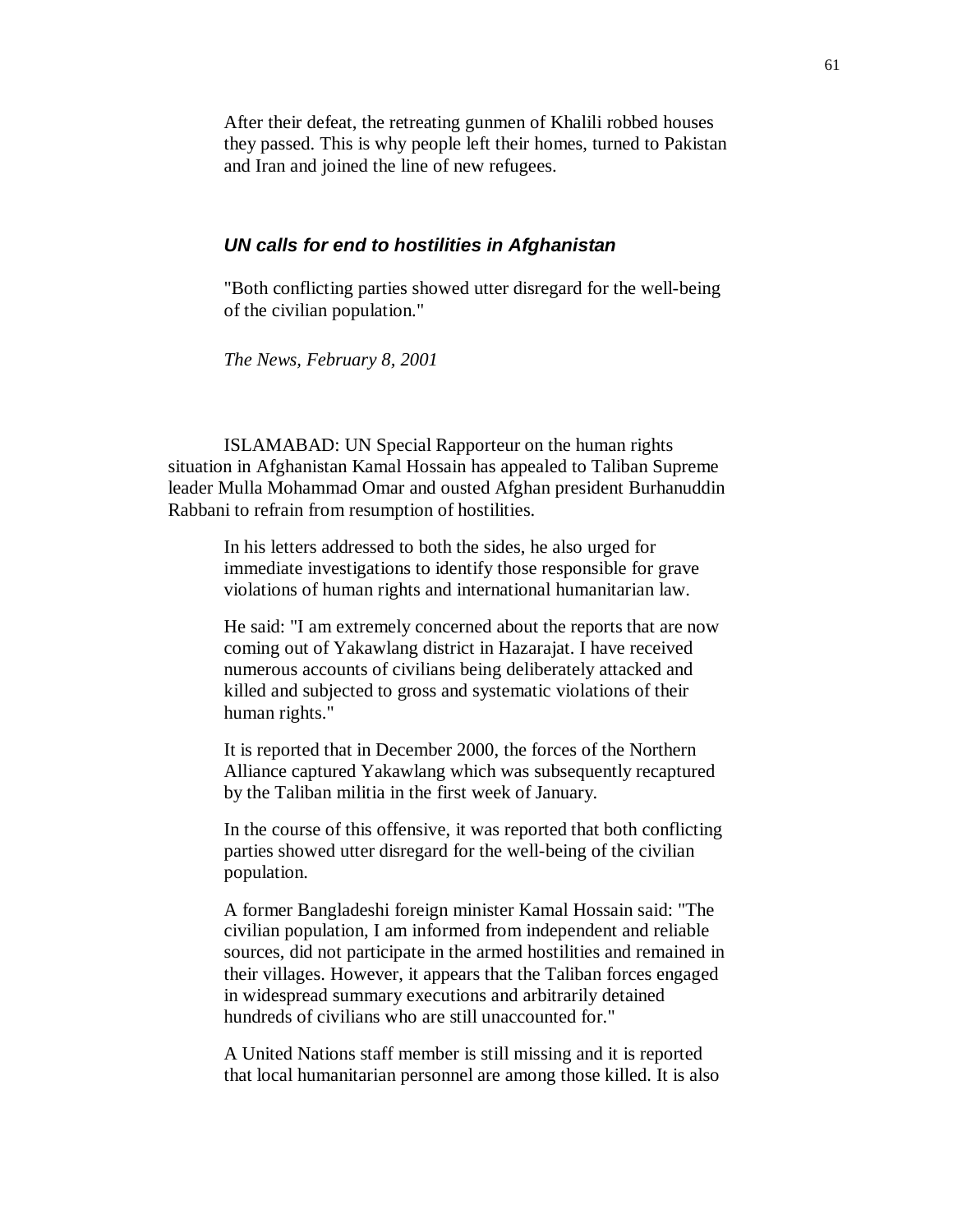reported that the alliance forces occupied a hospital and Leprosy Centre that was subsequently attacked by the Taliban troops.

Kamal Hossain said: "I would earnestly appeal to both sides to refrain from resumption of armed conflict. I would also urge that immediate investigations be undertaken to identify those responsible for grave violations of human rights and international humanitarian law. Such violations give rise to international criminal responsibility."

The special rapporteur said: "I would like to visit the area and gather relevant information so that fact can be determined and appropriate action taken. In the meantime, I would appreciate receiving any information that the Taliban authorities could provide about the above-reported occurrences and measures taken to ensure that the right to life and the right not to be subjected to summary execution and arbitrary detention are protected." NNI

## *Rights group accuses Taliban of mass killings*

#### *UPI, Feb.19, 2001*

WASHINGTON, Feb. 19 (UPI) -- Fighters in the Taliban militia have killed more than 300 civilians in Afghanistan over the past year, including a massacre in January of members of the Hazara religious minority, the advocacy group Human Rights Watch charged in a report issued Monday.

The report cites witnesses as saying the Taliban committed two massacres -- last May, and Jan. 8-11 in the central highlands of the country. The Taliban, which strictly enforces its own form of Islamic fundamentalism, holds all of Afghanistan except for a small area in the north. Fighting in recent days has shifted control of two north-central cities between the Taliban and its opposition, causing heavy casualties that prompted the United Nations to urge an investigation of reported civilian deaths.

The majority of victims in both attacks were members of the Hazaras, a Shiite Muslim sect based mainly in the highlands of Northern and central Afghanistan. The Taliban, which is made up of Sunni Muslims, accuses the Hazaras of collaboration with Shiite-majority Iran and the United Front. The front, formerly known as the Northern Alliance, has been fighting the Taliban's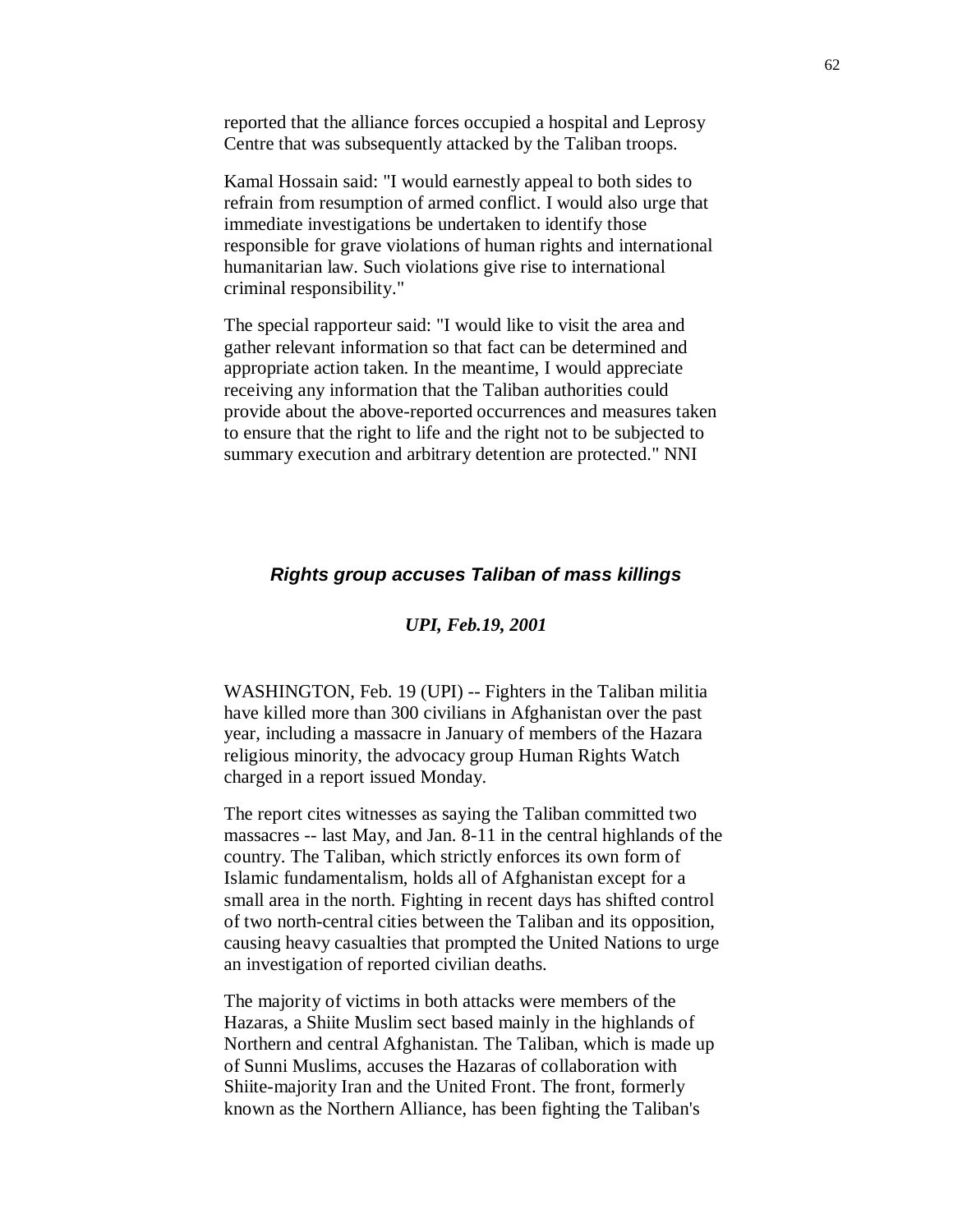nearly five-year sweep through most of the country. The opposition controls the northeastern province of Badakhshan, on the border with Tajikistan, and the Panjshir Valley.

According to Human Rights Watch, on Jan. 8 the Taliban retook Yakaolang district in the northern Afghan province of Bamian, a key part of the Hazarajat region -- where the Hazaras are in the majority -- from two groups of Hazaras in the United Front. About 300 civilians, all men, including members of humanitarian groups, were rounded up and shot to death in various public areas, the report said, citing witnesses' accounts and "other corroborating evidence," including photographs.

Last May, according to the report, 31 bodies were found near a mountain pass on the border between the provinces of Baghlan and Samangan, where Hazaras are in the majority as well. Of the dead, 26 were identified as civilians, the human rights group said; all 26 had been jailed for four months, and some were tortured, it added.

Workers buried 29 bodies of victims of the May attack at a single site. One of the workers was quoted in the Human Rights Watch report as saying: "The bodies were lying on the ground face-down. All of their hands were bound behind their backs....The bullet wounds could not be made out on the backs, but there was blood on the ground beneath (their) chests....They were tied together in groups of three using their turbans, and scarves that had been wound together to make ropes. They were tied together, one to the other, using their own turbans.

"To tell you the truth, we were so terrified and upset that we barely dared look at the ground. You could hardly stand there," the witness reportedly said.

On Friday at the United Nations, Secretary-General Kofi Annan said he was concerned over reports that "civilians were deliberately targeted" by the Taliban recently in Yakaolang.

"It appears more than 100 people may have been killed, including humanitarian workers," Annan said in a statement. The reports "require prompt investigation, and that those responsible be brought to justice," he added.

A member of the local U.N. staff in central Afghanistan is still missing.

The U.N. undersecretary for humanitarian affairs, Kenzo Oshima, called for \$230 million in immediate international aid for the more than 1 million Afghans who have been displaced by the war and drought, and who are facing sub-freezing temperatures this winter.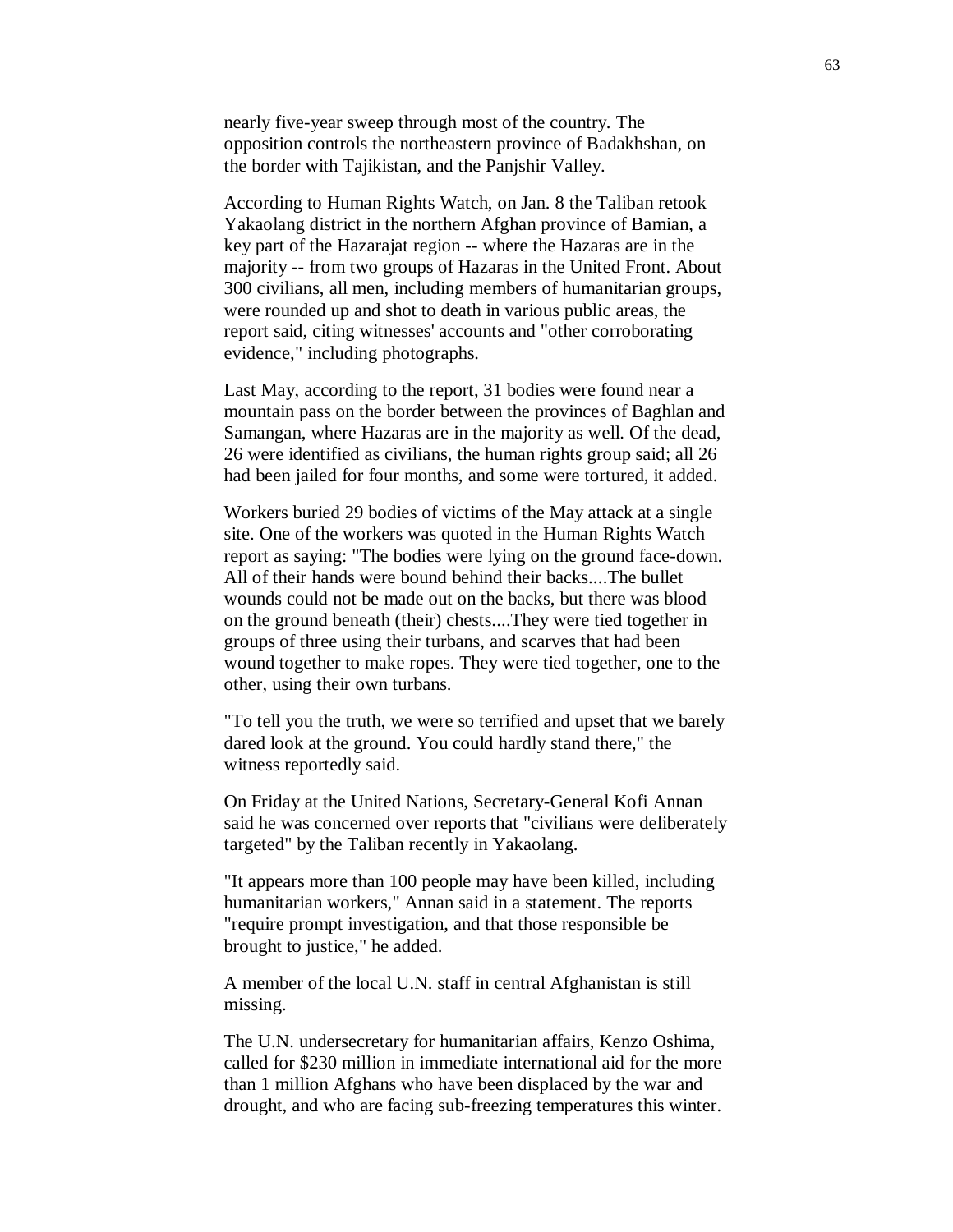Last week Oshima visited the Afghan capital, Kabul, and the cities of Feyzabad and Heart, saying that in separate talks with Taliban leaders and the United Front he urged an end to the fighting.

Since the Taliban retook the areas from the Hazara-led factions - which had captured them on Dec. 20 -- "there have been numerous credible reports of widespread summary executions of Hazara civilians by the Taliban," Annan said.

Taliban soldiers took the city of Bamian after heavy fighting Saturday, three days after they had been pushed back by the United Front. Bamian is a key route for the Taliban to the few Northern provinces it controls.

UN human rights commissioner Mary Robinson on Friday built on Annan's suggestion by calling for an international probe into the massacres to begin immediately, "before additional loss of life occurs."

Human Rights Watch, like other international groups that monitor human rights in Afghanistan, has criticized the United Front for atrocities committed during the civil war. In its latest report, "Massacres of Hazaras in Afghanistan," the group said that the international community focuses on support for the Taliban abroad, but should instead look into acts of brutality committed within Afghanistan.

## *Taleban accused of mass killing*

*BBC News, Feb.19, 2001 By Afghanistan correspondent Kate Clark*

Human Rights Watch has released a report detailing the mass killing of civilians by Taleban troops in central Afghanistan last month.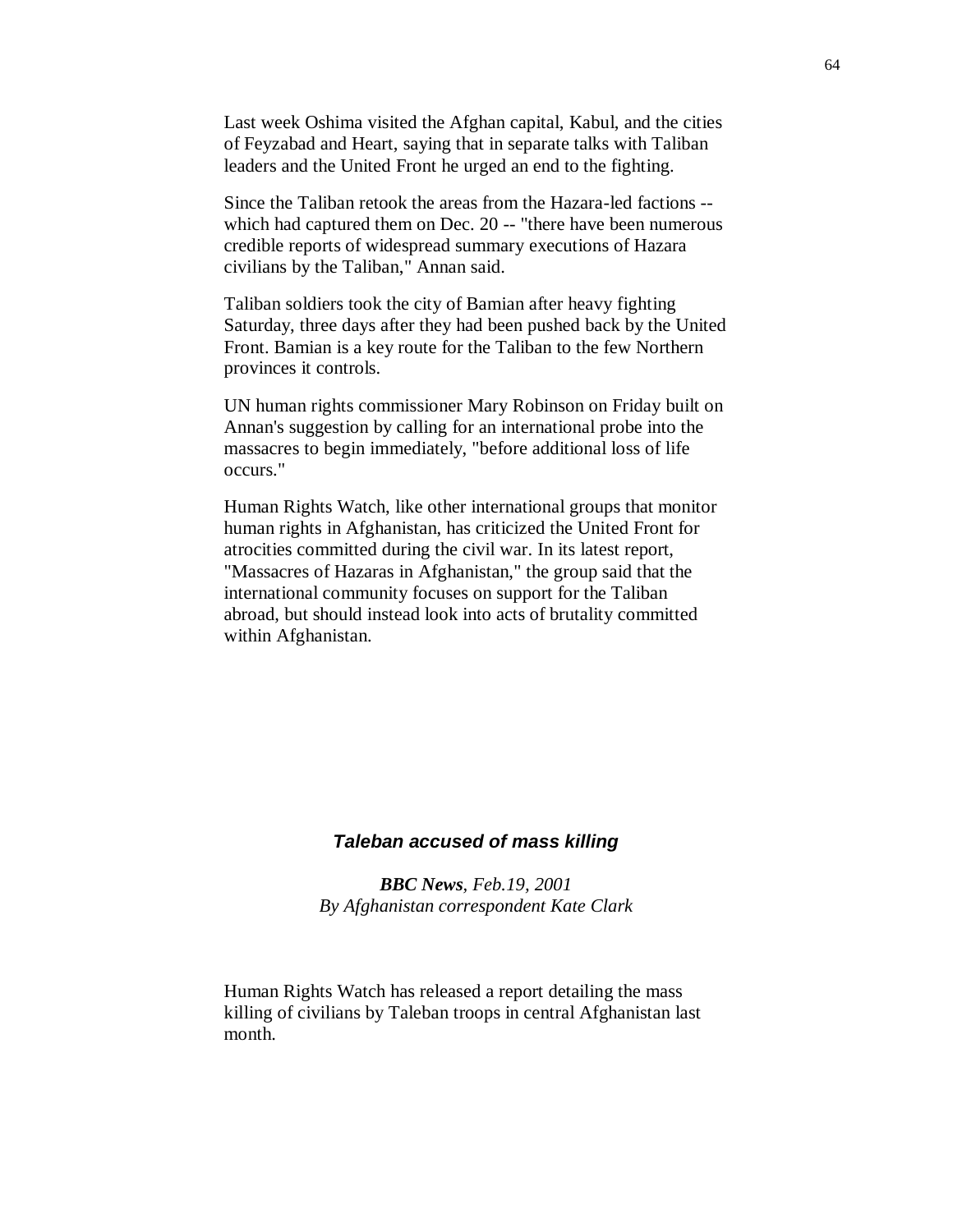The United Nations first made the allegations that about 170 men and teenage boys were killed in Yakawlang after the Taleban briefly lost and then recaptured the district from the opposition.

The Taleban have denied the reports but stopped journalists visiting the area.

Now Human Rights Watch has released film with graphic evidence of the killings.

The organisation interviewed more than 30 people from Yakawlang who say the Taleban troops rounded up men from the bazaar and nearby villages after they recaptured the district from the opposition.

#### **Mass grave**

Many of the men were forced to march to Yakawlang centre where, interviewees say, they were bayoneted or shot outside the office of the British charity Oxfam.

Relatives say the bodies were left stacked like firewood. There is also footage of what Human Rights Watch say is a mass grave in Bedmishkin village.

Some of the corpses still have their hands tied behind their backs. Most have been shot but one has been skinned.

Villagers say it is the body of Mir Ali, a 17-year-old boy. The interviewees are shocked and bewildered.

Anyone affiliated to the opposition had already fled the area. Those who stayed expected the Taleban to treat them humanely.

But people say a delegation from Bedmishkin village carrying a Taleban flag and trying to mediate was among those killed.

They say the secretary of the former Taleban military governor was also shot, as well as Afghan aid workers.

#### **Islamic law**

The interviewees believe their only crime was to be from the same ethnic group as the opposition. The Taleban have denied the killings, calling the allegations enemy propaganda. They say it is impossible they could have carried out an action so contrary to Islamic law.

But the weight of this evidence is compelling.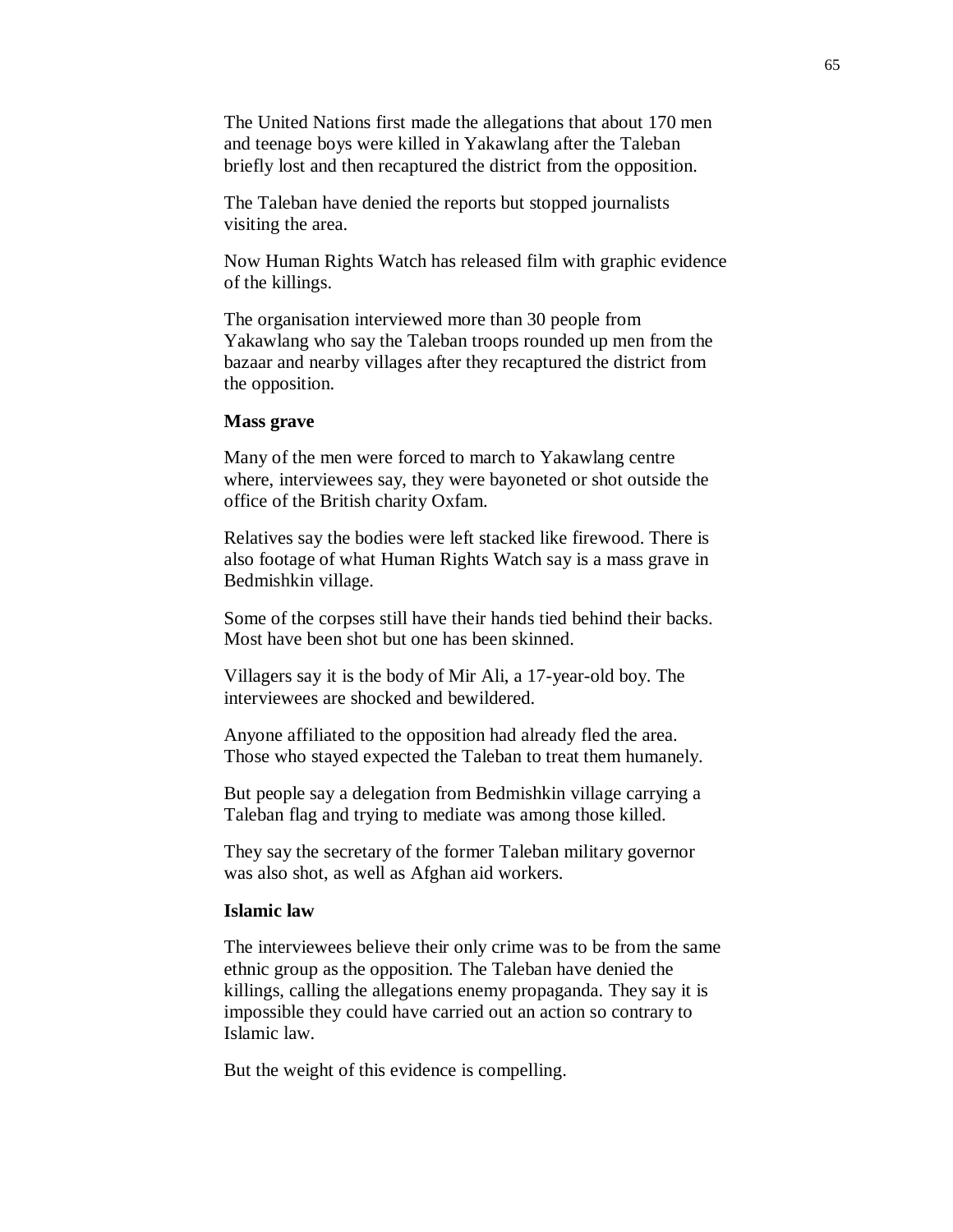This is not the first time civilians have been targeted during the 20 year-old civil war. But the Taleban have always claimed to be different - a holy movement with a mission to save Afghanistan from lawlessness.

There are allegations of five similar killings by the Taleban in the past 18 months. Human Rights Watch says those who ordered the killings must now be brought to justice.

## **Reign of terror against Hazaras in Herat by Taliban**

In mid May 1999, Taliban after suppression of a preempting Iran-backed coup by Hezb-e-Wahdat (lackeys of Iran) in Herat, started a purge against the Shiites. The Taliban armed forces carrying out house to house search and arrest of Shiite minority civilians. According to recent news from RAWA supporters in Herat, hundreds of Hazaras Shiites have been imprisoned and dozens of them have been publicly executed by the Taliban.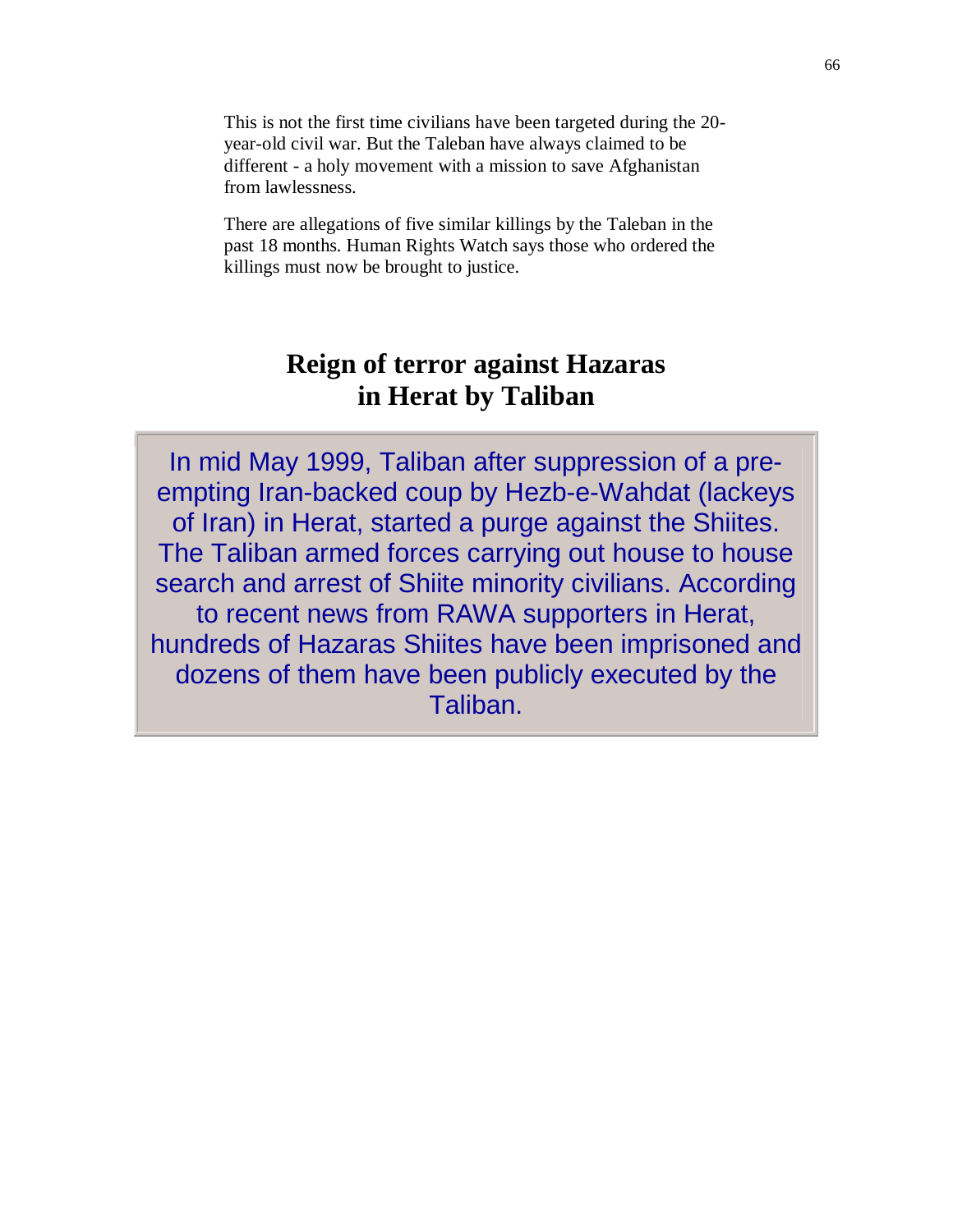## **Chapter 6**

### **TALIBAN MEMBERS**

In no way is this complete list of all the members of the Taliban. This is only a list of some of their officials compiled from various news sources. If you know someone who is not mentioned here, please let us know. Please remember that even though they have given themselves the titles listed below, the Taliban have not been recognized as the legitimate government of Afghanistan. The World Community still sees the Islamic State of Afghanistan, led by President Rabbani as the legitmate government in Afghanistan today. It is widely believed that some of the names mentioned below may not be real. Many Former communist officials who joined the Taliban picked up false names in order to hide their identities. This information is accurate as of January 28th, 1997.

#### **Officials**

LeaderMullah Mohammad OmarHead of Kabul Council

second in charge Mullah Mohammad Rabbani Political leader in Logar

possibly 3rd in charge Mullah Mohammed Ghaus Administrator of captured provinces Mullah EhsanullahTalib Gov. of Kandahar Mullah Mohammad HassanTalib Gov. of Heart Mullah Yar Mohammad Talib. Gov. of Paktia provinceMullah KaramatullahTalib. Gov. of Paktia Mullah Shamshuddin Foreign MinisterMullah Sher Mohammad Stanakzai Head of Central Bank Mullah Ihsanullah Ihsan Information MinisterMullah Amir Khan MuttaqiHead of SecurityMullah Fazel Ahmad AkhondUN rep appointee

(not recognized by the world

community)Hamid KarzaiMinister of PlanningQari Din MohammadActing Deputy Minister of PlanningMullah IsatullahMinister of Refugee RepatriationMullah Abdul RaqibActing Deputy of Labor and Social AffairsMullah Abdul SalaamActing Minister of Martyrs and DisabledMullah Abdul BakhActing Minister of Urban ReconstructionMullah Mohammed Rustan

#### **Field Commanders of the Taliban**

Ghulam MohammadMullah Mohammad Zahir (Commander of the 4th Armoured Division)Mullah HaqaniMullah Hamidullah

Talib Spokesmen

Maulvi HaqqaniMullah Mohammed AbbasEid Mohammad Wahadyar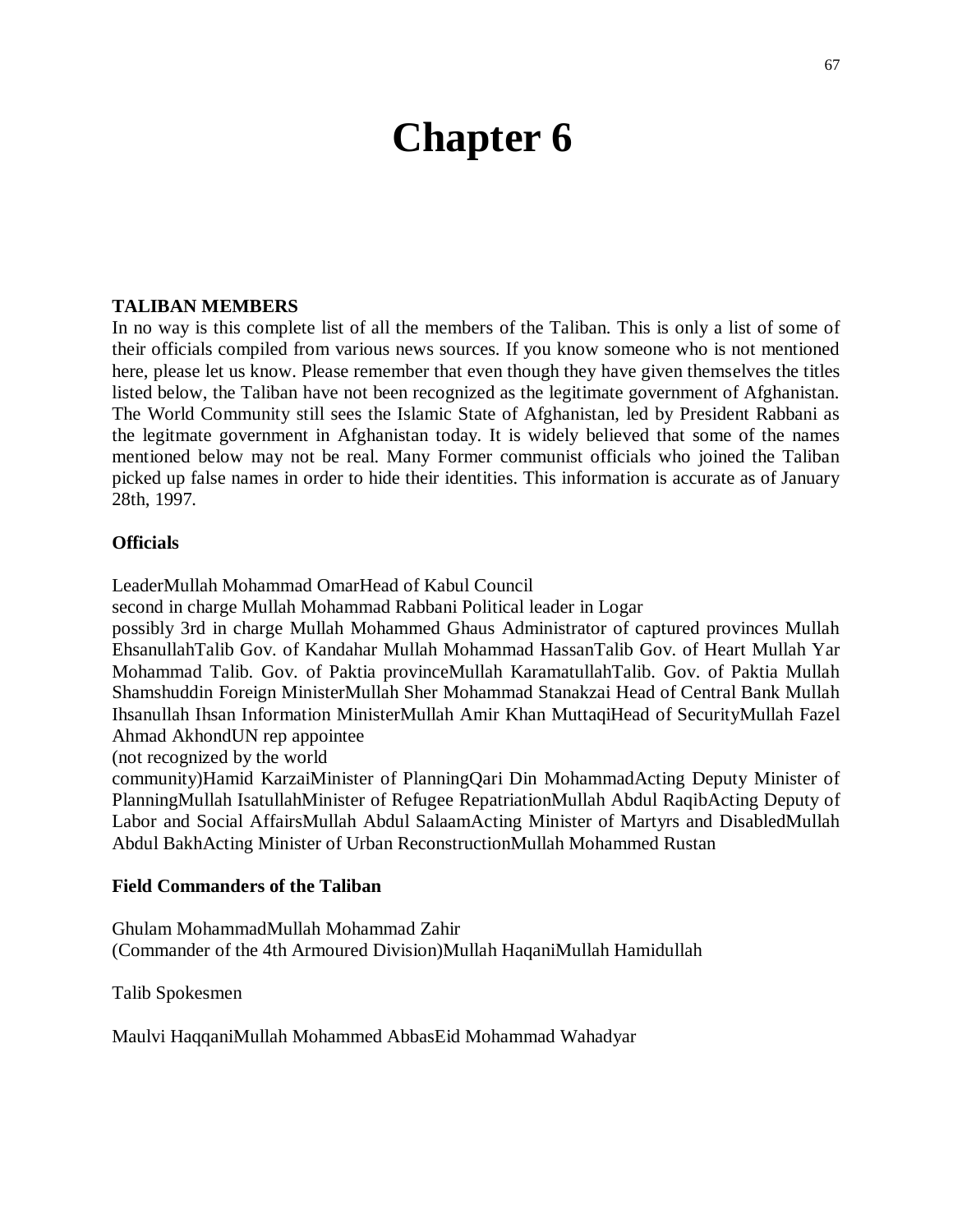## **Who is Mullah Mohammad Omar?**

Mullah Mohammad Omar is the leader of the Taliban militia which sprang out of Kandahar in 1994. He is considered to be one of the most mysterious figures in Afghan politics today. Followers of the Taliban claim that Mullah Omar was born in the central province of Uruzgan in 1962. They also say that he studied in several Islamic schools outside of Afghanistan (Quetta, Pakistan) before joining the Jihad against the Russian occupation in the 1980s.

Those who claim that they have seen Mullah Omar describe him as a determined man with one eye. Mullah Omar lost his other eye fighting the Soviets as a deputy Chief Commander in the Harakat-i-Inqilab-i Islami party of Mohammad Nabi Mohammadi.

The story in Kandahar is that Mullah Omar had a dream in which the Holy Prophet Muhammad (peace be upon him) appeared to him and told him to bring peace to Afghanistan (US NEWS AND WORLD REPORT, 3-6-95). Mullah Omar then gathered men togother to fight against Rabbani's government. In reality this story is probably more myth than history.

Evidence shows that Mullah Omar is most likely a nominal figure trained and controlled by Pakistan's intelligence agency, the ISI. People opposed to Mullah Omar cry out that he is not even a Mullah. They claim that he is an illiterate and that he knows nothing about Islam. His opposers argue that Mullah Omar has made many mistakes when it comes to Islamic law. For example, Mullah Omar stated that the use of opium is wrong, but the selling of it is not wrong according to Islamic law. In reality, Islam forbids both the use and selling of any type of illegal drugs, including opium.

On April 3rd, 1996, about 1,000 so-called Muslim clergymen chose Mullah Omar as"Amirul-Mumineen"(Supreme Leader of the Muslims). They branded President Burhanuddin Rabbani, a former Mujahideen leader who valiantly fought against Soviet Occupation, as a criminal!

It is extremelty difficult to present information about Mullah Omar, since he refuses to speak to journalists directly.

## **Taliban and the Opium Connection**

Superficially, the Taliban present themselves as true Muslim citizens by banning smoking, gambling and drinking. In reality, the Taliban are nothing more than hypocrites. Not only do they grow opium to finance their war, but they collect a large tax from civilian farmers who grow them for other reasons.

Production of opium in Afghanistan reached 400 tonnes last year. Helmand and Nangarhar are major opium production areas of Afghanistan, and they are in full control of the Taliban. The opium produced in Afghanistan is refined into heroin in laboratories located in Pakistan. In fact, all the areas in Afghanistan that grow opium are controlled by the Taliban who were created by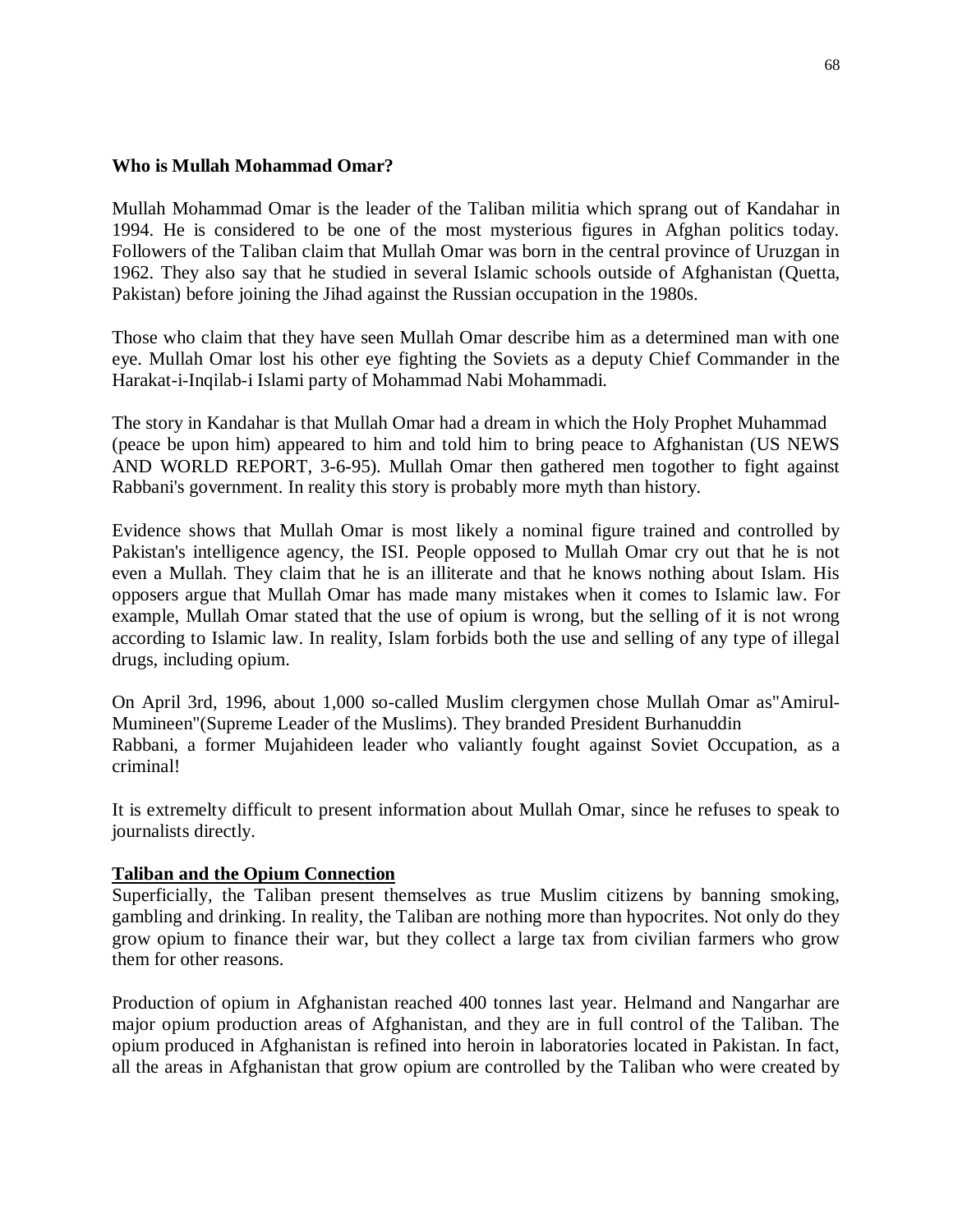the Interior Minister of Pakistan for several reasons, including to open a trade route for Pakistan to Central Asia.

Many of the Taliban are involved in this criminal trade. They include Haji Abdur Rahman Bakwalii from Nimroz, Mestiri Amrullah Helmandi, alias Mestiri Talib, Mullah Abdur Rahim Helmandi, Haji Bismillah Helmandi and Lal Mohammad, who serves as the Taliban commander in Nimroz province.

Mullah Yarana, a main Taliban official, lives in the Pakistani border town of Chaman and is involved in processing and smuggling heroin to the United States and Europe through Iran and Turkmenistan. Mullah Yarana's headquarters is basically a den of drug smugglers.

When confronted with this issue, the Taliban claim that only the use of opium is unlawful in Islam and that the selling of it is valid. The truth is that Islam forbids both the use, and selling of opium as well as other harmful drugs!

The ousted government led by President Rabbani prohibited the production, trade, and smuggling of opium and other drugs.

Many western new sources have reported this hypocrisy of the Taliban, including the London Telegraph, and Reuters.

## **FRIENDS OF THE TALIBAN**

## AS FIGHTING NEARS KABUL, TWO POWS TELL TIME THAT PAKISTAN SENT SOLDIERS TO HELP THE EXTREME ISLAMISTS

## EDWARD BARNES/PANJSHIR VALLEY

The 26 men sit in grim isolation, huddled in a darkened cell of a former Soviet-built prison deep in northern Afghanistan's Panjshir Valley. They are sequestered from nearly 600 other prisoners, but even if they were allowed to mingle, they would still stand apart. The style of their clothes, the color of their skin, their very language mark them as outsiders. They are not Afghans. They are Pakistanis, captured while fighting against the forces of the Afghan government that was driven from the capital five weeks ago by the group of Islamic fighters known as the Taliban. The presence of these foreign supporters of the Taliban, claim officials at the prison, is hard proof that Pakistan, a U.S. ally, has arrogated for itself a more extensive role in Afghanistan's war than has ever been acknowledged.

Even before the Taliban's victorious drive on Kabul, the ousted government had long insisted that the student-led band of Muslim warriors were actively backed by Pakistan's Inter-Services Intelligence Agency (ISI) and by some members of the country's powerful military. The motive: gaining some influence over a neighbor with whom it shares a long and exceedingly porous border. Prime Minister Benazir Bhutto has denied any involvement, but in late September, Naseerullah Babar, Pakistan's Interior Minister, flew to Afghanistan to work out a settlement between the Taliban and the most powerful of the Afghan warlords. While that seemed to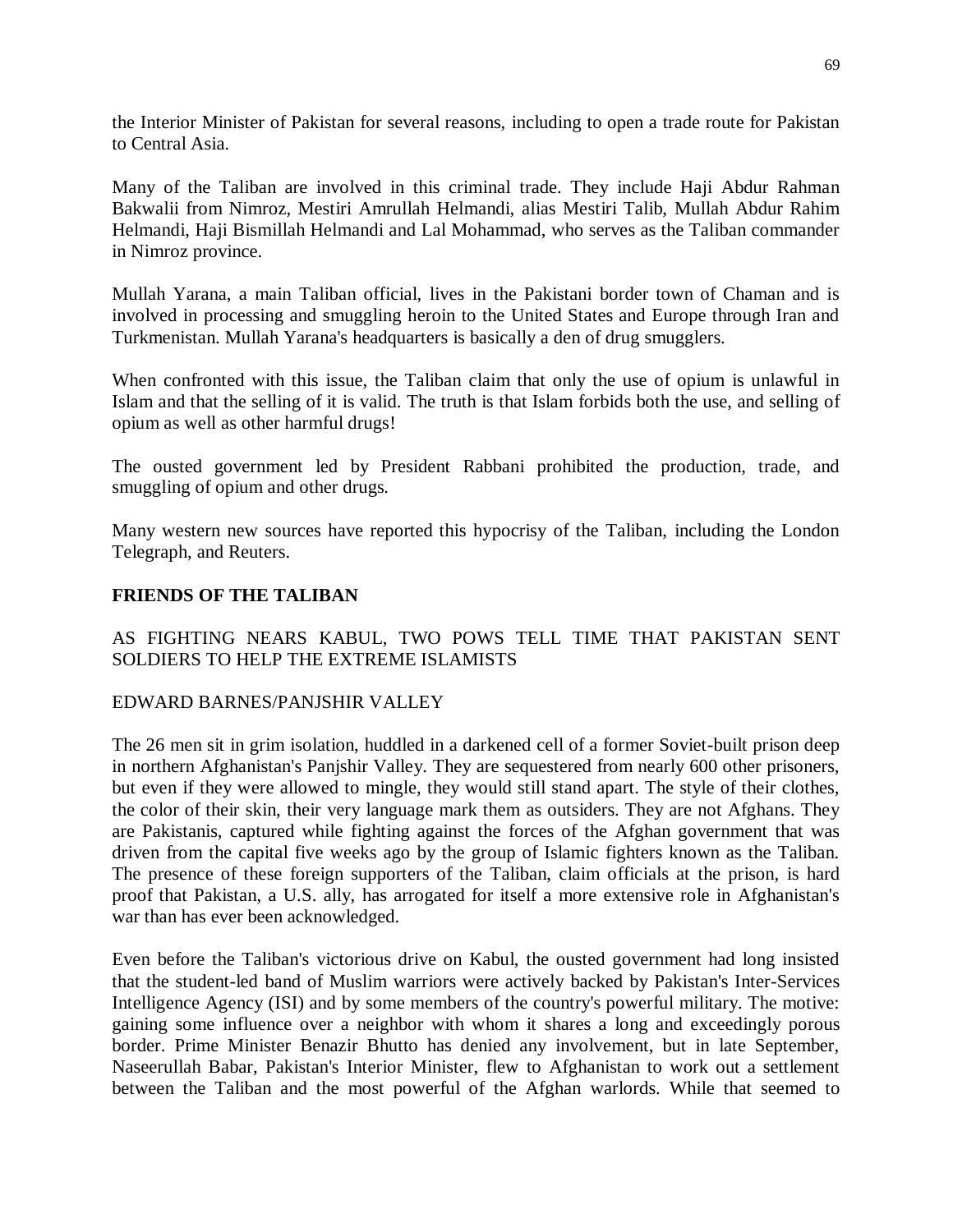support suspicions, the stories told by several of the prisoners in the Panjshir, if true, would constitute the first direct evidence that Islamabad's involvement with the war-riven nation to the west extends to recruiting Pakistanis and paying them to fight alongside the Taliban.

Khalid Mohammed Zai, 22, was a member of an Islamic paramilitary unit, based in Kulty Chawni in Pakistan's Punjab province. He says his unit was under the control of the ISI, and his mission, as it was explained to him and 1,000 other Pakistani fighters he says entered Afghanistan during the past two months, was to "go as a fighter and rise to a high position of influence." He was transported across the border by Pakistani military vehicles and, once in Kabul, received orders and money from the senior Pakistani officer in Kabul, a man named Naser. Zai was in the forefront of the Taliban troops who swept into Kabul on Sept. 27 and pushed the armies of Ahmad Shah Massoud, the former government's army commander, into the hills surrounding the capital. Zai was captured Oct. 13 near the Salang Pass, the high-water mark of the Taliban effort to drive Massoud's forces from the region. The campaign turned disastrous when Massoud retreated until the Taliban had stretched their lines dangerously thin. Then the Lion of Panjshir turned and abruptly struck at their flanks, a tactic he had used many times against the Soviets.

The momentum of this counterattack carried Massoud's forces through the village of Charikar, where Mohammed Zahid Pashtun, 26, another Pakistani fighter, was stationed. A devout Muslim and former engineering student, Zahid says he signed up for combat duty with a Pakistani intelligence officer and was given 40 days of training. He eventually reached Charikar, where Afghan civilians, who initially welcomed the Taliban, revolted after just 11 days of repressive rule, outraged by a draconian regime that bars women from working outside the home. Also outlawed are movies, music and chess. Captured, he now says he regrets his role. "I heard and saw how the Taliban treated people. If I get home again, I will tell people that the Taliban are not true Islam."

While Massoud is eager to drive them out, the Taliban have sworn they will not leave Kabul. Massoud, an ethnic Tajik, is aided by the Taliban's plummeting popularity, but the key to his offensive is his tenuous alliance with Abdul Rashid Dostum, a powerful Uzbek warlord, who is with Massoud's forces battling the Taliban near Kabul. The tribal nature of the conflict has always complicated the fighting. Last week the Taliban, mostly ethnic Pashtun, were going house to house in Kabul in search of Tajiks and Uzbeks. Pakistan's meddling can only worsen the hostilities, and the lines of refugees will stretch deep into the winter.

## *--With reporting by Meenakshi Ganguly/New Delhi and Lewis M. Simons/Washington*

*Source:TIME Magazine November 4, 1996 Volume 148, No. 21*

## **THE NOT SO HIDDEN HAND**

How Pakistanis help the Taliban crusade By Anthony Davis / Baharak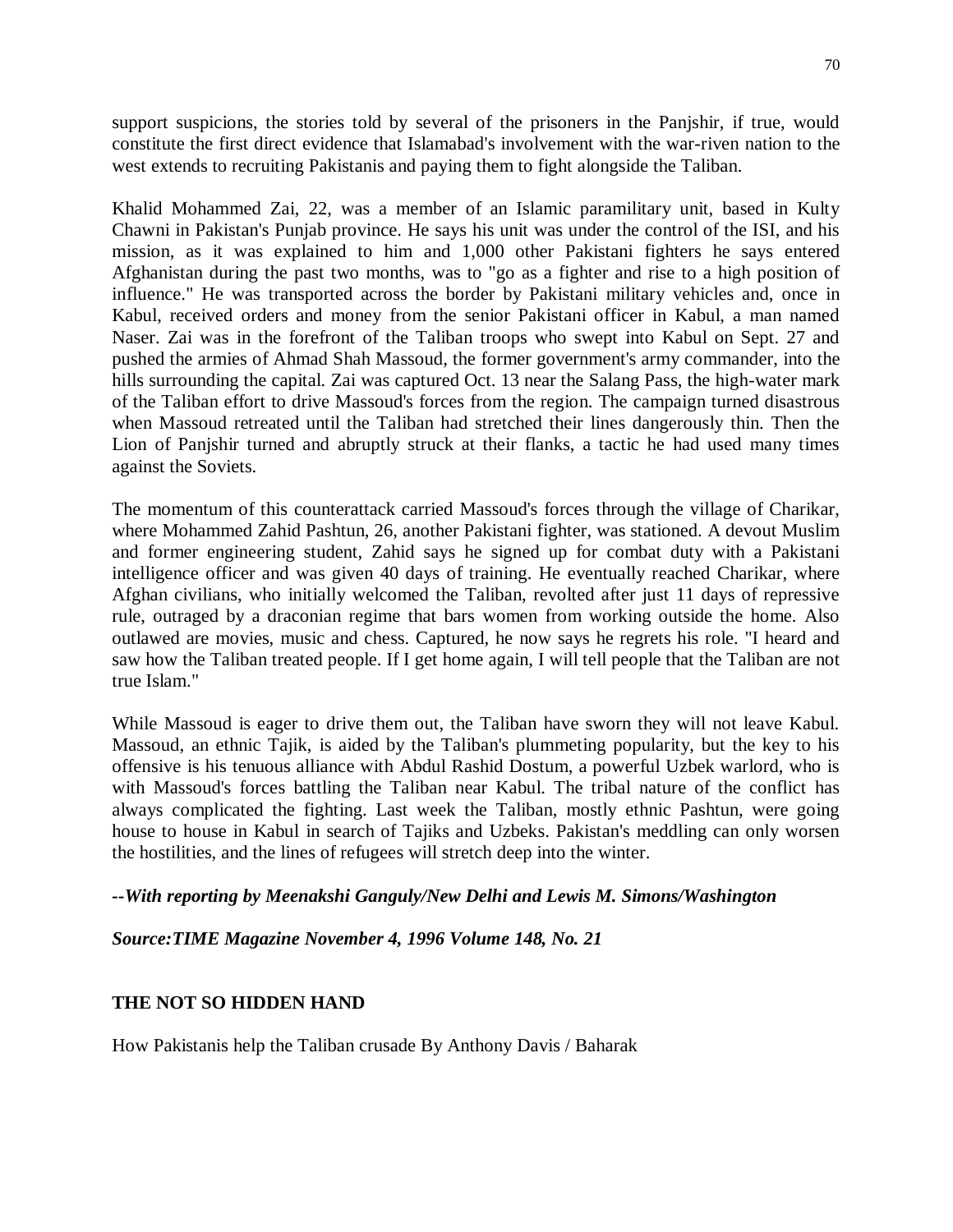BACK IN THE DARK days of the mid-'80s, the village of Baharak in Afghanistan's northeastern Panjshir valley won fame far beyond its modest size as a major Soviet base. From its stony wheat fields,artillery and tanks pounded the surrounding mountains and the elusive mujahideen guerrillas they sheltered.

Today, Baharak once again plays host to foreigners who went to Afghanistan to fight. This time they are Pakistani. Since the fundamentalist Taliban swept the Burhannudin Rabbani regime from Kabul in September, fighting has spread from the capital, north to the mouth of the 100 km-long Panjshir. Last month the forces of Rabbani's military chief Ahmadshah Massoud counter-attacked and the war shifted back towards Kabul. Apart from the 350-plus who died or were wounded, more than 700 Taliban fighters were taken prisoner and locked up in the Panjshir. Among them are 37 men who concede that they are Pakistani citizens. "If you want proof that Pakistan is actively interfering in our country, go to Baharak," a Massoud aide told Asiaweek. "Talk to them. They will tell you."

Clad in a shalwar kameez and checkered head scarf, Hasan abu Hamid's sturdy build and dark complexion mark him as unmistakably Punjabi. As with several of his compatriots, Hasan's road to Afghanistan was smoothed by Jamiat Ulema Islami (JUI), a Pakistani religious party. Son of an alim, or religious scholar, Hasan studied under a local JUI leader named Maulewi Mahmoud. "He told us that in Afghanistan and Kashmir, shariah law was not being enforced and it was our duty to fight. After Afghanistan and Kashmir, we would ensure that shariah was properly enforced in Pakistan." Earlier this year, the 24-year-old underwent training in a camp in southeastern Afghanistan near the town of Khost. "There were about 40 of us in the group," says Hasan. "We were trained by a Pakistani man called Safiullah and two assistants in the use of small arms --pistols, rifles, rocket-propelled grenades."

Ultimately, Hasan's newfound military skill was of little use. In mid-October, he and six other Pakistanis operating with a force of some 60 Afghan Taliban were ambushed by Massoud's troops on the winding Salang Highway. "We were attacked from two sides as darkness fell," recalls the tall Punjabi. "We abandoned the armored vehicles and ran. We moved at night across the mountains and next morning came down and surrendered." Captured in the same group was 22-year-old Khalid, a Pakistani of ethnic Pushtan stock from Baluchistan. Having graduated from Koranic studies in southern Punjab, he went on to join a small militant faction, Jamiat-ul-Mujahideen. He received military training for four months in a camp in Pakistan-run Azad Kashmir, for many years a springboard for volunteers eager to wage holy war in Indian Kashmir. Khalid was himself an instructor for two years until last August, when he was ordered to Afghanistan. The Panjshir POWs are clear proof of what has long been rumored --that several Pakistani religious parties, such as the JUI, are solidly behind the Taliban crusade and encouraging young Pakistani zealots to fight with them. It is also clear that Pakistan authorities know exactly what is going on; JUI leader Maulewi Fazlur Rahman was a member of Benazir Bhutto's ousted government. And Fazlur Rahman is known to have worked closely with former interior minister Maj.-Gen. (Retired) Naseerullah Babar, Bhutto's pointman on Afghanistan.

The former Kabul authorities have found it less easy to present clear evidence of the involvement of Pakistan's military intelligence. The Inter-Services Intelligence Directorate (ISI), for years the sharp end of Pakistan's Afghan policy, also is believed to have helped the Taliban logistically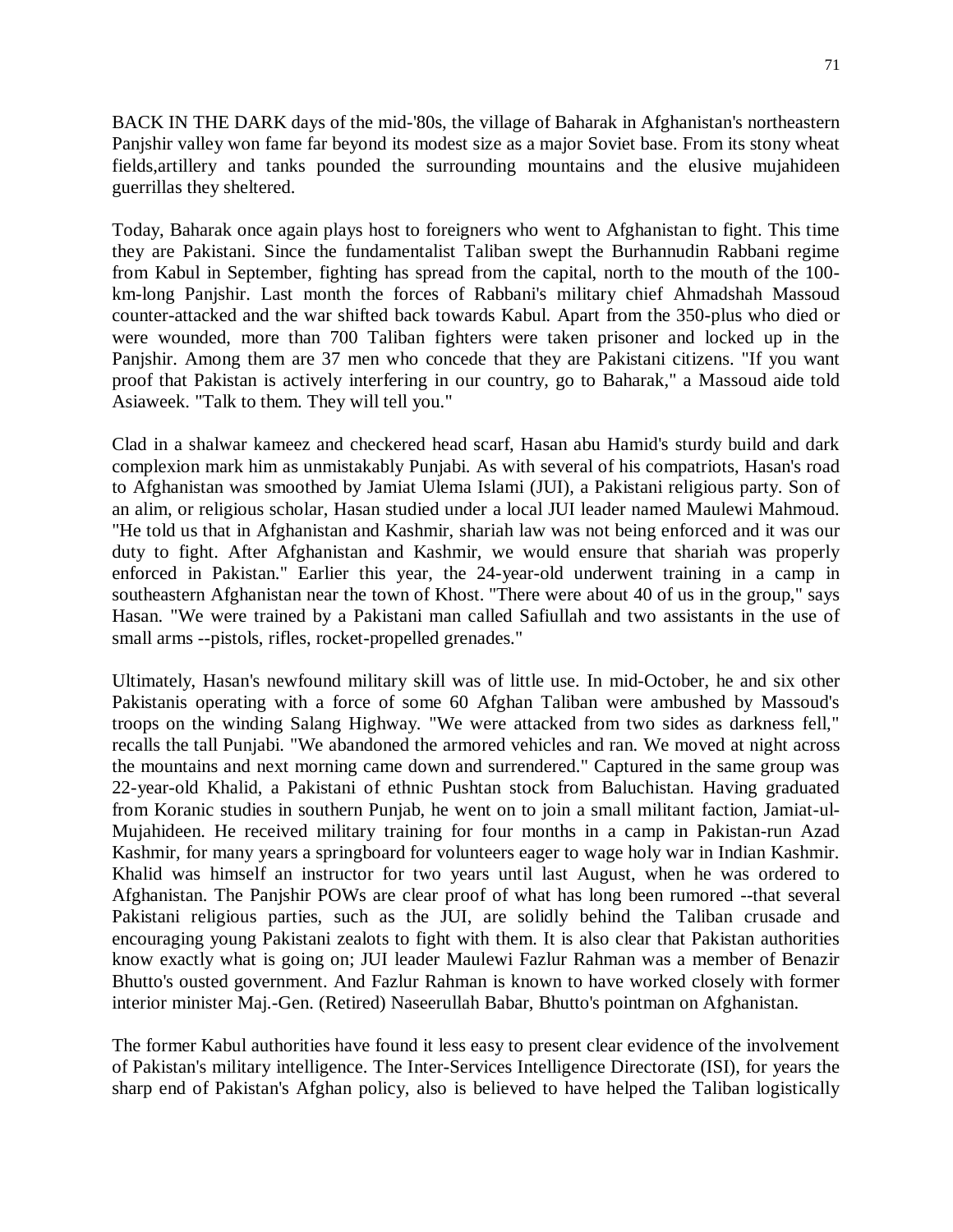and advised them on strategy. Shortly before the fall of Kabul a Taliban military transport landed in Massoud-controlled territory. On board were five Pakistanis. Today they are being held in Panjshir under suspicion that they are ISI officers. The leader of the group, Omar Faruq, a graybearded man in his early 50s, insists that he is a religious teacher. His group, he says wearily, was merely visiting a shrine in Afghanistan and were the victims of a frame-up. But analysts are in little doubt that ISI has links with Pakistani religious parties that provide volunteers for jihad in both Kashmir and Afghanistan. "It is part of a privatization of an enterprise earlier run by the ISI for the Kashmir conflict," says a Western source. "Beyond that, these religious factions are sending youth to fight and the authorities have done nothing to stop it." That certainly gels with what the Panjshir POWs have to say. "When groups finished training for Kashmir," says Khalid, the former instructor, "ISI officers would issue them with weapons, ammunition and 2,000 rupees [\$50] a man."

## *Source: Asiaweek*

## **The Taliban Story:**  *God's Holy Warriors or the Devil's Militia?*

The story of the Taliban is complicated, and just like every other story, there are two sides to it. When the members of the Taliban first revealed themselves, they gave the world the impression that they had come to rid Afghanistan of its problems. At first, even the ousted government of today, recognized the Taliban as a legitimate Afghan force that wanted to rid corruption and disorder. However, as time passed, the true nature of the Taliban was revealed. Soon, the Taliban became known as a militia that used a mixture of Kalashnikovs, false Islam, foreign money, and opium to get its way.

Who are these men of the Taliban? Where did they come from? What do they want to do with Afghanistan? These are but a few of the questions present in the minds of civilized people everywhere.

Members of the Taliban claim that they are students of Islam, and that all they want to do is to bring Afghanistan under Islamic rule. They claim that their movement began in September of 1994, in the southern Afghan province of Kandahar. At that time, they say Kandahar was plagued by groups that robbed, killed, and raped the populace. One man by the name of Mullah Mohammad Omar wanted to end these reprehensible acts, and so he started this reform movement.

As wonderful as this story might sound, the evidence points in the opposite direction. In reality, the Taliban is a military and political force trained and built by Pakistan. While it is true that the Talib foot soldiers are young Afghans who studied in religous schools in Pakistan during the Soviet war, the higher officials of the Taliban are made up of former communist government officials and puppets controlled by Saudia Arabia and Pakistan. There are even Pakistanis amongst them. Both Asiaweek (Not so hidden hand, 11/25/96), and Times Magazine (Friends of the Taliban (November, 1996) presented stories of Pakistanis captured amongst the Talib fighters. Time Magazine even published photographs of Pakistani prisoners, who were captured by the Afghan government, led by President Burhanuddin Rabbani.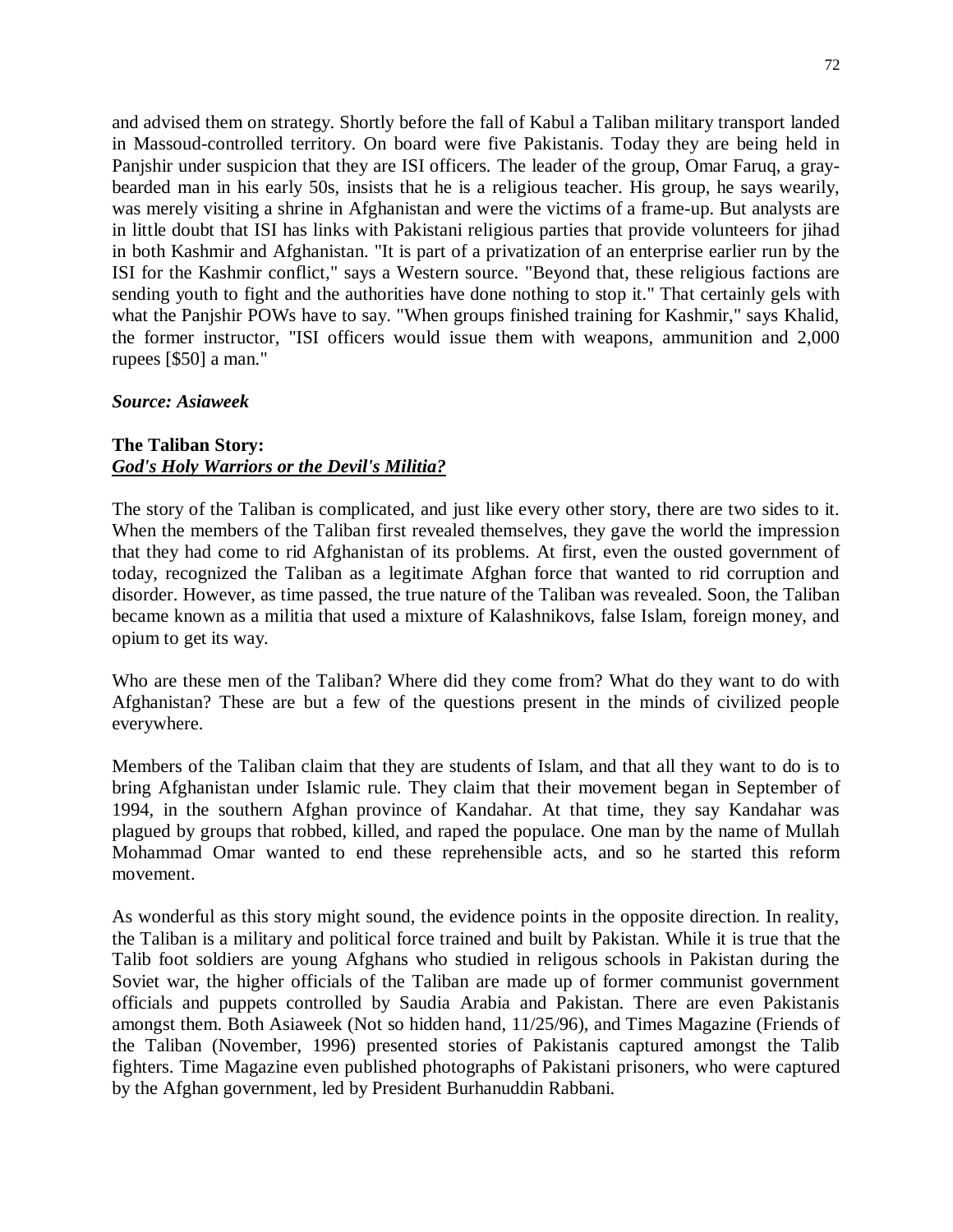The Taliban were trained by the Frontier Constabulary, a para-military force of the Interior Ministry of Pakistan. At that time it was headed by Gen. Nasrullah Babar. The ISI, were not involved in the earlier stages of Taliban development, but they definetly had a hand in the later stages. After Pakistan properly prepared the Taliban, they spread the news that the Taliban is a group fighting the corruption amongst the Mujahideen, on grounds of Islamic convictions and the need to establish peace in that country.

Today, the Taliban leaders claim that the government led by President Rabbani was illegitimate and unislamic. They even branded the famous Mujahideen Commander Ahmad Shah Masood a criminal. Wherever the Taliban conquered, destruction and oppression has followed. So far, they have destroyed historic artwork in Herat, burned villages, committed atrocites against the Shias of Afghanistan, closed schools for girls, banned women from work,started an opium boom, and oppressed men not belonging to their group. In Kabul, they even gathered up hundreds of young men to use as human mine shields.

Pakistan created the Taliban, for the purpose of having indirect control over the policies made in Afghanistan. If Pakistan successfully installs a puppet regime in Afghanistan, they will benefit economically, the Durand treaty will be extended, and Afghanistan will continue to live occupied and in the dark ages.

History teaches us that foreigners do not have much luck in conquering the Afghan people. The British failed in the late 1800s and early 1900s and the Soviets failed recently. In fact, one of the factors that brought an end to the Soviet Empire was the defeat of the Red Army in Afghansitan. History tends to repeat itself: most likely, Pakistan will face the same doom.

### **'Tribal' acts giving a false view of Muslims**

Slaughter in Algeria, the plight of two nurses in Saudi Arabia, and the Taliban's arrest of Emma Bonino give the world a false view of Islam, argues Michael Jansen.

Irish Times Wednesday, October 1, 1997

The detention on Monday of European Humanitarian Affairs Commissioner Emma Bonino by Taliban morals police in Afghanistan, the sentencing of two British nurses accused of murder to corporal punishments in Saudi Arabia, and the slaughter of 11 schoolmistresses in Algeria send the wrong messages about Islam to the world.

These three examples show Muslims - and by implication their religion - to be intolerant, harsh and bloodthirsty. Unfortunately, these actions speak louder than the words of God set down in the Koran 14 centuries ago, louder than the just pronouncements of the Prophet Muhammad,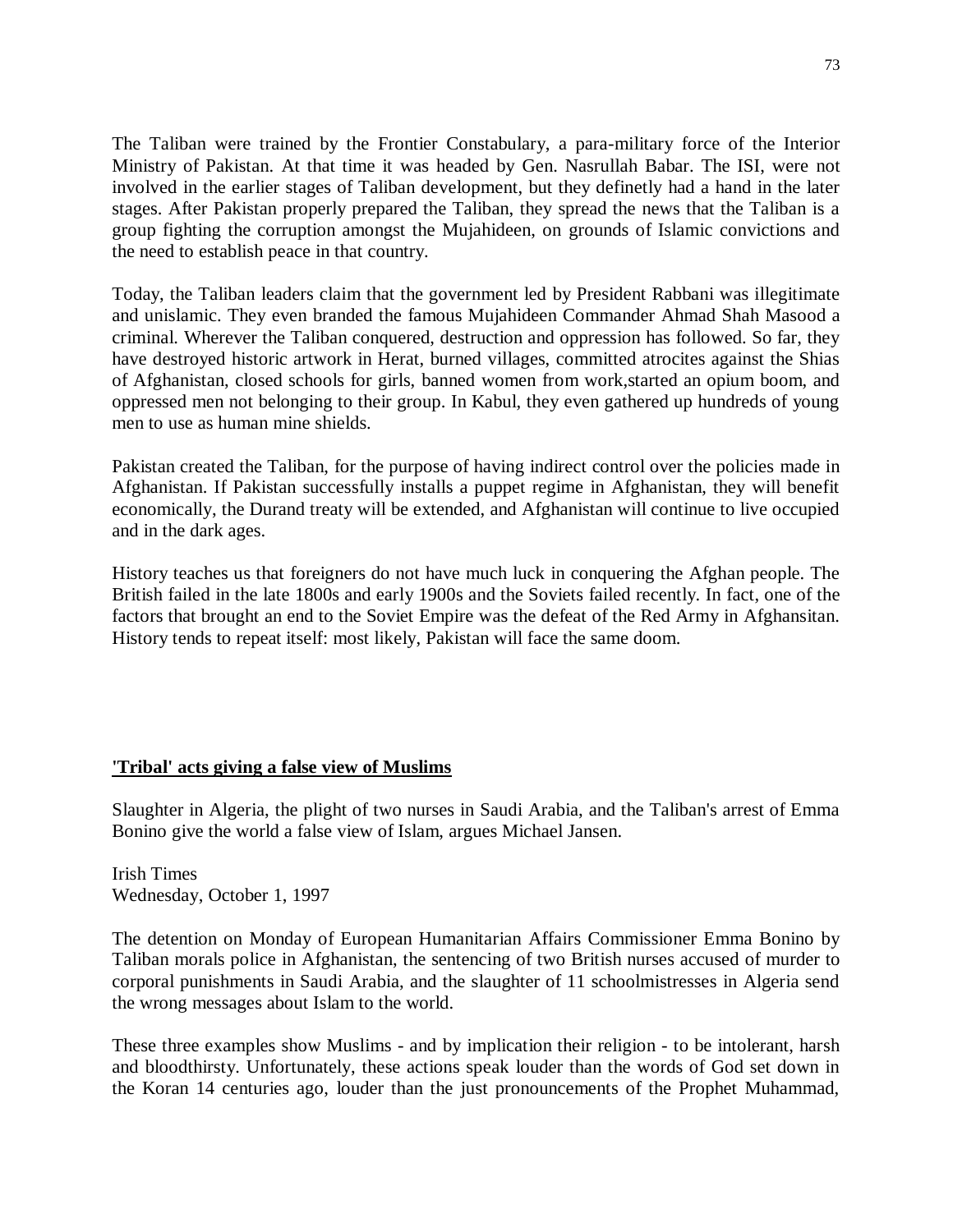louder than the voices of learned jurists who, over the centuries, developed a body of law and practice (the "Sharia") far more enlightened for their time than that in Europe. These examples are not of mainstream Muslim behaviour, expressive of the writ and spirit of Islam or indicative of the teachings of the Prophet. These are examples drawn from the behaviour patterns of tribesmen come to town.Behaviour patterns, indeed, which are pre-Islamic and have little to do with the code of conduct laid down in the Koran and the "traditions" or "hadith" of the Prophet.

Let us look at each case in point. The Taliban is a movement of militant Sunni Muslim Afghan tribesmen from the south of the country. Rural people who live hard lives and employ harsh sanctions to ensure a modicum of order within their closely circumscribed world. In their society women have no rights at all - they are completely covered and totally secluded. Their fathers for the right bride price sell off girls when they are young, and often resold by husbands who tire of them. Unused to the amenities of urban civilisation, the Taliban ban them. There is, for instance, no music in Afghanistan except for unaccompanied religious songs and songs in praise of the Taliban.

Photography is forbidden as anti-Islamic because of the prohibition of "graven images" which could serve as objects of worship. It was photographing women in a shambles of a hospital in Kabul (the only hospital for women in the capital) which sparked the trouble between the Taliban and the European delegation. As far as the unkempt, unwashed and ignorant Taliban morals police who intervened, the Europeans were breaching two bans.

But the Taliban treatment of women and their attitude towards civilisation have nothing to do with the Koran or the practice of the Prophet. The Koran commands women to "be modest" and "to draw their veils over their bosoms" (Surah XXIV, verse 31) not to envelop themselves in the sort of chador worn by Afghan women which leaves only a square of net open for the eyes.

The Prophet was an innovator who gave women legal status, property and inheritance rights. He was a man whose closest confidantes were women, whose first convert was his wife, Khadija, an independent businesswoman. The "canonical punishments" of beheading and flogging as practised in Saudi Arabia are also tribal, relics of the pre-Islamic past when nomadic tribesmen maintained order by lopping off the hands of thieves and the heads of murderers. Blood money was an innovation intended to prevent blood feuds. Like the Taliban, the Saudi rulers are tribal, even after 70 years in power, hailing from the Najd region in the formerly inaccessible centre of the country and professing a puritan form of Islam based on the teachings of Muhammad bin Abdul Wahhab, an 18th century fundamentalist preacher who invested the House of Saud with heritary kingship.

And since the power base and religious sanction of the monarchy remains the tribal Najd and the reactionary Wahhabi religious establishment, the monarch follows a harsh desert diktat which runs counter to the Muslim belief in a "merciful" and "compassionate" God, a belief reaffirmed in every prayer.

Saudi law and practice has not been refined to suit an urban setting or a cosmopolitan context. This is why pre-Islamic corporal punishments are imposed on all who dwell within the kingdom, Muslim and non-Muslim alike. But it is only when the punishments are applied to Western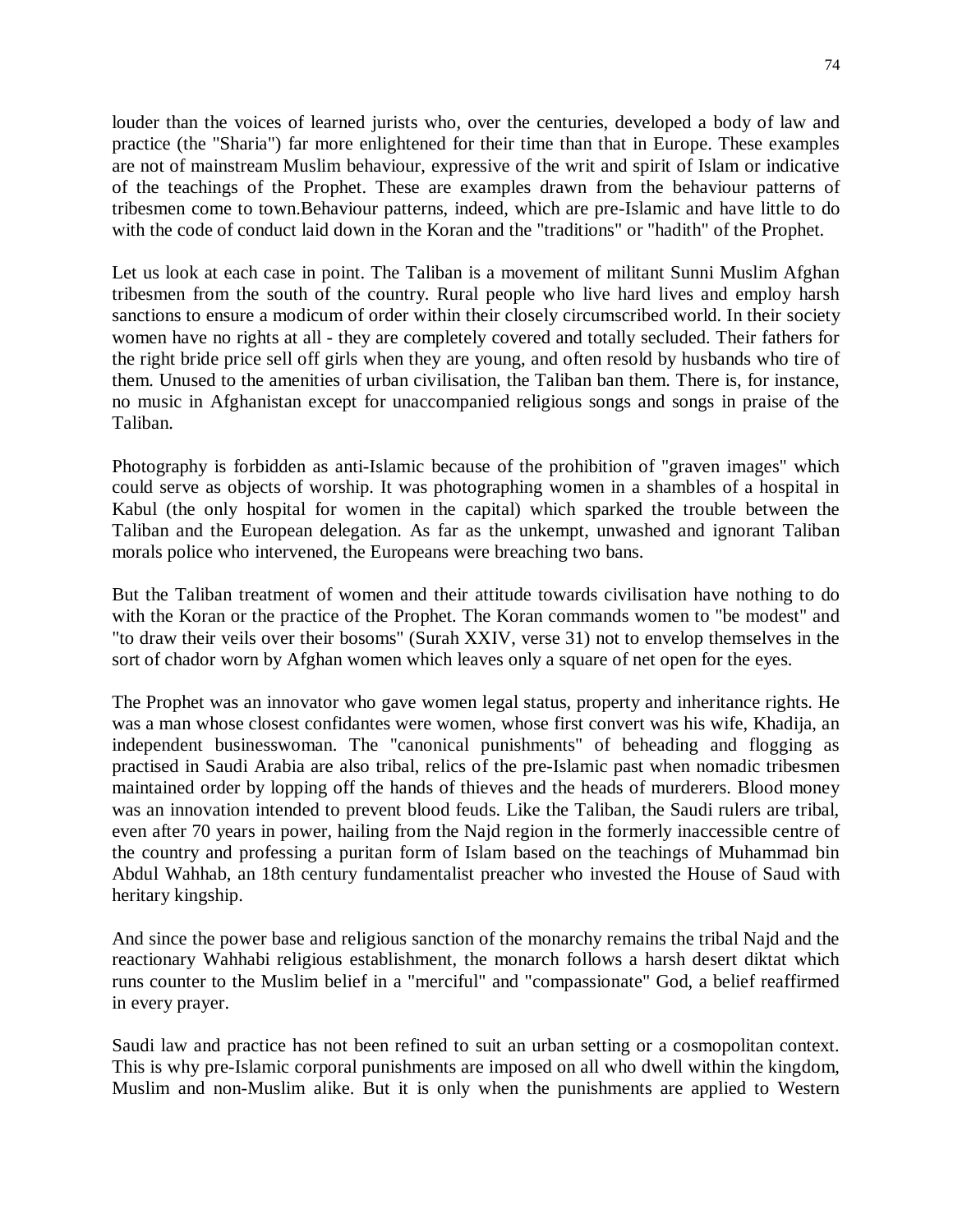women like Deborah Parry and Lucille McLauchlan that the world takes notice. The brutal massacres onducted by the Armed Islamic Groups in Algeria are not only an aberration but an abomination in Islam. The Koran lays down humane rules of war while the Prophet ordered his own troops, when fighting for the faith, to "kill not the old men who cannot fight, nor young children nor women".

The roving bands of Algerian murderers who claim to kill in the name of Islam and God, are apostates, rejecting both the Koran and the teachings of the Prophet. They are men led astray by commanders and clerics who are veterans of the particularly bloody and brutal war against the Soviets in Afghanistan. This war was financed by Saudi Arabia at the instigation of the United States,and the "mujahedin", the "holy warriors", fighting in the anti-communist crusade were given religious instruction by preachers provided by the Saudis.

Foreign "mujahedin", known as "Afghans", were recruited from all over the Arab world, trained in Pakistan, sent into battle and then discarded once the Russians pulled out of Afghanistan. Many who returned home became involved in Islamist opposition activities and have been either killed or arrested by their own governments. Others turned up in Bosnia or the Palestinian occupied territories, eager recruits for warfare against "enemies of Islam" like the Serbs and Israelis.

Like the "Afghans", the Taliban are Pakistan-trained and Saudi indoctrinated and financed, so it is not surprising that there are many similarities between Taliban and Saudi rule, and not simply on the tribal level.

It is a tragedy for Islam that the tribalist Wahhabi agenda, backed up by Arabian petro-dollars, should be a major force in the Umma at this time of world transformation. For the Wahhabis have reacted to the challenge of modernisation by trying to force the Umma into an idealised seventh century "Islamic" mould instead of creating a determination to take on the present and provide a relevant, progressive Islamic framework for Muslims.

### **Perspective on Women's Plight in Afghanistan**

The Taliban have forced Women to cover themselves from head to toe. Even the face is covered; this is in direct contradiction to Islamic Law!

Today, in Afghanistan a woman's basic right to vote, to pursue an education, and to join the job force, is threatened by Taliban, a political group that has recently gained control of the country.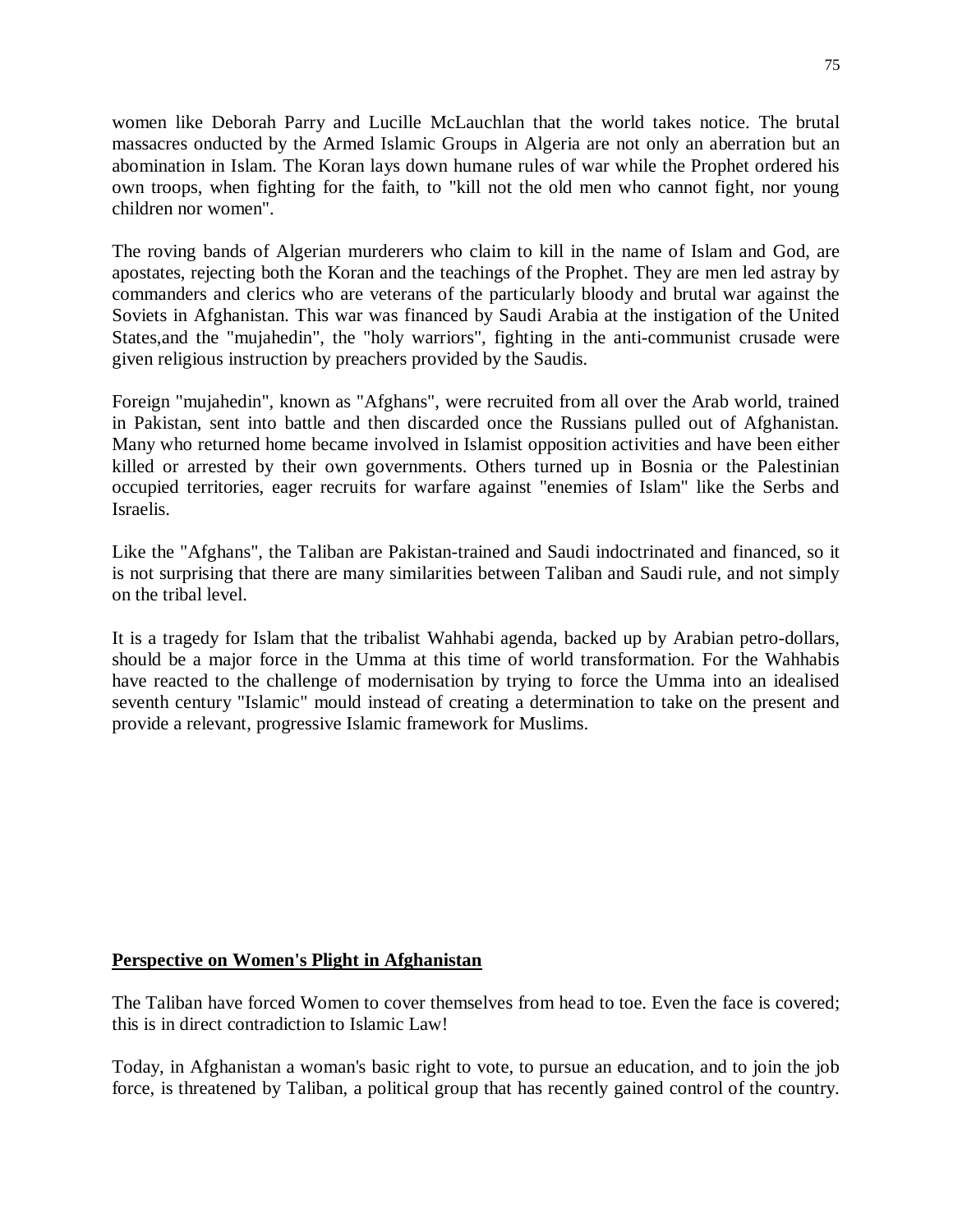Taliban's insistence on secluding women from public life is a political maneuver disguised as "Islamic" law. Before seizing power, Taliban manipulated and used the rights of women as tools to gain control of the country. To secure financial and political support, Taliban emulated authoritarian methods typical of many Middle Eastern countries. Taliban's stand on the seclusion of women is not derived from Islam, but, rather, from a cultural bias found in suppressive movements throughout the region.

Once Taliban seized power, a classical pattern that has been observed in some Muslim countries repeated itself. In this scenario, political instability coexists with an extreme and oppressive ideology regarding women. Some members of Taliban have been quoted as saying that these actions are temporary and that women's rights will be restored once the government is more stable. One must bear in mind that, as history has amply demonstrated, other Muslim countries have committed the same atrocities and the result is that women within their boundaries continue to be oppressed, politically and otherwise. To maintain control over the people, radical groups such as Taliban divert attention away from political and economic crises by oppressing half of the population.

Such a view has no basis in the Qur'an, yet it has been promoted by Taliban as "Islamic." This situation is very distressing considering that women were given rights in the Qur'an to contribute to the economy by owning and selling property 1400 years ago:

Men shall have a benefit from what they earn, and women shall have a benefit from what they earn. (4:32)

This verse emphasizes the equality of men and women in the economic growth of a society. In the earliest Muslim community, women carried out business transactions and participated in battles without restriction. The Qur'an and the examples of the first Muslim society give the Muslim Women's League a voice to state that the current manipulation of women to serve geopolitical interests, in Afghanistan or elsewhere, is both unIslamic and inhumane.

### **PARTS OF MULLA NIAZI'S SPEECH ( GOVERNOR OF MAZAR SHARIF)**

"… Do you know last year you fired us from every house?

You killed 10,000 Talibs, those who Memorised Quranic Verses in their chests.

Pashtoons, Tajiks, Uzbeks, and Turkmans are brothers. Turkmans are good people. They have never fired on us.

Hazara should study their hundred years ago history. What you become? If you won't be honest, all of you will be killed.

Where do you escape? If you go to Bamyan, it is in our control. Every where in Afghanistan you go, will be our territory. I am clearly saying that if you are not hand over and not show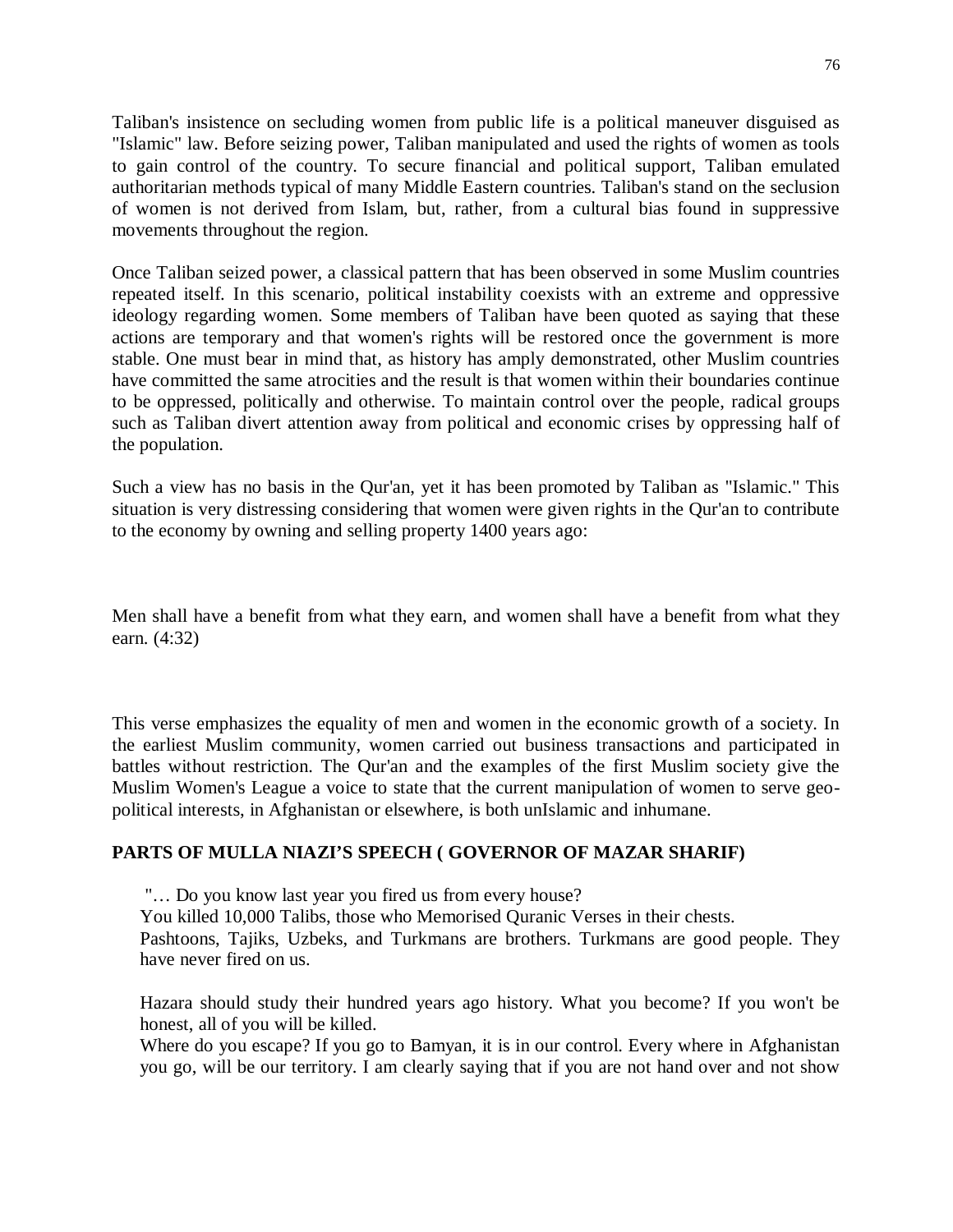your honesty, either you will be killed or thrown out of the country or you like Hindus you should pay us. If even one fire come from your side, we will put on fire the entire area.

If you want to live along with other Afghan ethnic groups, you should never think of sharing and participating in the future government structure.

Hazaras! Where are you escaping? If you jumped in to the air we will grasp your legs, if you enter the earth we will grasp your ears. Hazaras are not Muslim. You can killed them.it is not a sin.

Oh Hazaras! Become Muslims and pray God as us.

We won't let you to go away. Every border is in our control.

10,000 Talibs came last year as guest but you kill them.we will kill you the same way you killed them.

They must remain unburied on streets for three days. We kill you and no body is allowed to bury the death bodies till three days…"

On women issues the governor said:

"…we actually do not need women work. What positive roles can they play in the society? What is the impact of their roles? We do not need women. They should stay in their houses. Those who send their daughters to the university can say me who ensure that these girls have no illegal relation with boys.

Hazrat Ali the fourth leader of Muslim Umma after the Prophet Mohammed, himself said" I would not control myself with a stranger women, even for half an hour". Then how can we do so…"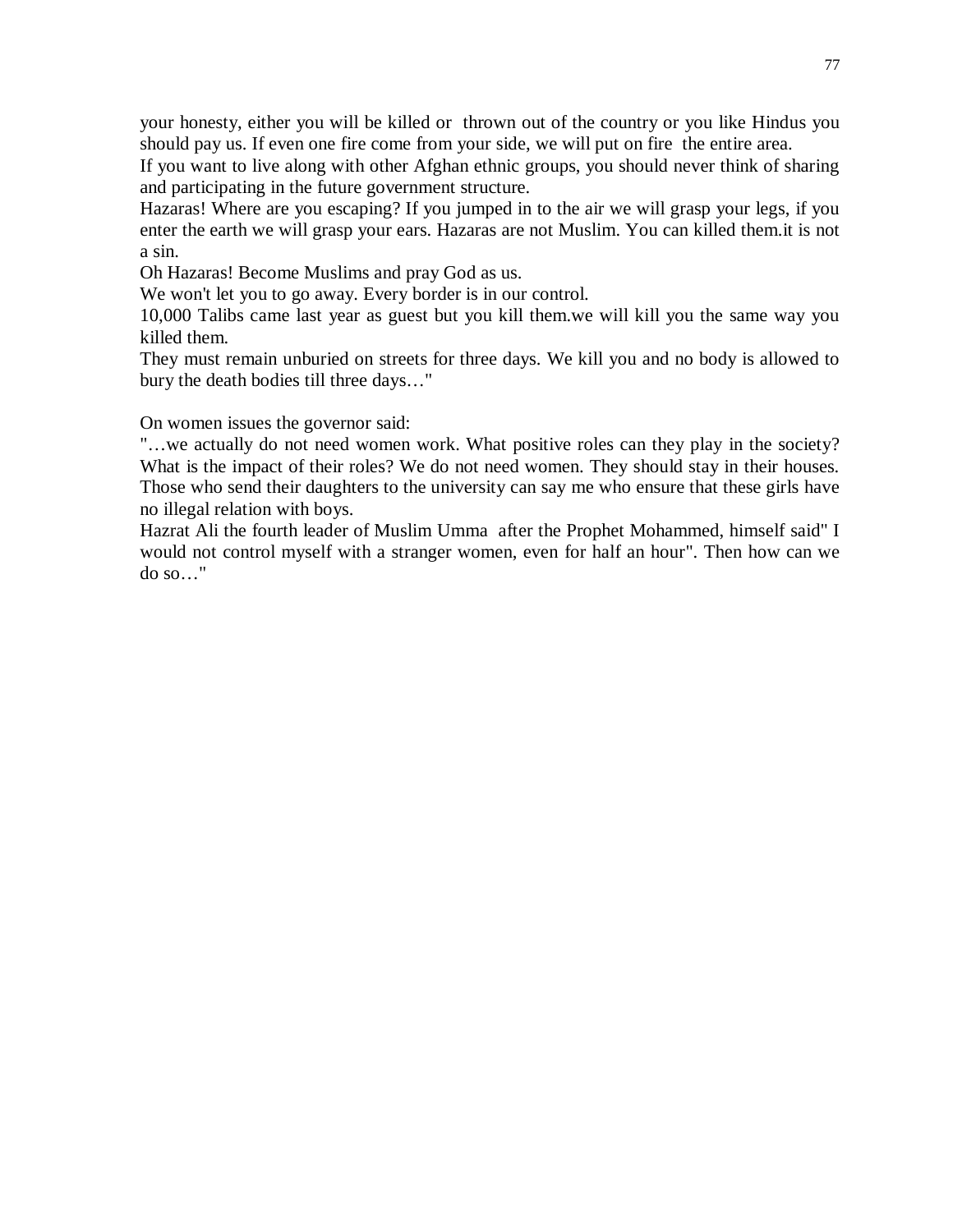# **Appedex A**

## **Taliban: Ring of Leadership**

Top Command:

Mullah Mohammad Omar

Inner Shura:

Mullah Mohammed Rabbani Mullah Ehsanullah Mullah Abbas Mullah Mohammed Mullah Pasani

Central Shura:

Mullah Mohammed Hassan Mullah Nur al-Din Mullah Wakil Ahmad Mullah Shir Mohammed Malang Mullah Abd al-Rahman Mullah Abd al-Hakim Sardar Ahmad Haji Mohammed Ghaus Ma'soom Afghani

Liason officer in NWFP

Abd al-Rahman (Rashid) Zahid

Liason officer in Quetta